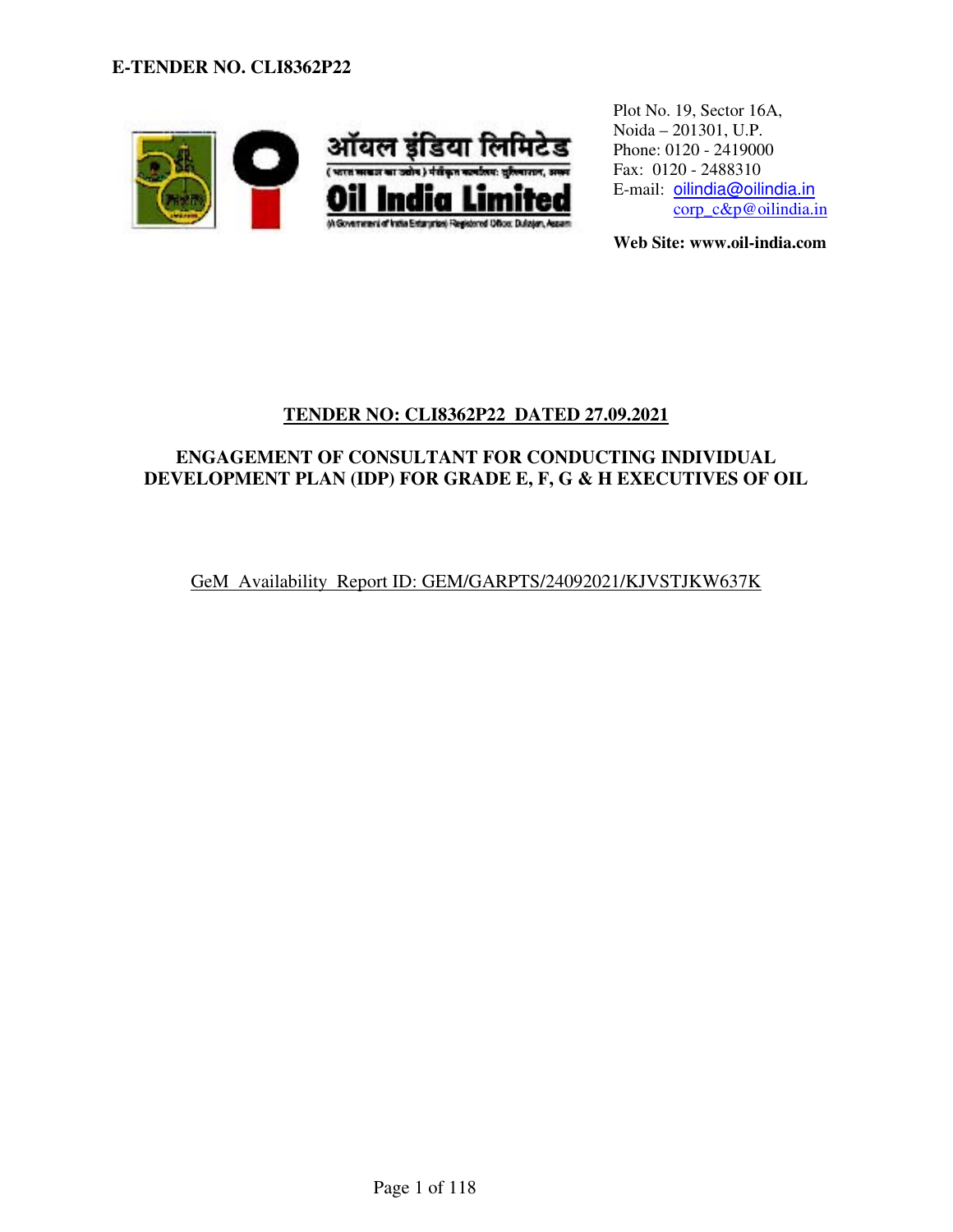# INDEX

| <b>S1. No.</b>   | <b>Subject</b>                                             | <b>Sections</b> | Page Nos.    |
|------------------|------------------------------------------------------------|-----------------|--------------|
| a.               | Forwarding Letter                                          | Section -I      | Page 03-09   |
| $b$ .            | Instruction to Bidders                                     | Section II      | Page 10-12   |
| c.               | General Conditions of Contract                             | Section III     | Page22-65    |
| d.               | Scope of Work                                              | Section IV      | Page66-70    |
| e.               | Special Conditions of Contract                             | Section V       | Page71-75    |
| f.               | Bidding Format (Price Bid)                                 | Section VI      | Page76       |
| g.               | Bid Evaluation Criteria/Bid Rejection Criteria             | Section VII     | Page77-94    |
| h.               | Public Procurement Policy for MSES                         | Annexure-I      | Page95-96    |
| $\overline{i}$ . | <b>Integrity Pact Proforma</b>                             | Annexure-II     | Page97-103   |
| j.               | Confidentiality And Non- Disclosure Agreement              | Annexure-III    | Page104-105  |
| k.               | Form for Statement of Non-Compliance                       | Proforma-I      | Page 106     |
| 1.               | Declaration for Bid Security                               | Proforma-II     | Page 107     |
| m.               | Form of Performance Bank Guarantee                         | Proforma-III    | Page 108-110 |
| n.               | Undertaking for authenticity of information /<br>documents | Proforma-IV     | Page 111     |
| 0.               | Sample Form of contract                                    | Proforma-V      | Page 112     |
| p.               | <b>Commercial Check list</b>                               | Proforma-VI     | Page 113     |
| q.               | <b>Technical Checklist</b>                                 | Proforma-VII    | Page 114     |
| r.               | Certificate of Annual Turnover & Net Worth                 | Proforma-VIII   | Page 115     |
| S.               | Letter of Authorization for attending bid<br>opening       | Proforma-IX     | Page116      |
| t.               | Letter of Authority                                        | Proforma-X      | Page 117     |
| u.               | Proforma for E-remittance details                          | Proforma-XI     | Page 118     |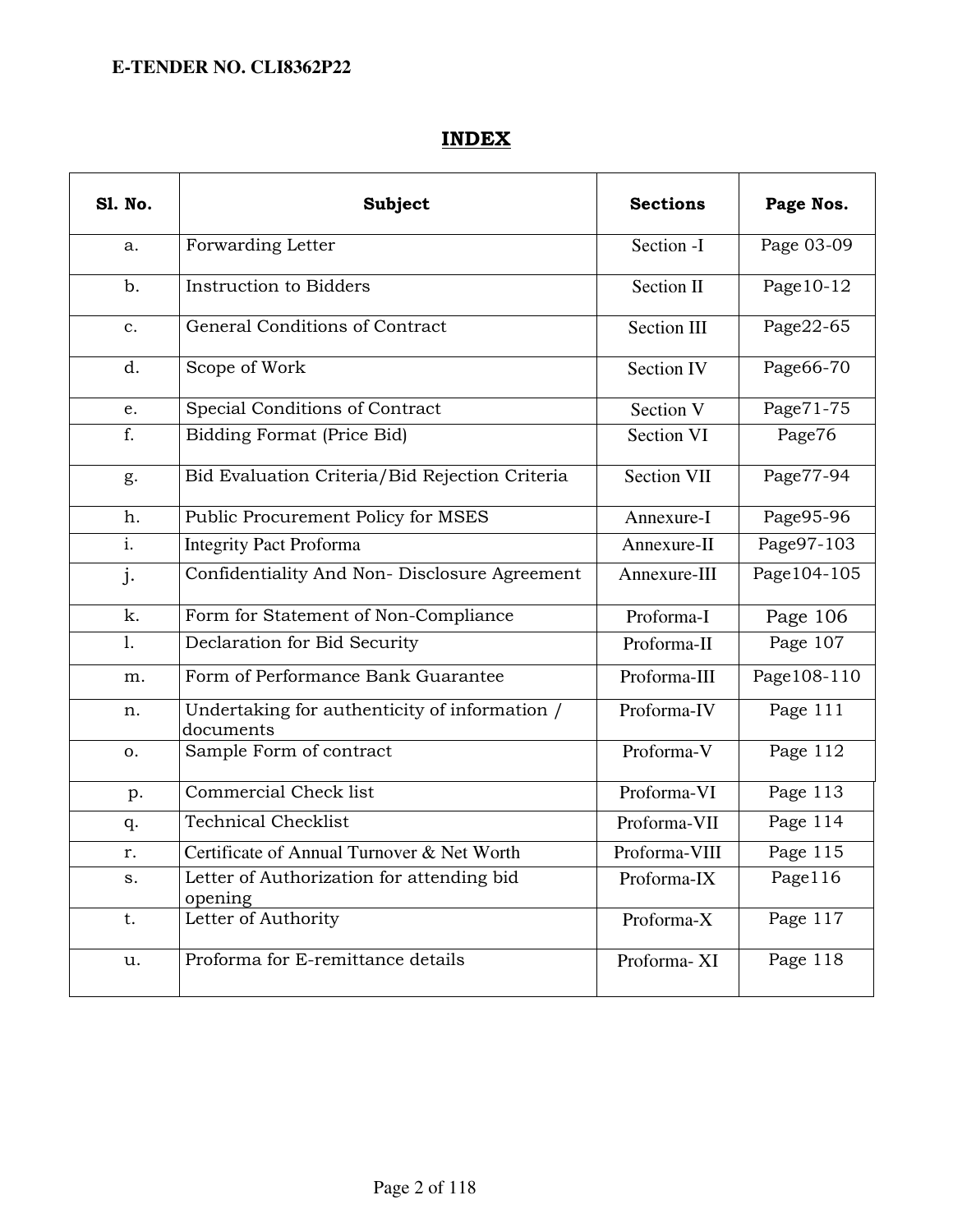# **S E C T I O N - I**

### **F O R W A R D I N G N O T E**

Oil India Limited (OIL), a Govt. of India Enterprise, invites quotations under Single Stage Two Bid System through its online e-procurement portal, from experienced and competent domestic bidders for **Engagement of Consultant for Conducting Individual Development Plan (IDP) For Grade E, F, G & H Executives Of OIL.** 

1.0 Bidders are requested to submit your most competitive bid well before the scheduled Bid Closing date and time. For your ready reference, few salient points (covered in details in this Bid document) are high-lighted below:

| i.                  | Service<br>Description                               | Engagement of Consultant for conducting Individual<br>Development Plan (IDP) for Grade E, F, G & H Executives<br>of OIL                                                                                                                                                                                                                                                                                             |
|---------------------|------------------------------------------------------|---------------------------------------------------------------------------------------------------------------------------------------------------------------------------------------------------------------------------------------------------------------------------------------------------------------------------------------------------------------------------------------------------------------------|
| $\ddot{\mathbf{i}}$ | Tender No.                                           | : CLI8362P22 Dated 27.09.2021                                                                                                                                                                                                                                                                                                                                                                                       |
| iii.                | Type of Bid                                          | : Single Stage Two Bid System                                                                                                                                                                                                                                                                                                                                                                                       |
| iv.                 | Bid Closing Date<br>$&$ Time                         | : $27.10.2021(02.00 \text{ PM})$                                                                                                                                                                                                                                                                                                                                                                                    |
| V.                  | Technical<br><b>Bid</b><br>Opening Date $\&$<br>Time | : $27.10.2021(03.00 \text{ PM})$                                                                                                                                                                                                                                                                                                                                                                                    |
| vi.                 | Price Bid Opening<br>Date & Time                     | Will be intimated to eligible bidders nearer the time                                                                                                                                                                                                                                                                                                                                                               |
| vii.                | <b>Bid Opening Place</b>                             | : Office of General Manager (Contracts & Purchase) at OIL<br>House, Plot No. 19, Sector-16A, NOIDA 201 301, UTTAR<br><b>PRADESH</b>                                                                                                                                                                                                                                                                                 |
| viii.               | Bid to be submitted                                  | Through OIL's e-procurement portal<br>https://etender.srm.oilindia.in/irj/portal<br>Bidders without having E-tender Login ID and Password<br>a)<br>should complete their online registration at least seven (7)<br>days prior to the scheduled bid closing date and time of<br>the tender. For online registration, Bidder may visit the<br>E-tender<br>OIL's<br>site<br>https://etender.srm.oilindia.in/irj/portal |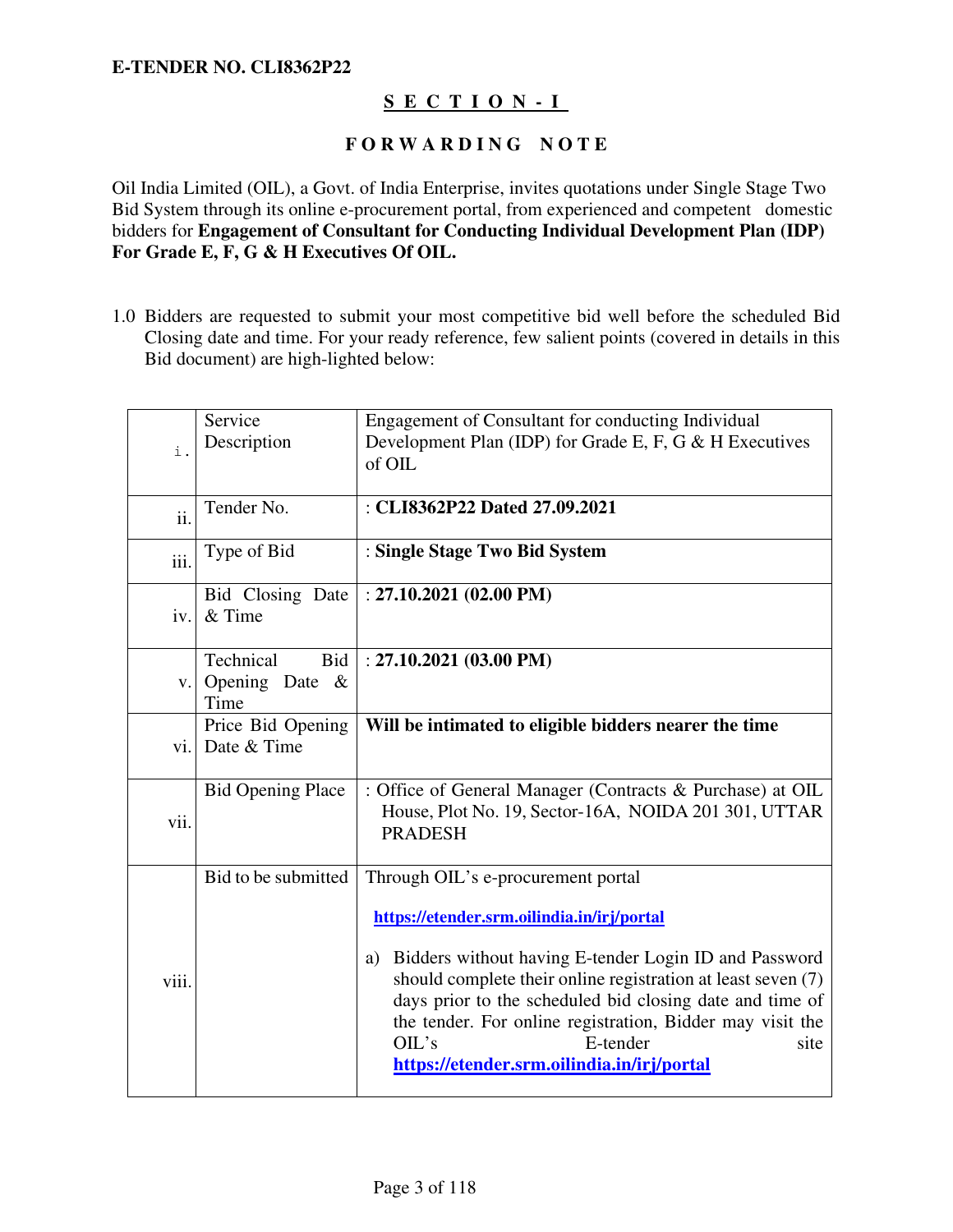| ix. |                                 | b) Necessary Login ID & Password will be issued by OIL<br>only after submitting the complete online registration by<br>the Bidder. In the event of late registration / incomplete<br>registration by Bidder, OIL INDIA LIMITED shall not be<br>responsible for late allotment of User ID & Password and<br>request for bid closing date extension on that plea shall not<br>be entertained by Company.                                                                                                                                                                                                                                                                                                                                                                                                                                                                                                           |
|-----|---------------------------------|------------------------------------------------------------------------------------------------------------------------------------------------------------------------------------------------------------------------------------------------------------------------------------------------------------------------------------------------------------------------------------------------------------------------------------------------------------------------------------------------------------------------------------------------------------------------------------------------------------------------------------------------------------------------------------------------------------------------------------------------------------------------------------------------------------------------------------------------------------------------------------------------------------------|
| X.  | GeM Seller ID                   | In accordance with OM No. 6/9/2020-PPD dated 24.08.2020<br>issued by Department of Expenditure (Procurement Policy<br>Division), Ministry of Finance, it shall be mandatory for<br>sellers providing Goods and Services to Central Government<br>Organizations to be registered in GeM and obtain a unique<br>GeM Seller ID, at the time of placement of order/acceptance<br>of contract. Accordingly, bidders are required to provide their<br>GeM Seller ID in their bid, if available at the time of<br>tendering. However, in case any bidder does not have GeM<br>Seller ID at the time of tendering then, such bidder will be<br>required to provide their GeM Seller ID in case considered for<br>award of contract before issuance of LOA                                                                                                                                                                |
| xi. | Public<br>Procurement<br>Policy | Categorisation and various Criteria applicable to MSE bidders<br>shall be guided by the Gazette Notification No. CG-DL-E-<br>26062020-220191 dated 26.06.2020 issued by MINISTRY<br>OF MICRO, SMALL AND MEDIUM ENTERPRISE.<br>The bidder claiming as MSE status (MSE-General, MSE-<br>SC/ST, MSE -Woman) against this tender has to submit the<br>following documents for availing the benefits applicable to<br>MSEs:<br>i.<br>Udyam Registration<br>Number with<br>Udyam<br>Registration Certificate.<br>Note:<br>(a) In case bidding MSE is owned by Schedule Caste or<br>Schedule Tribe entrepreneur or Woman Entrepreneur, valid<br>documentary evidence issued by the agency who has<br>registered the bidder as MSE owned by SC/ST<br>entrepreneur/Woman Entrepreneurs should also be enclosed.<br>(b) However, Purchase Preferences allowed under PPP<br>[Public Procurement policy] for Micro and Small |
|     |                                 | Enterprises is not applicable for this tender as bids will be                                                                                                                                                                                                                                                                                                                                                                                                                                                                                                                                                                                                                                                                                                                                                                                                                                                    |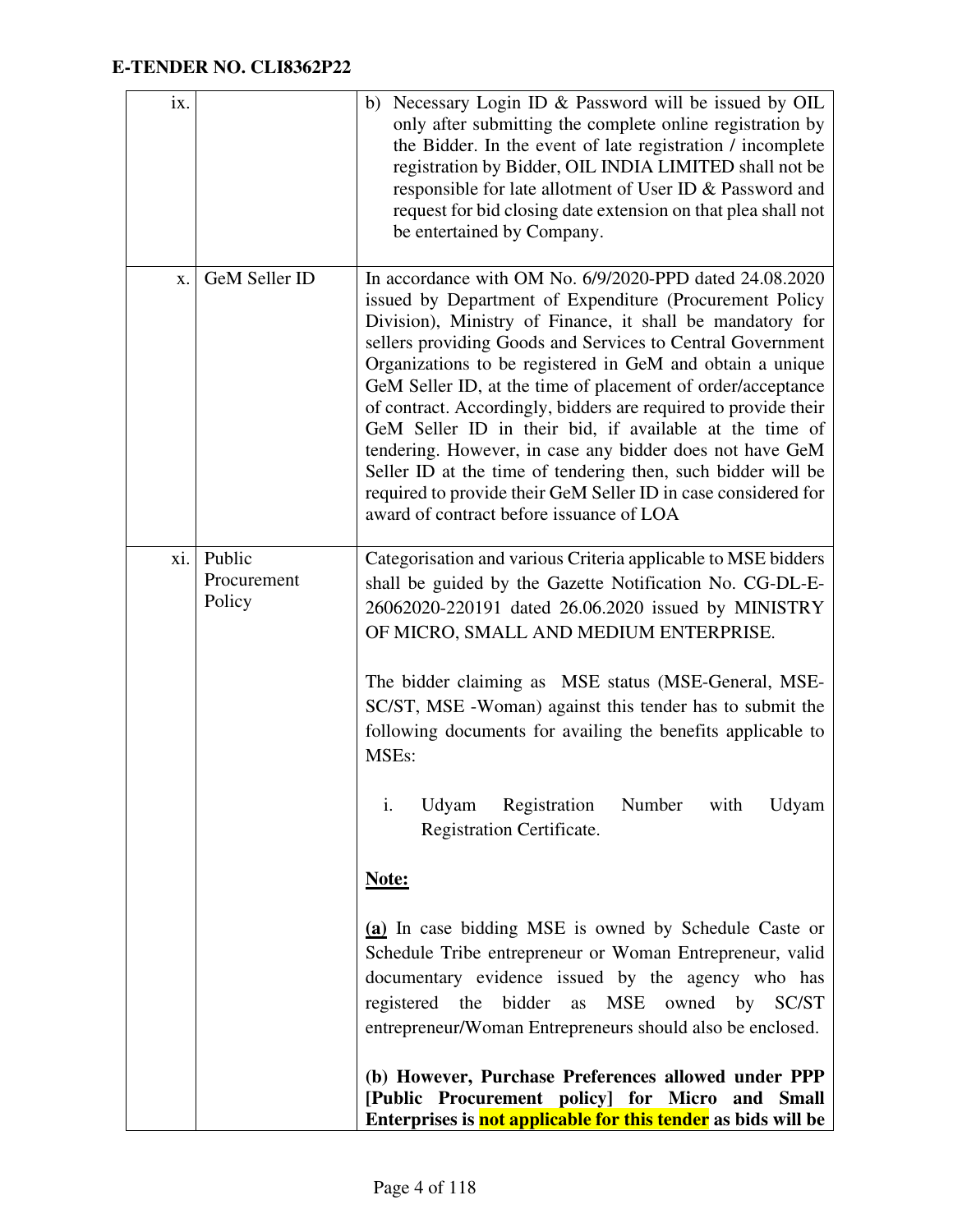|       |                                         | evaluated on the basis of Quality & Cost Based Selection<br>Methodology.                                                                                                                                                                                                                                                                                                                                                                                                                                     |
|-------|-----------------------------------------|--------------------------------------------------------------------------------------------------------------------------------------------------------------------------------------------------------------------------------------------------------------------------------------------------------------------------------------------------------------------------------------------------------------------------------------------------------------------------------------------------------------|
| xii.  | <b>Bid</b><br>Security<br>amount        | $:$ NIL                                                                                                                                                                                                                                                                                                                                                                                                                                                                                                      |
|       |                                         | Note: Bidders to submit a "Bid Security Declaration" as per<br>format prescribed in <b>PROFORMA-II</b> accepting that if they<br>withdraw or modify their Bids during the period of validity,<br>or if they are awarded the contract and they fail to sign / accept<br>the contract, or to submit a performance security before the<br>deadline defined in the Bid, they will be suspended for the<br>period of two years. This suspension of two year shall be<br>automatic without conducting any enquiry. |
| xiii. | <b>Bid Validity</b>                     | : Bids shall remain valid for 120 days from the bid closing<br>date.                                                                                                                                                                                                                                                                                                                                                                                                                                         |
| xiv.  | Amount<br>of<br>Performance<br>Security | : Not Applicable                                                                                                                                                                                                                                                                                                                                                                                                                                                                                             |
| XV.   | Duration<br>of<br>Contract              | : 03 (three) years from the Contract commencement Date                                                                                                                                                                                                                                                                                                                                                                                                                                                       |
| xvi.  | Mobilization<br>Period                  | : The Contractor shall have to complete mobilization within<br>15 days from date of issue of Letter of Award (LOA)                                                                                                                                                                                                                                                                                                                                                                                           |
| xvii. | Pre-Bid<br>Conference                   | OIL will organize a Pre-bid conference at OIL House, Plot<br>No.19, Sector-16A, NOIDA on 21 <sup>st</sup> October, 2021 at 03.00<br>PM to address pre-bid queries, if any, raised by bidders.<br>Therefore, bidders are advised to send their pre-bid queries if<br>any, to following ids:<br>(i) $\frac{anurag \ g\omega oilindia.in}{\omega}$<br>(ii) shashank.tripathi@oilindia.in<br>on or before 18th October, 2021 by 05.30PM                                                                          |
|       |                                         |                                                                                                                                                                                                                                                                                                                                                                                                                                                                                                              |

1.1 All corrigenda, addenda, amendments, time extension, etc. to the tender will be hosted on OIL website only and no separate notification shall be issued in the press. Prospective bidders are requested to regularly visit the website to keep themselves updated.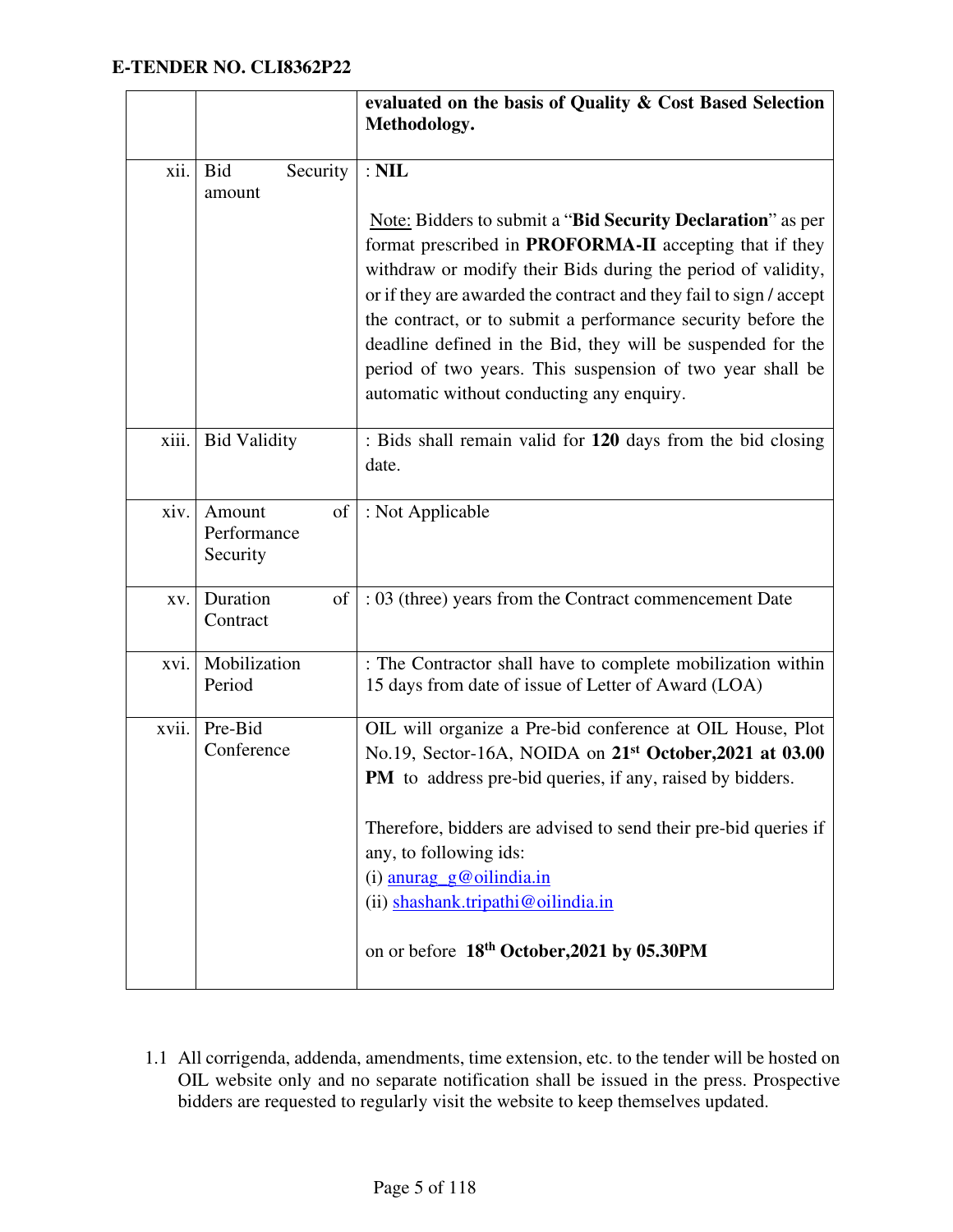- 2.0 The link to OIL's E-Procurement portal has been also provided through OIL's web site (www.oil-india.com).
- 3.0 This tender is invited under SINGLE STAGE TWO BID SYSTEM. The bidder must submit both the unpriced Techno-Commercial bid and Price bid in electronic form through OIL's e-tender portal. The techno-commercial bid is to be uploaded as per scope of work & Technical specification of the tender under **"Technical Attachments"** of **"RFx Information"** Tab page only. Price bid shall be quoted as per "**Bidding Format**" and must be uploaded under "**Notes and Attachments**" of **"RFx Information"** Tab page only.

No Price should be mentioned with Un-priced Techno-commercial Bid; otherwise, the offer will be straightway rejected.

- 4.0 Details of process for submission of Bid Security (EMD) through the online payment gateway are available in Vendor User Manual under E- procurement portal. (Note: Important Points for on-line Payment can be viewed at Oil India's website at url: http://oilindia.com/pdf/ETenderNotification.pdf).
- 5.0 The details of IFB / Bid Documents can be viewed using **"Guest Login"** provided in the E-Procurement portal.
- 6.0 To participate in OIL's e-procurement tender, bidders should have a legally valid Digital Certificate Class III [Organization] along with Encryption Certificate as per Indian IT Act from the licensed Certifying Authorities (CA) operating under the Root Certifying Authority of India (RCAI), Controller of Certifying Authorities (CCA) of India. Digital Signature Certificates issued by the following Certifying Authorities (CA) are currently configured in OIL's E-Tender portal:
	- **i.** e Mudhra
	- **ii.** Safescrypt
	- **iii.** (n)Code Solutions
	- **iv.** Verasys
	- **v.** Capricorn
	- **vi.** Pantasign
	- **vii.** RISL
	- **viii.** NSDL
- 7.0 Digital Signature Certificates having "Organization Name" field other than Bidder's Name are not acceptable. Bidders are advised to go through "User Manuals" provided in OIL's E-Tender portal for bid submission procedure.
- 8.0 In case, bidder is using Class 3 DSC (Organization) along with Encryption Certificate issued by a Certifying Authority other than those mentioned above then, the bidder must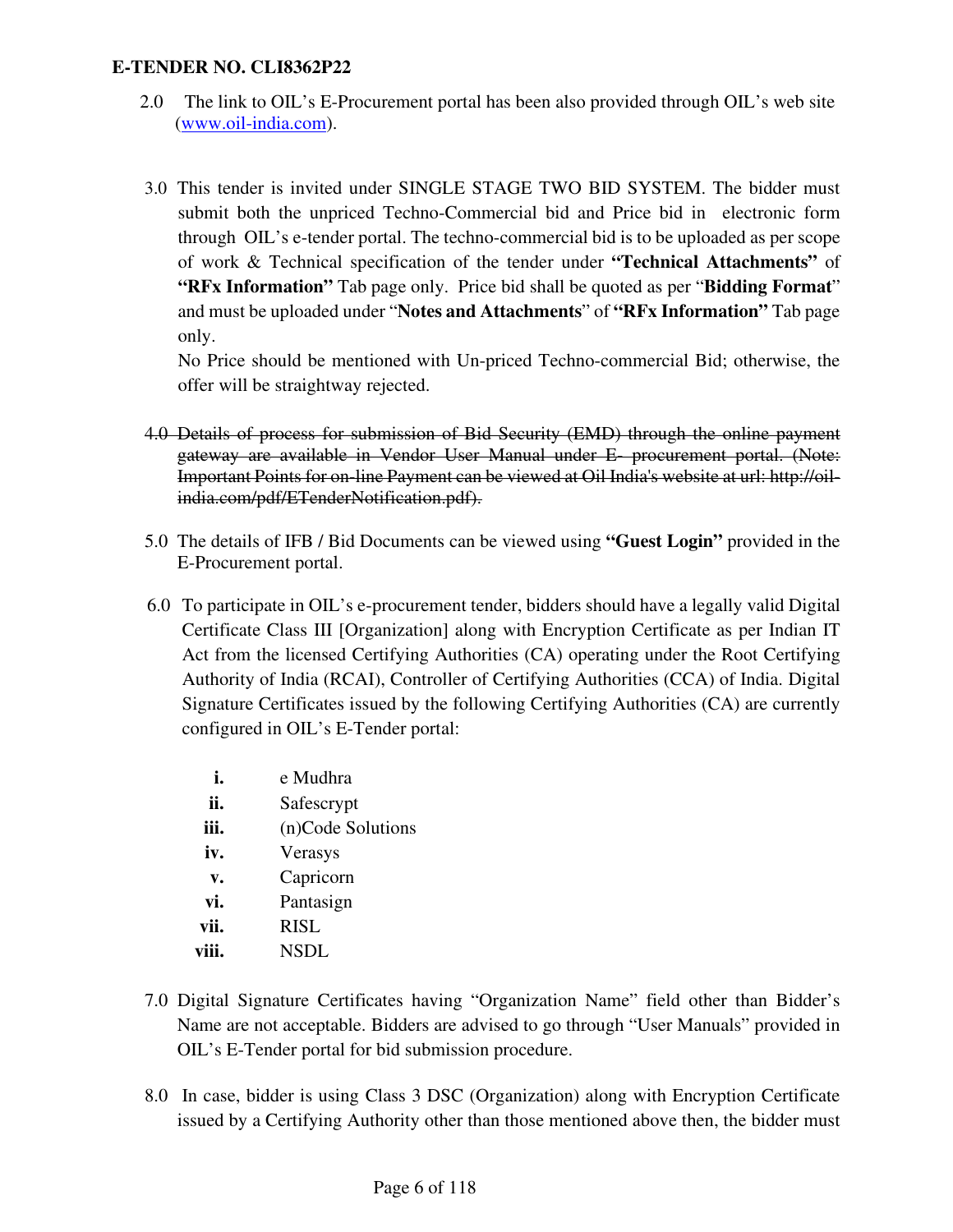inform OIL at least 15 days before the Bid Closing date to enable OIL to verify credibility of the same for necessary mapping in OIL's E-Tender portal.

9.0 Bidders are requested to go through OIL's e – Portal / Website before uploading their bids for updated information regarding participation requirements, guidelines and procedure for OIL's e – tenders. A screen shot of the OIL's e-portal is given below for ready



- 10.0In order to participate against OIL's E-Tenders, Bidders are advised in their own interest to kindly go through the following documents, in addition to others, available under "User Manuals" in the main login page of OIL's E-Tender portal:
	- a. Guidelines to Bidders for participating in OIL.pdf
	- b. NEW INSTRUCTIONS TO BIDDER FOR SUBMISSION.pdf
	- c. NEW VENDOR MANUAL(EFF.12.4.17-1).pdf

11.0For convenience of the qualified Bidders and to improve transparency, the rates/ costs quoted by bidders against OIL's e-tenders shall be available for online viewing by such Bidders whose price bids are opened by Company. A Bidder can view item-wise rates/ costs of all other such peer bidders against the tender immediately after price bid opening, if the e-tender is floated by Company with PRICE CONDITION. In case the Price-Bid is invited by Company through attachment form under "Notes & Attachment" (i.e., NO PRICE Condition), Bidders must upload their detailed Price-Bid as per the prescribed format under "Notes & Attachment", in addition to filling up the "Total Bid Value" Tab taking into account the cost of all individual line items and other applicable charges like freight, tax, duties, levies etc. Under NO PRICE Condition (i.e., Price Bid in attachment form), the "Total Bid Value" as calculated & quoted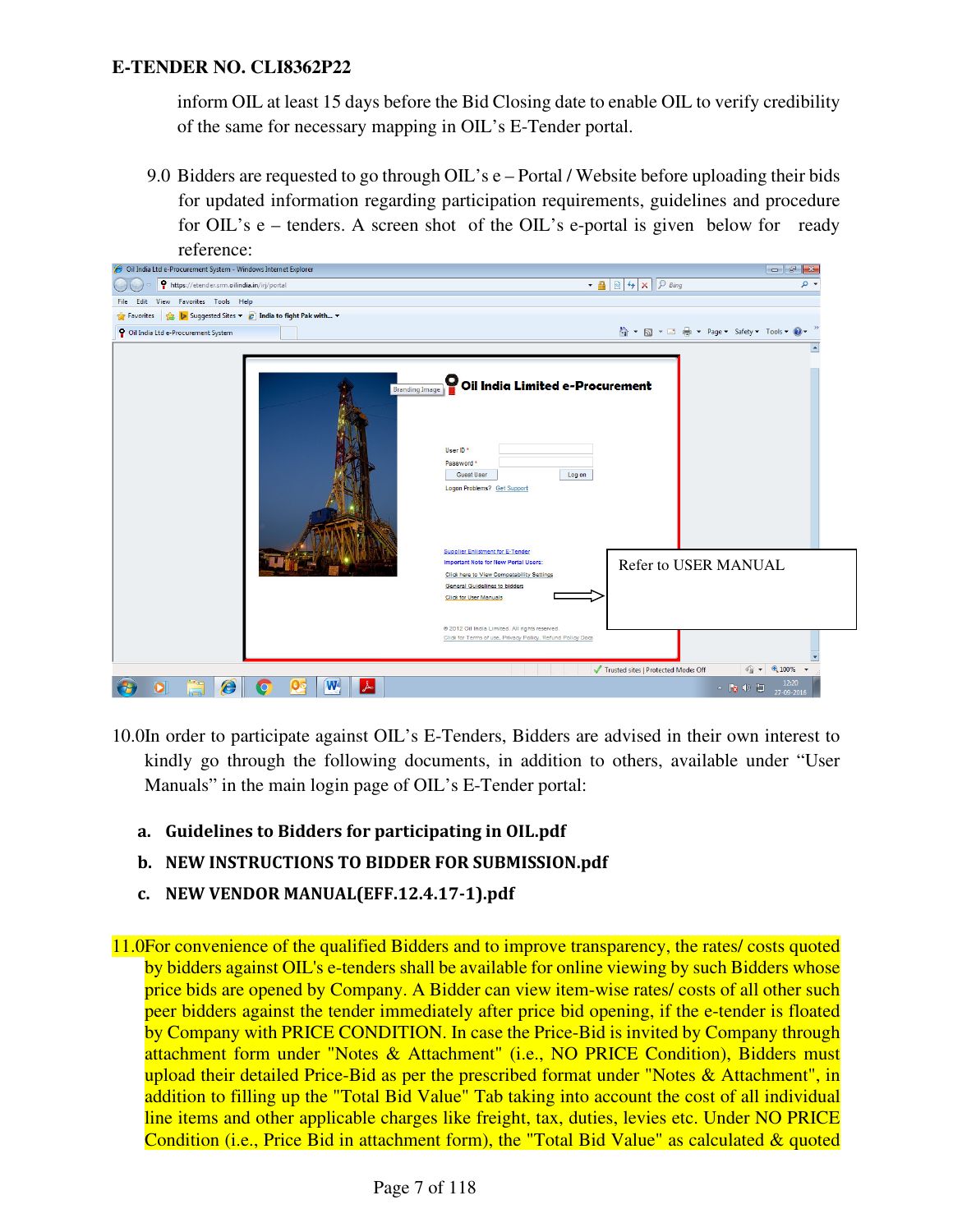by the Bidder shall only be shared amongst the eligible bidders and Company will not assume any responsibility whatsoever towards calculation errors/ omissions therein, if any. Notwithstanding to sharing the "Total Bid Value" or the same is whether filled up by the Bidder or not, Company will evaluate the cost details to ascertain the inter-se-ranking of bidders strictly as per the uploaded attachment and Bid Evaluation Criteria only. Online view of prices as above shall be available to the Bidders only up to seven days from the date of Price-Bid opening of the e-tender.

12.0 Online Bids should be submitted latest by 14:00 Hrs. (IST) (OIL's e procurement Portal Server Time) on the Bid Closing date of the e-tender. Tender will be opened on the same day at 15:00 Hrs. (IST) at the office of General Manager(C&P) in the presence of authorized representative of the bidders.

### 13.0 **INTEGRITY PACT**:

OIL shall be entering into an Integrity Pact with the bidders as per the format enclosed vide ANNEXURE-II of the tender document. Each page of this Integrity Pact Proforma has been duly signed by OIL's Competent Signatory. The Proforma has to be uploaded by the Bidder (along with the Technical Bid) duly signed by the same Signatory who sign the bid. Any bid not accompanied by the Integrity Pact Proforma by the Bidder shall be rejected straight away. Uploading the Integrity Pact with digital signature will be construed that all pages of the Integrity Pact has been signed by the bidder's authorized signatory who sign the Bid.

#### 13.1**NAME OF INDEPENDENT EXTERNAL MONITOR:**

Independent External Monitors (IEM) for OIL to oversee implementation of Integrity pact are:

- 1. SHRI SUTANU BEHURIA, IAS (RETD.) E-mail id : sutanu2911@gmail.com
- 2. SHRI OM PRAKASH SINGH, IPS (RETD.), Former Director General of Police, Uttar Pradesh E-mail: Ops2020[at]rediffmail[dot]com
- 3. SHRI RUDHRA GANGADHARAN, IAS (RETD.) Ex-Secretary, Ministry of Agriculture E-mail: rudhra.gangadharan@gmail.com
- 14.0 For technical support on various matters viz. Online registration of vendors, Resetting of Passwords, submission of online bids etc. vendors should contact OIL's ERP MM Dept. at Duliajan, Dibrugarh Dist., Assam at following:

Tel Nos. =  $0374-2807178 / 0374-2807171$ ; Email id = erp\_mm@oilindia.in. Office Timing: 07.00 AM-11.00AM & 12.30PM -3.30PM ( From Monday to Friday) : 07.00AM – 11.00AM ( on Saturday)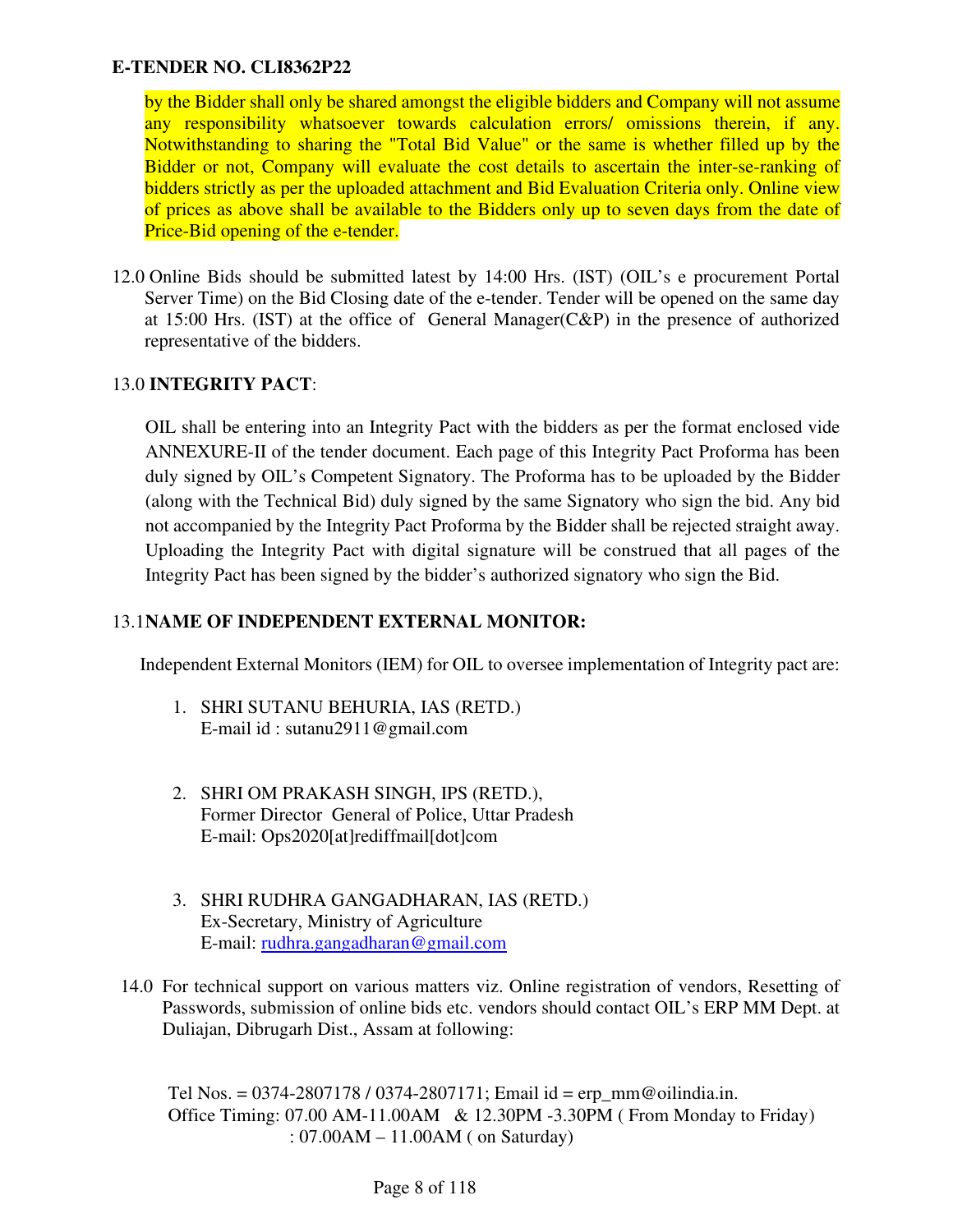We now look forward to your valuable offer through OIL's e-portal against the tender.

Thanking you,

Yours faithfully, OIL INDIA LIMITED

(Anurag Gohain) Deputy General Manager (Materials) Mob: 9810486579 For General Manager(C&P) For Chairman and Managing Director

# **END OF SECTION-I**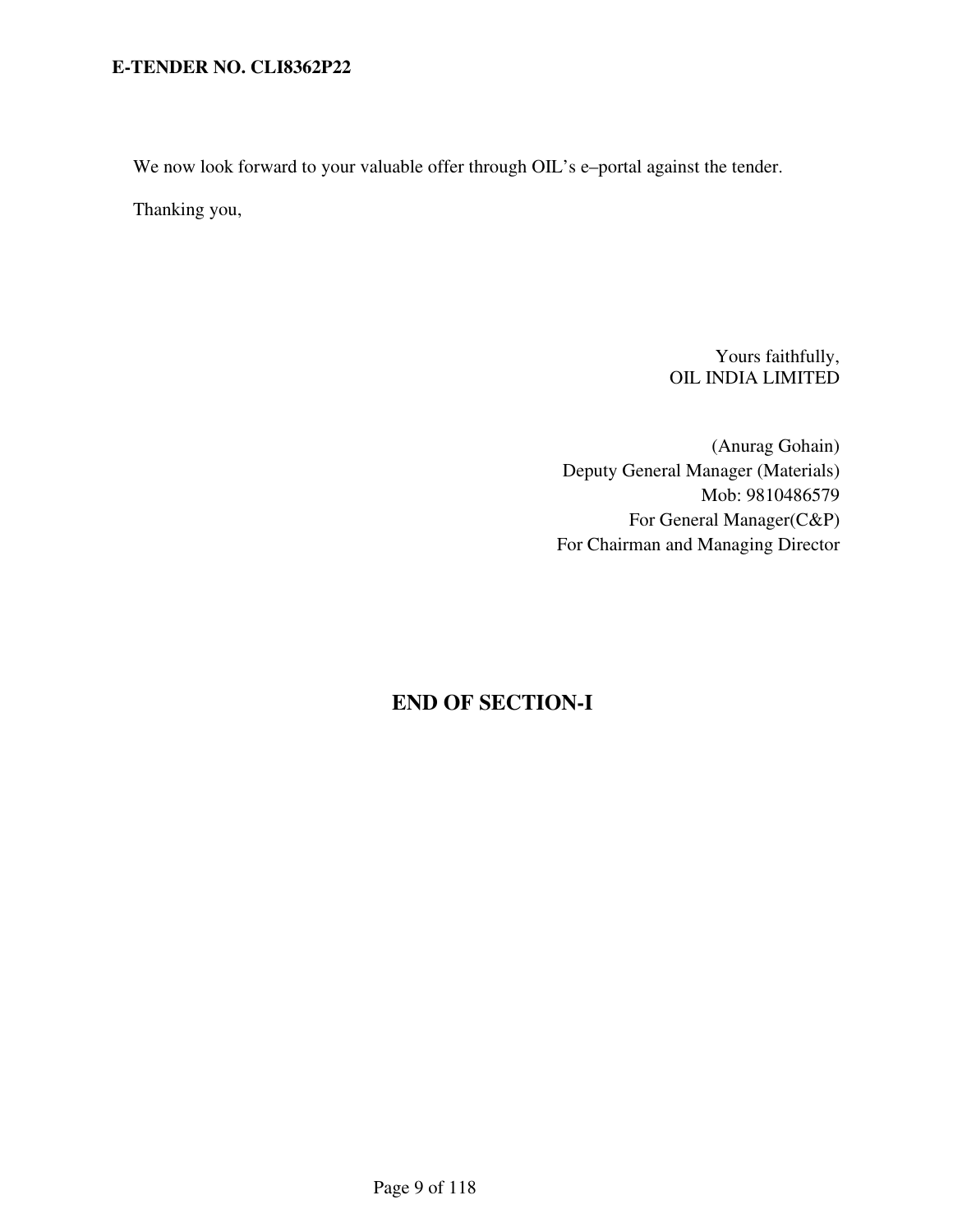# **S E C T I O N – II**

### I N S T R U C T I O N T O B I D D E R S

1.0 The tender is invited under **SINGLE STAGE-TWO BID SYSTEM**. Bidder shall bear all costs associated with the preparation and submission of bid. Oil India Limited, hereinafter referred to as Company, will in no case be responsible or liable for those costs, regardless of the conduct or outcome of the bidding process.

#### **A. BIDDING DOCUMENTS**

- 2.0 The services required, bidding procedures and contract terms are prescribed in the Bidding Document. This bidding document includes the following:
	- a) A Covering Letter **(SECTION-I**) highlighting the following points:
		- i. Oil India Limited's Tender No.
		- ii. Type of Bidding
		- iii. Bid closing date and time.
		- iv. Bid opening date & time
		- v. Bid opening place
		- vi. The amount of performance guarantee.
		- vii. Contract Period.
	- **b)** Instructions to Bidders **(SECTION II)**
	- **c)** General Conditions of Contract **(SECTION III)**
	- **d)** Scope of Services **(SECTION IV)**
	- **e)** Bidding Format **(SECTION-V)** (Attached under "Notes and Attachments" tab in the main bidding engine of OIL's e-Tender portal)
	- **f)** Special Conditions of Contract**(SECTION VI)**
	- **g)** Bid Rejection Criteria /Bid Evaluation Criteria **(SECTION VII)**
	- **h)** Public procurement policy for MSEs **(ANNEXURE-I)**
	- **i)** Integrity Pact **(ANNEXURE-II)**
	- **j)** Confidentiality and Non- disclosure Agreement **(ANNEXURE-III)**
	- k) **PROFORMAS (From I to XI)**
- 2.1 The bidder is expected to examine all instructions, forms, terms and specifications in the Bid Document. Failure to furnish all information required as per the Bid Document or submission of a bid not substantially responsive to the Bid Document in every respect will be at the Bidder's risk & responsibility and may result in rejection of their bid.
- 3.0 AMENDMENT OF BIDDING DOCUMENTS:
- 3.1 At any time prior to the deadline for submission of bids, the Company may, for any reason, whether at its own initiative or in response to a clarification requested by a prospective Bidder, modify the Bid Document through an Addendum //Corrigendum.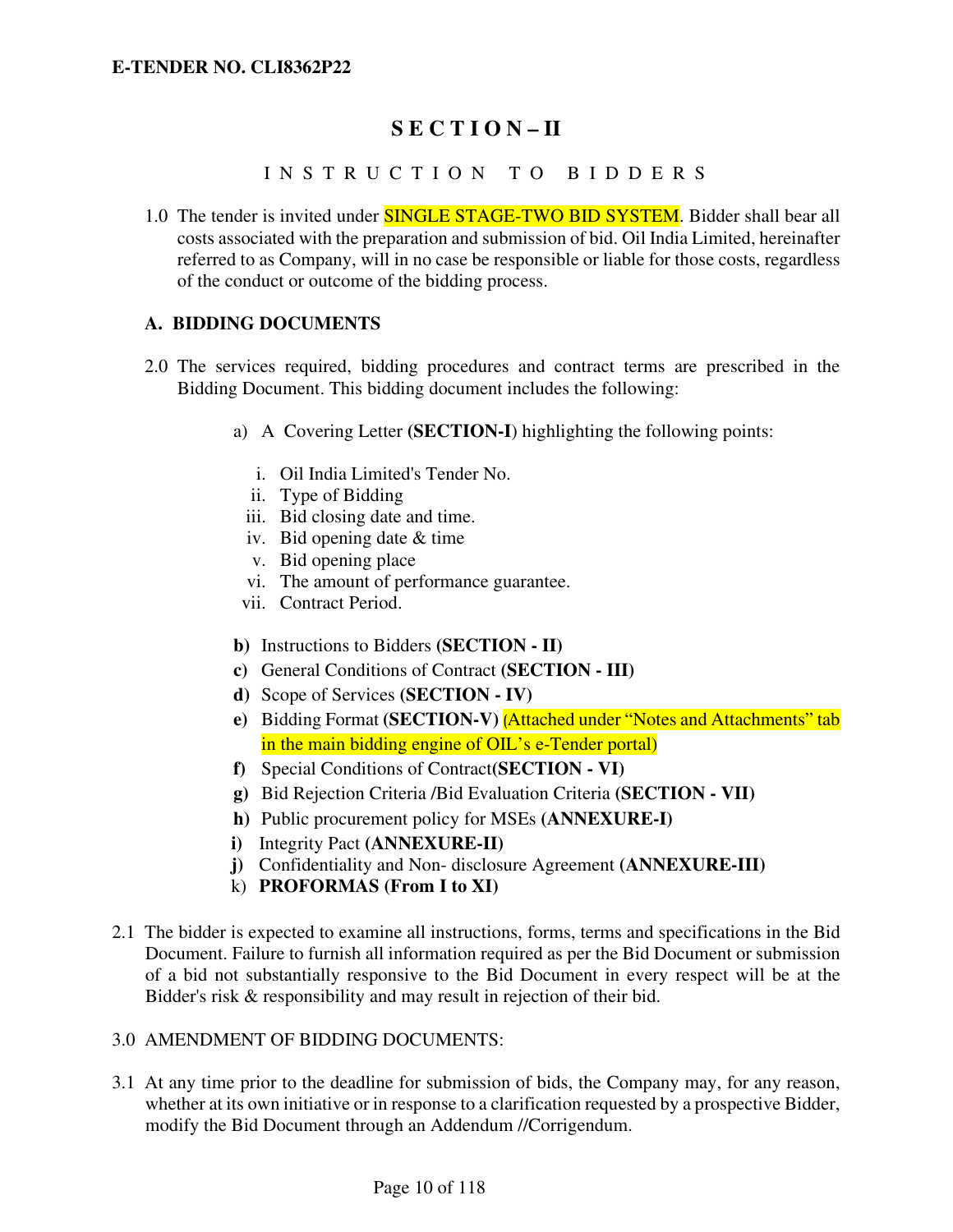3.2 The Amendments to the NIT after its issue will be published on OIL's website only. Revision, clarification, addendum, corrigendum, time extension etc. to the tender will be hosted on OIL website only. No separate notification shall be issued in the press. Prospective bidders are requested to visit website regularly to keep themselves updated.

### **B. PREPARATION OF BIDS**

#### 4.0 LANGUAGE OF BIDS:

4.1 The bid as well as all correspondence and documents relating to the bid exchanged between the Bidder and the Company shall be in English language, except that any printed literature may be in another language provided it is accompanied by an English version which shall govern for the purpose of bid interpretation.

#### 5.0 DOCUMENTS COMPRISING THE BID:

5.1 The bid submitted by the Bidder must be under **Single stage Two Bid System** and shall comprise of following components:

### **(A) UN-PRICED TECHNO-COMMERCIAL BID:**

- i. Documentary evidence in accordance with BEC / BRC
- ii. Statement of Non-Compliance
- iii. Both Technical and Commercial Checklist
- iv. Integrity Pact Format (ANNEXURE-II) duly signed by authorized representative
- v. Undertaking of authenticity of information/documents submitted as per ANNEXURE-III
- vi. Declaration for Bid Security as per Porforma-II
- vii. GEM Seller Registration Certificate or Mention of GeM Seller ID in Bid Document
- viii. The power of attorney or authorization, or any other document consisting of adequate proof of the ability of the signatory to bind the bidder, in original.

Note: A notarized true copy of the "Power of Attorney" shall also be accepted in lieu of the original, if the power of attorney is a general "Power of Attorney". However, photocopy of such notarized true copy shall not be accepted.

ix. Any other document as per tender requirement (scanned copy). Hard copy(s) of the same, if called for in the tender, should be sent separately to reach **on or before the bid closing date & time failing which the bid shall be rejected.**

**Note: Please note that no price details should be uploaded along with the UN-PRICED TECHNO-COMMERCIAL BID** 

#### **(B) PRICED BID:**

i The Priced Bid shall contain the rates / prices and any other commercial information pertaining to the rates / prices. Bidder shall quote their rates / prices in the "BIDDING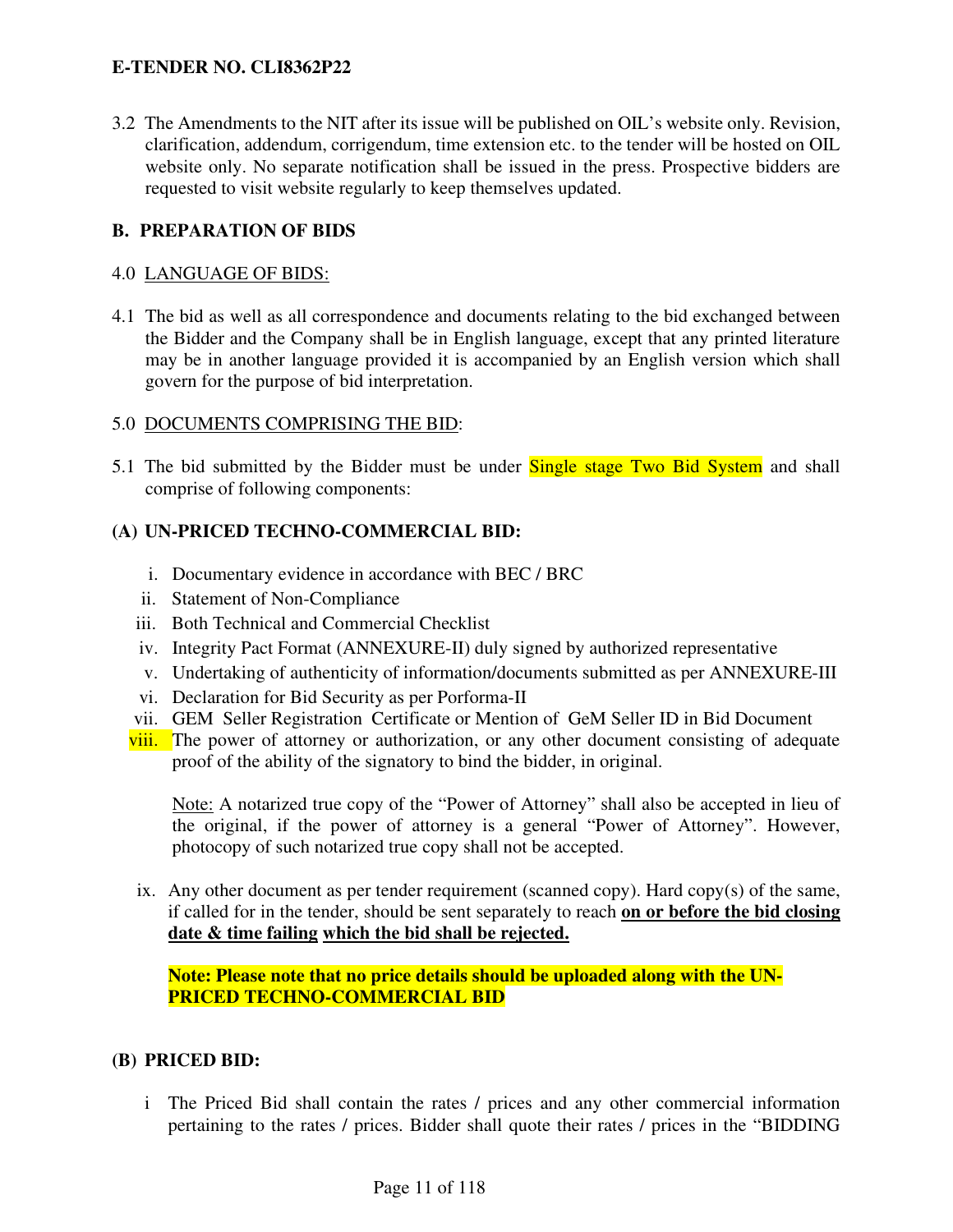FORMAT" attached under **"Notes and Attachments"** tab in the main bidding engine of OIL's e-Tender portal. The price quoted in the "BIDDING FORMAT" will only be considered for evaluation.

ii Offer should be inclusive of any Tax, Duty, etc., as applicable. The quoted rates shall be fixed and firm for the entire tenure of the contract and shall be binding on both the parties. No changes in these rates shall be allowed under any circumstances during the tenure of this service agreement except as mentioned in the Bid Document.

### 6.0 BID PRICE:

- 6.1 Prices should be quoted through OIL's e Portal filled in Bidding Format provided in SECTION – V to be uploaded as attachment to the Bid.
- 6.2 Rates quoted by the Successful Bidder must remain firm during its performance of the Contract and is not subject to variation on any account.
- 6.3 All statuary taxes levied by the Central and State Government or any other competent authority from time to time will be borne by the Contractor and the amount of the contract payable by the Contractor under the Contract for which this Bid Document is being issued, shall be included in the quoted prices submitted by the bidder. Applicable GST and Cess, if any should be shown separately in the bidding format.

Evaluation and comparison of bids shall be made accordingly. For example, personal taxes and / or any corporate taxes arising out of the profits on the contract as per rules of the country shall be borne by the bidder.

6.4 Bidders must ensure that their bid is uploaded in the system before the tender closing date and time. Also, they must ensure that Original Bid Security, if applicable is to be submitted in a sealed envelope in the Tender Box located at the office of General Manager(C&P) on or before the bid closing date and time failing which the offer shall be rejected.

#### 7.0 DOCUMENTS ESTABLISHING BIDDER'S ELIGIBILITY AND QUALIFICATIONS:

7.1 These are listed in Bid Evaluation Criteria / Bid Rejection Criteria of Section –V

#### 8.0 BID SECURITY:

- Bidder shall furnish as part of its bid, Bid Security for the amount as specified in the "Covering Note".
- 8.1 The Bid Security is required to protect the Company against the risk of Bidder's conduct, which would warrant the security's forfeiture of the Bid security, pursuant to sub-para 8.7 below.
- 8.2 All the bids must be accompanied by Bid Security in ORIGINAL for the amount as mentioned in the FORWARDING LETTER and shall be in any one of the following forms :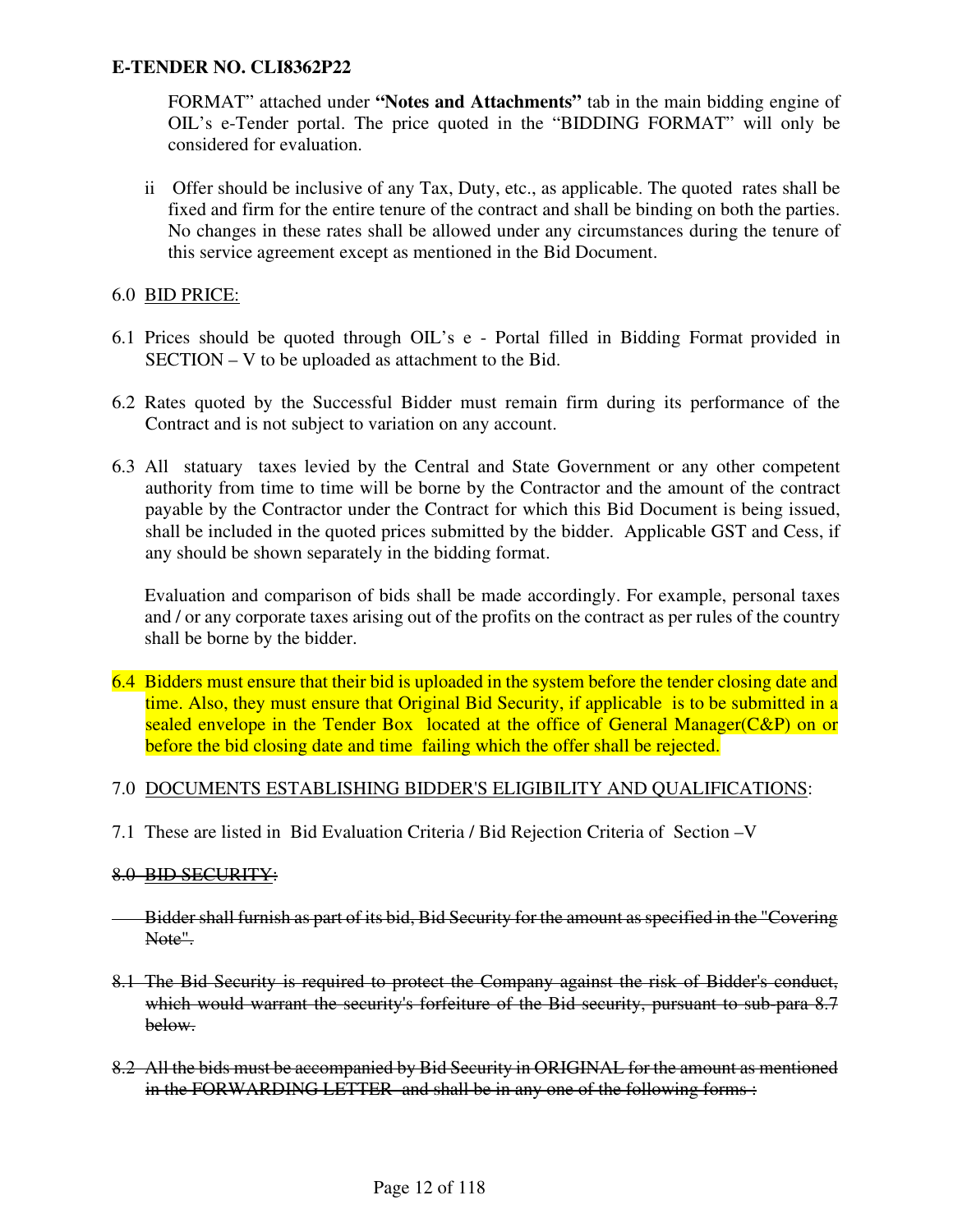a) A Bank Guarantee in the OIL's prescribed format enclosed with the NIT as PROFORMA-II prescribed format issued from any scheduled Indian Bank or any Branch of an International bank situated in India and registered with Reserve bank of India as scheduled foreign bank only will be acceptable.

#### Bank Guarantee issued by a Scheduled Bank in India at the request of some other Non-scheduled Bank of India shall not be acceptable.

Bank Guarantee issued by banks in India should be on non-judicial stamp paper of requisite value as per Indian Stamp Act, purchased in the name of issuing Banker.

#### **Bank Guarantee shall be valid for 150 days from the scheduled bid closing date.**

- Bank guarantee with any condition other than those mentioned in OIL's prescribed format shall not be accepted and bids submitted by bidders with such Bank guarantee will be liable for rejection.
- Bank Guarantee should be so endorsed that it can be invoked at the issuing bank's branch located at Noida or alternatively at Delhi.
	- b) Demand Draft / FDR drawn in favour of OIL INDIA LIMITED and payable at NOIDA/ DELHI.
	- c) Online direct deposit of Bid security amount in OIL's bank account through eprocurement portal in case of e-tender.
	- NOTE: In case of online submission of Bid security by bidder, the amount will be refunded only after adjusting bank charges, if any. The bank charges will be to bidder's account. However, the Bid Security will be governed by the terms and conditions of the Bid document.
	- 8.3 Any Bid not accompanied by a proper bid security in accordance with above-mentioned sub-clauses 7.1  $\&$  7.2, shall be rejected outright by the Company as non-responsive without any further reference.
	- 8.4 Bid Security of unsuccessful bidders will be discharged after finalization of the tender.
	- 8.5 Successful Bidder's Bid Security will be discharged upon the Bidder's signing of the contract and furnishing valid and proper Performance Security to OIL as per the contract. Successful bidder will however, ensure validity of the Bid Security till such time the Performance Security in conformity to relevant clause of tender is furnished.
	- 8.6 The Bid Security shall be forfeited:
	- (a) If a Bidder withdraws their Bid during the period of (including any subsequent extension) specified by the Bidder or any extensions thereof agreed to by the bidder,  $and / or$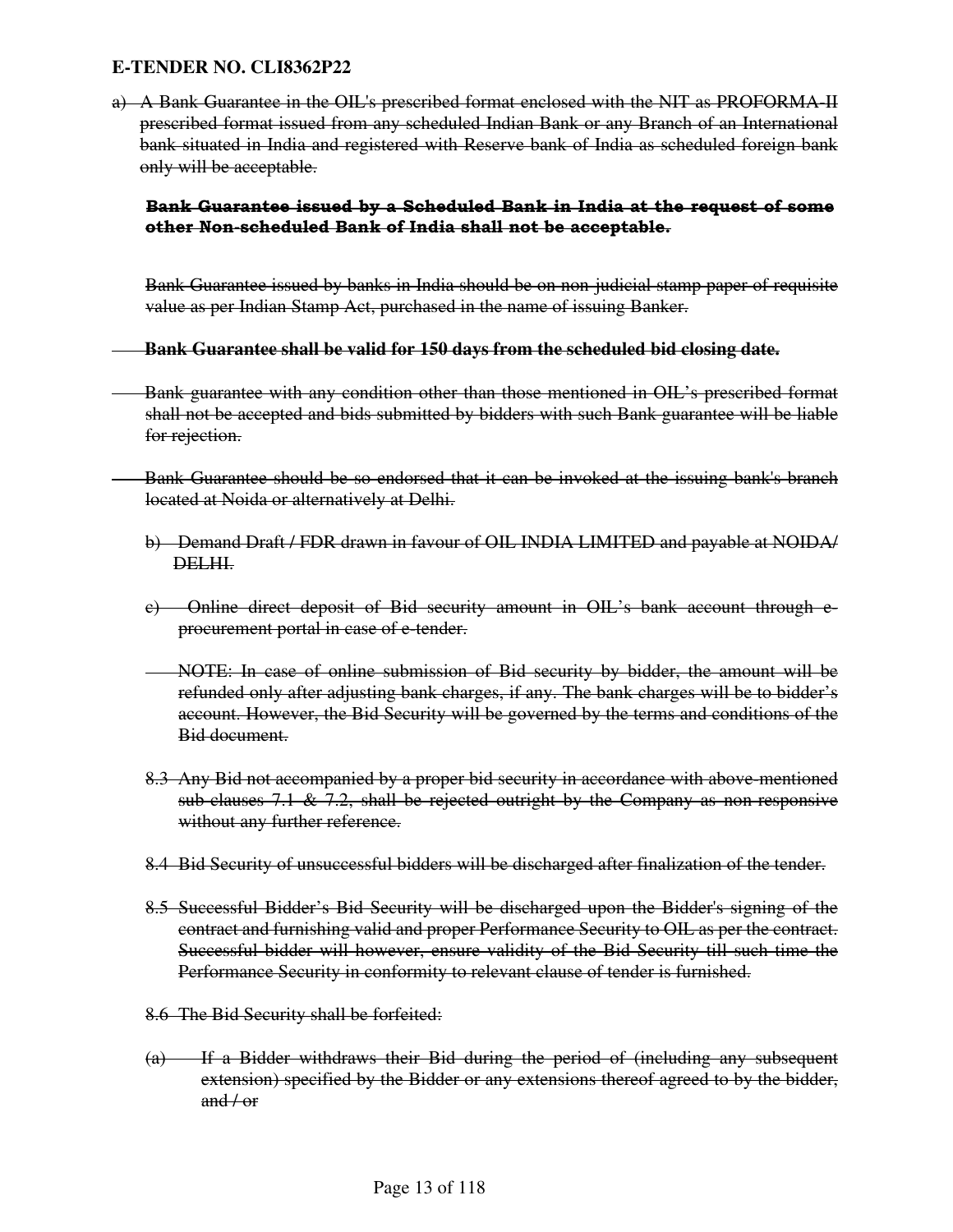(b) If the bidder having been notified of the acceptance of their bid by the Company during the validity period of the bid including extension agreed to by the bidder:

i) Fails or refuses to accept LOA/contracts and /or

- ii) Fails or refuses to furnish Performance Security.
- (c) If a bidder furnishes fraudulent document / information in their bid and subsequent clarification against the tender /contracts.
- 8.7 The scan copy of the original Bid Security in the form of Bank Guarantee / DD/ FDR shall be uploaded by the bidder along with the their Bid in OIL's e-portal. The original Bid Security shall be submitted by bidder in a sealed envelope & must drop in the Tender Box, placed at the office of **General Manager (Contract & Purchase), Oil India Limited, Corporate Office, Plot No. 19, Sector-16A**, Noida on or before 14:00Hrs on the Bid closing date, failing which the bid shall be rejected outright. Tender No. & Bid Closing date & Name of bidder must be written on the envelope containing the Bid Security for proper identification.
- 8.8 In case any bidder withdraws their bid during the period of bid validity, Bid Security will be forfeited and the party shall be debarred from participating in future tenders for a period as per Company's Banning policy.
- 8.9 Bid Security shall not accrue any interest during its period of validity or extended validity. OIL shall not be liable to pay any bank charges, commission on the amount of Bid Security.
- 8.10 The bidder shall extend the validity of the Bid Security, if and when specifically advised by OIL, at the bidder's cost.
- 8.11 In case any Bid security in the form of Bank Guarantee is found to be not genuine or issued by a fake banker or issued under the fake signatures, the bid submitted by the concerned bidder shall be rejected forthwith and the bidder shall be debarred from participating in future tenders for the period to be decided by Company.
- 8.12 In case a bidder does not accept the LOA /Contract issued within the validity of their offer, the Bid Security shall be forfeited and the party shall be debarred from participating in future tenders for a period to be decided by company.
- 8.13 The Bank guarantee issued by a Bank amongst others shall contain the complete address of the Bank including Phone.
- 8.14 EXEMPTION OF BID SECURITY: (Please Refer to Annexure-I for details)

 Central Govt. departments, Central Public Sector undertakings are exempted from submitting Bid security. Bidders registered as MSE units with District Industry Centres or Khadi and Village Industries Commission or Khadi and Village Industries Board or Coir Board or National Small Industries Corporation (NSIC) or Directorate of Handicrafts and Handloom or any other body specified by Ministry of MSME are also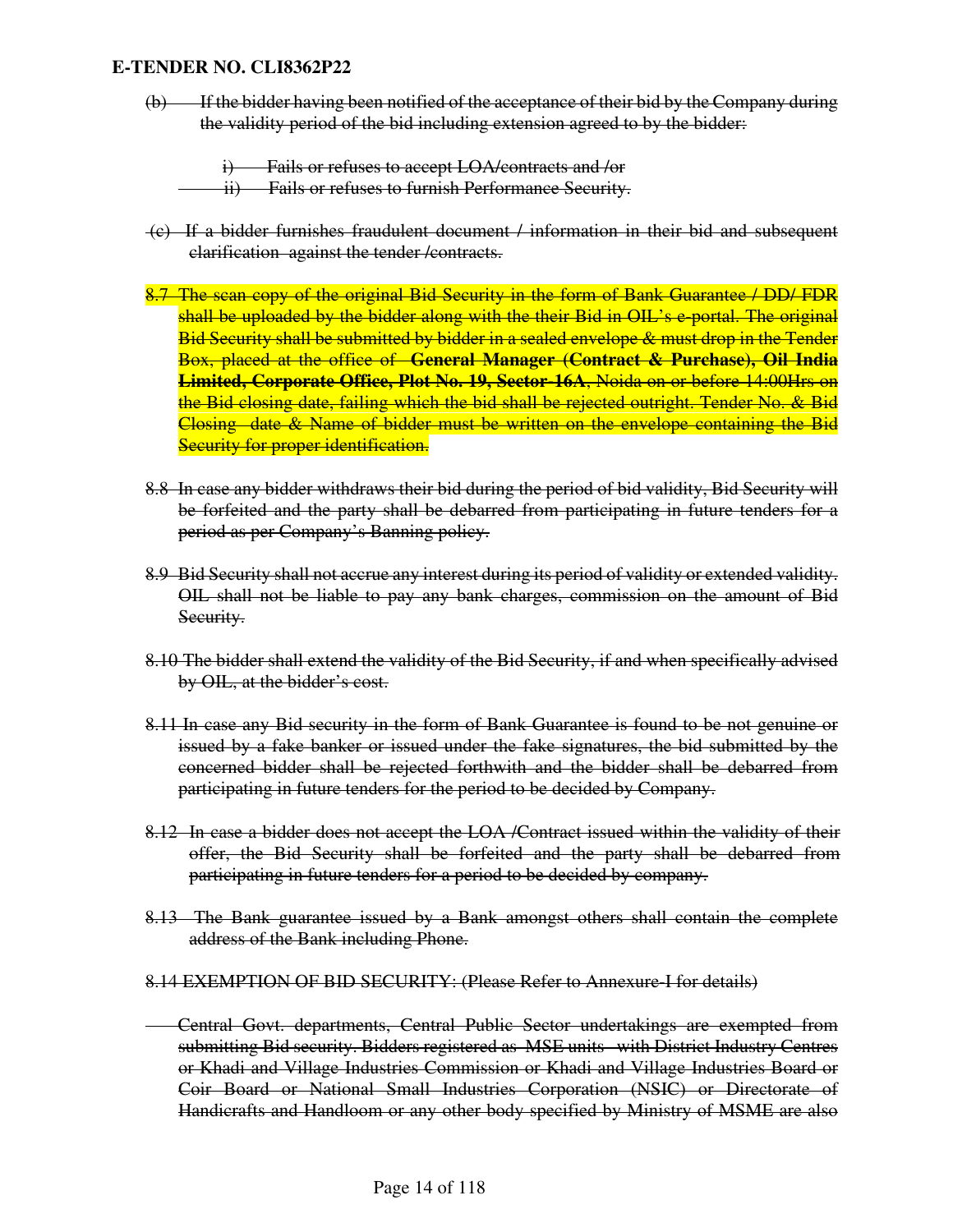exempted from submitting Bid Security provided they submit valid registration certificate issued by any of above body.

- 9.0 PERIOD OF VALIDITY OF BIDS:
- 9.1 Bids shall remain valid for 120 days from the bid closing date prescribed by the Company.
- 9.2 In exceptional circumstances, the Company may solicit the Bidder's consent to an extension of the period of validity. The request and the response thereto shall be made in writing (or by Fax or E-mail). A Bidder may refuse the request. A Bidder granting the request will neither be required nor permitted to modify their bid.

#### 10.0FORMAT AND SIGNING OF BID:

- 10.1 The bid and all uploaded documents must be Digitally signed using "Class 3" digital certificate [e-commerce application (Certificate with personal verification and Organization name)] as per Indian IT Act obtained from the licensed Certifying Authorities operating under the Root Certifying Authority of India (RCAI), Controller of Certifying Authorities (CCA) of India.
- 10.2The authenticity of above digital signature shall be verified through authorized CA after bid opening. If the digital signature used for signing is not of "Class -3" with Organizations name, the bid will be rejected.
- 10.3 Bidder is responsible for ensuring the validity of digital signature and its proper usage by their employee.
- 10.4The bid including all uploaded documents shall be digitally signed by duly authorized representative of the bidder holding a Power of Attorney to bind the Bidder to the contract.
- 10.5Any physical documents submitted by bidders shall contain no interlineations, white fluid erasures or overwriting except as necessary to correct errors made by the Bidder, in which case such correction shall be initialed by the person or persons who has/have digitally signed the Bid.

#### C. **SUBMISSION OF BIDS**:

#### 11.0: ONLINE SUBMISSION

11.1This tender is invited under SINGLE STAGE-TWO BID SYSTEM. The bidders are required to submit their both the "TECHNICAL" and "PRICED" bids through electronic form in OIL's e-Tender portal within the Bid Closing Date and Time stipulated in the e-Tender. The Technical Bid should be submitted as per Scope of Work & Technical Specifications along with all technical documents related to the tender and uploaded under "Technical Attachment" Tab only. **Bidders to note that no price details should be uploaded in "Technical Attachment" Tab Page. Details of prices as per Price Bid format /Priced bid to be uploaded under "Notes and Attachment" Tab. Offer not complying with above submission procedure will be rejected as per Bid Rejection Criteria.**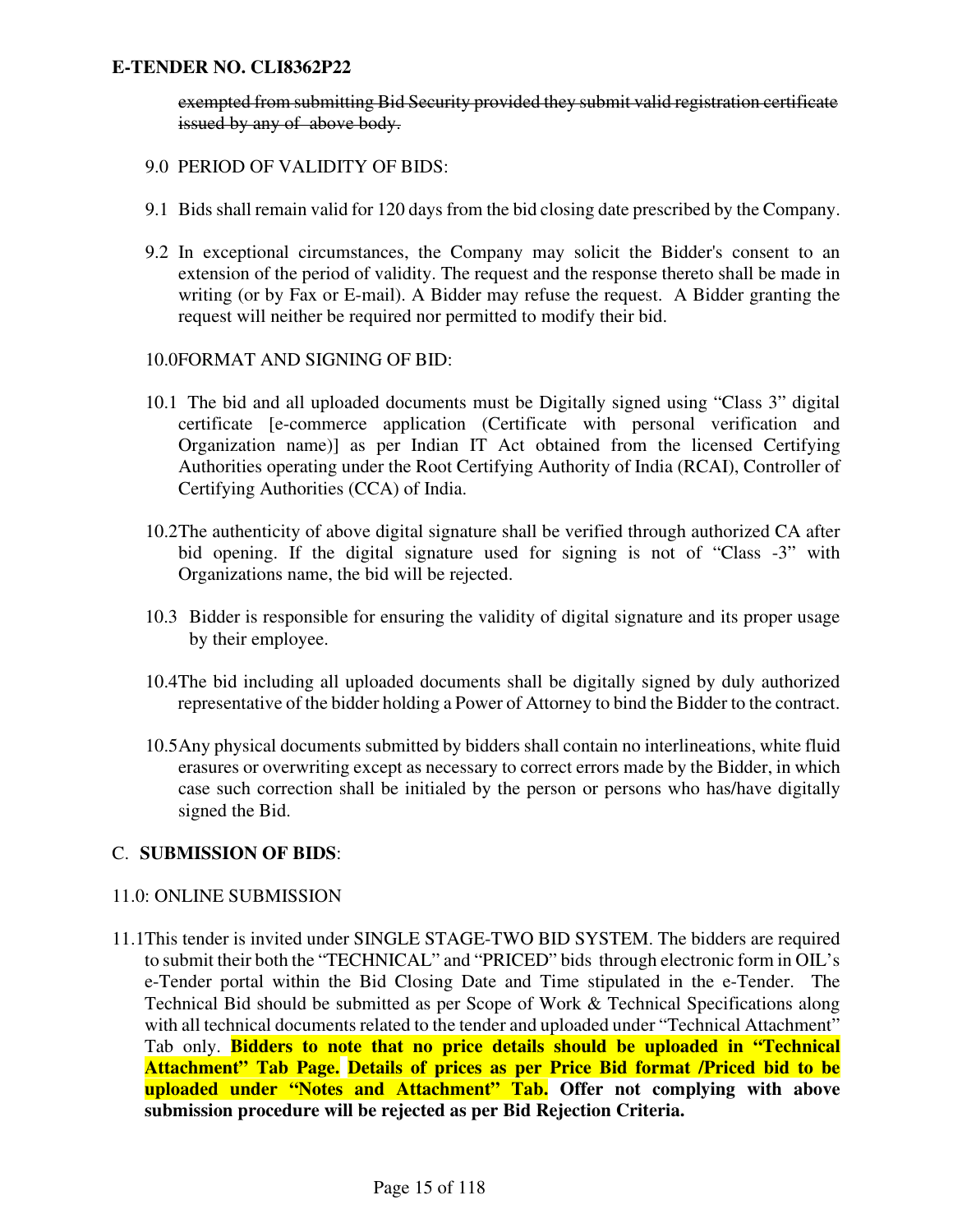The priced bid should not be submitted in physical form and which shall not be considered. However, the following documents in one set should necessarily be submitted in physical form in sealed envelope super scribing the "Tender No., Brief Description of services and Bid Closing/Opening date & Time along with the bidder's name and should be submitted to CGM- (Contracts & Purchase) on or before 14.00 Hrs (IST) on the bid closing date indicated in the Tender:

- i) The Original Bid Security in the form of BG/DD/FDR (not for exempted bidders)
- ii) Printed catalogue and literature if called for in the bid document.
- iii) Power of Attorney for signing of the bid digitally.
- iv) Any other document required to be submitted in original as per bid document requirement.

Documents sent through E-mail/Fax/Telephonic method will not be considered.

- 11.2 For convenience of the qualified Bidders and to improve transparency, the rates/ costs quoted by bidders against OIL's e-tenders shall be available for online viewing by such Bidders whose price bids are opened by Company. A Bidder can view item-wise rates / costs of all other such peer bidders against the tender immediately after price bid opening, if the e-tender is floated by Company with PRICE CONDITION. In case the Price-Bid is invited by Company through attachment form under "Notes & Attachment" (i.e., NO PRICE Condition), Bidders must upload their detailed Price-Bid as per the prescribed format under "Notes & Attachment", in addition to filling up the "Total Bid Value" Tab taking into account the cost of all individual line items and other applicable charges like freight, tax, duties, levies etc. Under NO PRICE Condition (i.e., Price Bid in attachment form), the "Total Bid Value" as calculated & quoted by the Bidder shall only be shared amongst the eligible bidders and Company will not assume any responsibility whatsoever towards calculation errors/ omissions therein, if any. Notwithstanding to sharing the "Total Bid Value" or the same is whether filled up by the Bidder or not, Company will evaluate the cost details to ascertain the inter-se-ranking of bidders strictly as per the uploaded attachment and Bid Evaluation Criteria only. Online view of prices as above shall be available to the Bidders only up to seven days from the date of Price-Bid opening of the e-tender.
- 11.3 To participate in OIL's e-procurement tender, bidders should have a legally valid Digital Certificate Class III [Organization] along with Encryption Certificate as per Indian IT Act from the licensed Certifying Authorities (CA) operating under the Root Certifying Authority of India (RCAI), Controller of Certifying Authorities (CCA) of India. Digital Signature Certificates issued by the following Certifying Authorities (CA) are currently configured in OIL's E-Tender portal:
	- o e Mudhra
	- o Safescrypt
	- o (n)Code Solutions
	- o Verasys
	- o Capricorn
	- o Pantasign
	- o RISL
	- o NSDL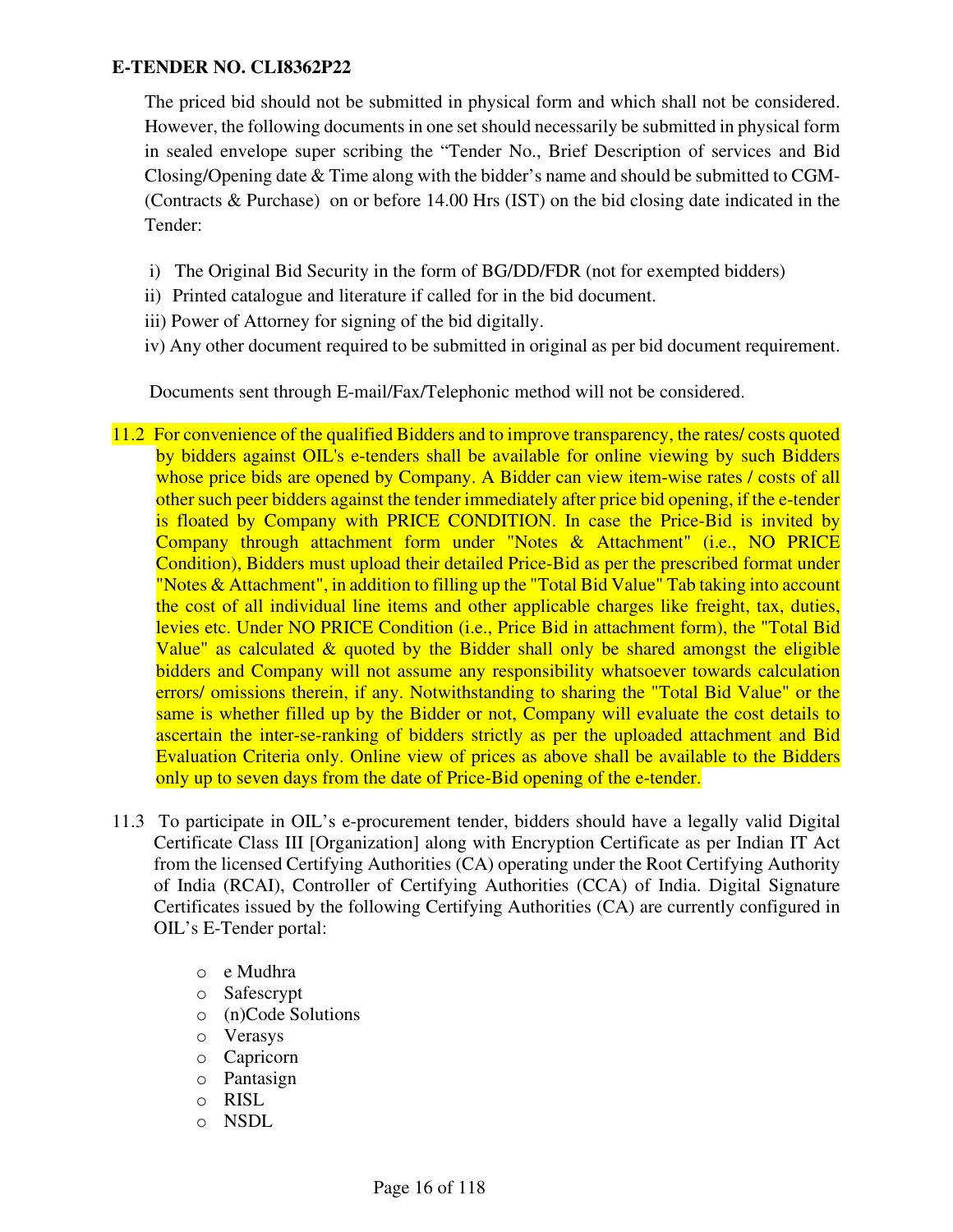#### **Note:**

- a) Digital Signature Certificates having "Organization Name" field other than Bidder's Name are not acceptable. Bidders are advised to go through "User Manuals" provided in OIL's E-Tender portal for bid submission procedure.
- b) In case, bidder is using Class 3 DSC (Organization) along with Encryption Certificate issued by a Certifying Authority other than those mentioned above then, the bidder has to inform OIL at least 15 days before the Bid Closing date to enable OIL to verify credibility of the same for necessary mapping in OIL's E-Tender portal.
- 11.4 Bidders are requested to state their compliance/ non-compliance to each clause other than BRC as per PROFORMA –I. This should be a part of the Technical bid.
- 11.5 Bids shall be typed or written in indelible ink. Since bids are to be submitted ONLINE with digital signature, manual signature is NOT relevant. The letter of authorization (**as per PROFORMA-VIII**) for authorised signatory shall be accompanied by written Power of Attorney.
- 12.0 DEADLINE FOR SUBMISSION OF BIDS:
- 12.1 Bids should be submitted on-line up to 02.00 PM (IST) (Server Time) on the Bid Closing date mentioned in the Forwarding Letter.
- 12.2 No bid can be submitted after the submission deadline is reached. The system time displayed on the e-procurement web page shall decide the submission deadline.
- 12.3 The documents in physical form must be received by Company at the address specified in the "Forwarding Letter" on or before the bid closing date  $\&$  time. Timely delivery of the same at the address mentioned in the Forwarding Letter is the responsibility of the Bidders.
- 13.0 MODIFICATION AND WITHDRAWAL OF BIDS:
- 13.1 The Bidder, after submission of bid, may modify or withdraw its bid prior to bid closing, if considered inevitable.
- 13.2 Bidder can delete their original bid and upload again their correct/revised bids within the stipulated bid closing date and time. However, such corrections/ revisions/resubmission of bids including last minute decision by Bidders shall be solely on bidders' risk and responsibility. Company shall not assume any liability in this regard.
- 13.3 No bid can be modified subsequent to the deadline for submission of bids.
- 13.4 No bid may be withdrawn in the interval between the deadline for submission of bids and the expiry of the period of bid validity specified by the Bidder on the Bidding Format. Withdrawal of a bid during this interval shall result in the debarment of Bidder from participating in future tenders for a period as per OIL's Banning policy (available in OIL's website)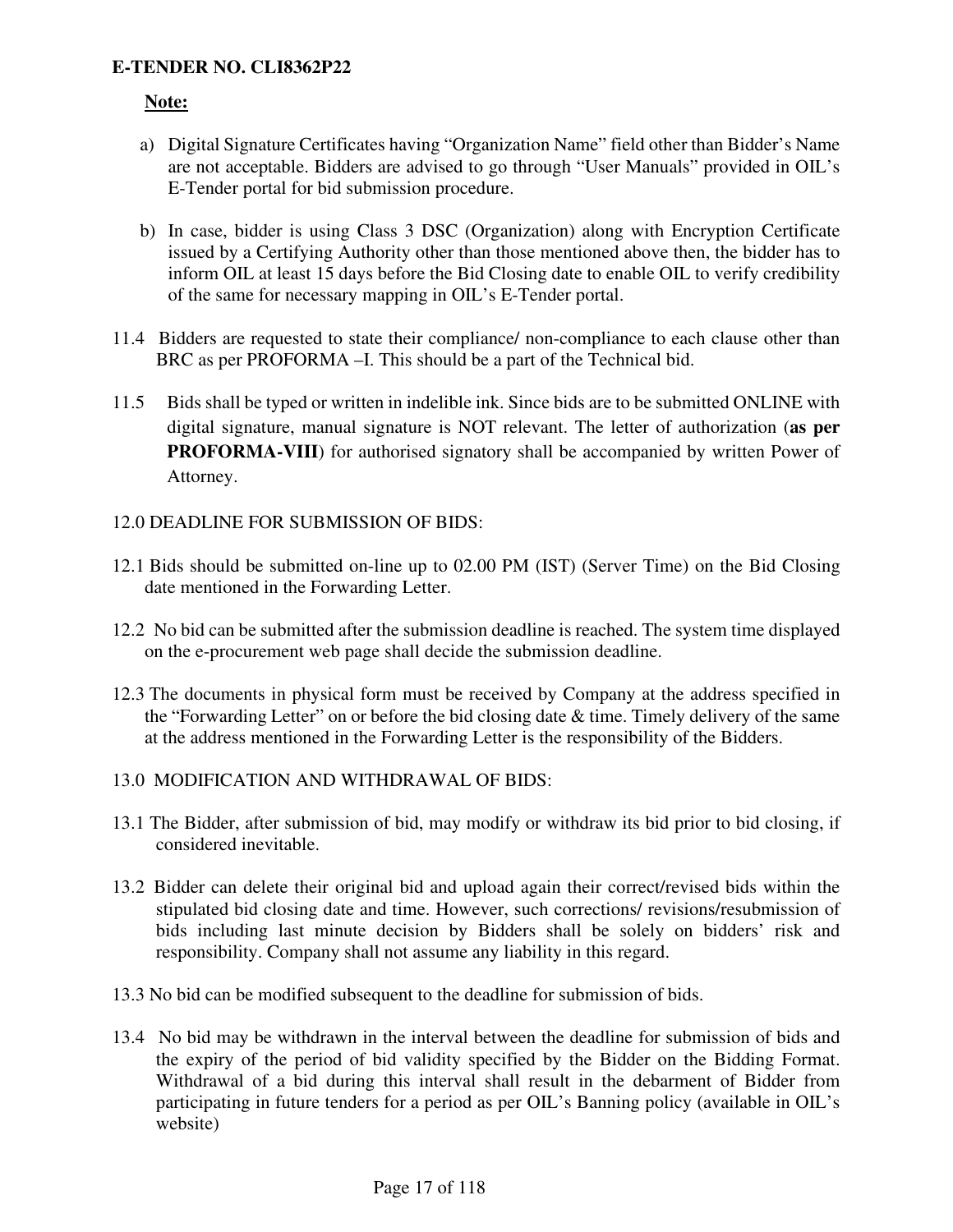### 14.0 BID OPENING AND EVALUATION

- 14.1 Company will open the Bids in the presence of Bidder's representatives who choose to attend at the date, time and place mentioned in the Covering Note. However, the Bidder's representative must produce an authorization letter from the bidder at the time of opening of tenders. Unless this letter is presented, the representative will not be allowed to attend the opening of tenders. Only one representative against each bid will be allowed to attend.
- 14.2 On opening the bids Company will examine them to determine whether the same are complete, requisite Bid Securities have been furnished if any, documents have been properly signed and the bids are generally in order.
- 14.3 At bid opening, Company will announce the Bidders' names, furnishing of requisite Bid Security, if any and such other details as the Company may consider appropriate.
- 14.4 Company shall prepare, for its own records, minutes of bid opening including the information disclosed to those present in accordance with the sub-Para 14.2.
- 14.5 To facilitate examination, evaluation and comparison of bids the Company may, at its discretion, ask the Bidder for clarifications of its bid. The request for clarification and the response shall be in writing and no change in the price or substance of the bid shall be sought, offered or permitted.
- 14.6 Prior to detailed evaluation, the Company will determine the substantial responsiveness of each bid to the Bidding Document. For purpose of these paragraphs, a substantially responsive bid is one which conforms to all the terms and conditions of the Bidding Document without material deviations or reservation. A materials deviation or reservation is one which effects in any substantial way the scope, quality or performance of work, or which limits in any substantial way, in consistent way with the bidding document, the Company's right or the bidder's obligations under the contract, and the rectification of which deviation or reservation would affect unfairly the competitive position of other bidders presenting substantial responsive bids. The Company's determination of bid's responsiveness is to be based on the contents of the Bid itself without recourse to extrinsic evidences.
- 14.7 The Company's determination of bid's responsiveness is to be based on the contents of the Bid itself without recourse to extrinsic evidence.
- 14.8 A Bid determined as not substantially responsive will be rejected by the Company and may not subsequently be made responsive by the Bidder by correction of the non-conformity.
- 14.9 The Company may waive minor informality or nonconformity or irregularity on a bid that does not constitute a material deviation, provided such waiver does not prejudice or affect the relative ranking of any Bidder.
- 14.10 Normally no request for extension of Bid Closing Date will be entertained. However, in case of any changes in the specifications, inadequate response or for any other reasons, OIL may at its discretion, extend the bid closing date and/or time.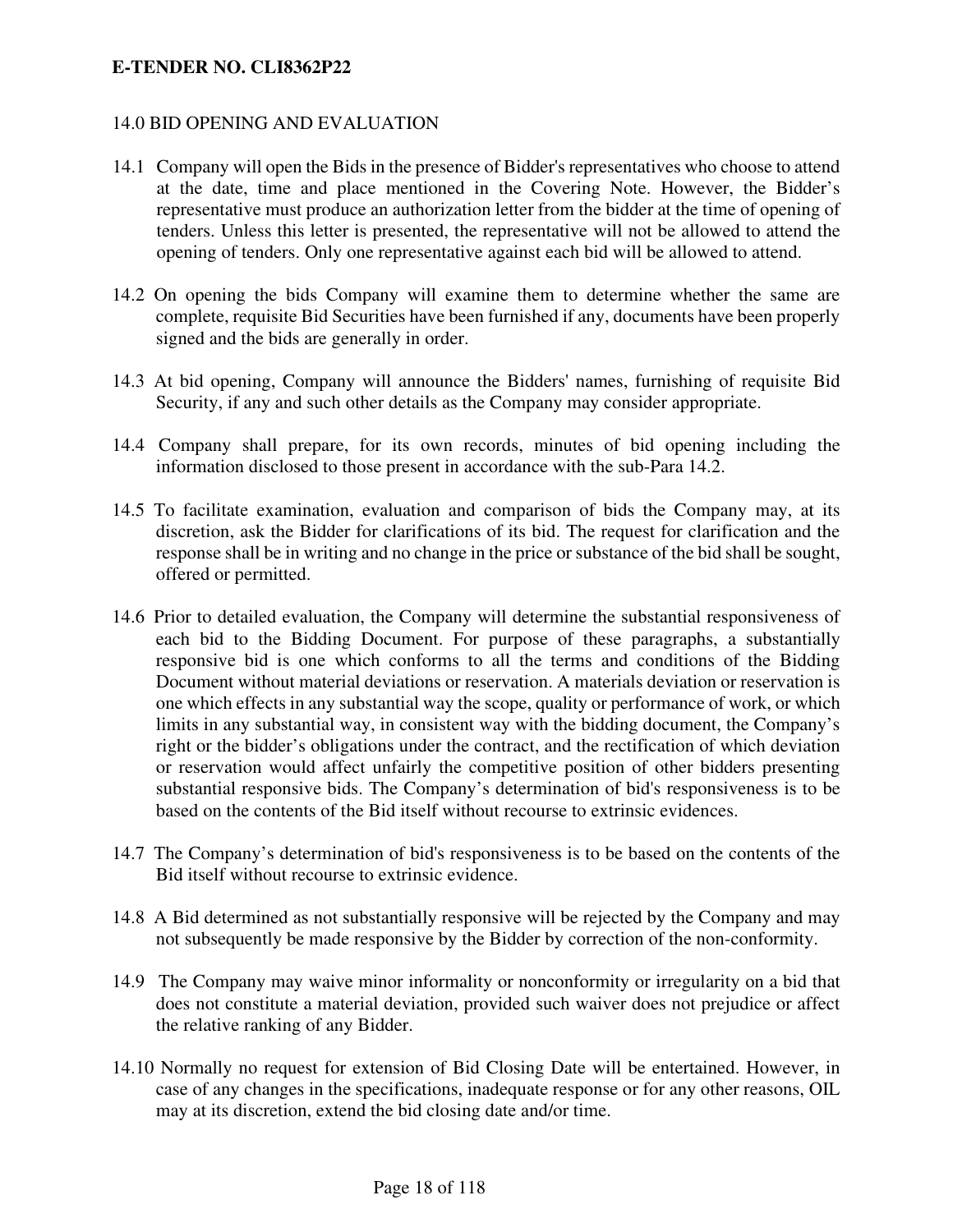#### 15.0 OPENING OF PRICE-BIDS

- 15.1 Company will open the Price-bids of the technically qualified Bidders on a specific date in presence of interested qualified bidders. Technically qualified bidders will be intimated about the price-bids opening date and time in advance and they will be allowed to present at the time of price bid opening. It is bidder's choice if they want to be present or not at the time of price bid opening.
- 15.2 The Company will examine the Priced-bids to determine whether they are complete, any computational errors have been made, required sureties have been furnished, the documents have been properly signed, and the bids are generally in order.
- 15.3 Arithmetical errors will be rectified on the following basis. If there is a discrepancy between the unit price and the total price (that is obtained by multiplying the unit price and quantity) the unit price shall prevail and the total price shall be corrected accordingly. If any Bidder does not accept the correction of the errors, his bid will be rejected. If there is a discrepancy between words, and figures, the amount in words will prevail.
- 16.0 EVALUATION AND COMPARISON OF BIDS:
- 16.1 The Company will evaluate and compare the bids as per Bid Evaluation Criteria (SECTION-VI) of the tender document. Priced Bids of the technically acceptable offers will be considered for commercial evaluation.

#### 17.0 CONTACTING THE COMPANY:

- 17.1 No Bidder shall contact Company on any matter relating to its bid, from the time of the bid opening to the time the Contract is awarded except as required by Company vide Para 13.5.
- 17.2 An effort by a Bidder to influence the Company in the Company's bid evaluation, bid comparison or Contract award decisions may result in rejection of their bid.

#### **D. AWARD OF CONTRACT**

- 18.0 AWARD CRITERIA:
- 18.1 The Company will award the Contract to the Contractor whose bid has been determined to be substantially responsive and has been determined as the lowest evaluated bid, provided further that the Bidder is determined to be qualified to perform the Contract satisfactorily.
- 19.0 COMPANY'S RIGHT TO ACCEPT OR REJECT ANY BID:
- 19.1 Company reserves the right to accept any bid and to reject any or all bids.
- 20.0 NOTIFICATION OF AWARD:
- 20.1 Prior to expiry of the period of bid validity or extended validity, the Company will notify the successful Bidder(s) in writing by registered letter / courier or by fax (to be confirmed in writing by registered / courier letter) that his bid has been accepted.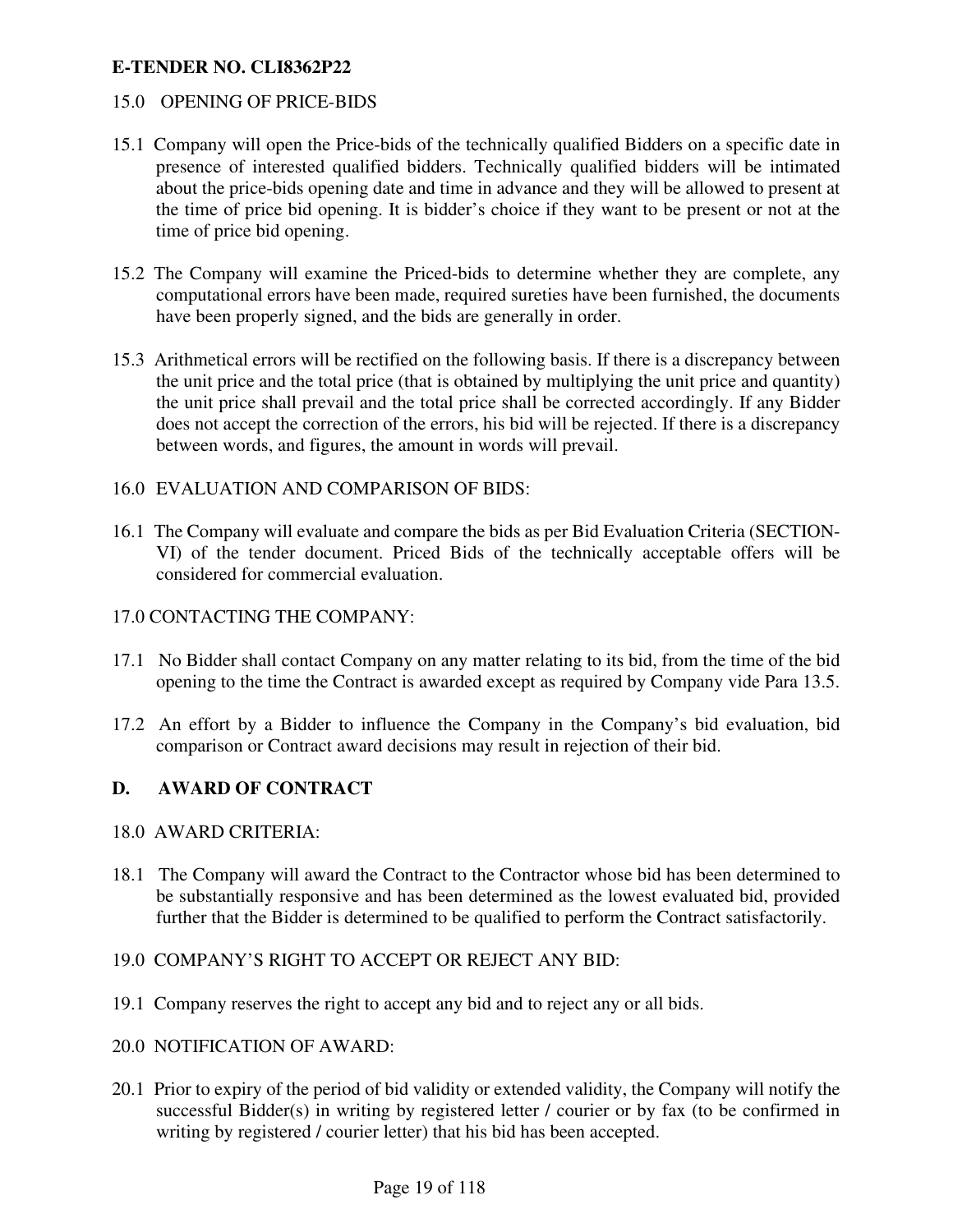20.2 The notification of award will constitute the formation of the Contract.

## 21.0 SIGNING OF CONTRACT:

- 21.1 At the same time as the Company notifies the successful Bidder(s) that his Bid has been accepted, the Company will either invite the bidder(s) for signing of the agreement or send the Contract Form provided in the bidding document. The form will be accompanied by the General & Special Conditions of Contract, Scope of Works, Schedules of Rates and all other relevant documents.
- 21.2 Within 15 days of receipt of the final contract document, the successful Bidder shall sign and date the contract and return the same to the Company.
- 22.0 PERFORMANCE SECURITY:
- 22.1The successful bidder shall furnish performance security for an amount mentioned in the FORWARDING LETTER. The Contractor shall furnish performance security within 15 (fifteen) days from the date of issue of LOA, in the form of Bank Guarantee (as per OIL's prescribed Format enclosed with Bid document as PROFORMA-III) issued from a Bank located in India.
- 22.2 The performance security specified above must be valid for ninety (90) days beyond the expiry date of the contract to cover any obligation and to lodge claim, if any. The same will be discharged by Company after the validity period of the performance security. In the event of extension of contract, subsequent to expiry of validity of the original contract period, Contractor shall have to enhance the value of the performance security to cover the contract value for the extended period and also to extend the validity of the performance security accordingly.
- 22.3 Failure of the successful bidder to comply with the requirements of Para 20.1 to 21.3 above shall constitute sufficient grounds for annulment of the award and debarment from participation in future tenders as per Company's Banning policy dated  $6<sup>th</sup>$  January, 2017 available in OIL's website www.oil-India.com.

### 23.0 FAMILIARITY WITH SITE CONDITIONS:

Before submission of Bids, Bidders are requested to make themselves fully conversant with all Conditions of the Bid Document and other relevant information related to the works/services to be executed under the contract. Each bidder is required to visit the site of the work before he fill up his rates/percentage for submission, for the purpose of getting himself fully acquainted with the existing site conditions.

### 24.0 FURNISHING FRAUDULENT INFORMATION/DOCUMENT:

If it is found at any time that, a Bidder / Contractor has / had furnished fraudulent documents / information, the Bid Security / Performance Security shall be forfeited and the bidder / the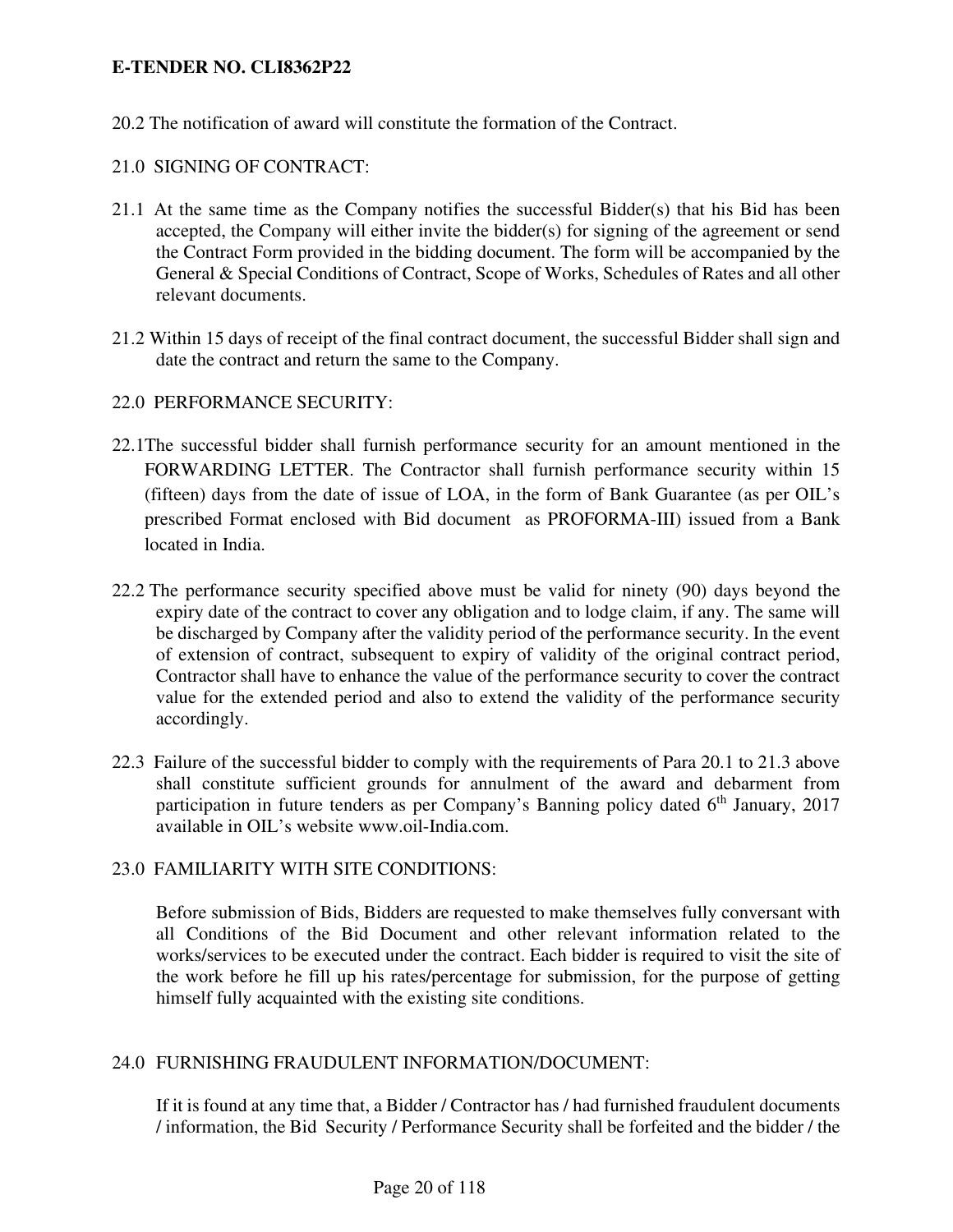party/the contractor shall be debarred for a period as per Company's Banning policy from the date of detection of such fraudulent act, besides legal action.

# **(END OF SECTION – II)**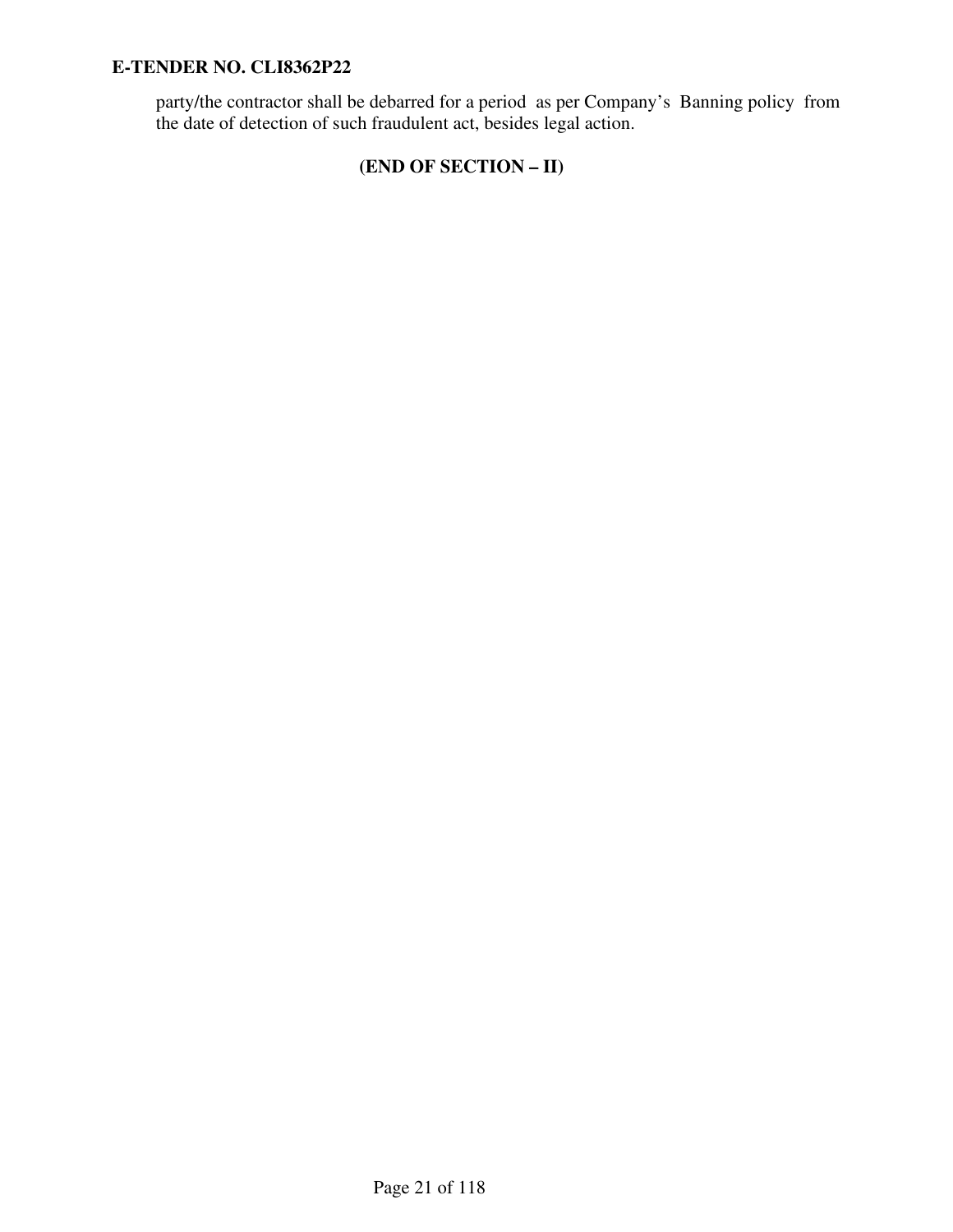# **S E C T I O N-III**

# **GENERAL CONDITIONS OF CONTRACT**

#### 1.0 APPLICABILITY, DEFINITION & INTERPRETATION

#### **1.1** Applicability

All clauses in the General Conditions of Contract [GCC] shall apply to all transactions except as otherwise stated in the Special Conditions of Contract [SCC] and/or BEC/BRC. Furthermore, in the event if there is any conflict between the Principal text of the Agreement and the Appendixes, the Principal text will prevail.

#### **1.2** Definition & Interpretation

In the contract (as hereinafter defined) the following words and expressions shall have the meaning hereby assigned to them except where the context otherwise requires:

#### **1.2.1** COMPANY/OIL/Operator:

Shall mean Oil India Limited [OIL] a public sector undertaking, incorporated under COMPANY's Act 1956 having its registered office at Duliajan-786602, Assam, India and includes its successor and permitted assigns.

### **1.2.2** CONTRACTOR:

Shall mean the person or persons, firm or COMPANY or corporation incorporated in India or abroad, who has been awarded with the contract and includes contractor's legal representatives, his successors and permitted assigns.

#### **1.2.3** Contract:

Shall mean a written agreement between the COMPANY and the CONTRACTOR for execution of the services/works including all contract documents and subsequent amendments, if any.

# **1.2.4** Site:

Shall mean the place in which the operations/services are to be carried out or places approved by OIL for the purposes of the CONTRACT together with any other places designated in the CONTRACT as forming part of the site.

#### **1.2.5** COMPANY's Site Representative/Engineer:

Shall mean the person or the persons appointed by the COMPANY from time to time to act on its behalf at the site for overall co-ordination, supervision and project management at site.

**1.2.6** Sub-Contract: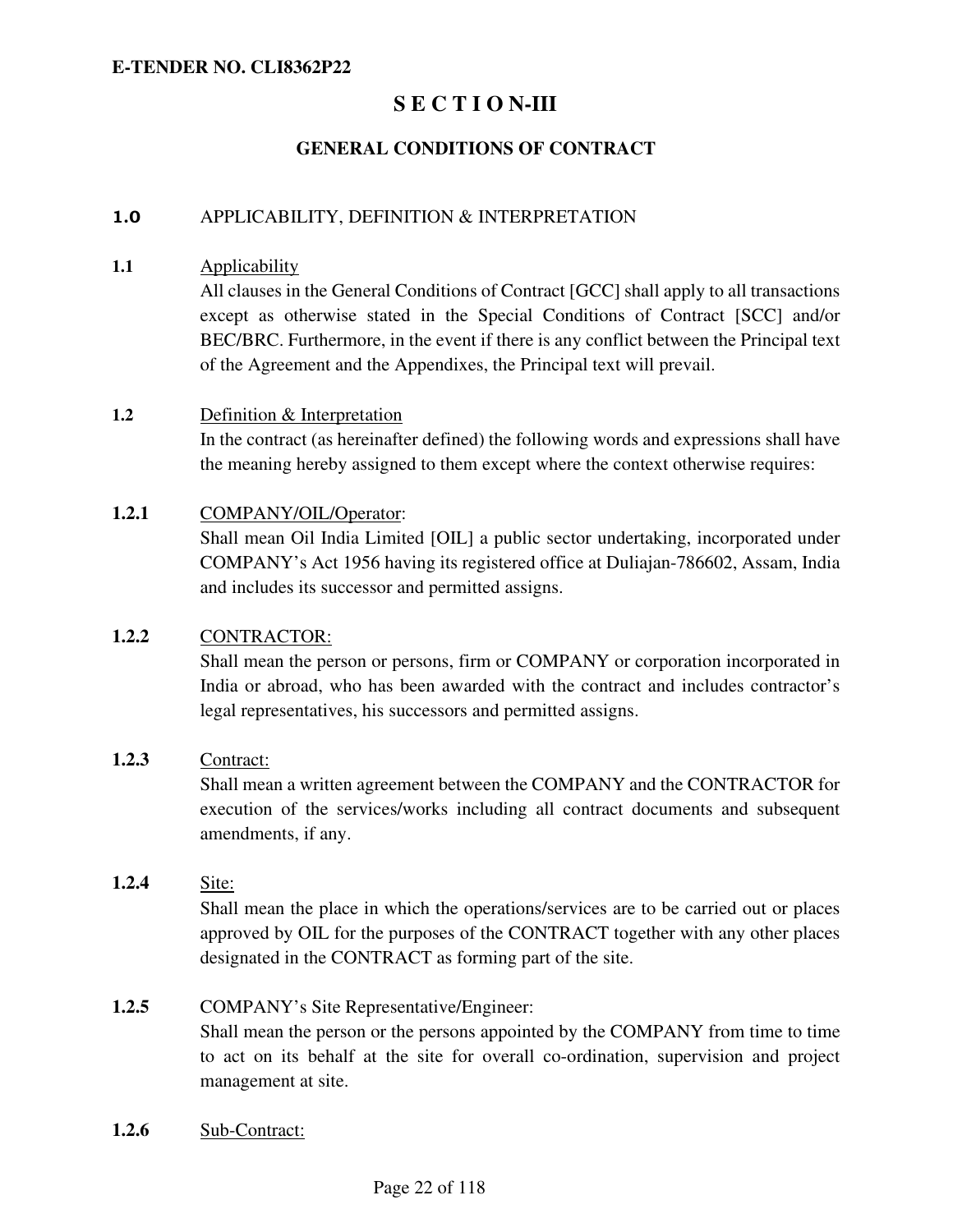Shall mean order/contract placed by the CONTRACTOR for any portion of the CONTRACT or work sublet with necessary written consent of COMPANY on third party. Such sub-letting shall not relieve the CONTRACTOR from any obligation, duty or responsibility under the CONTRACT.

### **1.2.7** Sub-Contractor:

Shall mean any person or firm or COMPANY (other than CONTRACTOR) to whom any part of the work has been entrusted by CONTRACTOR, with written consent of OIL or the persons appointed by OIL, successors and permitted assigns of such persons, firm or COMPANY).

### **1.2.8** Contractor's Representative:

Shall mean such person/or persons duly appointed representative at the site and base as the CONTRACTOR may designate in writing to the COMPANY as having authority to act for the CONTRACTOR in matters affecting the work and to provide the requisite services.

### **1.2.9** Contract Price/Value:

Shall mean the sum accepted or the sum calculated in accordance with the rates accepted in tender and/or the contract rates as payable to the CONTRACTOR for the entire execution and completion of the services/works, including amendments/modification/change order issued by the COMPANY.

### **1.2.10** Firm price:

The prices will remain unchanged, except for statutory changes, during currency of the CONTRACT unless specifically agreed to in writing by COMPANY.

### **1.2.11** Service/Works/Operations:

Shall mean and include all items and things to be supplied/done and all work/Service to be performed by the CONTRACTOR as specified in the Scope of Work under this CONTRACT and shall also include all extra, additional, altered or substituted works/services as required for the purpose of successful execution of the Contract.

### **1.2.12** Equipment/Materials/Goods:

Shall mean and include any equipment, machinery, instruments, stores, goods which CONTRACTOR is required to provide to the COMPANY for/under the CONTRACT and amendments thereto.

### **1.2.13** Drawings:

Shall mean and include all Engineering sketches, general arrangements/ layout drawings, sectional plans, all elevations, photographs, etc. related to the CONTRACT together with modification and revision thereto.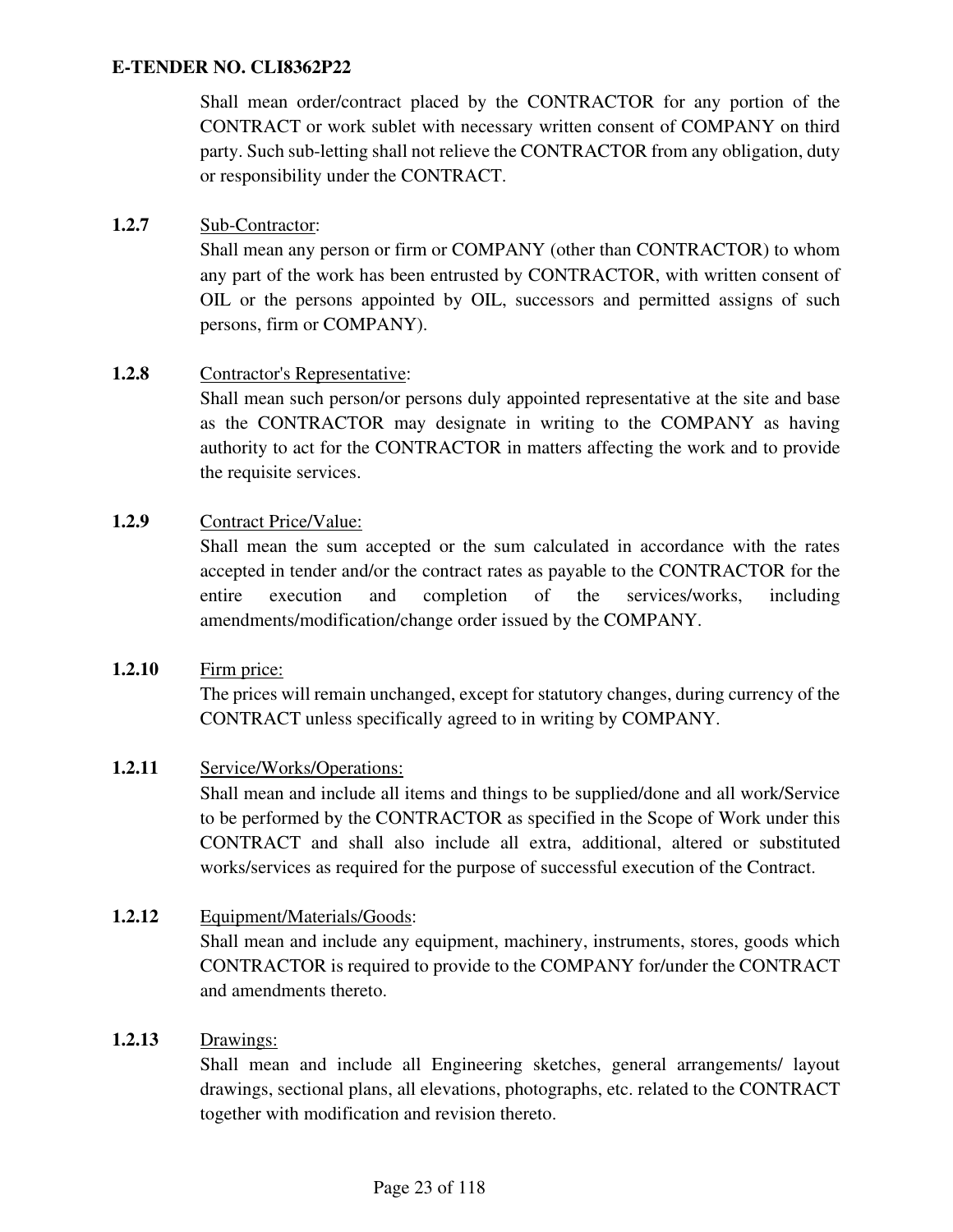#### **1.2.14** Specifications:

Means and includes all technical specifications, provision attached and referred to in the tender/contract document regarding method and manner of performing the services and qualities of the service/materials to be provided under the contract and also as modified by the COMPANY/its site representative during the execution of contract in the best interest of service.

### **1.2.15** Engineer In-charge (EIC):

Shall mean the person designated from time to time by the COMPANY and shall include those who are expressly authorized by the COMPANY to act for and on its behalf for operation of the contract.

#### **1.2.16** Inspectors:

Shall mean any person or outside Agency nominated by COMPANY to inspect equipment, materials and services, if any, in the CONTRACT (stage wise as well as final) as per the terms of the CONTRACT.

### **1.2.17** Tests:

Shall mean such process or processes to be carried out by the CONTRACTOR as are prescribed in the CONTRACT, considered necessary by the COMPANY or their representative to ascertain quality, workmanship, performance and efficiency of equipment or services thereof.

### **1.2.18** Approval:

Shall mean and include the written consent duly signed by COMPANY or their authorized official in respect of all documents, drawings or other particulars in relation to the CONTRACT.

#### **1.2.19** Day:

Shall mean a calendar day of twenty –four (24) consecutive hours beginning at 00:00 hours with reference to local time at the site.

### **1.2.20** Month:

Shall mean a calendar month as per Gregorian calendar.

#### **1.2.21** Year:

Shall mean calendar year as per Gregorian calendar.

#### **1.2.22** Working day:

Means any day which is not declared to be holiday by the COMPANY.

**1.2.23** Bid/offer: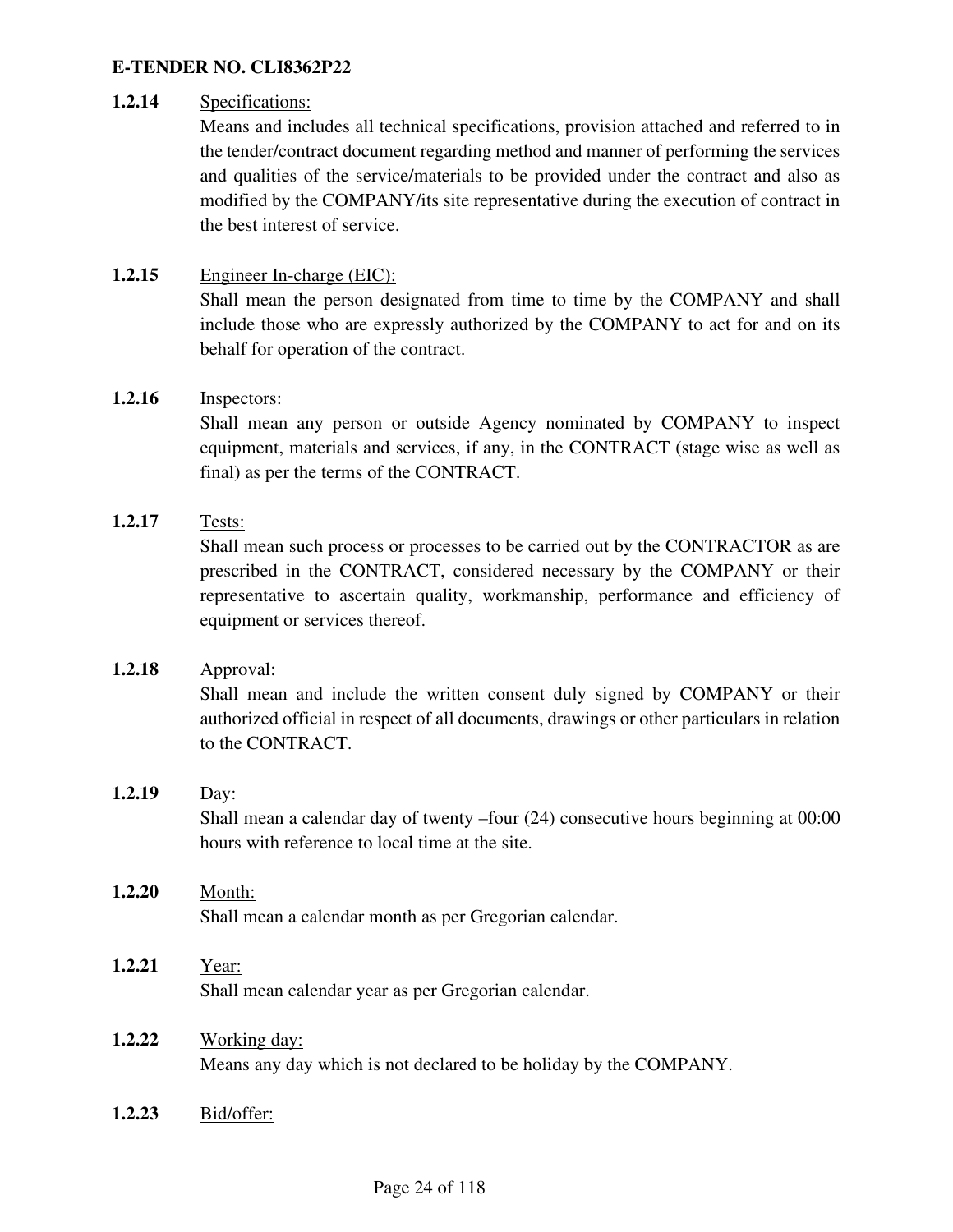Shall mean the proposal/Offer along with supporting documents submitted by the bidder in response to the tender or enquiry in accordance with the terms of Tender or Enquiry, for consideration by COMPANY, prior to award of contract.

### **1.2.24** Guarantee:

Shall mean the period and other conditions governing the warranty/guarantee of the services as provided in the CONTRACT.

#### **1.2.25** Mobilization:

Shall mean rendering the equipment fully manned and equipped as per CONTRACT and ready to begin work at site designated by the COMPANY and accepted by the COMPANY after inspection.

### **1.2.26** De-mobilization:

Shall mean the removal of all items forming part of the mobilization from the site of the COMPANY and inspection and acceptance thereafter by the COMPANY including compliance of requirement in relation to re-export of imported equipment/materials under concessional duty scheme in accordance with relevant notification from Customs Authorities.

### **1.2.27** Wilful Misconduct:

Shall mean intentional disregard of good and prudent standards of performance or proper conduct under the Contract with knowledge that it is likely to result in any injury to any person or persons or loss or damage of property of the Company or Third Party.

#### **1.2.28** Gross Negligence:

Shall mean any act or failure to act (whether sole, joint or concurrent) by a person or entity which was intended to cause, or which was in reckless disregard of or unjustifiable indifference to, avoidable and harmful consequences such person or entity knew, or should have known, would result from such act or failure to act. Notwithstanding the foregoing, Gross negligence shall not include any action taken in good faith for the safeguard of life or property.

### **1.2.29** Criminal Negligence:

Shall mean that the crime happened negligently, there was duty of care upon the Person but inadvertently due to his negligence, the duty was breached, which causes harm to the people in the form of death or serious injury.

#### **1.2.30** GST Legislations:

'GST legislations' means 'any or all of the following legislations as may be applicable to the CONTRACTOR and OIL: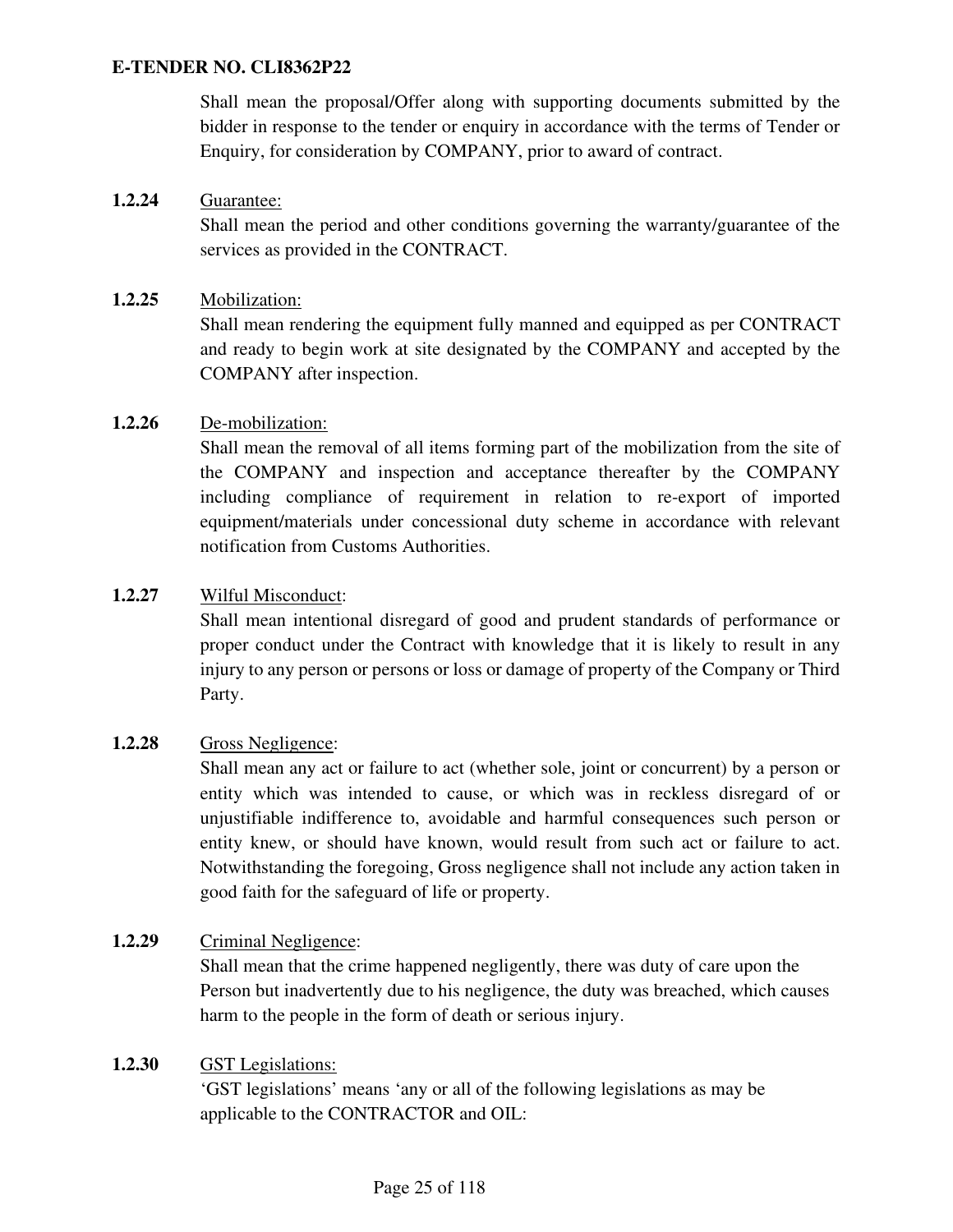- (A) The Central Goods & Services Tax Act, 2017;
- (B) The Integrated Goods & Services Act, 2017;
- (C) The Union Territory Goods & Services Tax Act, 2017;
- (D) The respective State Goods & Service Tax Acts'
- (E) The Goods and Services (Compensation to States) Act, 2017
- (F) The Customs Act and the Customs Tariff Act.
- (G) Any other applicable Act related to GST

## 2.0 **CONTRACT DOCUMENT:**

- **2.1 Governing language:** The governing language for the CONTRACT shall be English. All CONTRACT documents and all correspondence and communication to be given and all other documentation to be prepared and supplied under the CONTRACT shall be written in English and the CONTRACT shall be construed and interpreted in accordance with English language.
- **2.2 Entire Agreement:** The CONTRACT constitutes the entire agreement between OIL and the CONTRACTOR with respect to the subject matter of the CONTRACT and supersedes all communication, negotiations and agreement (whether written or oral) of the parties with respect thereto made prior to the date of this agreement, unless such communication(s) expressly forms part of the contract or included by reference.
- **2.3 Amendment in CONTRACT:** No Amendment of the Contract shall be valid unless it is in writing, is dated, expressly refers to the Contract, and is signed by a duly authorized representative of each party thereto. OIL shall not be bound by any printed conditions, provisions in the CONTRACTOR's BID, forms of acknowledgement of CONTRACT, invoice and other documents which purport to impose any condition at variance with or supplement to CONTRACT.

### 3.0 **WAIVERS AND AMENDMENTS:**

- **3.1 Waivers:** It is fully understood and agreed that none of the terms and conditions of this contract shall be deemed waived by either party unless such waiver is executed in writing only by the duly authorized representatives of both the parties. The failure of either party to execute any right shall not act as a waiver of such right by such party.
- **3.2 Change Program:** It is agreed that CONTRACTOR shall carry out work in accordance with the completion program (e.g. Drilling Programme) to be furnished by the COMPANY, which may be changed from time to time by reasonable modifications in the program as COMPANY sees fit. COMPANY's instruction in this regard shall be final and binding.

### 4.0 **CONTRACT TIMELINE:**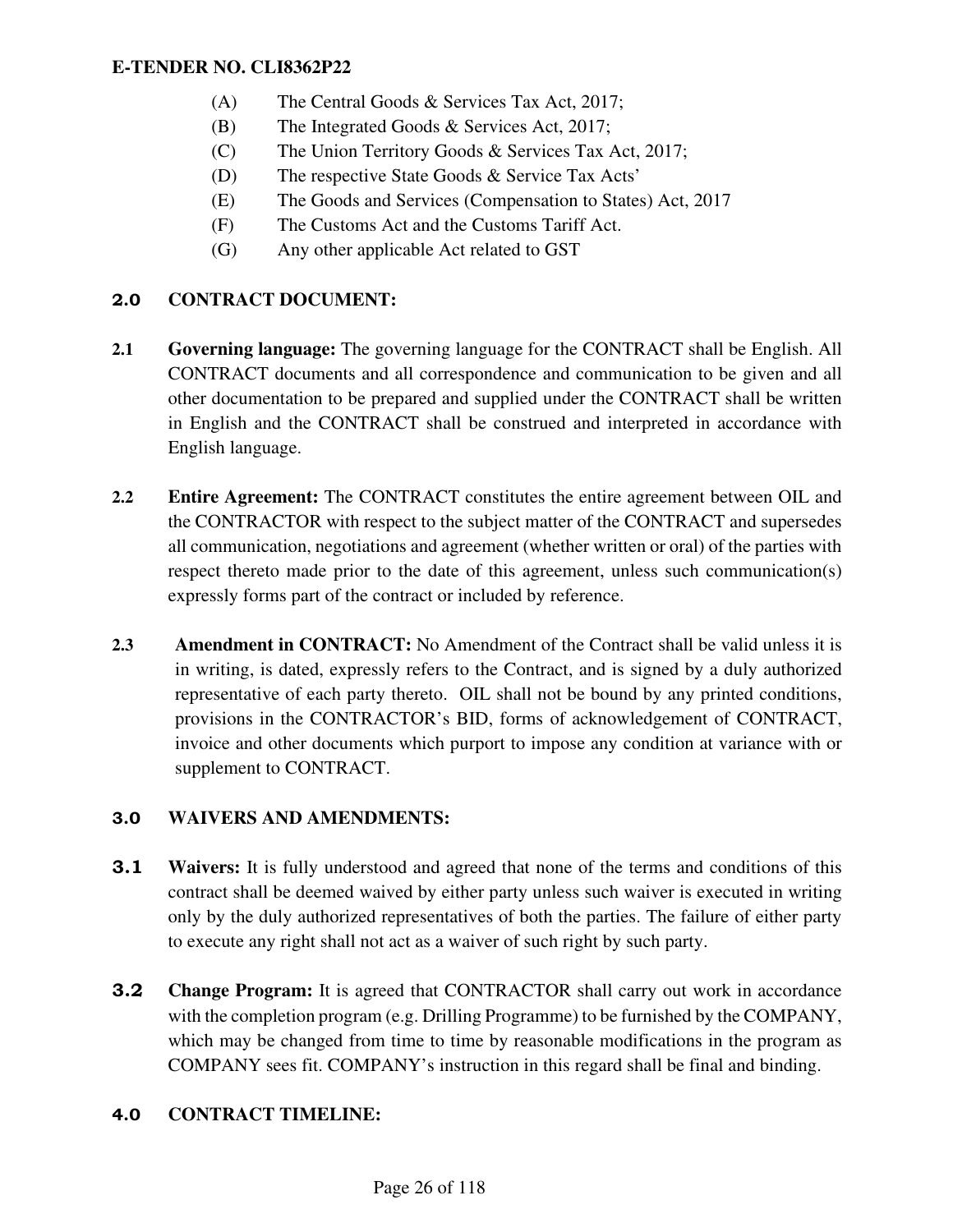### 4.1 **Effective Date of Contract:**

The contract shall become effective as of the date COMPANY notifies the CONTRACTOR in writing that it has been awarded the contract. This date of issuance of Letter of Award (LOA) by the COMPANY will be the effective date of contract. All terms and conditions of the contract shall come into force with the date of issuance of LOA.

### 4.2 **Date of Commencement of Operation:**

The date on which the mobilization is completed in all respects and CONTRACTOR is ready to commence operation as per the contract provision [Certified by the COMPANY's representative] will be treated as the date of Commencement of Operation.

### 4.3 **Duration of the contract:**

The contract shall be valid for a period as defined in the LOA and Special Conditions of Contract [SCC].

# 5.0 **SCOPE OF WORK/CONTRACT:**

Scope of the contract shall be as defined in the contract, specifications, drawings and appendices.

### 6.0 **GENERAL OBLIGATION OF CONTRACTOR:**

Contractor shall, in accordance with and subject to the terms and conditions of this contract:

- 6.1 Perform the work described in the Terms of Reference/Scope of Work. The CONTRACTOR shall execute the work with professional competence and in an efficient and workman like manner.
- 6.2 Except as otherwise provided in the Terms of Reference and the special Conditions of the contract, employ all labours/personnel as required to perform the work.
- 6.3 Perform all other obligations, work and services which are required by the terms of this contract or which reasonably can be implied from such terms as being necessary for the successful and timely completion of the work.
- 6.4 Comply with all applicable statutory obligations specified in the contract.
- **6.5** CONTRACTOR shall be deemed to have satisfied himself before submitting their bid as to the correctness and sufficiency of its bid for the services required and of the rates and prices quoted, which rates and prices shall, except insofar as otherwise provided, cover all its obligations under the contract.
- 6.6 CONTRACTOR shall be deemed, prior to submitting their bids, to have satisfied themselves about the weather conditions, working culture in the area, socio-political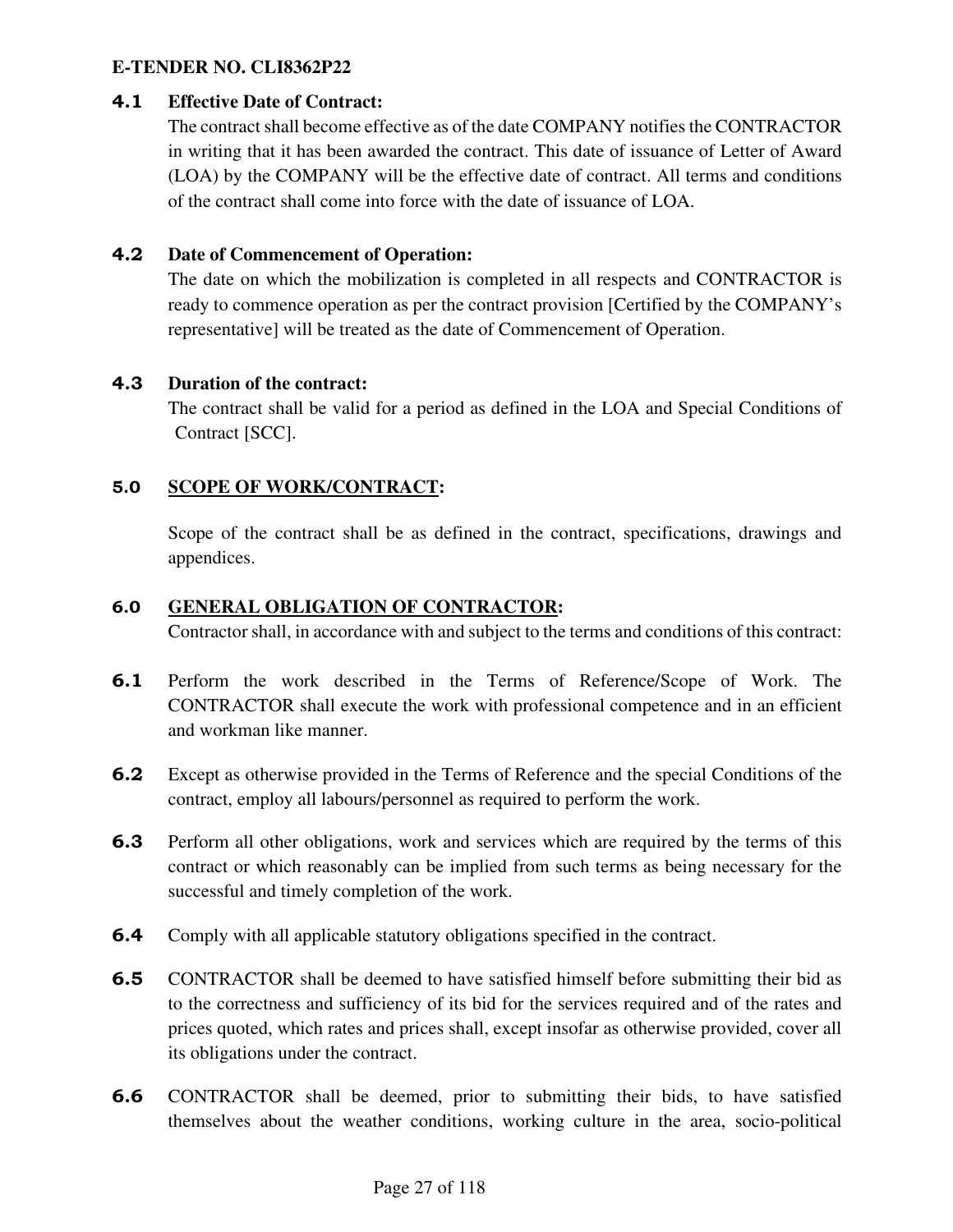environment, safety & security aspects, law & order situation and law of the land, and obtain for themselves all necessary information as to the risks, contingencies and all other circumstances, which may influence or affect the various obligations under the Contract.

**6.7** CONTRACTOR shall give or provide all necessary supervision during the performance of the services and as long thereafter within the warranty period as COMPANY may consider necessary for the proper fulfilling of CONTRACTOR's obligations under the contract.

### 7.0 **GENERAL OBLIGATION OF COMPANY:**

COMPANY SHALL, IN ACCORDANCE WITH AND SUBJECT TO THE TERMS AND CONDITIONS OF THIS CONTRACT:

- **7.1** Pay CONTRACTOR in accordance with terms and conditions of the contract.
- 7.2 Allow CONTRACTOR access, subject to normal security and safety procedures, to all areas as required for orderly performance of the work as specified in the Scope of Works of the contract or work connected therewith.
- 7.3 Perform all other obligations required of COMPANY by the terms of this contract.

### 8.0 **DUTIES AND POWER/AUTHORITY:**

#### **8.1 OIL'S SITE REPRESENTATIVE/ENGINEER:**

The duties and authorities of oil's site representative/engineer are to act on behalf of oil for:

- A) Overall supervision, co-ordination and project management at site.
- B) Proper and optimum utilization of equipment and services.
- C) Monitoring of performance and progress
- D) Commenting/countersigning on reports made by the contractor's representative at site in respect of works, receipts, consumption etc. After satisfying himself with the facts of the respective cases.
- E) He shall have the authority, but not obligation at all times and any time to inspect/test/examine/verify any equipment machinery, instruments, tools, materials, personnel, procedures and reports etc. Directly or indirectly pertaining to the execution of the work. However this shall not construe to imply an acceptance by the inspector. Hence, the overall responsibility of quality of work shall rest solely with the contractor.
- F) Each and every document emerging from site in support of any claim by the contractor has to have the countersignature/comments of the oil's representative/engineer without which no claim shall be entertained by the oil.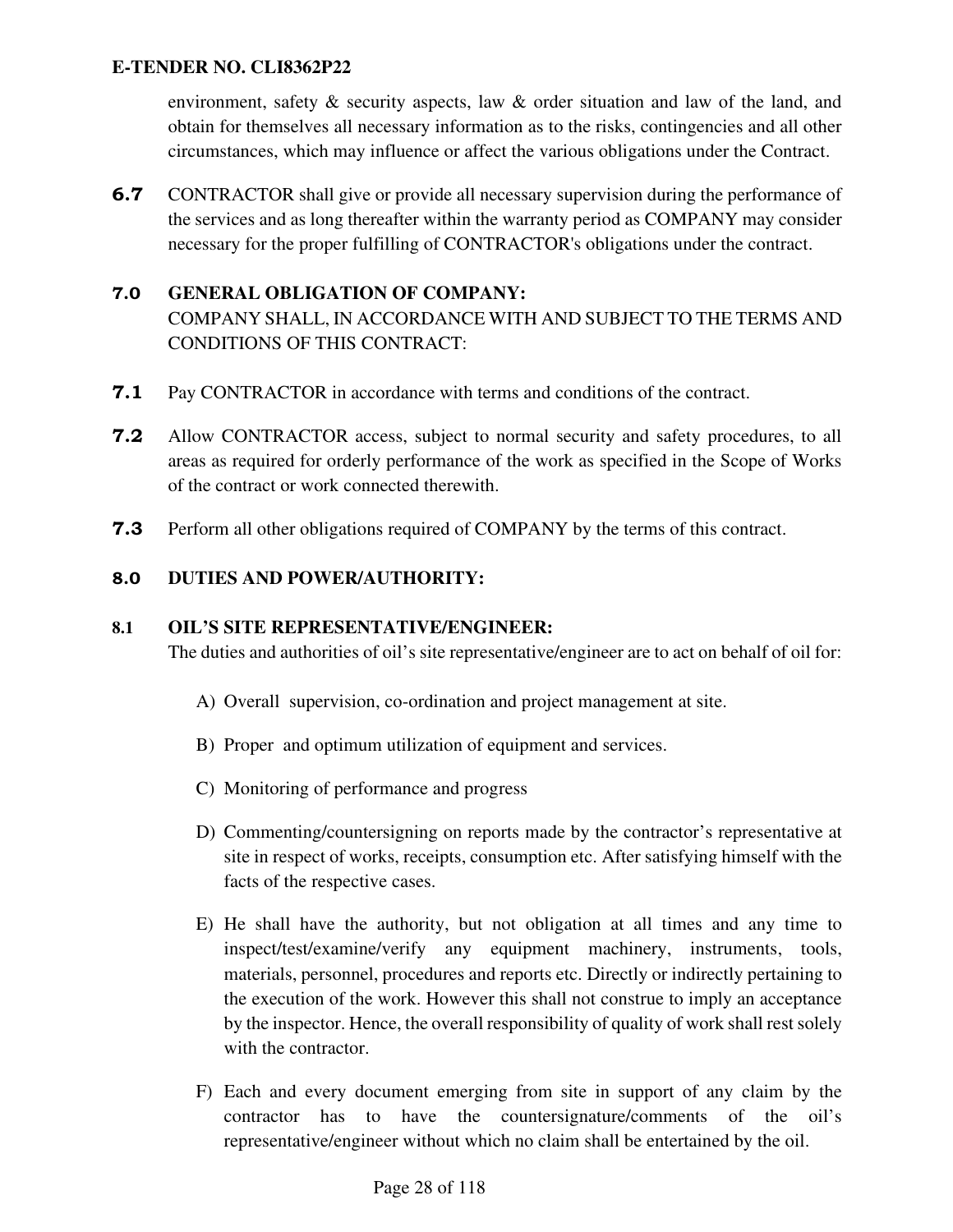### **8.2 CONTRACTOR'S REPRESENTATIVE:**

- (i) The CONTRACTOR's representative shall have all the powers requisite for the performance of the Service/Works, subject to holding due authorization from the CONTRACTOR.
- (ii) Representative(s) shall liaise with OIL's representative/engineer for the proper coordination and timely completion of the works and on any matter pertaining to the works.
- (iii)Representative(s) shall extend full co-operation to OIL's representative/inspector/engineer in the manner required by them for supervision/inspection/observation of equipment, material, procedures, performance, reports and records pertaining to works.
- (iv)To have complete charge of CONTRACTOR's personnel engaged in the performance of the work and to ensure compliance of rules and regulations and safety practice.

### 9.0 **PERSONNEL TO BE DEPLOYED BY CONTRACTOR:**

 Contractor warrants that it shall provide competent, qualified and sufficiently experienced personnel to perform the work correctly and efficiently.

- **9.1** The CONTRACTOR should ensure that their personnel observe all statutory safety requirement including those prescribed by the COMPANY. Upon COMPANY's written request, CONTRACTOR, entirely at its own expense, shall remove immediately any personnel of the CONTRACTOR determined by the COMPANY to be unsuitable and shall promptly replace such personnel with personnel acceptable to the COMPANY. Replacement personnel should be mobilized within 15 days from the date of issuance of notice without affecting the operation of the COMPANY.
- **9.2** The CONTRACTOR shall be solely responsible throughout the period of the contract for providing all requirements of their personnel including but not limited to, their transportation to & fro from Duliajan/field site, enroute/ local boarding, lodging, personal protective gear & medical attention etc. COMPANY shall have no responsibility or liability in this regard.
- 9.3 However, COMPANY shall provide available medical assistance/facilities to CONTRACTOR's Personnel in case of emergency at its own establishment on chargeable basis.
- 9.4 CONTRACTOR's key personnel shall be fluent in English language (both writing and speaking).

### 10.0 **PERFORMANCE SECURITY:**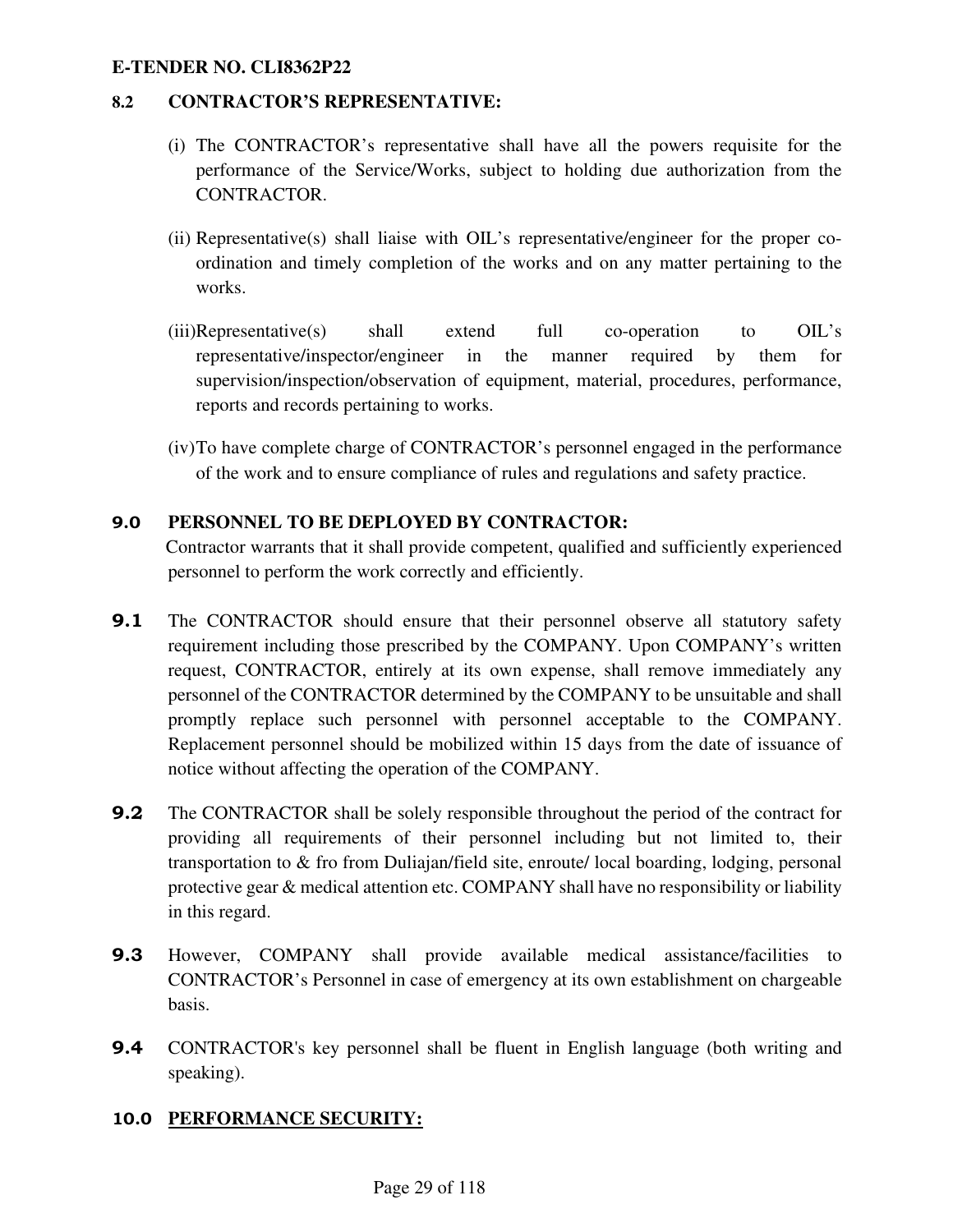- 10.1 On receipt of notification of award from the COMPANY, the CONTRACTOR shall furnish the Performance Security to COMPANY within 15 (fifteen) days from the date of issue of LOA for an amount specified in the Forwarding Letter and Letter of Award (LOA) as per Proforma-Form and must be in the form of a Bank Draft/Cashier's cheque /Banker's cheque\*/ NEFT/RTGS/Electronic fund transfer to designated account of OIL or Fixed Deposit Receipt (account OIL INDIA LIMITED) or irrevocable Bank Guarantee or irrevocable Letter of Credit (LC) from:
- 10.2 Any schedule Indian Bank or Any Branch of an International bank situated in India and registered with Reserve Bank of India as scheduled foreign bank in case of domestic CONTRACTOR/service provider, or
- **10.3** In case of foreign CONTRACTOR/service provider, the bank guarantee can be accepted from any scheduled bank in India or from International bank who has its branch in India registered with Reserve Bank of India.

 Any foreign Bank which is not a Scheduled Bank in India, provided the Bank Guarantee issued by such Bank is counter-guaranteed by any Branch situated in India of any Scheduled Bank incorporated in India.

 Bank Guarantee issued by a Scheduled Bank of India at the request of some other Non-Schedule Bank of India shall not be acceptable.

**10.4** Bank Guarantee issued by a Bank, amongst others, must contain the following particulars of such bank:

> Full address. Branch Code. Code Nos. of the authorized signatory with full name and designation. Phone Nos., Fax Nos., E-mail address.

- 10.5 The domestic CONTRACTOR/service provider(s) will have to submit the Bank Guarantee from any of the scheduled banks and on non-judicial stamp paper of requisite value as per the Indian Stamp Act, purchased in the name of the issuing banker.
- **10.6** The foreign CONTRACTOR/service provider(s) will submit the Bank Guarantee from Banks of Indian origin situated in their country. In case no such bank of Indian origin is situated in their country, the Bank Guarantee may be submitted from the bankers as specified above.
- **10.7** The Performance Security shall be denominated in the currency of the contract.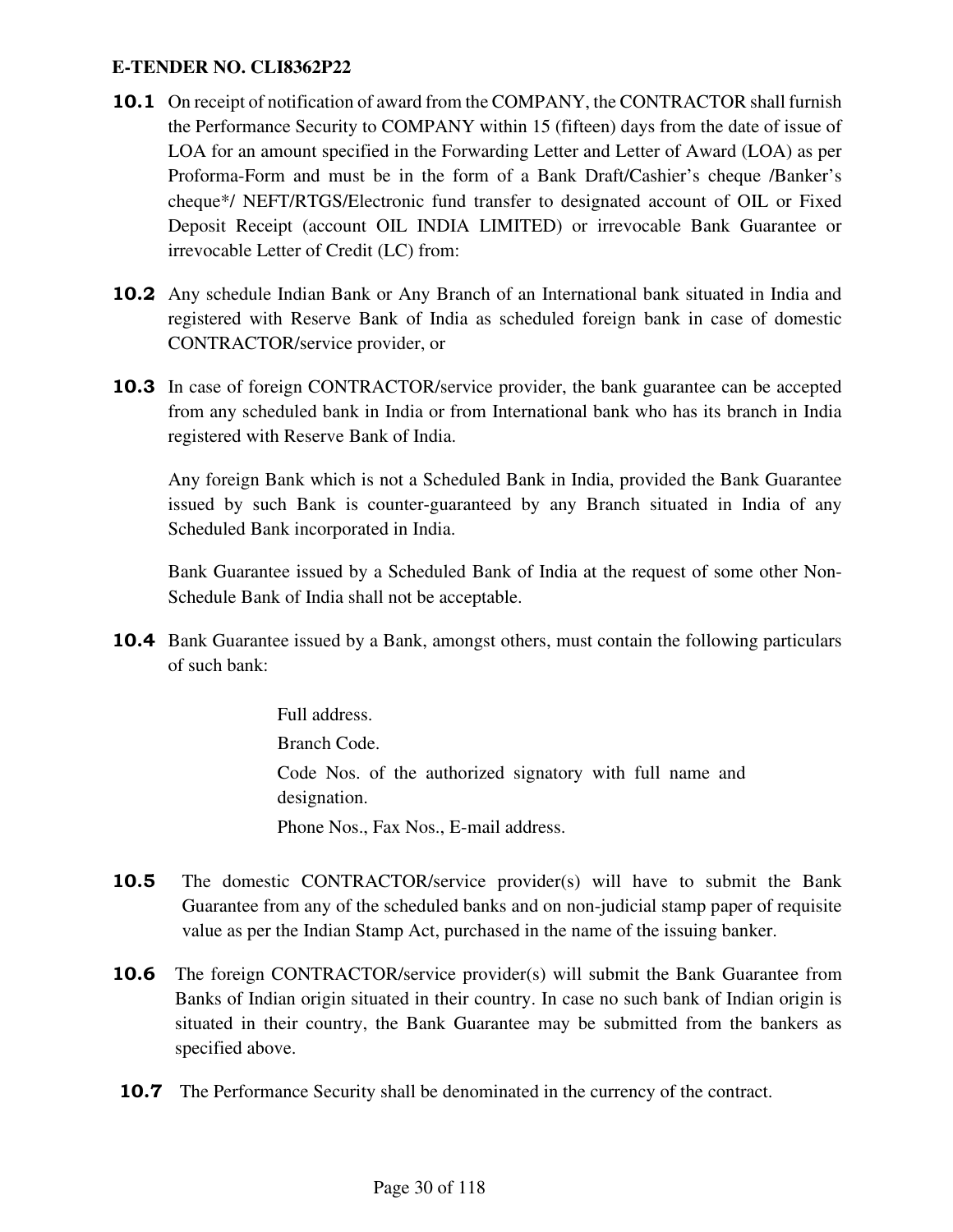- 10.8 The Performance Security specified above must be valid for the entire duration of the Contract and claim period should be valid for a minimum of 03 (three) months beyond the contract period. The Performance Security will be discharged by COMPANY not later than 30 days following its expiry of claim period. In the event of any extension of the Contract period, Bank Guarantee should be extended by CONTRACTOR by the period equivalent to the extended period.
- 10.9 The Performance Security shall be encashed by COMPANY on account of CONTRACTOR's failure to fulfil its obligations under the Contract and/or nonperformance/un-satisfactory of the Contractor. Company shall not be required to proof any loss or damage on account of Contractor's non-performance/un-satisfactory performance.
- **10.10** The Performance Security will not accrue any interest during its period of validity or extended validity.
- **10.11** Failure of the successful Bidder to comply with the requirements of clause 10.0 shall constitute sufficient grounds for annulment of the award and forfeiture of the Bid Security. In such an eventuality, action will be initiated as per the Banning Policy of OIL in vogue.

#Subject to credit in OIL's account within prescribed time

\*The validity of Bank Draft/Cashier's/Banker's cheque (as applicable) should not be less than 3 months.

In the event CONTRACTOR fails to honour any of the commitments entered into under this agreement, and/or in the event of termination of the contract under provisions of Integrity Pact and/or in respect of any amount due from the CONTRACTOR to OIL, OIL shall have unconditional option under the guarantee to invoke the above bank guarantee and claim the amount from the bank. The bank shall be obliged to pay the amount to OIL on demand.

# 11.0 **SIGNING OF CONTRACT:**

**11.1** The successful bidder is required to sign a formal detailed contract with OIL within a maximum period of 60 days of date of LOA. Until the contract is signed, the LOA as well as GCC & SCC as prescribed in the Tender, shall remain binding amongst the two parties. In the event of failure on the part of the successful Bidder to sign the contract, OIL reserves the right to terminate the LOA issued to the successful Bidder and invoke the Bid Security or the Performance Security if submitted by the successful Bidder. Such CONTRACTOR shall be put on holiday as per the Banning Policy of OIL [available at www.oil-india.in].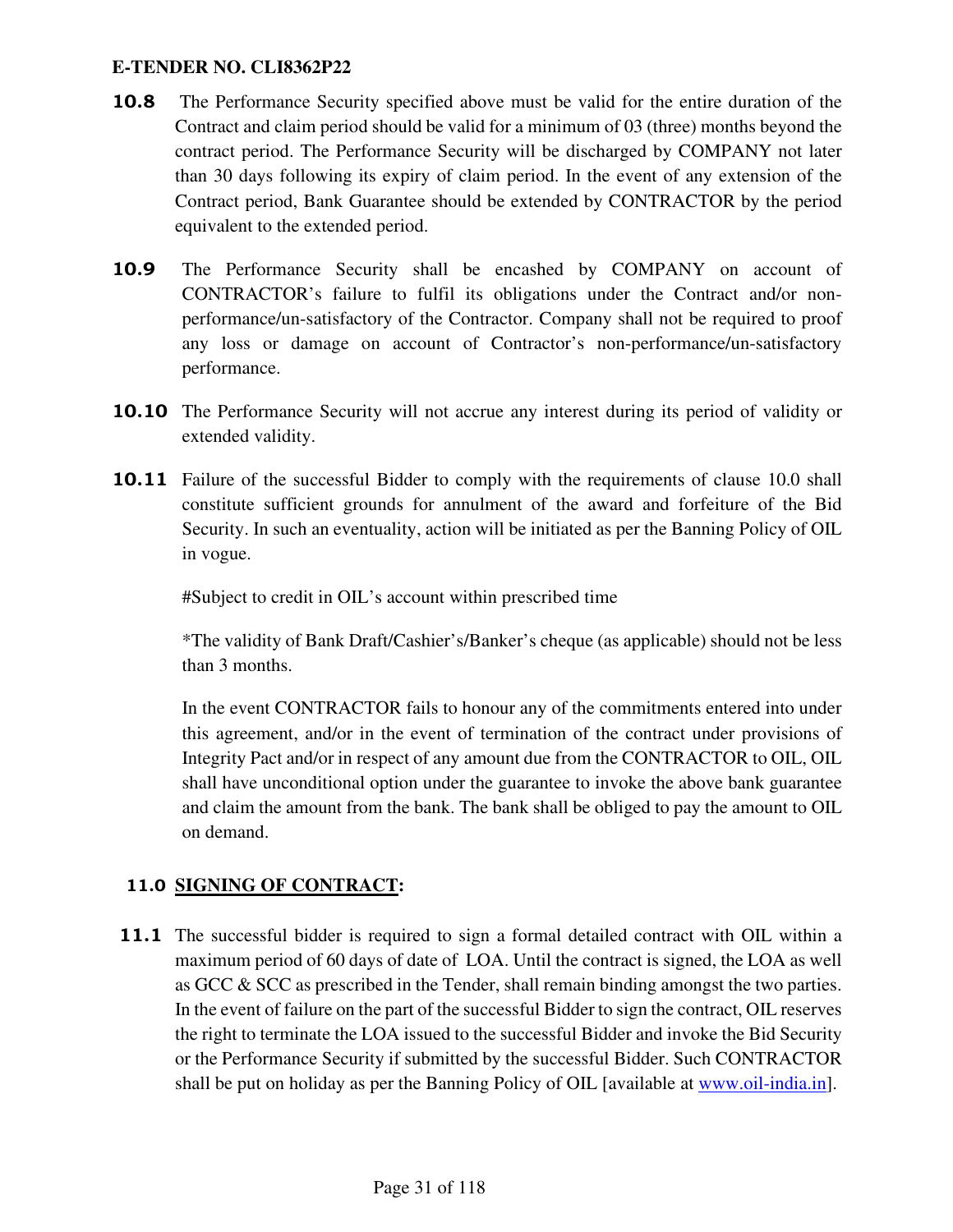### 12.0 **CLAIMS, TAXES & DUTIES:**

### 12.1 **Claims:**

CONTRACTOR agrees to pay all claims, taxes and fees for equipment, labour, materials, services and supplies to be furnished by it hereunder and agrees to allow no lien or charge resulting from such claims to be fixed upon any property of COMPANY. COMPANY may, at its option, pay and discharge any liens or overdue charges for CONTRACTOR's equipment, labour, materials, services and supplies under this CONTRACT and may thereupon deduct the amount or amounts so paid from any sum due, or thereafter become due, to CONTRACTOR hereunder.

### 12.2 **Notice of claims:**

CONTRACTOR or COMPANY, as the case may be, shall promptly give the other, notice in writing of any claim made or proceeding commenced for which that party is entitled to indemnification under the CONTRACT. Each party shall confer with the other concerning the defence of any such claims or proceeding, shall permit the other to be represented by counsel in defence thereof, and shall not affect settlement of or compromise any such claim or proceeding without the other's written consent.

#### 12.3 **Taxes:**

- **12.3.1** CONTRACTOR, unless specified otherwise in the CONTRACT, shall bear all tax liabilities, duties, Govt. levies etc. including GST and customs duty, Corporate and personnel taxes levied or imposed on the CONTRACTOR on account of payments received by it from the COMPNAY for the work done under this CONTRACT. It shall be the responsibility of CONTRACTOR to submit to the concerned Indian authorities, the returns and all other concerned documents required for this purpose and to comply in all respects with the requirements of the laws in this regard, in time.
- **12.3.2** Tax levied on CONTRACTOR as per the provisions of Indian Income Tax Act and any other enactment/rules on income derived/payments received under the contract will be on CONTRACTOR's account.
- **12.3.3** CONTRACTOR shall be responsible for payment of personal taxes, if any, for all the personnel deployed in India by CONTRACTOR.
- **12.3.4** The CONTRACTOR shall furnish to the COMPANY, if and when called upon to do so, relevant statement of accounts or any other information pertaining to work done under the contract for submitting the same to the Tax authorities, on specific request from them in accordance with provisions under the law. CONTRACTOR shall be responsible for preparing and filing the return of income etc. within the prescribed time limit to the appropriate authority.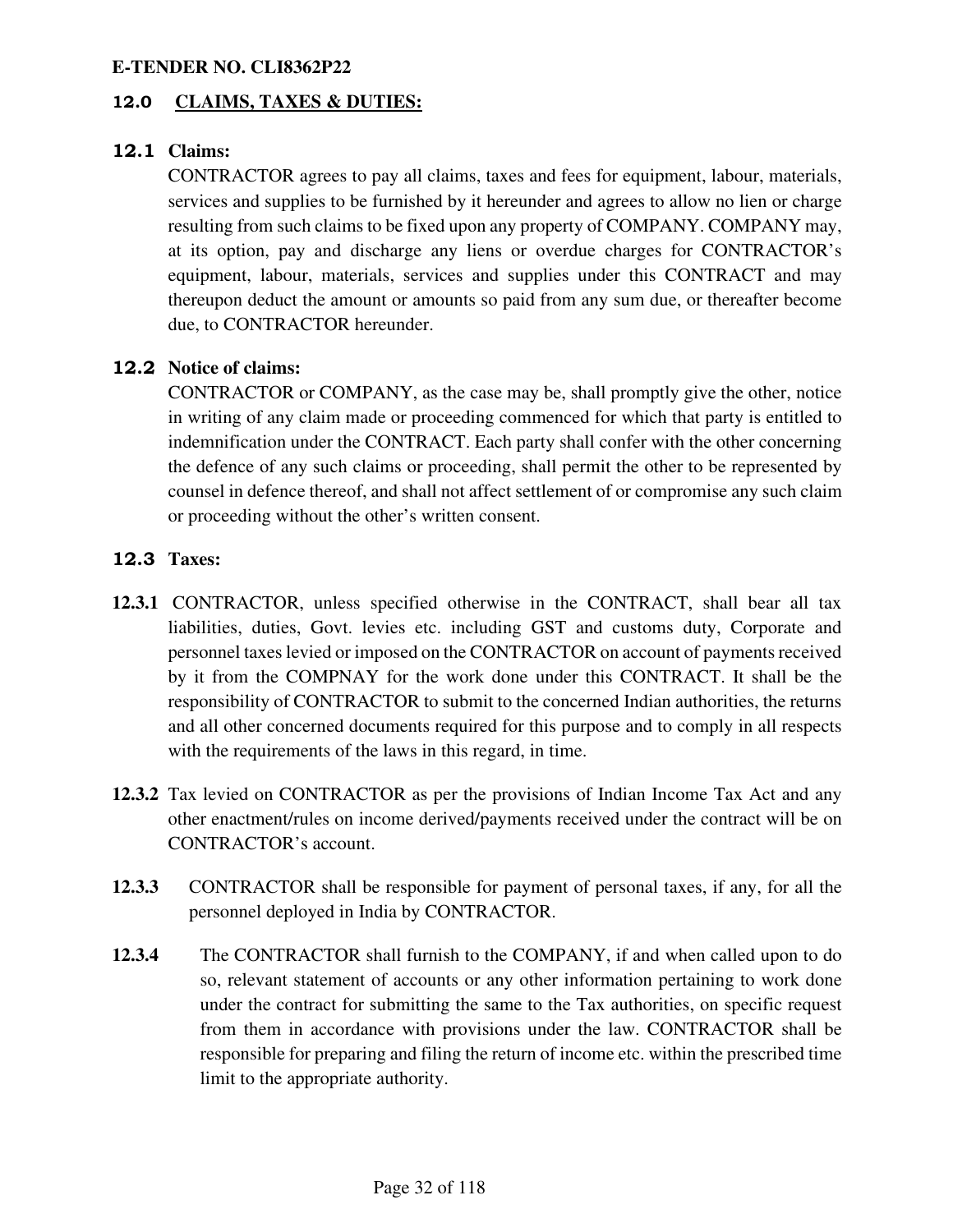- **12.3.5** Prior to start of operations under the contract, the CONTRACTOR shall furnish the COMPANY with the necessary documents, as asked for by the COMPANY and/or any other information pertaining to the contract, which may be required to be submitted to the Income Tax authorities at the time of obtaining "No Objection Certificate" for releasing payments to the CONTRACTOR.
- **12.3.6** Corporate income tax will be deducted at source from the invoice at the specified rate of income tax as per the provisions of Indian Income Tax Act as may be in force from time to time and COMPANY will issue TDS Certificate to the CONTRACTOR as per the provisions of Income Tax Act.
- **12.3.7** Corporate and personnel taxes on CONTRACTOR shall be the liability of the CONTRACTOR and the COMPANY shall not assume any responsibility on this account.
- **12.3.8** All local taxes, levies and duties, sales tax, octroi, etc. on purchases and sales made by CONTRACTOR shall be borne by the CONTRACTOR.
- **12.3.9** CONTRACTOR shall provide all the necessary compliances/invoice/ documents for enabling OIL to avail Input tax credit benefits in respect of the payments of GST which are payable against the CONTRACT. The CONTRACTOR should provide tax invoice issued under GST legislations for the goods and Services (indicating GST). Payment towards the components of GST shall be released by OIL only against appropriate documents i.e.: Tax Invoice/Bill of entry for availing input tax credit (as applicable).
- **12.3.10** The tax invoices as per above provisions should contain all the particulars as required under the invoicing rules under the GST legislations, including, but not limited to the following:
	- (i) Name, Address and the GST Registration Number (under the relevant Tax Rules) of the Service Provider (CONTRACTOR).
	- (ii) Name and Address and GST Registration Number of the Service Receiver (Address of OIL).
	- (iii) Description, Classification and Value of taxable service/goods and the amount of applicable tax (CGST, SGST, IGST, UTGST and cess).
- 12.3.11 In case of imported goods, CONTRACTOR/SUPPLIER is required to provide original Bill of Entry or copy of Bill of Entry duly attested by Custom authority.
- **12.3.12** The CONTRACTOR should mention the Place of supply in the invoice raised under GST Law.
- **12.3.13** OIL would not accept any invoice without its GSTIN mentioned on the invoice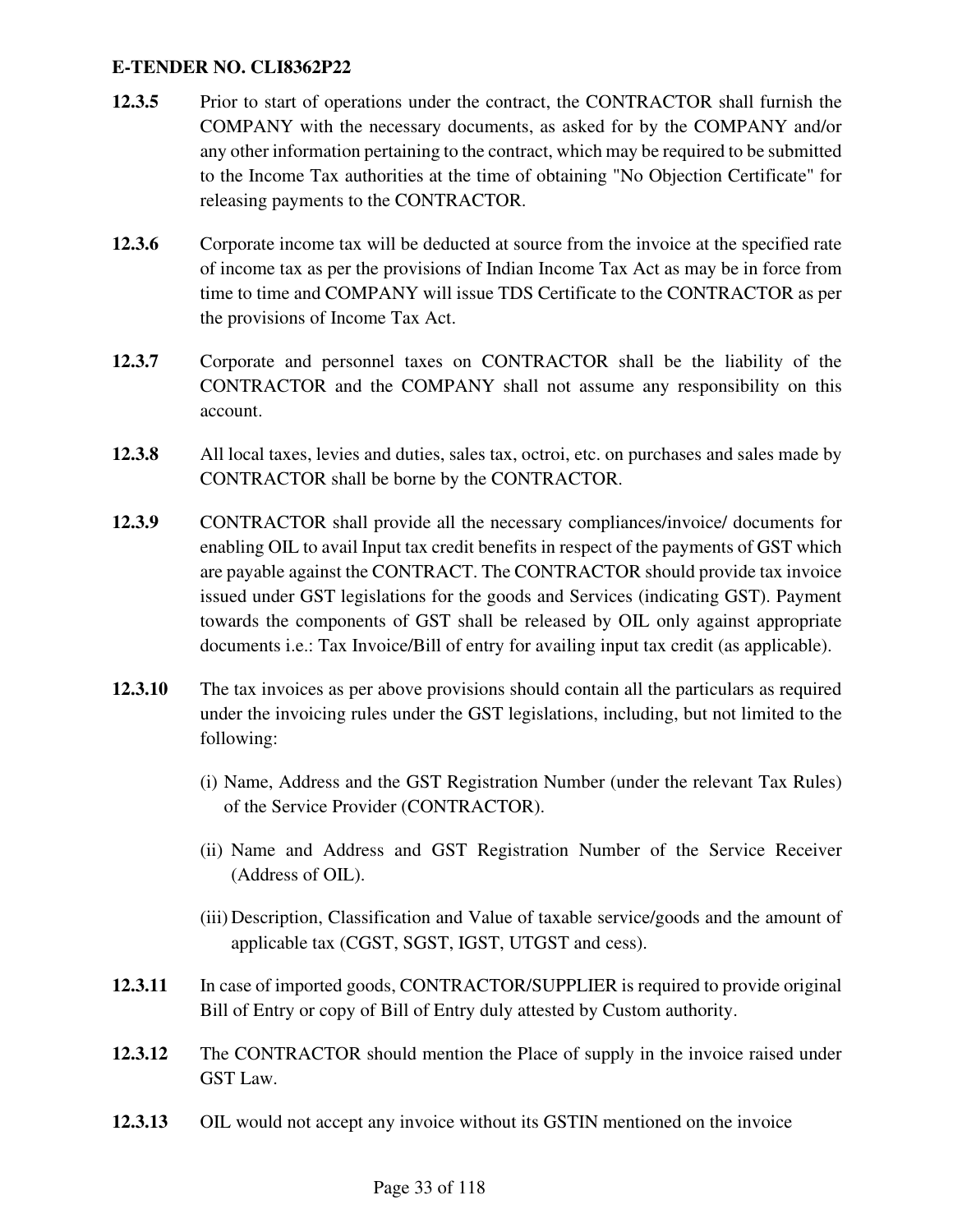*Note: CONTRACTOR who is under composition levy of the GST legislation would raise Bill of supply instead of Tax invoice, which will have GSTIN of supplier as well as OIL.* 

### 12.4 **Goods and Services Tax:**

- 12.4.1 "GST" shall mean Goods and Services Tax charged on the supply of material(s) and services. The term "GST" shall be construed to include the Integrated Goods and Services Tax (hereinafter referred to as "IGST") or Central Goods and Services Tax (hereinafter referred to as "CGST") or State Goods and Services Tax (hereinafter referred to as "SGST") or Union Territory Goods and Services Tax (hereinafter referred to as "UTGST") depending upon the import/ interstate or intrastate supplies, as the case may be. It shall also mean GST compensation Cess, if applicable.
- 12.4.2 Where the OIL is entitled to avail the input tax credit of GST:

OIL will reimburse the GST to the Supplier of Goods/Services (Service Provider) at actual against submission of Invoices as per format specified in rules/regulation of GST to enable OIL to claim input tax credit of GST paid. In case of any variation in the executed quantities, the amount on which the GST is applicable shall be modified in same proportion. Returns and details required to be filled under GST laws & rules should be timely filed by supplier with requisite details.

12.4.3 Where the OIL is not entitled to avail/take the full input tax credit of GST:

OIL will reimburse GST to the Supplier of Goods/Services (Service Provider) at actual against submission of Invoices as per format specified in rules/ regulation of GST subject to the ceiling amount of GST as quoted by the bidder. In case of any variation in the executed quantities (If directed and/or certified by the In-Charge) the ceiling amount on which GST is applicable will be modified on pro-rata basis.

- 12.4.4 The CONTRACTOR will be under obligation for charging correct rate of tax as prescribed under the respective tax laws. Further the CONTRACTOR shall avail and pass on benefits of all exemptions/concessions available under tax laws. Any error of interpretation of applicability of taxes/duties by the CONTRACTOR shall be to CONTRACTOR's account.
- 12.4.5 In case of statutory variation in GST, other than due to change in turnover, payable on the contract value during contract period, the Supplier of Goods/Services (Service Provider) shall submit a copy of the 'Government Notification' to evidence the rate as applicable on the Bid due date and on the date of revision.
- 12.4.6 Beyond the contract period, in case OIL is not entitled for input tax credit of GST, then any increase in the rate of GST beyond the contractual delivery period shall be to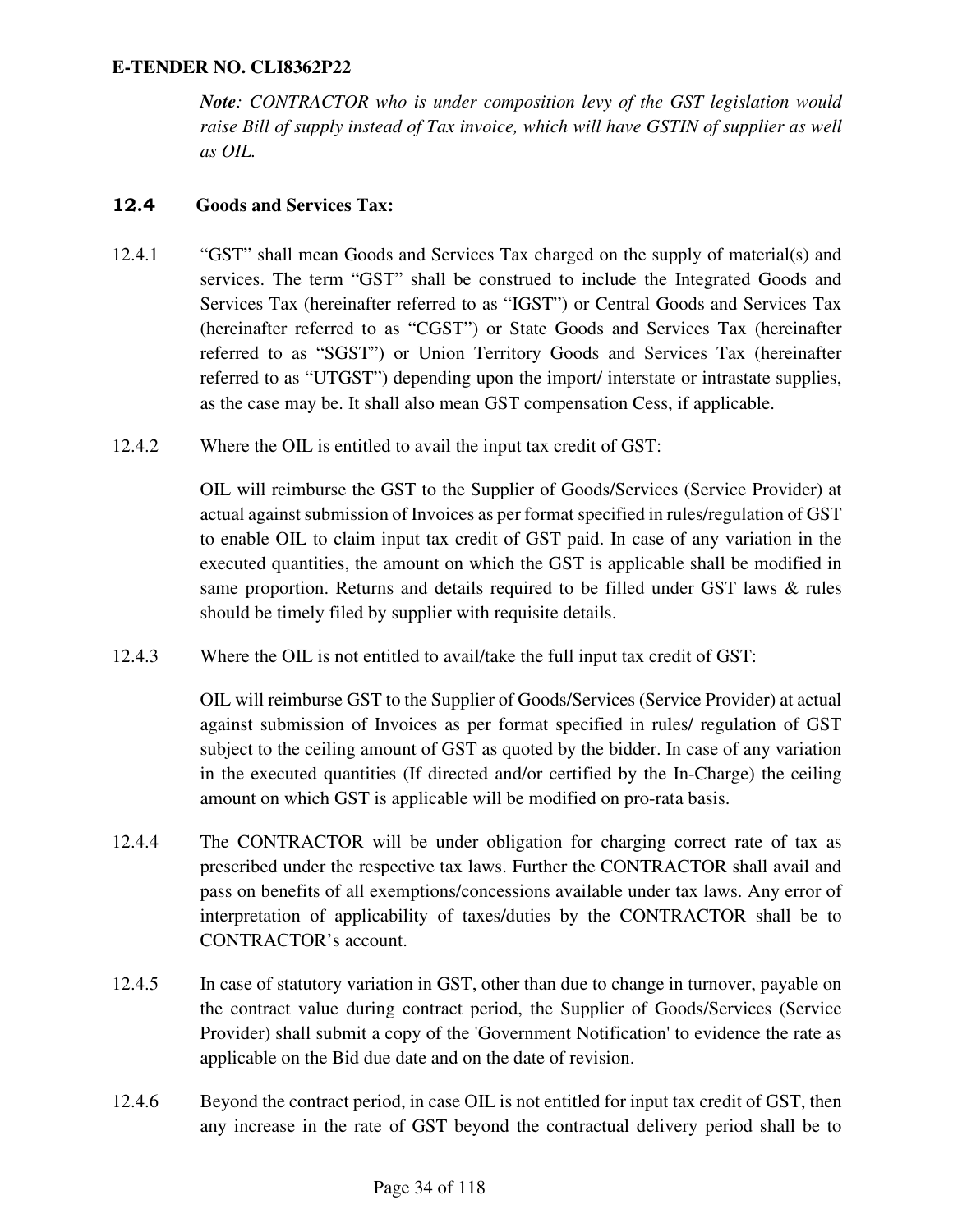Service provider's account whereas any decrease in the rate GST shall be passed on to the OIL.

- 12.4.7 Beyond the contract period, in case OIL is entitled for input tax credit of GST, then statutory variation in applicable GST on supply and on incidental services, shall be to OIL's account.
- 12.4.8 Claim for payment of GST/Statutory variation, should be raised within two [02] months from the date of issue of 'Government Notification' for payment of differential (in %) GST, otherwise claim in respect of above shall not be entertained for payment of arrears.
- 12.4.9 The base date for the purpose of applying statutory variation shall be the Bid Opening Date.
- 12.4.10 The CONTRACTOR will be liable to ensure to have registered with the respective tax authorities, wherever applicable and to submit self-attested copy of such registration certificate(s) and the CONTRACTOR will be responsible for procurement of material in its own registration (GSTIN) and also to issue its own Road Permit/E-way Bill, if applicable etc.

### 12.5 **Anti-profiteering clause**

- 12.5.1 As per Clause 171 of GST Act it is mandatory to pass on the benefit due to reduction in rate of tax or from input tax credit to the consumer by way of commensurate reduction in prices.
- 12.5.2 In case rating of Contractor is negative/black listed after award of work for supply of goods/services, then OIL shall not be obligated or liable to pay or reimburse GST to such vendor/Contractor and shall also be entitled to deduct/recover such GST along with all penalties/interest, if any, incurred by OIL.

### 13.0 **CUSTOMS DUTY, IF APPLICABLE**:

- 13.1.1 CONTRACTOR shall be responsible to import the equipment/tools/spares/consumables etc. required for execution of the contract. The CONTRACTOR shall undertake to complete all the formalities as required under the Customs Act/Foreign Trade Policy (FTP) and indemnify OIL from all the liabilities of Customs in this regard.
- 13.1.2 CONTRACTOR will be solely responsible for payment of all applicable Customs Duty and to comply all Rules and Regulations. Total Contract Price/Value is inclusive of all Customs Duty, if not mentioned otherwise elsewhere in the Contract.
- 13.1.3 Above clause is to be read with Customs Duty Clause in SCC, if any.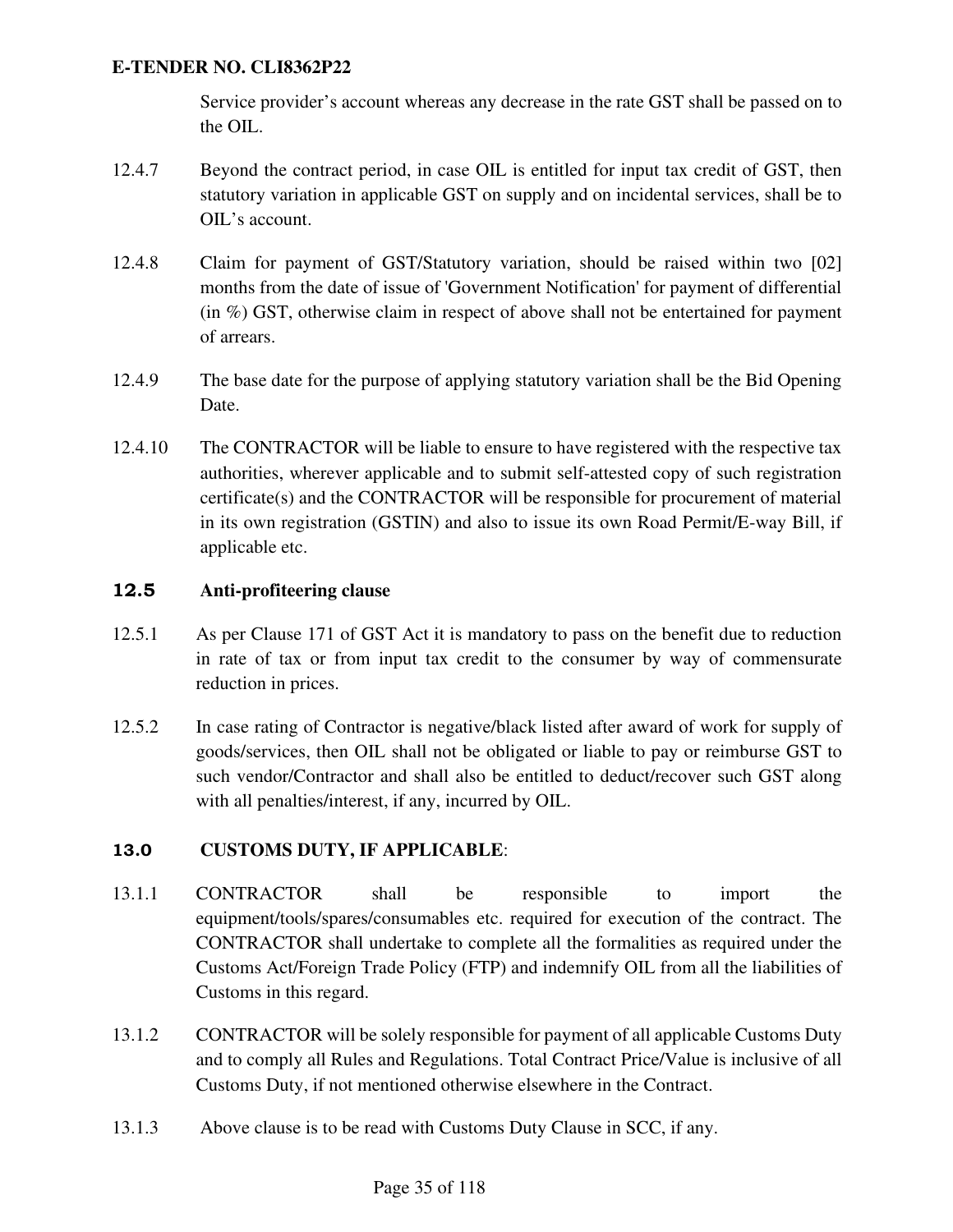#### 14.0 INSURANCE:

**14.1** CONTRACTOR shall at his own expense arrange secure and maintain insurance with reputed insurance companies to the satisfaction of the Company as follows:

Contractor at his cost shall arrange, secure and maintain insurance as may be necessary and to its full value for all such amounts to protect the works in progress from time to time and the interest of Company against all risks as detailed herein. The form and the limit of such insurance, as defined here in together with the under works thereof in each case should be as acceptable to the Company. However, irrespective of work acceptance the responsibility to maintain adequate insurance coverage at all times during the period of Contract shall be that of Contractor alone. Contractor's failure in this regard shall not relieve him of any of his responsibilities & obligations under Contract. All costs on account of insurance liabilities covered under Contract will be to Contractor's account and will be included in Value of Contract. However, the Company may from time to time, during the currency of the Contract, ask the Contractor in writing to limit the insurance coverage risk and in such a case, the parties to the Contract will agree for a mutual settlement, for reduction in value of Contract to the extent of reduced premium amounts. Contractor shall cover insurance with Indian Insurance Companies.

- **14.2** Any deductible set forth in any of the above insurance shall be borne by Contractor.
- **14.3** CONTRACTOR shall require all of his sub-Contractor to provide such of the foregoing insurance coverage as Contractor is obliged to provide under this Contract and inform the Company about the coverage prior to the commencement of agreements with its sub-Contractors.
- **14.4** All insurance taken out by Contractor or their sub-contractor shall be endorsed to provide that the underwriters waive their rights of recourse on the Company and to the extent of the liabilities assumed by Contractor under this Contract.
- **14.5** Certificate of Insurance:

Before commencing performance of the CONTRACT, CONTRACTOR shall furnish OIL with certificates of insurance indicating:

- a) Kinds and amounts of insurance as required herein
- b) Details of coverage
- c) Insurance corporation or companies carrying the aforesaid coverage
- d) Effective and expiry dates of policies
- e) That OIL shall be given thirty (30) days written advance notice of any material change in the policy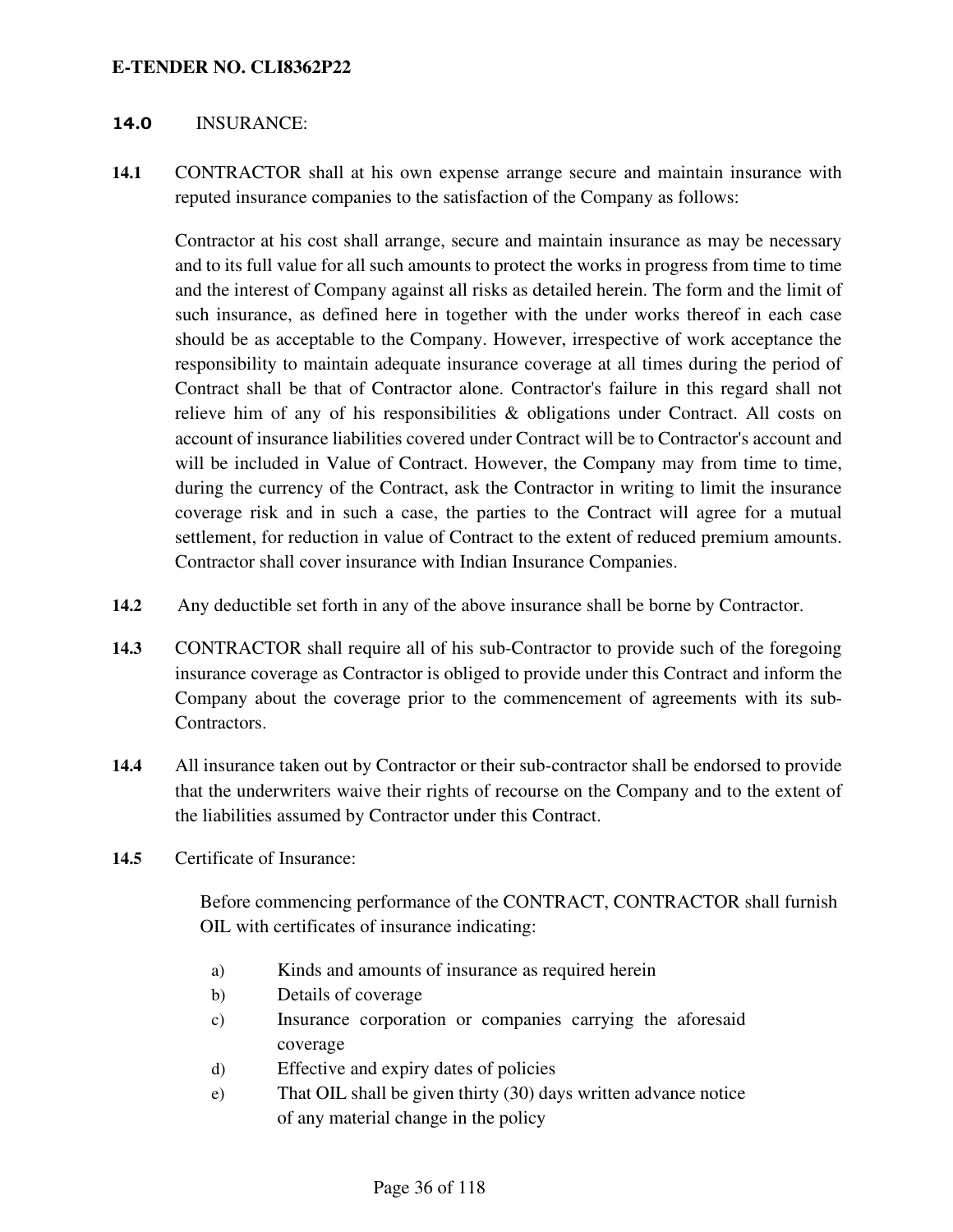- f) Waiver of subrogation endorsement has been attached to all policies and
- g) The territorial limits of all policies.
- **14.6** Contractor shall also inform the Company at least 60 days in advance regarding the expiry cancellation and/or changes in any of such documents & ensure revalidation/renewal, etc., as may be necessary well in time.
- **14.7** If any of the above policy expire or/are cancelled during the term of this CONTRACT and CONTRACTOR fails for any reason to renew such policies, OIL in no case shall be liable for any loss/damage occurred during the term when the policy is not effective. Furthermore, a penal interest  $@1\%$  of the Total contract value shall be charged towards not fulfilling of the contractual obligations. Notwithstanding above, should there be a lapse in any insurance required to be taken by the Contractor for any reason whatsoever, loss/damage claims resulting therefrom shall be to the sole account of Contractor.
- **14.8** Contractor on demand from Company shall furnish the Insurance Policy having detail terms and conditions, with respect to any Certificate of Insurance submitted to the Company.

CONTRACTOR shall, at his own expense, arrange appropriate comprehensive insurance to cover all risks assumed by the CONTRACTOR under this CONTRACT in respect of CONTRACTOR's equipment, tools and any other belongings of the CONTRACTOR and its personnel as well deputed under this CONTRACT during the entire period of their engagement in connection with this CONTRACT including extensions if any. The CONTRACTOR shall also carry adequate insurance cover against damage/loss to third party person/property. OIL will have no liability on this account.

# **14.9** Principal Assured The following are to be included as Principal Assured(s) in the Insurance Policies (except in case of Workmen's Compensation/Employer's Liability insurance): "Oil India Limited, and CONTRACTOR's name (as appearing in the Contract /LOA)".

#### **14.10** Waiver of subrogation:

All insurance policies of the CONTRACTOR with respect to the operations conducted hereunder as set forth in clauses hereof, shall be endorsed by the underwriter in accordance with the following policy wording:

"The insurers hereby waive their rights of subrogation against Oil India Limited or any of their employees or their affiliates and assignees".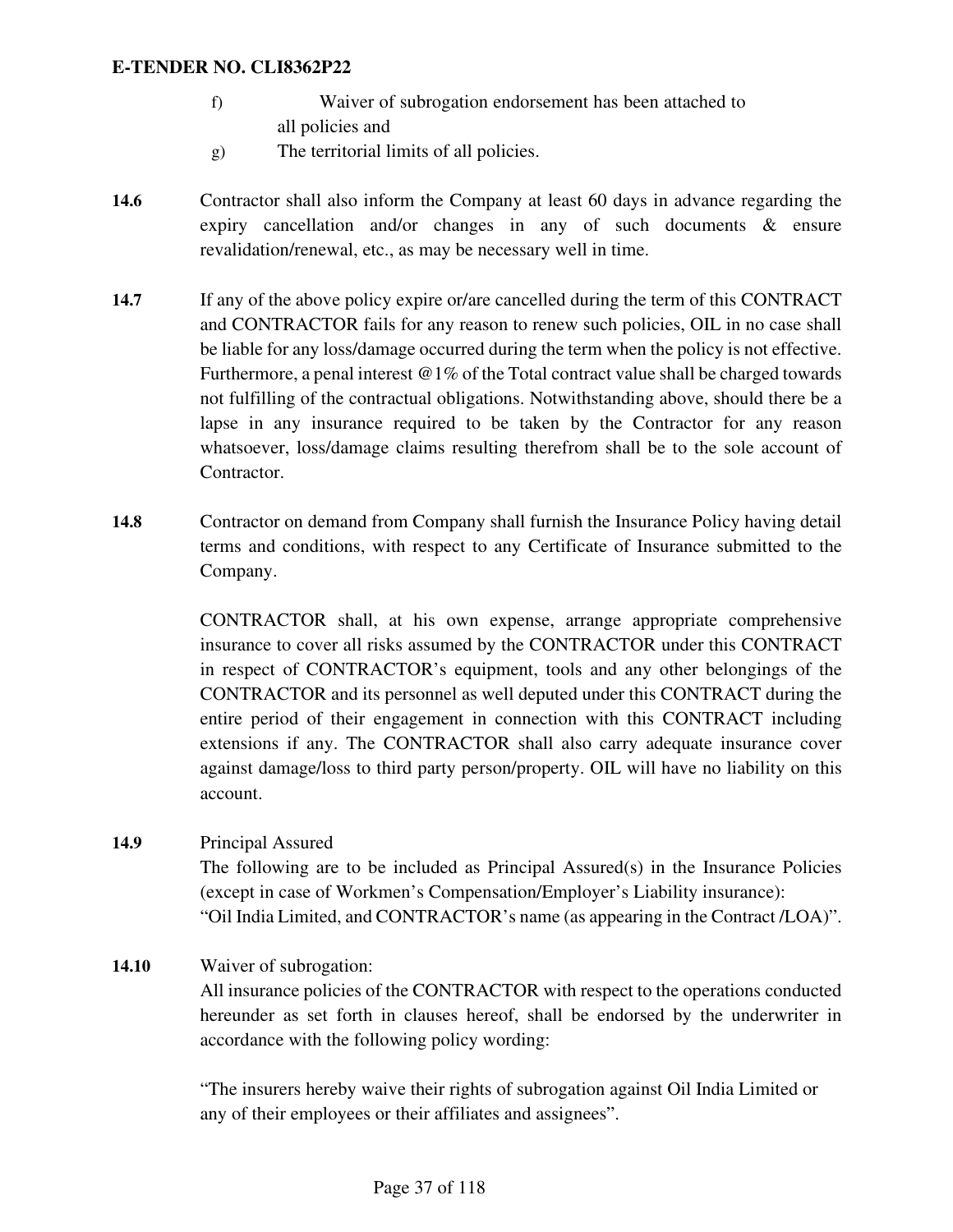#### **14.11** Deductible:

The CONTRACTOR shall take policy with minimum deductible as per IRDA prescribed for the policy(ies). That portion of any loss not covered by insurance provided for in this article solely by reason of deductible provision in such insurance policies shall be to the account of the CONTRACTOR.

**14.12** Compliance with Sec 25(1), of "The General Insurance Business (Nationalization) Act 1972" Section 25(1) of "The General Insurance Business (Nationalization) Act 1972" is reproduced below:

> "No person shall take out or renew any policy of insurance in respect of any property in India or any ship or other vessel or aircraft registered in India with an insurer whose principal place of business is outside India save with the prior permission of the Central Government".

> The above requirement of aforesaid Act needs to be complied with by the CONTRACTOR wherever the aforesaid provisions of Act apply, and compliance confirmations submitted.

- **14.13** Loss Payee Clause: The Insurance Policies should mention the following in Loss Payee Clause: "In respect of Insurance claims in which OIL's interest is involved, written consent of OIL will be required".
- 14.14 On account payment to OIL in case of claim In case any loss or damage happen and where OIL's interest is involved, OIL reserves the right to recover the loss amount from the CONTRACTOR prior to final settlement of the claim.
- **14.15** CONTRACTOR shall require all of its SUB-CONTRACTORs to provide such of the foregoing insurance cover as the CONTRACTOR is obligated to provide under this CONTRACT.
- **14.16** CONTRACTOR shall at all time during the currency of the contract provide, pay for and maintain the following insurance amongst others:
	- i) Workman Compensation and/Employers' Liability Insurance: Workmen's compensation and employer's liability insurance as required by the laws of the country of origin of the employee.
	- ii) Commercial General Liability Insurance: Commercial General Public Liability Insurance covering liabilities including contractual liability for bodily injury, including death of persons, and liabilities for damage of property. This insurance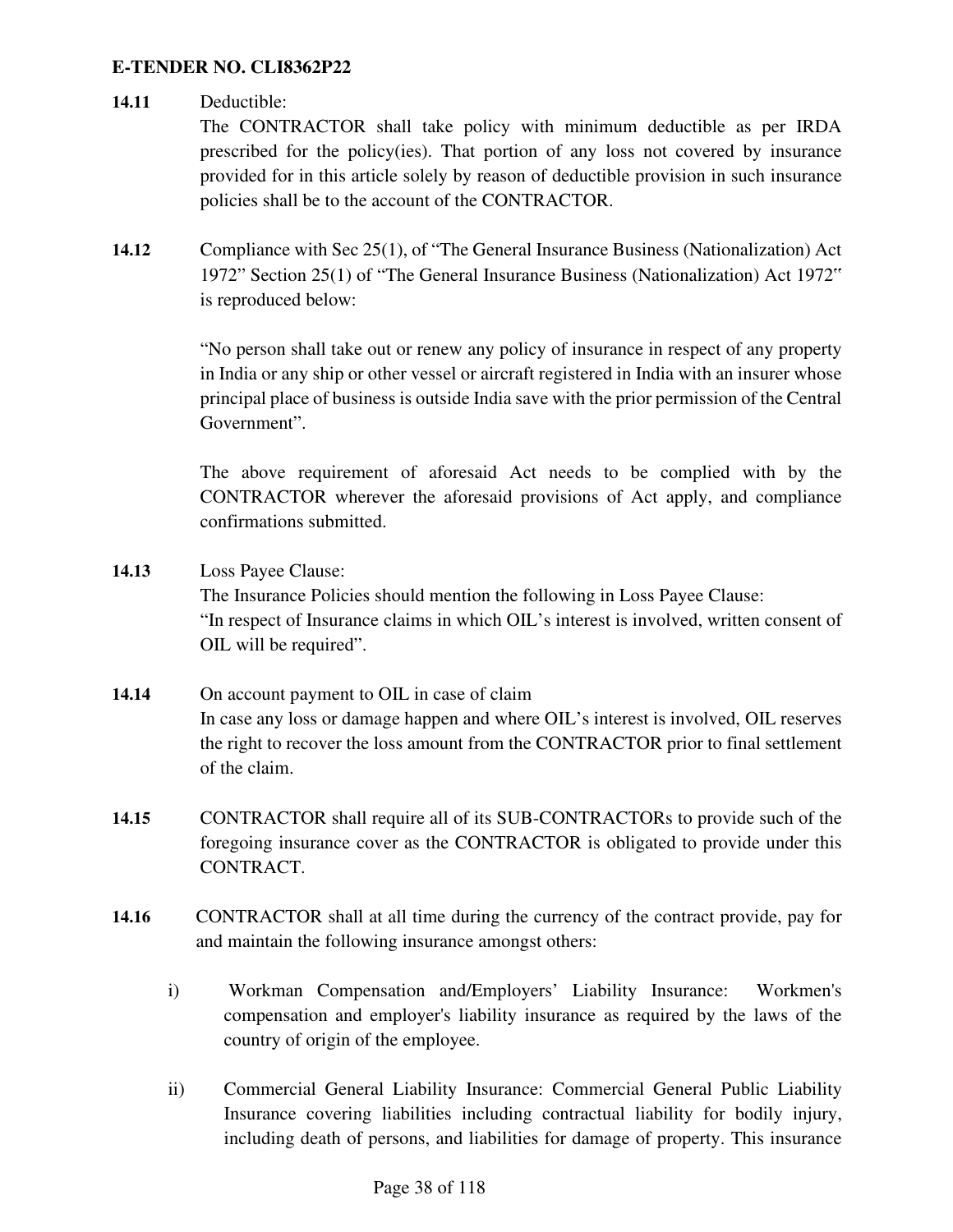must cover all operations of CONTRACTOR required to fulfil the provisions under this Contract.

- iii) Comprehensive General Automotive Liability: Automobile Public Liability Insurance covering owned, non-owned and hired automobiles used in the performance of the work hereunder, with bodily injury limits and property damage limits shall be governed by Indian Insurance Regulations.
- iv) Carrier's Legal Liability Insurance: Carrier's Legal Liability Insurance in respect of all CONTRACTOR's items to be transported by the CONTRACTOR to the site of work, for physical loss or destruction of or damage to goods or merchandise, while in transit.
- v) Public Liability Act Policy: Public Liability Act Policy covering the statutory liability arising out of accidents occurring during the currency of the contract due to handling hazardous substances as provided in the Public Liability Insurance Act 1991 and the Rules framed there under.
- vi) Pradhan Mantri Suraksha Bima Yojana (PMSBY) and Pradhan Mantri Jeevan Jyoti Bima Yojana (PMJJBY): CONTRACTOR shall, ensure that all his/its personnel deployed under this contract have obtained additional insurance coverage under the Pradhan Mantri Suraksha Bima Yojana (PMSBY) and Pradhan Mantri Jeevan Jyoti Bima Yojana (PMJJBY) through the participating banks and submit the proof of such insurance coverage to the satisfaction of OIL.
- vii) CONTRACTOR's equipment used for execution of the work hereunder shall have an insurance cover with a suitable limit (as per international standards).
- viii) Any other insurance policy set forth in the SCC

Note: An undertaking by the service provider has to be mandatorily provided during the Mobilization time that they have taken all the Insurance provisions as per the contract and as the Law and Insurance Regulation.

# 15.0 **LIABILITY:**

**15.1** Except as otherwise expressly provided herein, neither COMPANY nor its servants, agents, nominees, CONTRACTORs, or sub-CONTRACTORs shall have any liability or responsibility whatsoever to whomsoever for loss of or damage to the equipment and/or loss of or damage to the property of the CONTRACTOR and/or their CONTRACTORs or sub-CONTRACTORs, irrespective of how such loss or damage is caused and even if caused by the negligence of COMPANY and/or its servants, agent, nominees, assignees, CONTRACTORs and sub-CONTRACTORs.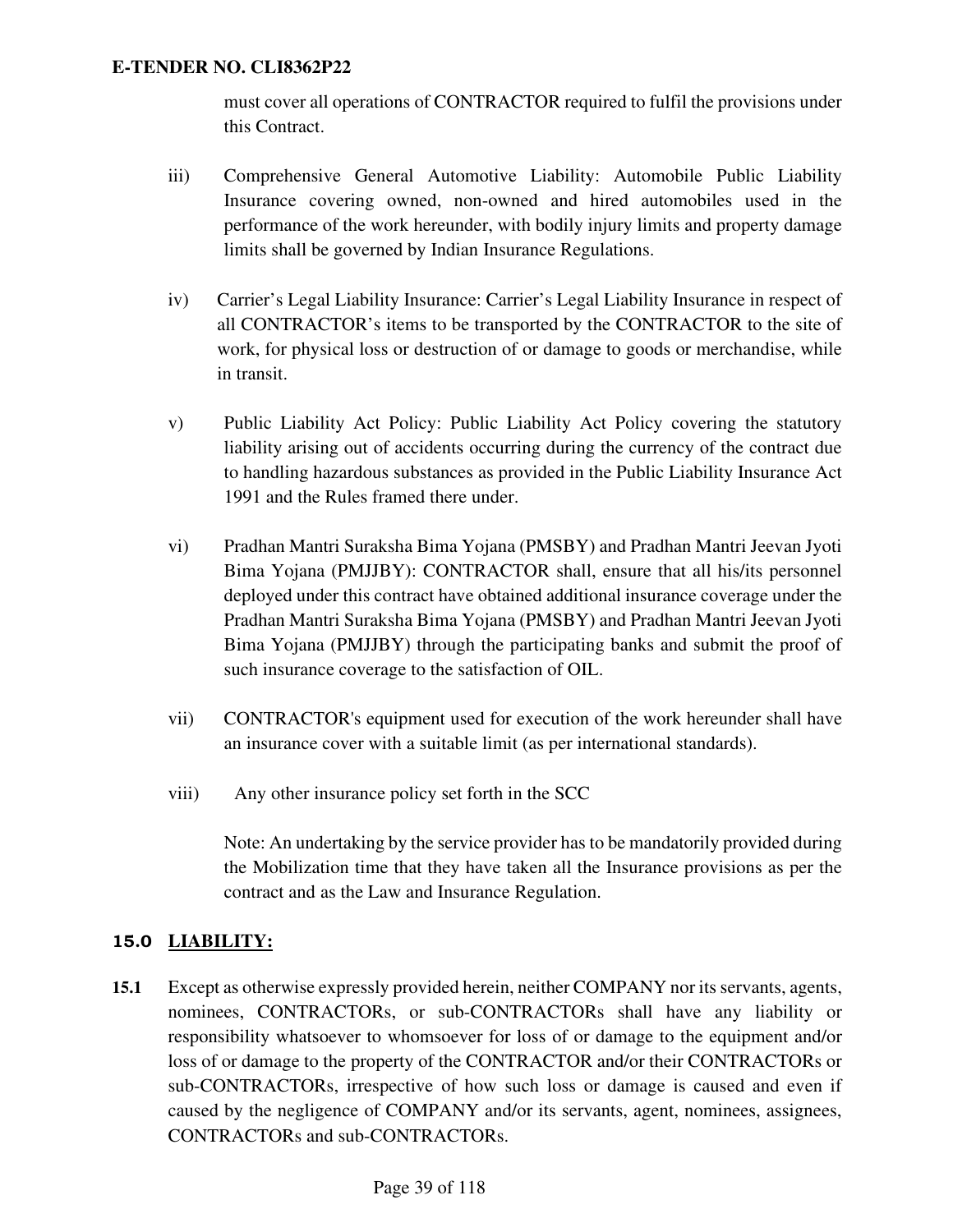- **15.2** The CONTRACTOR shall protect, defend, indemnify and hold harmless COMPANY from and against such loss or damage and any suit, claim or expense resulting there from. Neither COMPANY nor its servants, agents, nominees, assignees, CONTRACTORs, sub-CONTRACTORs shall have any liability or responsibility whatsoever for injury to, illness, or death of any employee of the CONTRACTOR and/or of its CONTRACTORs or sub-CONTRACTOR irrespective of how such injury, illness or death is caused and even if caused by the negligence of COMPANY and/or its servants, agents nominees, assignees, CONTRACTORs and sub-CONTRACTORs. CONTRACTOR shall protect, defend, indemnify and hold harmless COMPANY from and against such liabilities and any suit, claim or expense resulting there from.
- **15.3** The CONTRACTOR hereby agrees to waive its right of recourse and further agrees to cause its underwriters to waive their right of subrogation against COMPANY and/or its underwriters, servants, agents, nominees, assignees, CONTRACTORs and sub-CONTRACTORs for loss or damage to the equipment of the CONTRACTOR and/or its sub-CONTRACTORs and/or their employees when such loss or damage or liabilities arises out of or in connection with the performance of the contract limited to the CONTRACTOR's liabilities agreed to under this Contract.
- **15.4** The CONTRACTOR hereby further agrees to waive its right of recourse and agrees to cause its underwriters to waive their right of subrogation against COMPANY and/or its underwriters, servants, agents, nominees, assignees, CONTRACTORs and sub-CONTRACTORs for injury to, illness or death of any employee of the CONTRACTOR and of its CONTRACTORs, sub-CONTRACTORs and/or their employees when such injury, illness or death arises out of or in connection with the performance of the contract limited to the CONTRACTOR's liabilities agreed to under this Contract.
- **15.5** Except as otherwise expressly provided herein, neither CONTRACTOR nor its servants, agents, nominees, CONTRACTORs or sub-CONTRACTORs shall have any liability or responsibility whatsoever to whomsoever for loss of or damage to the equipment and/or loss or damage to the property of the COMPANY and/or their CONTRACTORs or sub-CONTRACTORs, irrespective of how such loss or damage is caused and even if caused by the negligence of CONTRACTOR and/or its servants, agents, nominees, assignees, CONTRACTORs and sub-CONTRACTORs. The COMPANY shall protect, defend, indemnify and hold harmless CONTRACTOR from and against such loss or damage and any suit, claim or expense resulting there from.
- **15.6** Except as otherwise expressly provided herein, neither CONTRACTOR nor its servants, agents, nominees, assignees, CONTRACTORs, sub-CONTRACTORs shall have any liability or responsibility whatsoever to whomsoever for injury or illness, or death of any employee of the COMPANY and/or of its CONTRACTORs or sub-CONTRACTORs irrespective of how such injury, illness or death is caused and even if caused by the negligence of CONTRACTOR and/or its servants, agents, nominees, assignees, CONTRACTORs and sub-CONTRACTORs. COMPANY shall protect, defend indemnify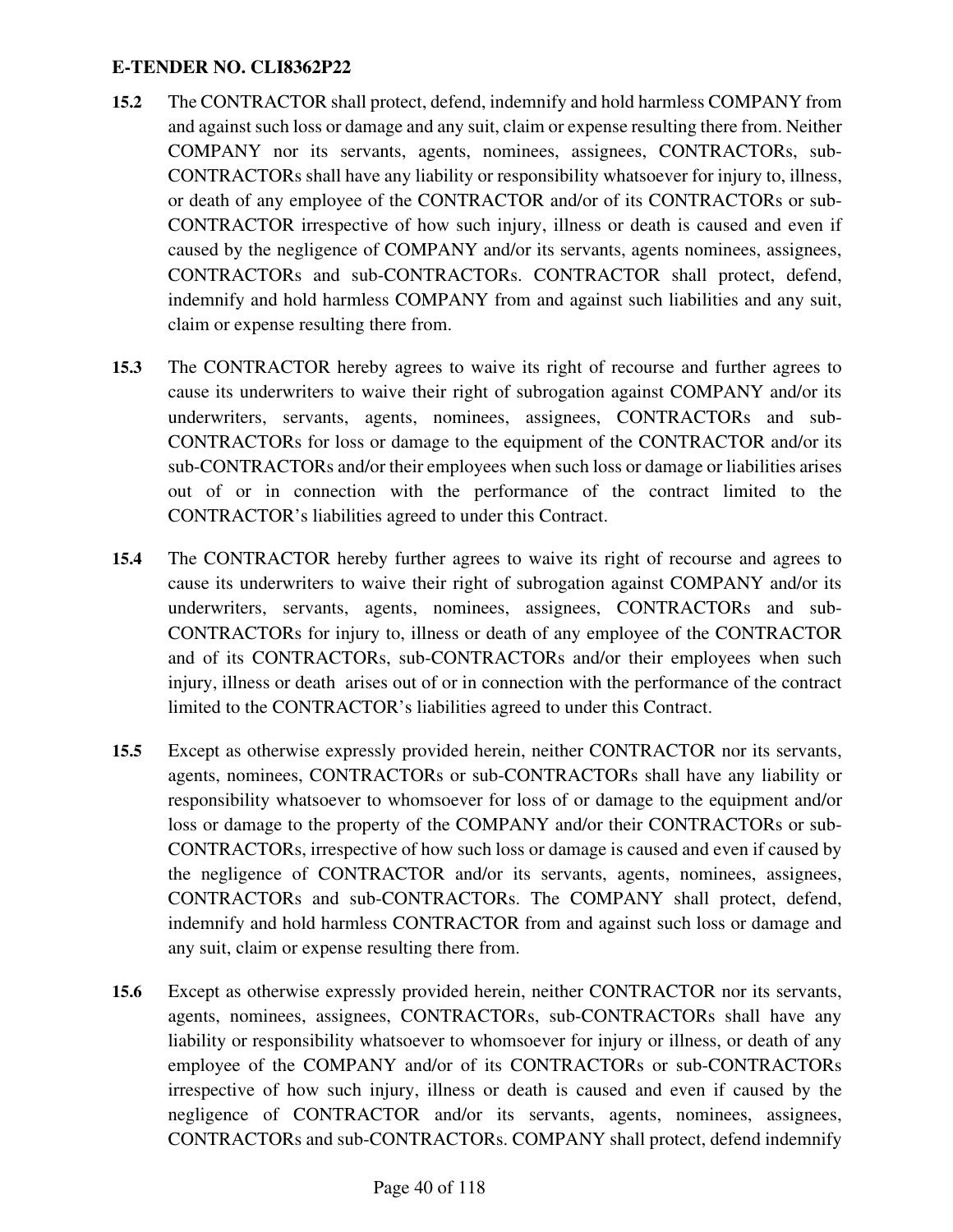and hold harmless CONTRACTOR from and against such liabilities and any suit, claim or expense resulting there from.

- **15.7** The COMPANY agrees to waive its right of recourse and further agrees to cause its underwriters to waive their right of subrogation against CONTRACTOR and/or its underwriters, servants, agents, nominees, assignees, CONTRACTORs and sub-CONTRACTORs for loss or damage to the equipment of COMPANY and/or its CONTRACTORs or sub-CONTRACTORs when such loss or damage or liabilities arises out of or in connection with the performance of the contract.
- **15.8** The COMPANY hereby further agrees to waive its right of recourse and agrees to cause it underwriters to waive their right of subrogation against CONTRACTOR and/or its underwriters, servants, agents, nominees, assignees, CONTRACTORs and sub-CONTRACTORs for injury to, illness or death of any employee of the COMPANY and of its CONTRACTORs, sub-CONTRACTORs and/or their employees when such injury, illness or death arises out of or in connection with the performance of the Contract.

## 16.0 **LIMITATION OF LIABILITY**:

- a) Notwithstanding any other provisions herein to the contrary, except only in cases of willful misconduct and/or criminal acts and/or criminal negligence, neither the CONTRACTOR nor the COMPANY (OIL) shall be liable to the other, whether in Contract, tort, or otherwise, for any consequential loss or damage, loss of use, loss of production, or loss of profits or interest costs, provided however that this exclusion shall not apply to any obligation of the CONTRACTOR to pay Liquidated Damages to the COMPANY and/or COMPANY's right to forfeit the Performance Bank Guarantee(s) in terms of the contract.
- b) Notwithstanding any other provisions incorporated elsewhere in the contract, the aggregate liability of the CONTRACTOR in respect of this contract, whether under Contract, in tort or otherwise, shall not exceed 100% of the Contract Price (if not specified otherwise in SCC), provided however that this limitation shall not apply to the cost of repairing or replacing defective equipment by the CONTRACTOR, or to any obligation of the CONTRACTOR to indemnify the COMPANY with respect to Intellectual Property Rights.
- c) COMPANY shall indemnify and keep indemnified CONTRACTOR harmless from and against any and all claims, costs, losses and liabilities in excess of the aggregate liability amount in terms of clause (b) above.

### 17.0 **LIABILITY OF UNION GOVERNMENT OF INDIA:**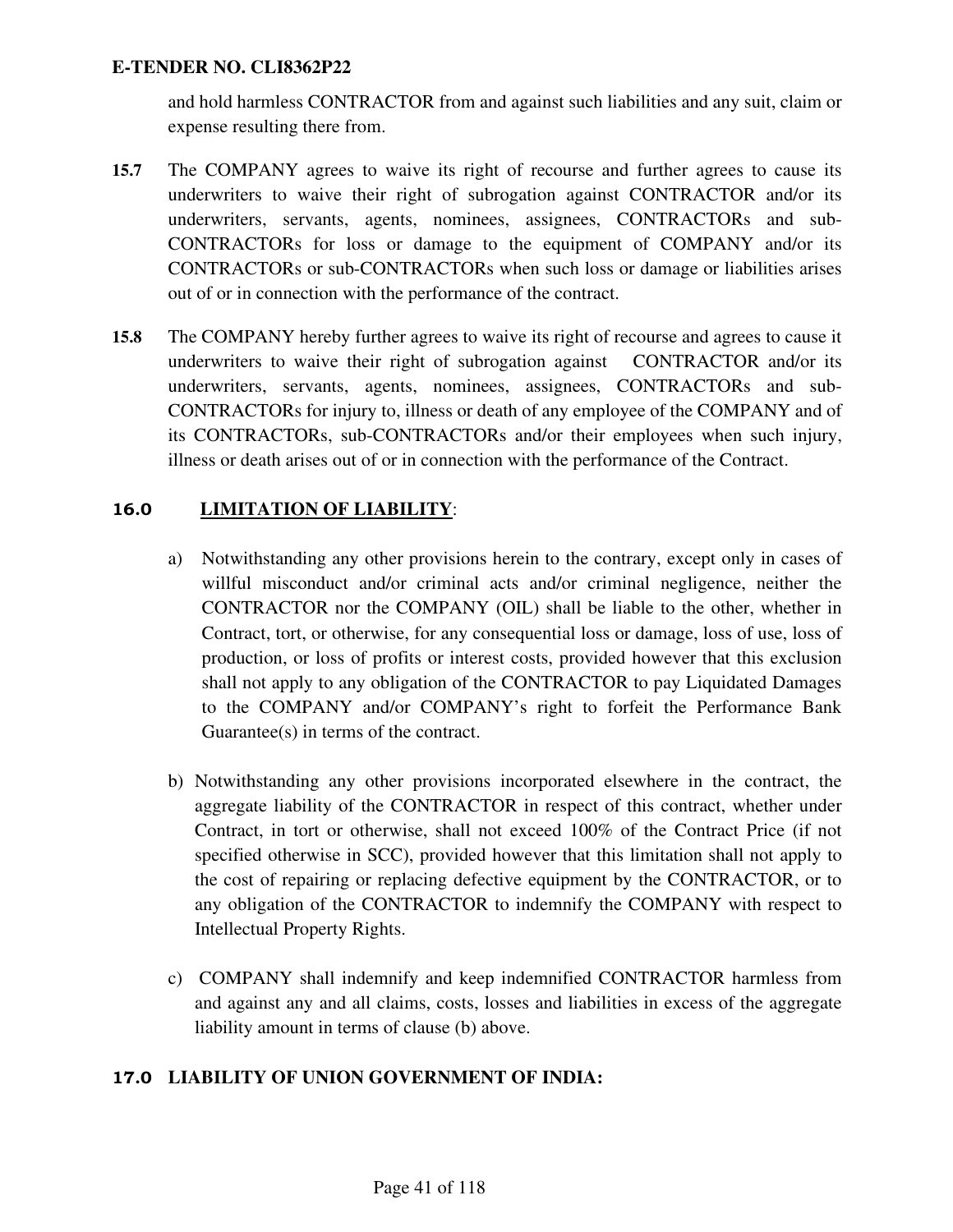It is expressly understood and agreed upon by and between contractor and oil india limited, and that oil india limited is entering into this agreement solely on its own behalf and not on behalf of any other person or entity. in particular, it is expressly understood and agreed that union of india is not a party to this agreement and has no liabilities, obligations or rights, whatsoever hereunder. it is expressly understood and agreed that oil india limited is an independent legal entity with power and authority to enter into contracts solely on its own behalf under the applicable laws of india and general principles of the contract law. The bidder/contractor expressly agrees, acknowledges and understands that oil india limited is not an agent, representative or delegate of the union of india. it is further understood and agreed that union of india is not and shall not be liable for any acts, omissions, commissions, breaches or other wrongs arising out of the contract. Accordingly, bidder/ contractor hereby expressly waives, releases and foregoes any and all actions or claims, including cross claims, impleader claims or counter claims against the union of india arising out of this contract and covenants not to sue the union of india as to any manner, claim, cause of action or thing whatsoever arising of or under this agreement.

### 18.0 **CONSEQUENTIAL DAMAGE:**

Except as otherwise expressly provided, neither party shall be liable to the other for special, indirect or consequential damages resulting from or arising out of the contract, including but without limitation, to loss or profit or business interruptions, howsoever caused and regardless of whether such loss or damage was caused by the negligence (either sole or concurrent) of either party, its employees, agents or sub-contractors.

### 19.0 **RISK PURCHASE:**

In the event, contractor's failure to provide the services as per the contractual scope, terms and conditions, company (OIL) reserves the right to hire the services from any other source at the contractor's risk & cost and the difference in cost shall be borne by the contractor. Further, oil shall retain the right of forfeiture of performance bank guarantee and any other action as deemed fit. In certain operational situations OIL reserves the right to take over the site including the service equipment at the risk and cost of the contractor.

### 20.0 **INDEMNITY AGREEMENT:**

**20.1** Except as provided hereof CONTRACTOR agrees to protect, defend, indemnify and hold COMPANY harmless from and against all claims, suits, demands and causes of action, liabilities, expenses, cost, liens and judgments of every kind and character, without limit, which may arise in favour of CONTRACTOR's employees, agents, CONTRACTORs and sub-CONTRACTORs or their employees or in favour of any third party(is) on account of bodily injury or death, or damage to personnel/property as a result of the operations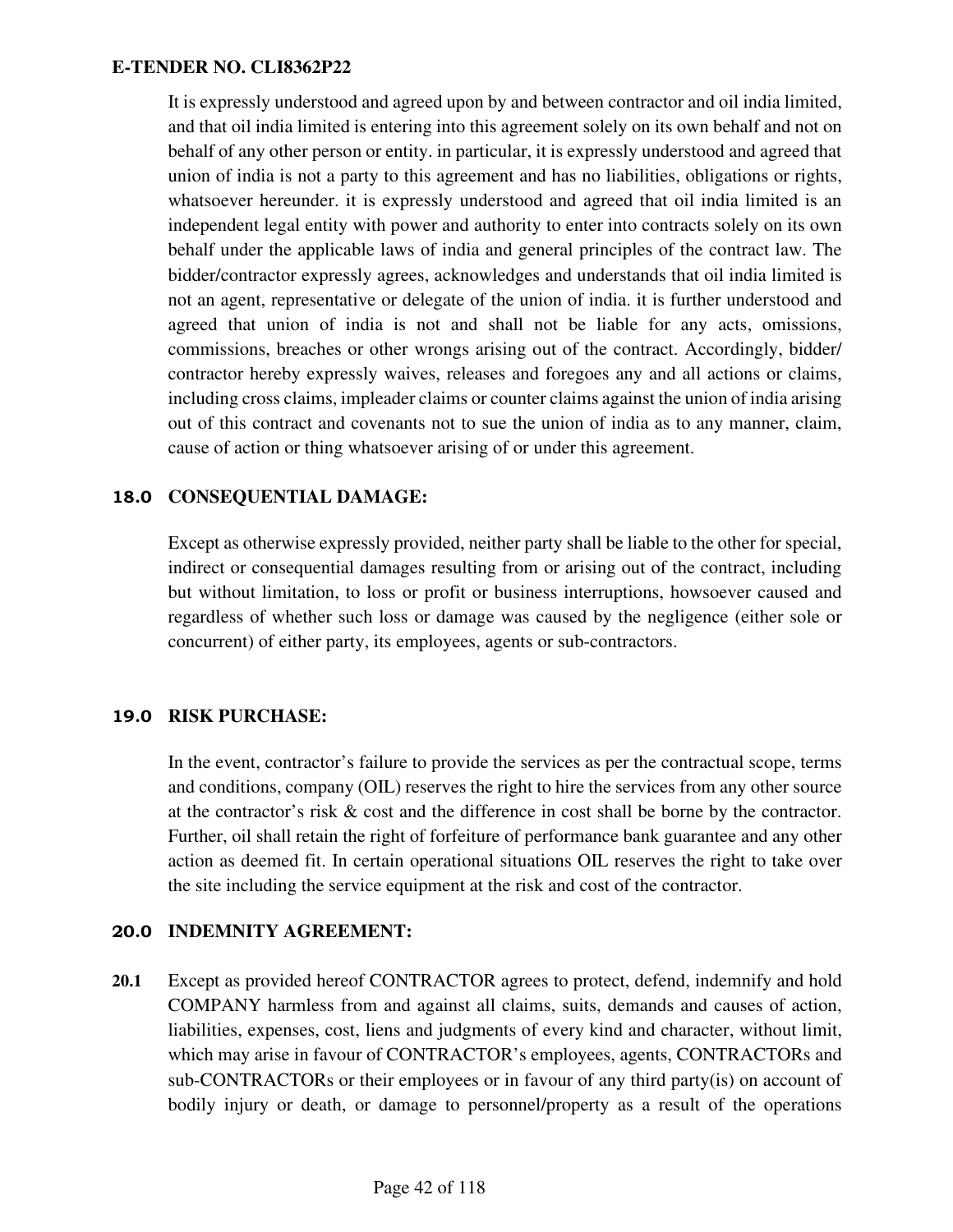contemplated hereby, regardless of whether or not said claims, demands or causes of action arise out of the negligence or otherwise, in whole or in part or other faults.

**20.2** Except as provided hereof COMPANY agrees to protect, defend, indemnify and hold CONTRACTOR harmless from and against all claims, suits, demands and causes of action, liabilities, expenses, cost, liens and judgments of every kind and character, without limit, which may arise in favour of COMPANY's employees, agents, CONTRACTORs and sub-CONTRACTORs or their employees or in favour of any third party(is) on account of bodily injury or death, or damage to personnel/property as a result of the operations contemplated hereby, regardless of whether or not said claims, demands or causes of action arise out of the negligence or otherwise, in whole or in part or other faults.

## 21.0 **INDEMNITY APPLICATION:**

The indemnities given herein above, whether given by company or contractor shall be without regard to fault or to the negligence of either party even though said loss, damage, liability, claim, demand, expense, cost or cause of action may be caused, occasioned by or contributed to by the negligence, either sole or concurrent of either party.

### 22.0 **ROYALTY PATENTS:**

Each party shall hold harmless and indemnify the other from and against all claim and proceedings for or on account of any patent rights, design, trade mark or other protected rights arising from any use of materials, equipment, processes, inventions and methods, which have not been imposed on the attending party by the terms of the contract or the specifications forming part thereof.

### 23.0 **WARRANTY AND REMEDY OF DEFECTS:**

- 23.1 CONTRACTOR warrants that they shall perform the work in a first class, workmanlike, and professional manner and in accordance with their highest degree of quality, efficiency and current state of the art technology/industry practices and in conformity with all specifications, standards and drawings set forth or referred to in the Terms of Reference and with instructions and guidance, which COMPANY may, from time to time, furnish to the CONTRACTOR.
- 23.2 Should COMPANY discover at any time during the tenure of the Contract or till the Unit/equipment/tools are demobilized from site or base camp (if applicable) that the work does not conform to the foregoing warranty, CONTRACTOR shall after receipt of notice from COMPANY, promptly perform any and all corrective work required to make the services conform to the Warranty. Such corrective Work shall be performed entirely at CONTRACTOR's own expenses. If such corrective Work is not performed within a reasonable time, the COMPANY, at its option may have such remedial Work performed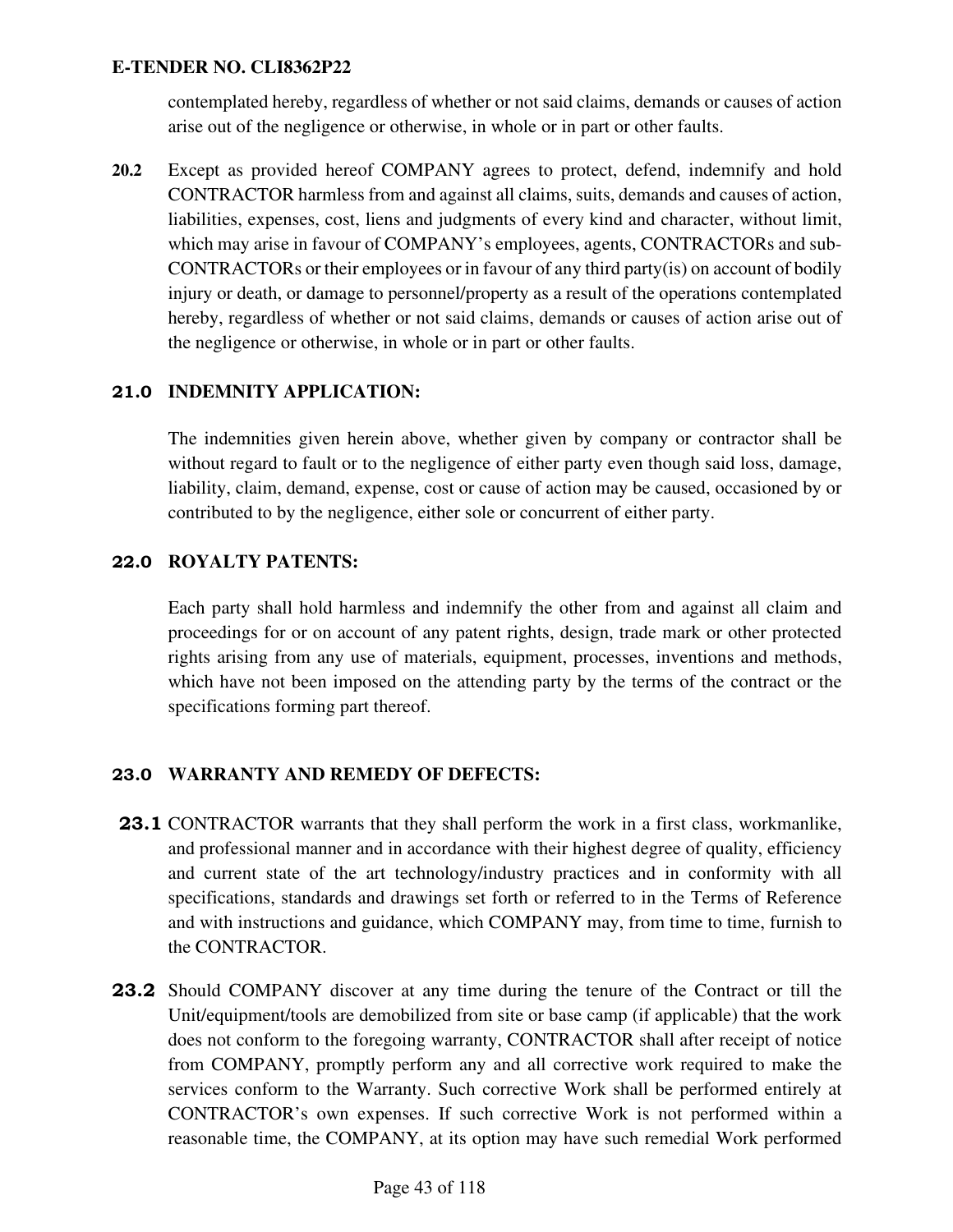by others and charge the cost thereof to CONTRACTOR subject to a maximum of the contract value payable for the defective work which needs corrective action which the CONTRACTOR must pay promptly. In case CONTRACTOR fails to perform remedial work, or pay promptly in respect thereof, the performance security shall be forfeited.

### 24.0 **SUBCONTRACTING/ASSIGNMENT:**

- **24.1** CONTRACTOR shall not subcontract, transfer or assign the contract, or any part under this contract, to any third party(ies). Except for the main services under this contract, CONTRACTOR may sub-contract the petty support services subject to COMPANY's prior written approval. However, CONTRACTOR shall be fully responsible for complete execution and performance of the services under the Contract.
- 24.2 Consequent upon of placement of contract, if successful bidder(s)(other than Micro/Small Enterprise) is procuring materials/services from their sub-vendor, who is a Micro or Small Enterprise registered with District Industry Centers or Khadi and Village Industries Commission or Khadi and Village Industries Board or Coir Board or National Small Industries Corporation or Directorate of Handicrafts and Handloom or any other body specified by Ministry of MSME with prior consent in writing of the purchasing authority/Engineer in Charge the details like Name, Registration No., Address, Contact No., details of material and value of procurement made, etc. of such enterprises shall be furnished by the CONTRACTOR at the time of submission of invoice/bill.

### 25.0 **RECORDS, REPORTS AND INSPECTION:**

The contractor shall, at all times during the currency of the contract, permit the company and its authorized employees and representatives to inspect all the work performed and to witness and check all the measurements and tests made in connection with the said work. The contractor shall keep an authentic, accurate history and logs including safety records of each service item with major items consumed, which shall be open at all reasonable times for inspection by the company's designated representatives and its authorized employees. The contractor shall provide the company's designated representatives with a daily written report, on form prescribed by the company showing details of operations during the preceding 24 hours and any other information related to the said services requested by the company whenever so requested. The contractor shall not, without company's written consent allow any third person(s) access to the said information or give out to any third person information in connection therewith.

# 26.0 **CONFIDENTIALITY, USE OF CONTRACT DOCUMENTS AND INFORMATION:**

26.1 Contractor shall not, without company's prior written consent, disclose the contract, or any provision thereof, or any specification, plan, drawing pattern, sample or information furnished by or on behalf of company in connection therewith, to any person other than a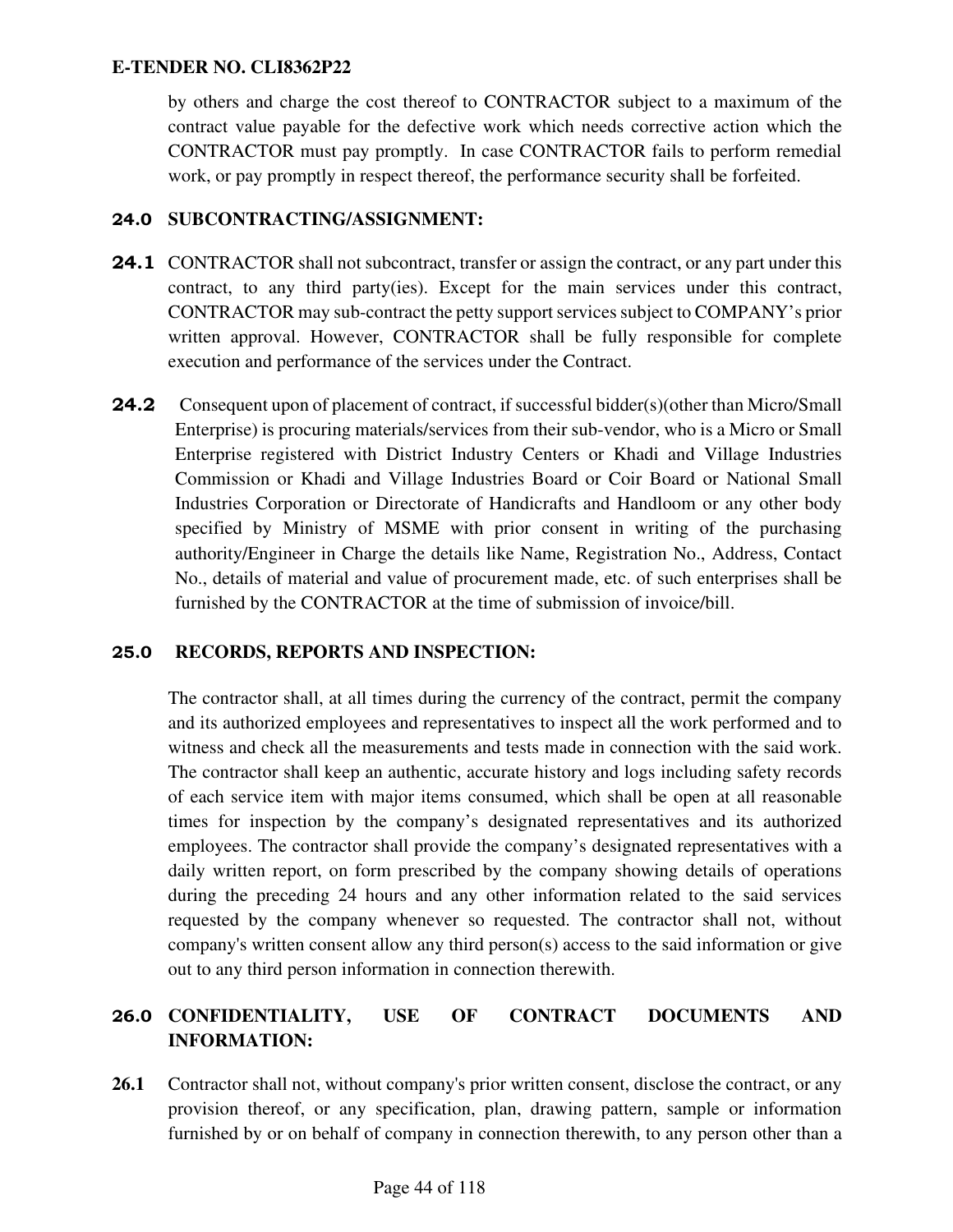person employed by contractor in the performance of the contract. Disclosure to any such employed person shall be made in confidence and shall extend only, as may be necessary for purposes of such performance with prior permission from company. However, nothing hereinabove contained shall deprive the contractor of the right to use or disclose any information which is:

- a) possessed by the CONTRACTOR, as evidenced by the CONTRACTOR's written records, before receipt thereof from the COMPANY which however the CONTRACTOR shall immediately inform to COMPANY; or
- b) required to be disclosed by the CONTRACTOR pursuant to an order of a court of competent jurisdiction or other governmental agency having the power to order such disclosure, provided the CONTRACTOR uses its best efforts to provide timely notice to COMPANY of such order to permit COMPANY an opportunity to contest such order subject to prior permission from COMPANY.
- 26.2 CONTRACTOR shall not, without COMPANY's prior written consent, make use of any document or information except for purposes of performing the contract.
- 26.3 Any document supplied to the CONTRACTOR in relation to the contract other than the Contract itself remain the property of COMPANY and shall be returned (in all copies) to COMPANY on completion of CONTRACTOR's performance under the Contract if so required by COMPANY.
- 26.4 During the currency of the Contract, COMPANY and its employees, agents, other CONTRACTORs, sub-CONTRACTORs (of any tier) and their employees etc. may be exposed to certain confidential information and data of the CONTRACTOR. Such information and data held by the COMPANY, its employees, agents, other CONTRACTORs, sub-CONTRACTORs (of any tier) and their employees in the strictest Confidence and shall not be disclosed to any other party except on a need to know basis.

However, the above obligation shall not extend to information which:

- i) is, at the time of disclosure, known to the public which CONTRACTOR shall immediately inform COMPANY;
- ii) is lawfully becomes at a later date known to the public through no fault of CONTRACTOR subject to CONTRACTOR's undertaking that no information has been divulged by them to the public;
- iii) is lawfully possessed by CONTRACTOR before receipt thereof from COMPANY which should be immediately informed to COMPANY;
- iv) is developed by CONTRACTOR independently of the information disclosed by COMPANY which should be shared with the COMPANY;
- v) CONTRACTOR is required to produce before competent authorities or by court order subject to prior permission from COMPANY;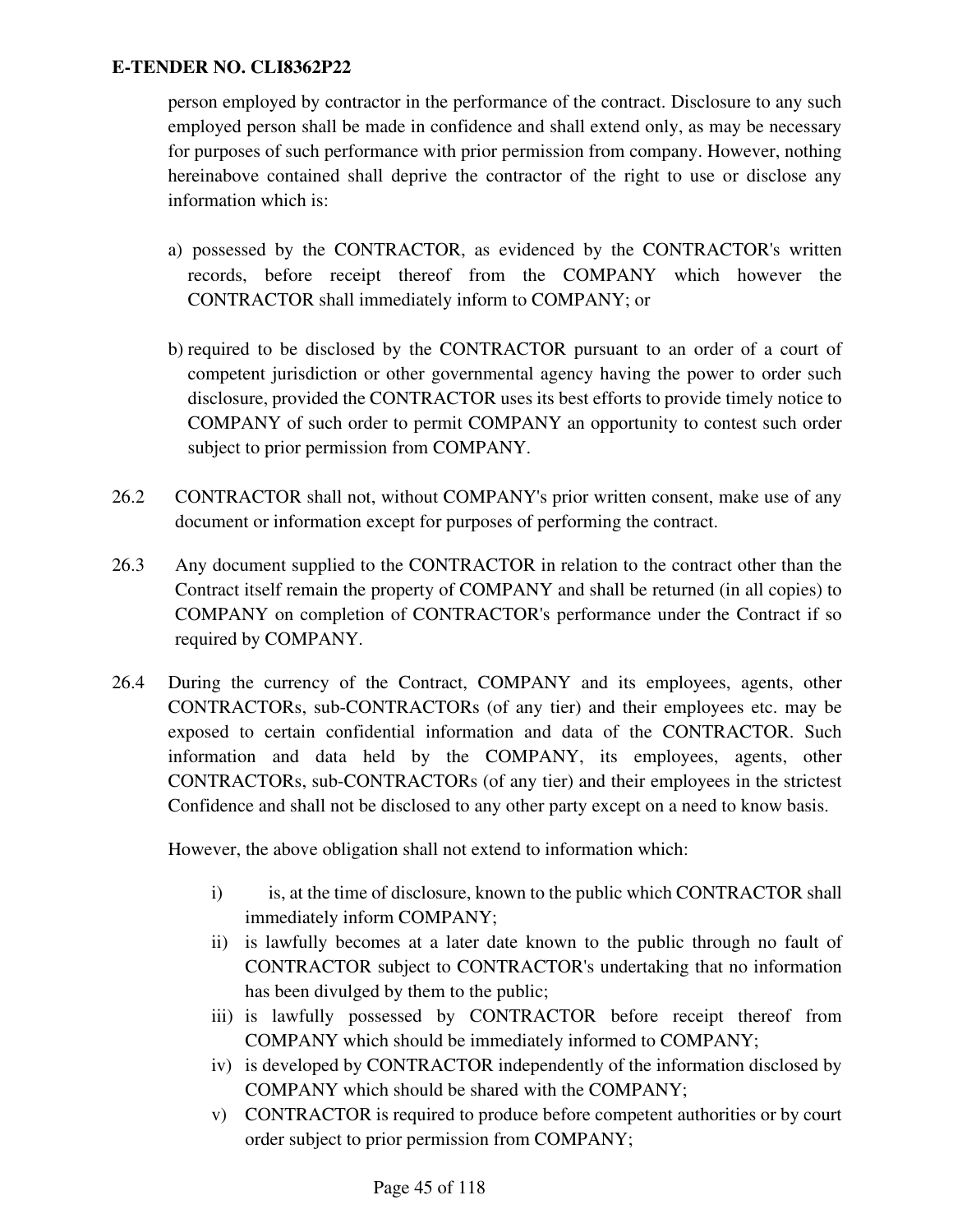#### 27.0 **REMUNERATION AND TERMS OF PAYMENT:**

- **27.1** Company shall pay to the contractor during the term of the contract the amount due from time to time calculated according to the rates of payment set and in accordance with other provisions hereof. No other payments shall be due from company unless specifically provided for in the contract. All payments will be made in accordance with the terms hereinafter described.
- **27.2** Request for payment/part payment to third party i.e. Other than the party on whom the contract has been awarded will not be entertained by oil under any circumstances.
- **27.3** Manner of payment: all payments due by company to contractor hereunder shall be made at contractor's designated bank. Bank charges, if any will be on account of the contractor.
- **27.4** Payment of any invoices shall not prejudice the right of company to question the validity of any charges therein, provided company within one year after the date of payment shall make and deliver to contractor written notice of objection to any item or items the validity of which company questions.
- **27.5** Invoices: mobilization charges will be invoiced only upon completion of mobilization as certified by company representative and contractor is ready at site for starting the services/operation. Payment of mobilization charges shall be made within 45 days following the date of receipt of undisputed invoices by company.
- **27.6** Contractor shall send invoice to company on the day following the end of each month for all daily or monthly charges due to the contractor.
- **27.7** Contractor will submit 02 (two) sets of all invoices duly super scribed `original' and `copy' as applicable to the company for processing payment. Separate invoices for the charges payable under the contract shall be submitted by the contractor for foreign currency and indian currency.
- **27.8** Payment of monthly invoices, if undisputed, shall be made within 30 days following the date of receipt of invoice by company.
- **27.9** Company shall within 30 days of receipt of the invoice notify the contractor of any item under dispute, specifying the reasons thereof, in which event, payment of the disputed amount may be withheld until settlement of the dispute, but payment shall be made of any undisputed portion on or before the due date. This will not prejudice the company's right to question the validity of the payment at a later date as envisaged in clause no. 27.4 above.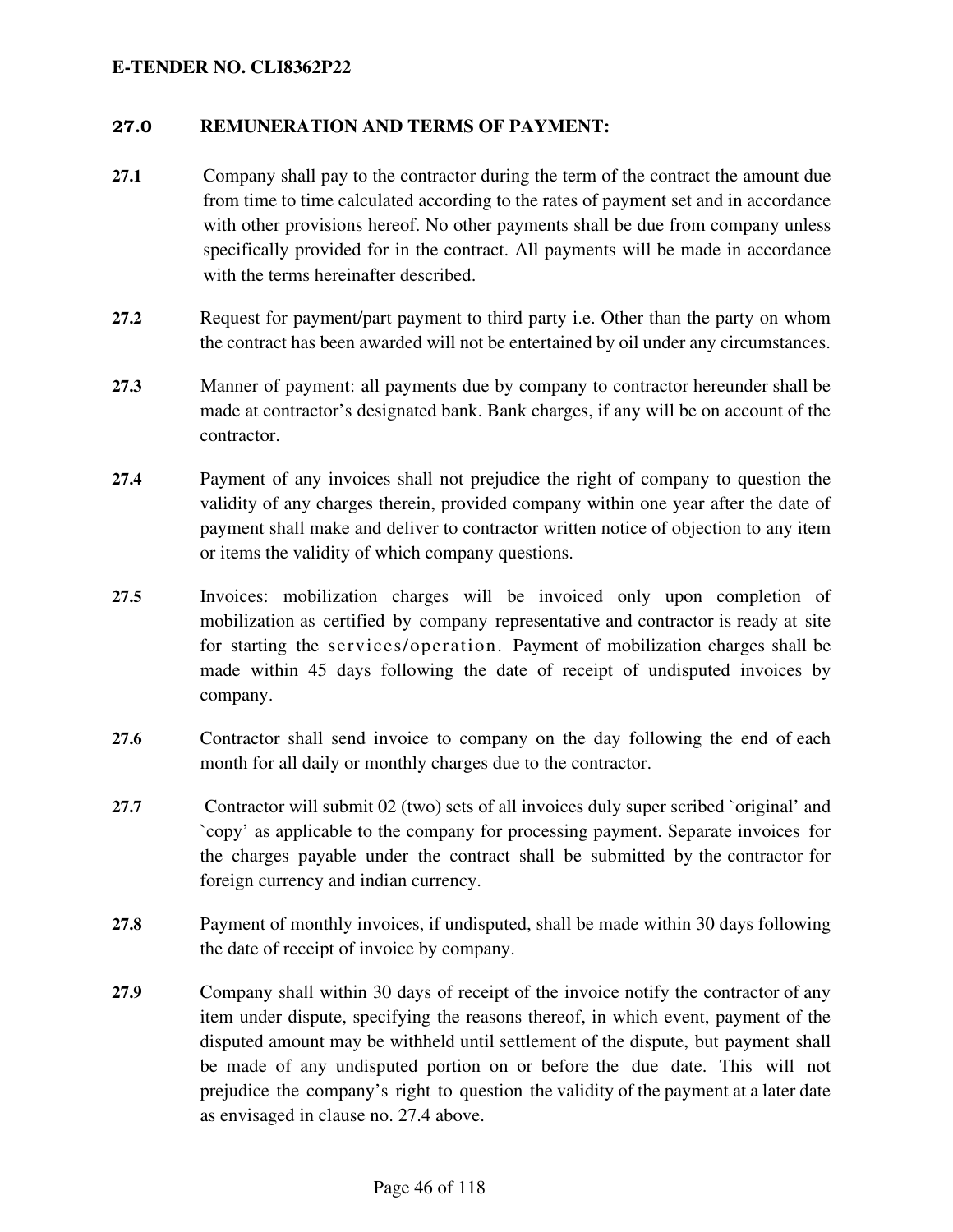- **27.10** The acceptance by contractor of part payment on any billing not paid on or before the due date shall not be deemed a waiver of contractor's rights in any other billing, the payment of which may then or thereafter be due.
- **27.11** Payment of final demobilization charges shall be made if applicable within 45 days on receipt of invoice by company accompanied by the following documents from the contractor:
	- a) Audited account up to completion of the Contract.
	- b) Tax audit report for the above period as required under the Indian Tax Laws.
	- c) Documentary evidence regarding the submission of returns and payment to taxes for the expatriate personnel engaged by the CONTRACTOR or by its sub-CONTRACTOR.
	- d) Proof of re-export of all items including the unutilized spares and consumables (excepting consumables consumed during the contract period) and also cancellation of re-export bond if any.
	- e) Any other documents as required by applicable Indian Laws.

In case, no demobilization charges are payable, the documents mentioned above will have to be submitted by the CONTRACTOR before release of the final payment by the COMPANY. A certificate from Chartered Accountant on (a), (b)  $\&$  (c) above will suffice.

**27.12** CONTRACTOR shall maintain complete and correct records of all information on which CONTRACTOR's invoice are based upto 02 (two) years from the date of last invoice. Such records shall be required for making appropriate adjustments or payments by either party in case of subsequent audit query/objection.

# 28.0 **PAYMENT OF COMMISSION/FEE/REMUNERATION OF INDIAN AGENT/CONSULTANT/REPRESENTATIVE/RETAINER/ASSOCIATE OF FOREIGN PRINCIPAL (APPLICABLE IN ICB TENDERS ONLY):**

The Commission/fee/remuneration of the Indian agent/ consultant/ associate/ representative/retainer, if any, will be paid within 30 days of the payment of invoice made to the CONTRACTOR, The amount of commission/ fee/remuneration as a percentage of invoice value as per contract provisions will be deducted by COMPANY/OIL from the monthly invoices of the CONTRACTOR and paid to the Indian agent/ consultant/ representative/retainer/associate.

### 29.0 **DETAILS OF STATUTORY PAYMENTS LIKE EPF AND ESI ETC.**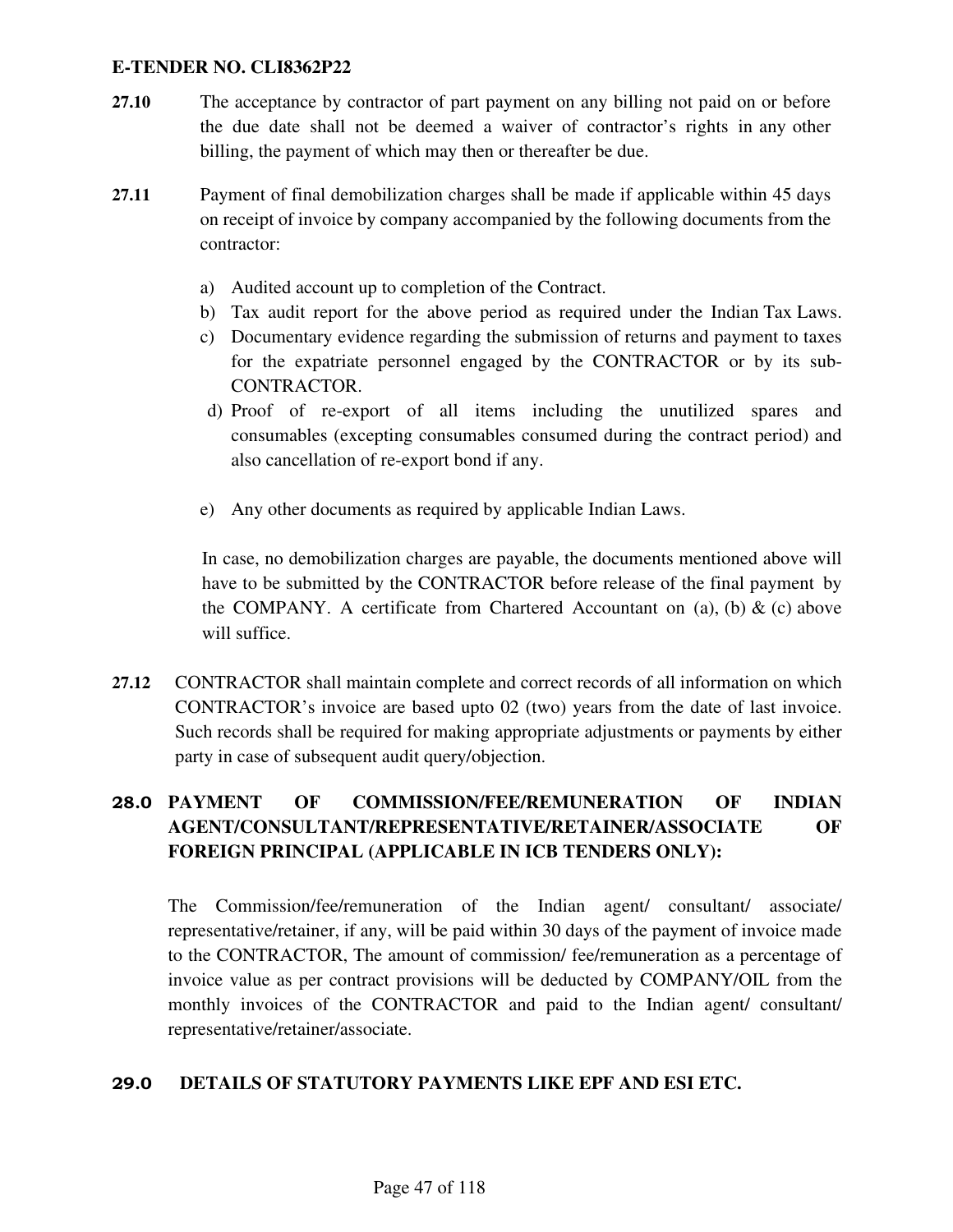Wherever applicable, the contractor (including those engaging 'international workers') shall have itself registered under employees' provident fund and miscellaneous provisions act, 1952 and employees' state insurance act, 1948 and follow the relevant statutory provisions including rules made there-under concerning contractual workers.

The contractor shall be required to submit the following documents/details to the corporation:

- (i) Copy of pf-ecr duly stamped by the designated bank, alongwith a print of the digitally signed pdf data sheet of the ecr, as proof of payment, each month, details of this pdf data sheet shall be verified by the appropriate authority (i.e. Payment making authority) in the company from the official website of epfo (http://www.epfindia.gov.in).
- (a) Copy of the online challan endorsed/stamped by the designated bank as proof of receipt of payment towards monthly contribution of esi contribution.
- *(b*) Copy of Return of contribution in respect of ESI for each contribution period of the six months i.e. for the contribution period ended 30th Sept and the contribution period ended 31st March.
- *(ii)* As an Annexure to each EPF-ECR and ESI Challan(s), CONTRACTOR shall also furnish the following Certificates:
	- 1) The furnished information is correct to the best of his knowledge.
	- 2) In case any discrepancies or irregularities is/are noticed in this undertaking, then OIL is free to inform the PF/ESIC Authorities.
	- 3) Before the completion of contract, CONTRACTOR shall serve one-month notice to all his contractual workers, informing that their services will be terminated.
	- 4) Within one month on completion/expiry of the contract, CONTRACTOR shall pay all the dues/terminal dues such as leave with wages, bonus (if applicable), Gratuity (if applicable), to all his contractual workmen, failing which CONTRACTOR's Bank Guarantee/Security Deposit may be withheld by OIL.

COMPANY may verify the deposit of statutory contribution made by the CONTRACTORs with the EPFO/ESI authorities, where deemed necessary. However, before making payment of the last bill/invoice of the CONTRACTOR, the COMPANY may verify the details/status of the payment towards EPF/ESI made by the CONTRACTOR from the authorities/official website of EPF/ESI (i.e. http://www.epfindia.gov.in and http://www.esic.in). In case the information furnished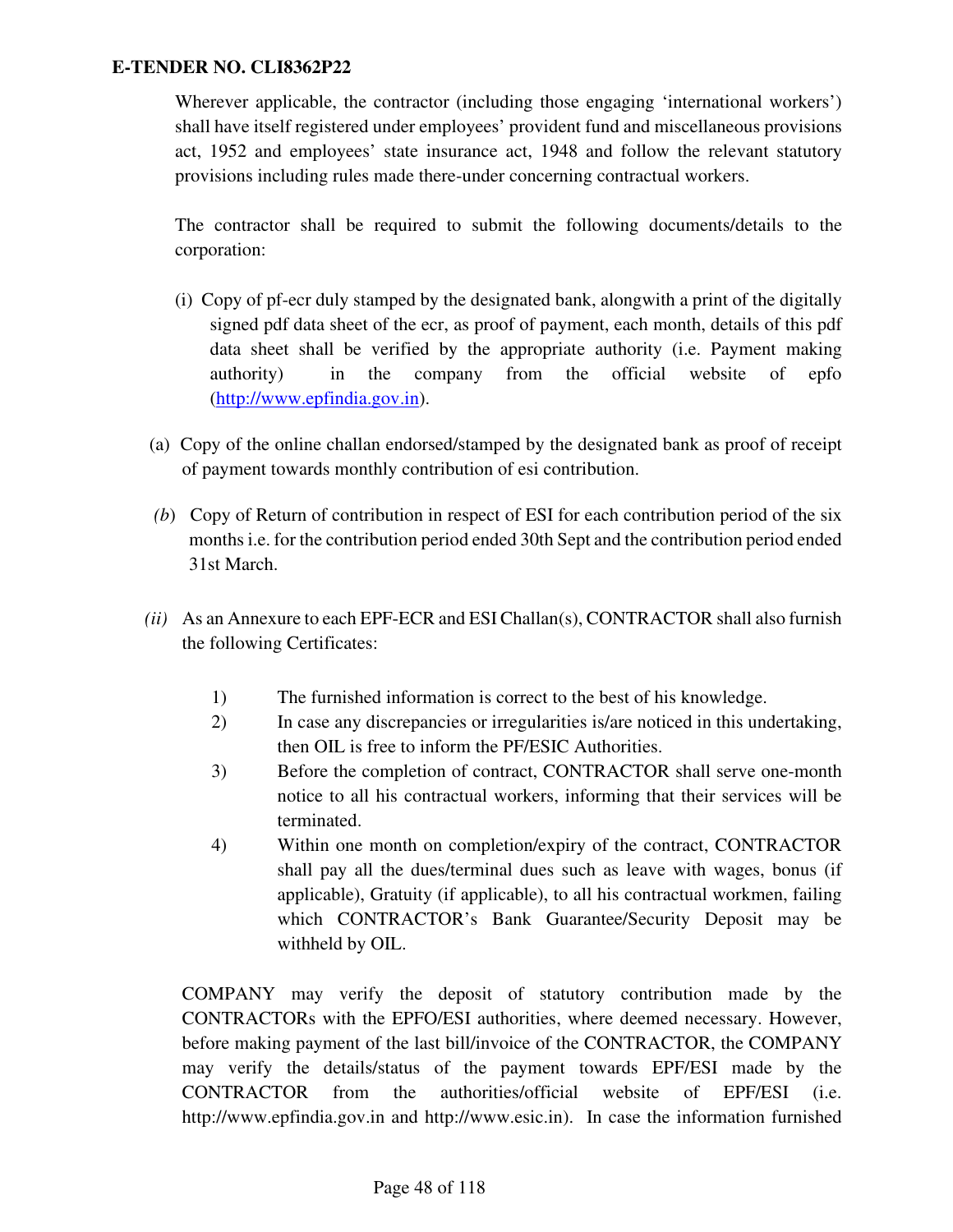by the CONTRACTOR is found to be incorrect the COMPANY shall take appropriate action against the CONTRACTOR in accordance with law.

The CONTRACTOR agrees and undertakes to indemnify OIL for any liabilities arising out of declarations made by him in future on violation or provisions of the EPF Act 1952 and ESI Act 1948.

### 30.0 **TIMELY MOBILISATION AND LIQUIDATED DAMAGES:**

- a) Time is the essence of this Contract. If the CONTRACTOR fails to mobilize and deploy the required manpower/equipment and/or fails to commence the operation within the period specified as specified under mobilization clause under SCC, OIL shall have, without prejudice to any other right or remedy in law or contract including sub clause (b) below, the right to terminate the contract.
- b) If the contractor is unable to mobilize/deploy and commence the operation within the period specified in sub clause (a) above, it may request OIL for extension of the time with unconditionally agreeing for levy and recovery of LD. Upon receipt of such a request, OIL may at its discretion, extend the period of mobilization and shall recover from the CONTRACTOR, as an ascertained and agreed Liquidated Damages, a sum equivalent to @ 0.5% of contract value including mobilization cost, per week or part thereof of delay subject to maximum of 7.5% of the Contract Price.
- c) The parties agree that the sum specified above is not a penalty but a genuine preestimate of the loss/damage which will be suffered by OIL on account of delay on the part of the CONTRACTOR and the said amount will be payable without proof of actual loss or damage caused by such delay.
- d) LD will be calculated on the basis of Total Contract value [(if not specified otherwise in SCC] excluding duties and taxes, where such duties/taxes have been shown separately in the contract. However, the applicable GST on the LD shall have to be borne by the CONTRACTOR. Accordingly, the liquidated damages shall be recovered from the CONTRACTOR along with applicable GST.

### 31.0 **FORCE MAJEURE:**

In the event of either party being rendered unable by `force majeure' to perform any obligation required to be performed by them under the contract, the relative obligation of the party affected by such `force majeure' will stand suspended as provided herein. the term force majeure as employed herein shall mean acts of god such as earthquake, hurricane, typhoon, flood, volcanic activity etc.; war (declared/undeclared); riot, revolts, rebellion, terrorism, sabotage by persons other than the contractor's personnel; fires, explosions, ionising radiation or contamination by radio-activity or noxious gas, if not caused by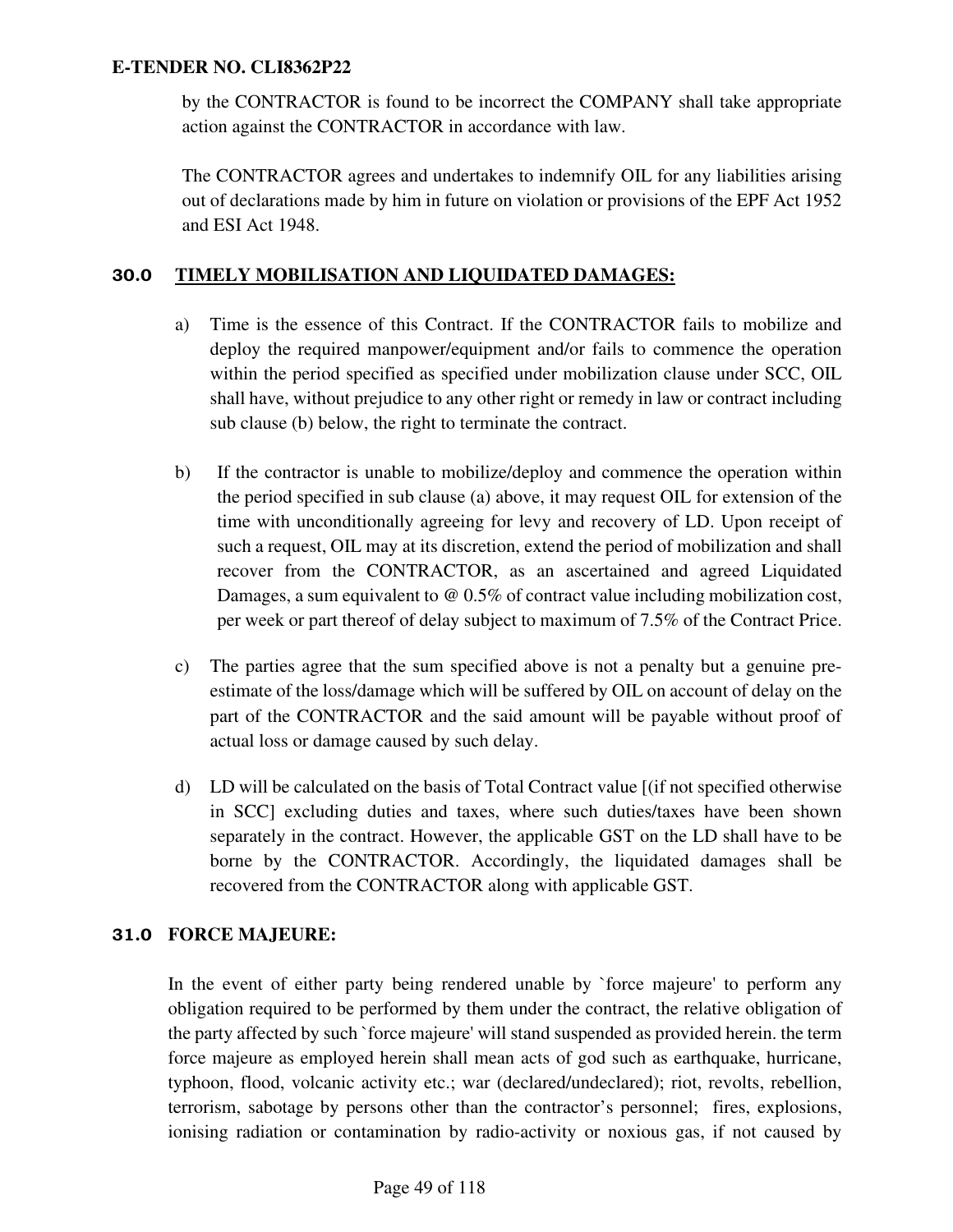contractor's fault; declared epidemic or disaster; acts and regulations of respective govt. of the two parties, namely the company and the contractor and civil commotions, lockout not attributable to the contractor.

Upon occurrence of such cause, the party claiming that it has been rendered unable as aforesaid thereby, shall notify the other party in writing within 72 (seventy two) hours of the alleged beginning and ending thereof, giving full particulars and satisfactory evidence in support of its claim.

Should 'force majeure' condition as stated above occurs and should the same be notified within 72 (seventy two) hours after its occurrence the `force majeure' rate (if specified in the SCC of the contract) shall apply for the first 15 (fifteen) days for each such occasion*.* 

Either party shall have the right to terminate the contract if such `force majeure' conditions continue beyond successive 60 (sixty) days [or exclusively mentioned in the SCC of the contract] with prior written notice of 15 days, provided termination of the contract does not result into safety hazard to the life and property on account of withdrawal of operations or the operation is at critical stage. company shall have the absolute right to decide whether any safety hazard exists or operation is at critical position and decision of the company shall binding upon the contractor.

Should either party decide not to terminate the contract even under such condition, no payment would apply after expiry of fifteen (15) days force majeure period*.* [or exclusively mentioned in the SCC of the contract]

Time for performance of the relative obligation suspended by force majeure shall then stand extended by the period for which such cause lasts.

If however, relative obligation of the party affected by such 'force majeure' is limited to part of the obligation(s), the contract shall not be terminated and the parties shall continue to perform their respective obligations, which are not affected by the 'force majeure' condition, provided the obligations affected by the 'force majeure' do not preclude the parties in performing the obligations not affected by such conditions.

### 32.0 **SET-OFF:**

Any sum of money due and payable to the contractor (including performance security refundable to them) under this or any other contract, whether in progress or in future, may be appropriated by oil and set-off against any claim of oil (or such other person or persons contracting through oil) for payment of a sum of money arising out of this contract or under any other contract made by the contractor with oil (or such other person or persons contracting through oil).

#### 33.0 **WITHHOLDING:**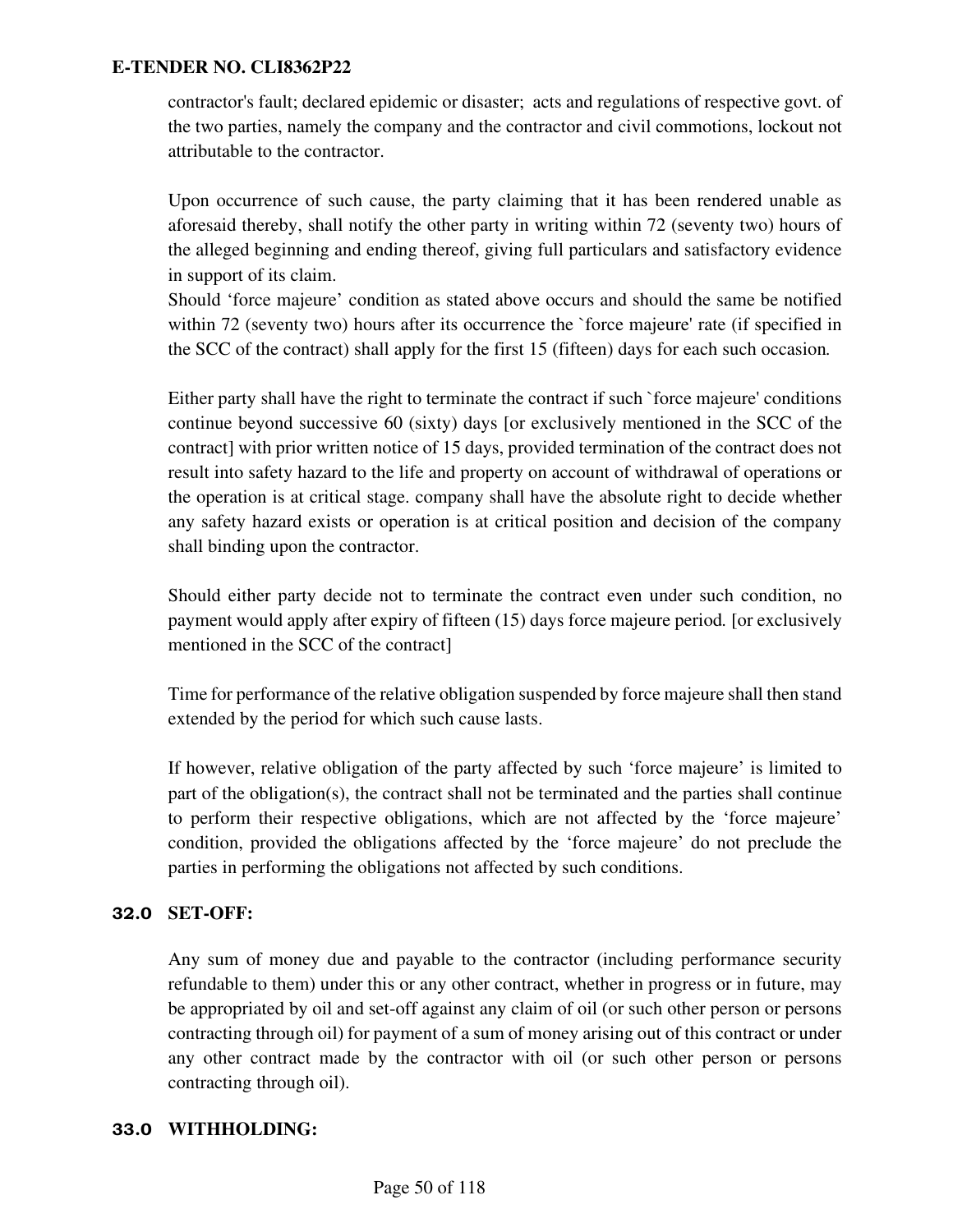Company may withhold or nullify the whole or any part of the amount due to contractor, after informing the contractor of the reasons in writing, on account of subsequently discovered evidence in order to protect company from loss on account of:

- **33.1** For non-completion of jobs assigned as per scope of work/terms of reference.
- **33.2** Defective work not remedied by contractor.
- **34** Claims by company's recognized sub-contractor of contractor or others filed or on the basis of reasonable evidence indicating probable filing of such claims against contractor.
- **34.1** Failure of contractor to pay or provide for the payment of salaries/ wages, contributions, taxes or enforced savings with-held from wages etc. with respect to personnel engaged by the contractor.
- **34.2** Failure of contractor to pay the cost of removal of unnecessary debris, materials, tools, or machinery.
- **34.3** Any failure by contractor to fully reimburse company under any of the indemnification provisions of this contract. if, during the progress of the work contractor shall allow any indebtedness to accrue for which contractor, under any circumstances in the opinion of company, may be primarily or contingently liable or ultimately responsible and contractor shall, within five days after demand is made by company, fail to pay and discharge such indebtedness, then company may during the period for which such indebtedness shall remain unpaid, with-hold from the amounts due to contractor, a sum equal to the amount of such unpaid indebtedness.

#### **34.4** WITHHOLDING WILL ALSO BE AFFECTED ON ACCOUNT OF THE FOLLOWING:

- i) Order issued by a Court of Law or statutory authority in India.
- ii) Income-tax deductible at source according to law prevalent from time to time in the country.
- iii) Any obligation of CONTRACTOR which by any law prevalent from time to time to be discharged by COMPANY in the event of CONTRACTOR's failure to adhere to such laws.
- iv) Any payment due from CONTRACTOR in respect of unauthorised imports.

When all the above grounds for withholding payments are removed, payment shall thereafter be made for amounts so with-held.

**34.5** COMPANY reserves the right to disburse or deposit the amount so withheld to the concerned person(s) or agency or government authority, as the case may be, besides nullifying such amount on account of loss suffered by the COMPANY against 33.2, 33.3, 33.6 & 33.7 above.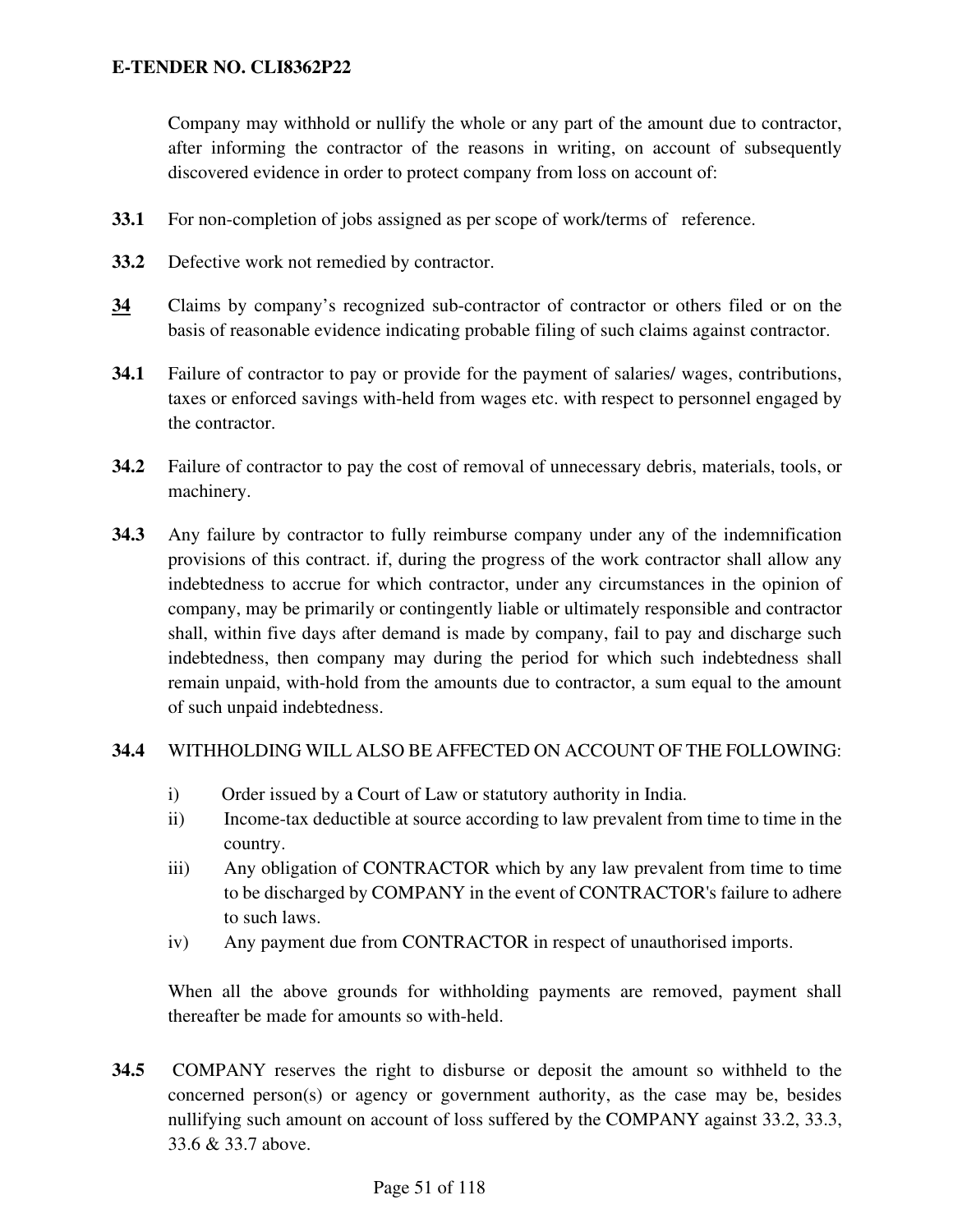#### 34.0 **APPLICABLE LAWS:**

The Contract shall be deemed to be a Contract made under, governed by and construed in accordance with the laws of India for the time being in force and shall be subject to the sole and exclusive jurisdiction of Courts situated in Dibrugarh (or the Place where the contract is executed) and Principal Bench of Guwahati High Court (or the High Court under whose territorial jurisdiction, the place of execution of contract falls).

This Agreement including all matter connected with this Agreement, shall be governed by the laws of India (both substantive and procedural) for the time being in force and shall be subject to exclusive jurisdiction of Courts, mentioned hereinabove. Foreign companies, operating in India or entering into Joint ventures in India, shall also be governed by the laws of India and shall be subject to sole and exclusive jurisdiction of above Courts.

The CONTRACTOR shall ensure full compliance of various Indian Laws and Statutory Regulations, as stated below, to the extent applicable, as stated below, but not limited to, in force from time to time and obtain necessary permits/licenses etc. from appropriate authorities for conducting operations under the Contract:

- a) The Mines Act 1952
- b) The Oil Mines Regulations, 1984
- c) The Employees' Compensation Act, 1923
- d) The Code of Wages, 2019
- e) The Contract Labour (Regulation & Abolition) Act, 1970 and the rules framed there under
- f) The Employees Pension Scheme, 1995
- g) The Interstate Migrant Workmen Act., 1979 (Regulation of employment and conditions of service).
- h) The Employees Provident Fund and Miscellaneous Provisions Act, 1952
- i) Goods and Service Tax Act
- j) Customs & Excise Act & Rules
- k) Factories Act, 1948
- l) Industrial Disputes Act, 1947
- m) Payment of Gratuity Act, 1972
- n) Environmental Protection Act, 1986 & other pollution control Acts.

*Note: The above Acts are only indicative and not exhaustive. The Acts shall include the rules and regulations framed thereunder.* 

#### 35.0 **LABOUR LAWS:**

I) Contractor shall comply with the provisions of various labour related laws, including but not limited to the code of wages, 2019, employee provident fund and miscellaneous provisions act 1952, company's liability act 1938, employees' compensation act 1923,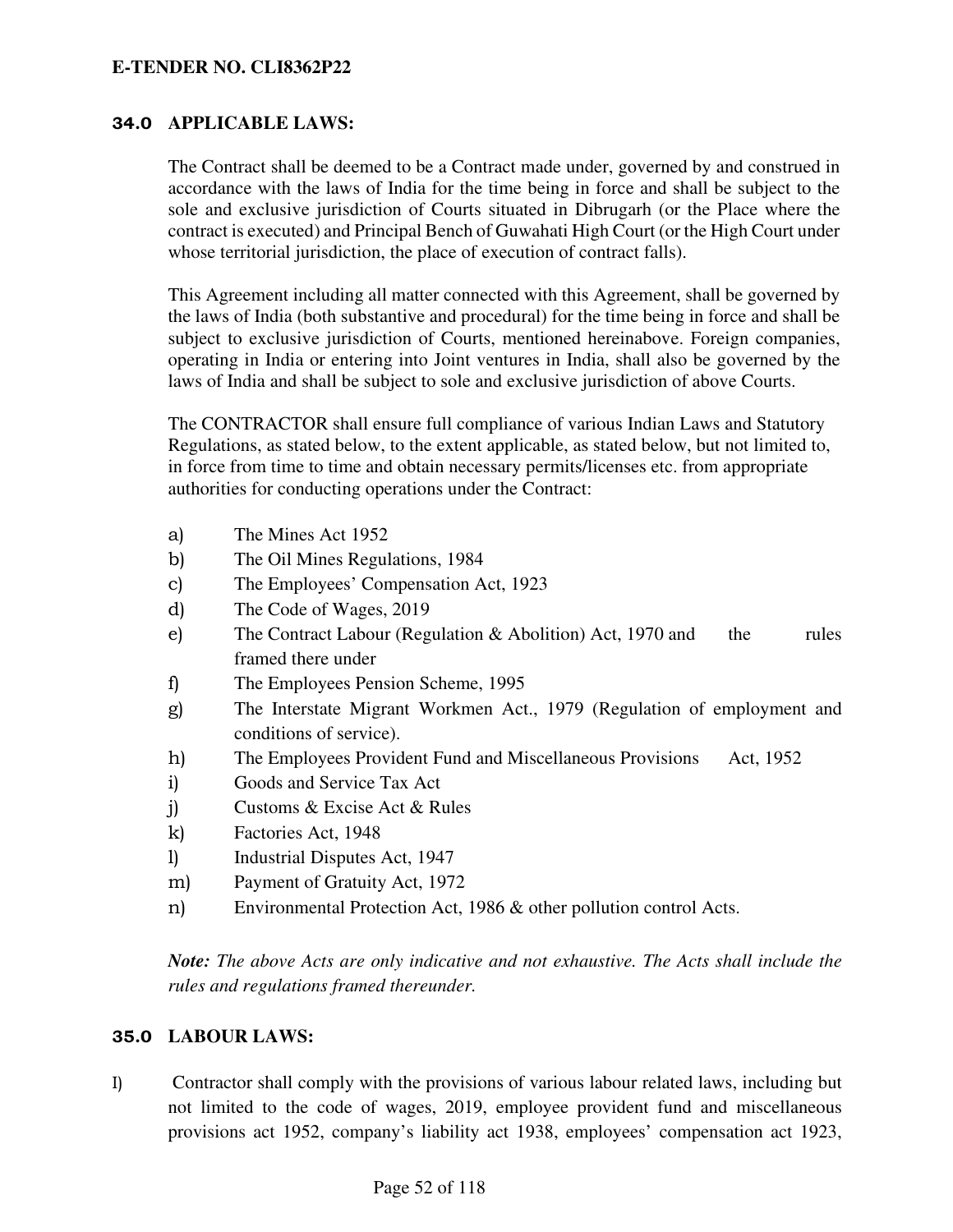industrial disputes act 1947, the maternity benefit act 1961 and contract labour (regulation and abolition) act 1970, employment of children act 1938, employees' state insurance act, 1948 or any modifications/amendment thereof or any other law relating thereto and rules made there under from time to time.

- II) No labour below the age of eighteen [18] years shall be employed on the work.
- III) Contractor shall not pay less than what is provided under law to labourers engaged by him on the work.
- IV) Contractor shall at his expense comply with all labour laws and keep the company indemnified in respect thereof.
- V) Contractor shall pay equal wages for men and women in accordance with applicable labour laws.
- VI) If the contractor is covered under the contract labour (regulation and abolition) act, he shall obtain a license from licensing authority [i.e. office of the labour commissioner] by payment of necessary prescribed fee and the deposit, if any, before starting the work under the contract. such fee/deposit shall be borne by the contractor.
- VII) Contractor must obtain the pf code from the concerned pf authority under employees provident fund and miscellaneous provisions act, 1952. Similarly, contractor must obtain ESI code under employees state insurance act.
- VIII) Contractor being the employer of the labours/personnel to be engaged under the contract shall be liable to pay gratuity to the labours/personnel as per the provision of the payment of gratuity act, 1972 and accordingly, shall keep the company indemnified in respect thereof. if however, company requires to pay gratuity to such labour(s) as per the direction of the competent authority under the act, company shall recover such amount from the outstanding dues payable to the contractor under the contract or any other contract(s).
- IX) Contractor shall furnish to engineer in charge the distribution return of the number  $\&$ description, by trades of the work people employed on the works. contractor shall also submit on the 4th& 19th of every month to engineer in charge a true statement showing in respect of the 2nd half of the preceding month & the 1st half of the current month (1) the accidents that occurred during the said fortnight showing the circumstances under which they happened and the extent of damage and injury caused by them and (2) the number of female workers who have been allowed maternity benefit as provided in the maternity benefit act 1961 on rules made there under and the amount paid to them.
- X) Engineer in charge shall on a report having been made by an inspecting officer as defined in contract labour (regulation and abolition) act 1970 have the power to deduct from the money due to the contractor any sum required or estimated to be required for making good the loss suffered by a worker or workers by reason of non-fulfillment of the conditions of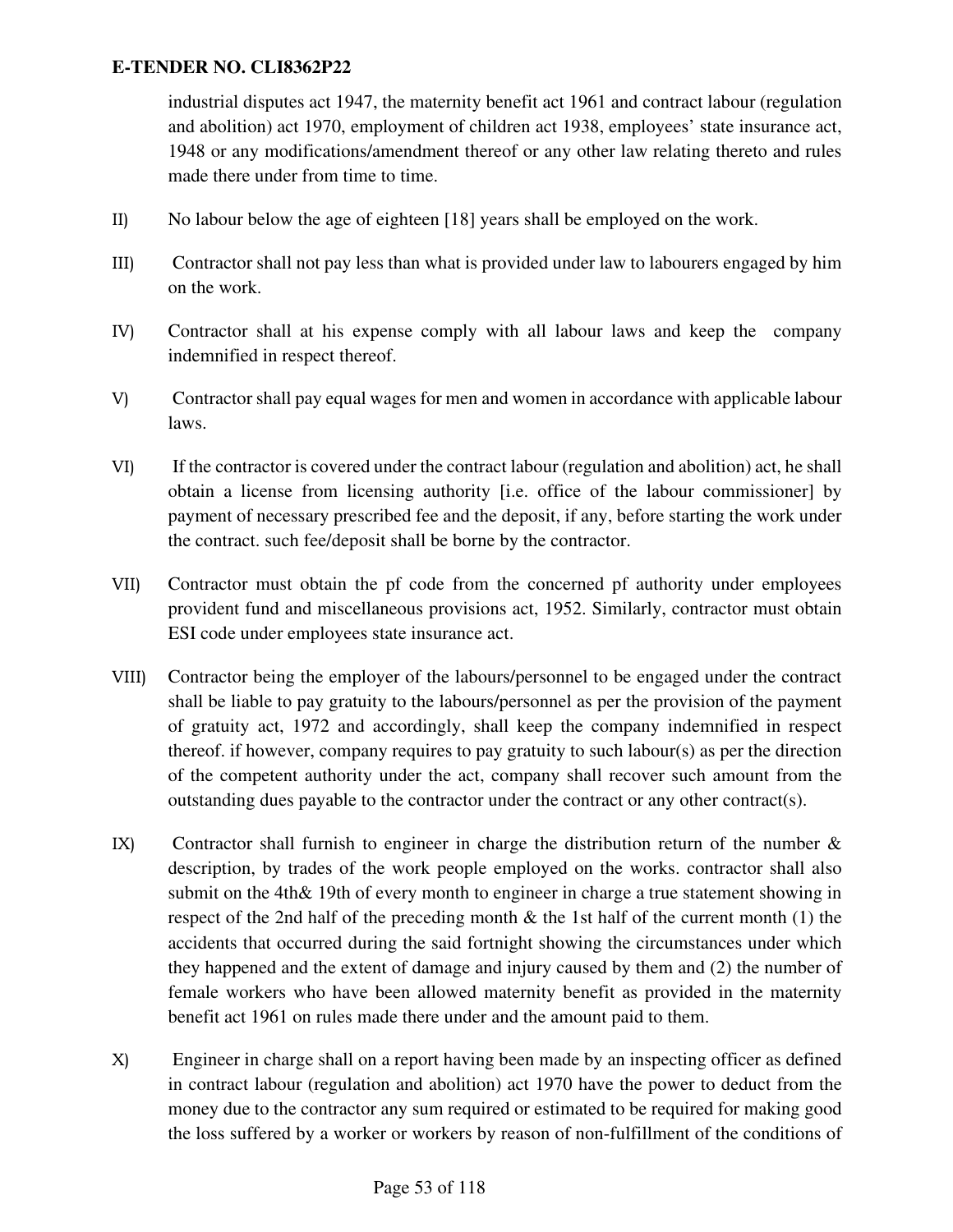the contract for the benefit of workers, non-payment of wages or of deductions made from his or their wages which are not justified by the terms of the contract or non-observance of the said regulations.

XI) The contractor shall indemnify the company against any payments to be made under and for the observance of the provisions of the aforesaid acts without prejudice to his right to obtain indemnity from his sub-contractor.

### 36.0 **STATUTORY REQUIREMENTS:**

During the tenure of this contract nothing shall be done by the contractor in contravention of any law, act and/or rules/regulations, thereunder or any amendment.

#### 37.0 **GENERAL HEALTH, SAFETY & ENVIRONMENT (HSE) GUIDELINES:**

- **37.1** It will be solely the CONTRACTOR's responsibility to fulfil all the legal formalities with respect to the Health, Safety and Environmental aspects of the entire job (namely; the person employed by him, the equipment, the environment, etc.) under the jurisdiction of the district of that state where it is operating. Ensure that all sub-CONTRACTORs hired by CONTRACTOR comply with the same requirement as the CONTRACTOR himself and shall be liable for ensuring compliance all HSE laws.
- **37.2** It will be entirely the responsibility of the Contractor/his Supervisor/representative to ensure strict adherence to all HSE measures and statutory rules during operation in OIL's installations and safety of workers engaged by him. The crew members will not refuse to follow any instruction given by company's Installation Manager/Safety Officer/ Engineer/Official/Supervisor/Junior Engineer for safe operation.
- **37.3** Any compensation arising out of the job carried out by the Contractor whether related to pollution, Safety or Health will be paid by the contractor only.
- **37.4** Any compensation arising due to accident of the Contractor's personnel while carrying out the job, will be payable by the contractor.
- **37.5** When there is a significant risk to health, environment or safety of a person or place arising because of a non-compliance of HSE Measures Company shall have the right to direct the contractor to cease work until the non-compliance is corrected.

### 38.0 **POLLUTION AND CONTAMINATION:**

The contractor shall be liable for all surface and sub-surface pollution to the extent caused by contractor and resulting from contractor's operation/service or spillage or dumping of solvents/additive substances or pollutants, which the contractor brings to the site for use in connection with work to be performed under this contract.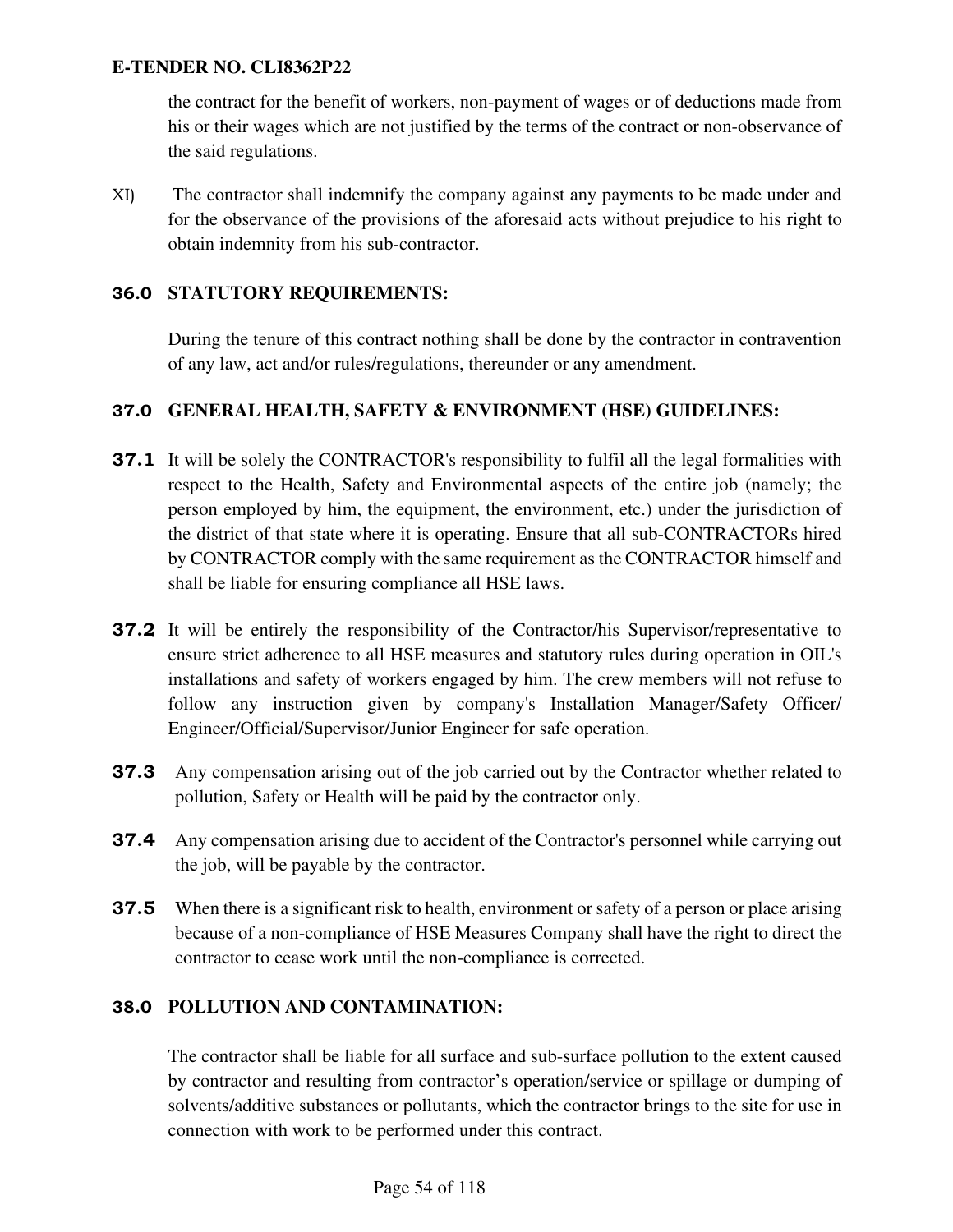Notwithstanding anything to the contrary contained herein, it is agreed that except on the ground of willful misconduct or criminal misconduct, company shall release, indemnify and hold contractor and its sub-contractors harmless from any and all claims, judgments, losses, expenses and any costs related thereto (including but not limited to court costs and "attorney's fees") for:

- a) Damage to or loss of any reservoir or producing formation; and/ or
- b) Damage to or loss of any well; and/or
- c) Any other subsurface damage or loss; and/ or
- d) Any property damage or loss or personal injury or death arising out of or in connection with a blowout, fire explosion and loss of well control regardless of cause.

#### 39.0 **STATUTORY VARIATION/NEWLY ENACTED LAW:**

- **39.1** All duties, taxes except otherwise specified in the Contract as applicable on the closing date of bid submission as per relevant acts and rules shall be in CONTRACTOR's account. Variation in case of custom duty on CIF value declared by the bidder shall be to COMPANY account.
- 39.2 In the event of introduction of any new legislation or any amendment or enforcement of any Act or Law, rules or regulations of Government of India or State Government(s) or Public Body, which becomes effective after the date of submission of Price Bid or revised price bid, if any, for this CONTRACT and which results in increased/decreased cost of the works under the CONTRACT through increased/decreased liability of taxes and/or duties, required to be paid by the CONTRACTOR, (other than personnel and Corporate taxes), the Parties shall agree to a revision in pricing to reflect such change subject to the production of documentary proof to the satisfaction of the COMPANY/CONTRACTOR as applicable to the extent which directly is attributable to such introduction of new legislation or change or amendment as mentioned above and adjudication by the competent authority (applicable when disputed by COMPANY)  $\&$  the courts wherever levy of such taxes/duties are disputed by COMPANY/CONTRACTOR.
- 39.3 Any increase in net amount of the duties and taxes (i.e. the amount of taxes/duties payable minus eligible credit of taxes/duties paid on input services/inputs) after the contractual completion/mobilization date during the extended period will be to the CONTRACTOR's account, where delay in completion/mobilization period is attributable to the CONTRACTOR. However, any decrease in net amount of the duties and taxes (i.e. the amount of taxes/duties payable minus eligible credit of taxes/duties paid on input services/inputs) after the contractual completion/mobilization date will be to COMPANY's account.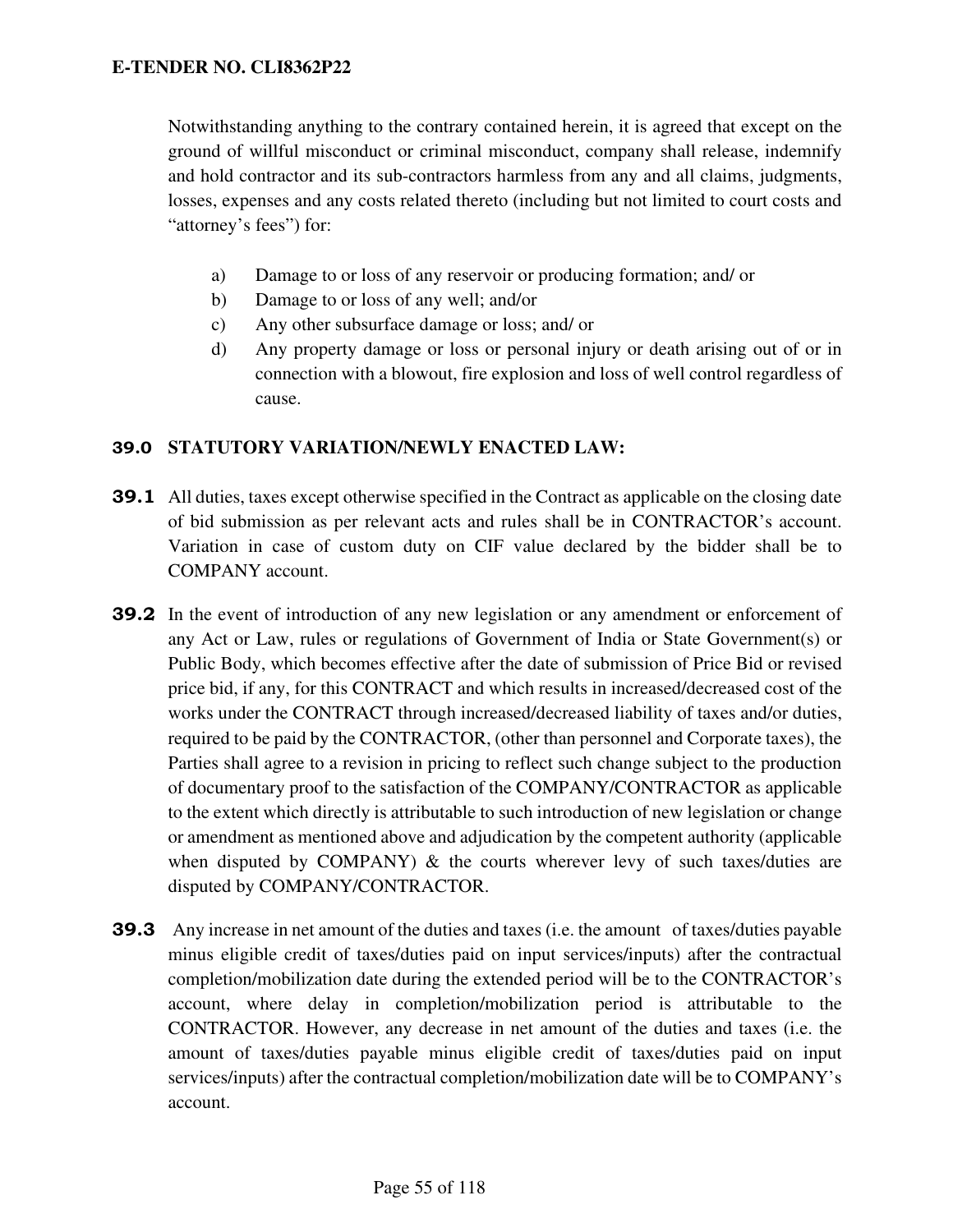- 39.4 The Contract Price and other prices given in the Schedule of Prices are based on the applicable tariff as indicated by the CONTRACTOR in the Schedule of Prices. In case this information subsequently proves to be wrong, incorrect or misleading, COMPANY will have no liability to reimburse/pay to the CONTRACTOR the excess duties, taxes, fees, if any finally levied/imposed by the concerned authorities. However, in such an event, COMPANY will have the right to recover the difference in case the rate of duty/tax finally assessed is on the lower side.
- 39.5 Notwithstanding the provision contained in Clause-39.1 to 39.4 above, the COMPANY shall not bear any liability in respect of:
	- i. Personal taxes on the personnel deployed by CONTRACTOR, his sub-CONTRACTOR/sub-sub-CONTRACTORs and Agents etc.
	- ii. Corporate taxes and Fringe benefit tax in respect of CONTRACTOR and all of their sub-CONTRACTORs, agents etc.
	- iii. Other taxes & duties including Customs Duty and GST in addition to new taxes etc. in respect of sub-CONTRACTORs, vendors, agents etc. of the CONTRACTOR.
	- iv. Any liability on the CONTRACTOR, which was accrued under the old law or contract, which the CONTRACTOR is obligated to pay either to the COMPANY or to the Government Authority.
- 39.6 In order to ascertain the net impact of the amendment/ revisions/enactment of various provisions of taxes/duties, the CONTRACTOR is liable to provide following disclosure to COMPANY:
	- i. Details of each of the input services used in relation to providing service to COMPANY including estimated monthly value of input service and GST tax amount.
	- ii. Details of Inputs (material/consumable) used/required for providing service to COMPANY including estimated monthly value of input and GST paid/payable on purchase of inputs.
- **39.7** The above provisions would be applicable only in case of variation in rate of taxes and duties on supply of services to OIL and not applicable on taxes and duties on input (goods and services) towards such services.
- 39.8 Any claim or reduction on account of change in law shall be accompanied with undertaking that the provisions of anti-profiteering clause under GST Act have been complied with.

### 40.0 **SEVERABILITY:**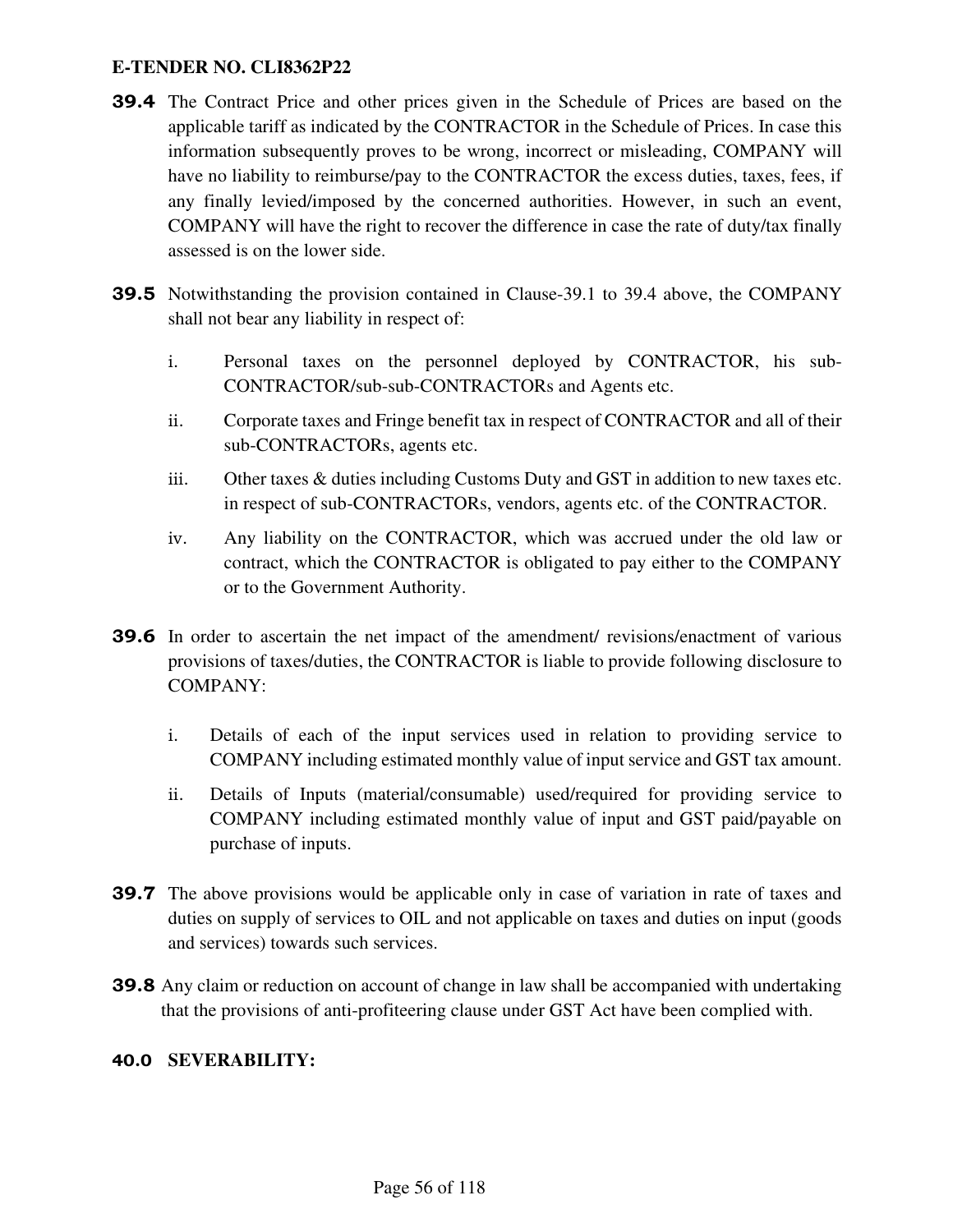Should any provision of this agreement be found to be invalid, illegal or otherwise not enforceable by any court of law, such finding shall not affect the remaining provisions hereto and they shall remain binding on the parties hereto.

# 41.0 **COMMISSION OF MISCONDUCT/SUBMISSION OF FRAUDULENT DOCUMENT BY THE BIDDER/CONTRACTOR AND BANNING THEREOF:**

The information and documents furnished by the bidder/contractor in respect of the tender/contract are accepted by company to be true and genuine. however, if it comes to the notice of the company anytime either during the pendency of the tender or after award of the contract or after completion the contract that a bidder/contractor furnished fraudulent document/false information in relation to the subject tender/contract or committed any misconduct, appropriate action shall be taken against the bidder/contractor for debarment/banning of the bidder/contractor from participating in any future tender of the company in terms of the company's banning policy, 2017 besides making the contractor liable for other penal action including termination of ongoing contract(s) at his/her risk and peril. in such event, the bid security/performance security in respect of ongoing contract(s) shall be forfeited by the company.

### 42.0 **SETTLEMENT OF DISPUTES:**

## 42.1 **Arbitration (Applicable for Suppliers/CONTRACTORs other than PSU and MSME):**

- 1. Except as otherwise provided elsewhere in the contract, if any dispute, difference, question or disagreement arises between the parties hereto or their respective representatives or assignees, in connection with construction, meaning, operation, effect, interpretation of the contract or breach thereof which parties are unable to settle mutually, the same shall be referred to Arbitration as provided hereunder:
- 2. A party wishing to commence arbitration proceeding shall invoke Arbitration Clause by giving 30 days notice to the other party. The notice invoking arbitration shall specify all the points of dispute with details of the amount claimed to be referred to arbitration at the time of invocation of arbitration and not thereafter. If the claim is in foreign currency, the claimant shall indicate its value in Indian Rupee for the purpose of constitution of the arbitral tribunal.
- 3. It is agreed and undertaken by the Parties that irrespective of country of origin of the CONTRACTOR, the arbitration proceedings shall be governed by the Arbitration and Conciliation Act, 1996 and under no circumstances, the proceedings shall be construed as International Arbitration.
- 4. The number of arbitrators and the appointing authority will be as under: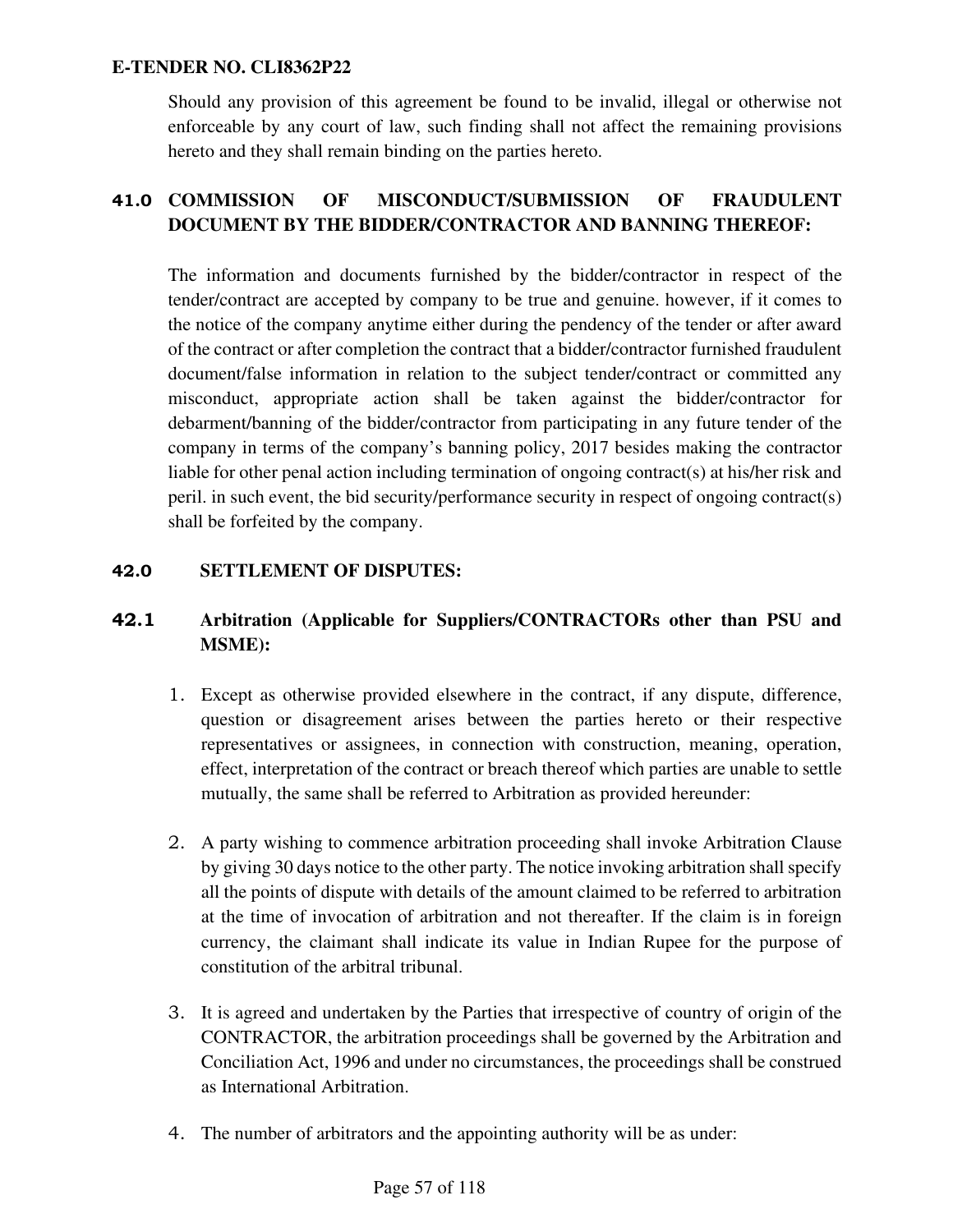| Claim amount         | Number of       | <b>Appointing Authority</b>             |
|----------------------|-----------------|-----------------------------------------|
| (excluding claim for | Arbitrator      |                                         |
| interest and counter |                 |                                         |
| claim, if any)       |                 |                                         |
| Upto Rs.25.00 Lakh   | Not applicable  | Not applicable                          |
| Above $Rs.25.00$     | Sole Arbitrator | OIL                                     |
| Lakh Upto Rs.25      |                 |                                         |
| Crore                |                 |                                         |
| Above                | 3 Arbitrators   | One Arbitrator by each party            |
| Rs. 25 Crore         |                 | and the 3 <sup>rd</sup> Arbitrator, who |
|                      |                 | shall<br>be<br>the<br>presiding         |
|                      |                 | Arbitrator,<br>by<br>the<br>two         |
|                      |                 | Arbitrators.                            |

- 5. The parties agree that they shall appoint only those persons as arbitrators who accept the conditions of the arbitration clause. No person shall be appointed as Arbitrator or Presiding Arbitrator who does not accept the conditions of the arbitration clause.
- 6. If any of the Arbitrators so appointed dies, resigns, becomes incapacitated or withdraws for any reason from the proceedings, it shall be lawful for the concerned party/arbitrators to appoint another person in his place in the same manner as aforesaid. Such person shall proceed with the reference from the stage where his predecessor had left if both parties consent for the same; otherwise, he shall proceed de novo.
- 7. Parties agree and undertake that neither shall be entitled for any pre-reference or pendente-lite interest on its claims. Parties agree that any claim for such interest made by any party shall be void.
- 8. The arbitral tribunal shall complete the proceedings, make and publish the award within time stipulated in the Arbitration and Conciliation Act, 1996(as amended).
- 9. If after commencement of the arbitration proceedings, the parties agree to settle the dispute mutually or refer the dispute to conciliation, the arbitrators shall put the proceedings in abeyance until such period as requested by the parties. Where the proceedings are put in abeyance or terminated on account of mutual settlement of dispute by the parties, the fees payable to the arbitrators shall be determined as under:
	- **(i)** 20%of the fees if the claimant has not submitted statement of claim.
	- **(ii)** 40% of the fees if the pleadings are complete
	- **(iii)** 60% of the fees if the hearing has commenced.
	- **(iv)** 80% of the fees if the hearing is concluded but the award is yet to be passed.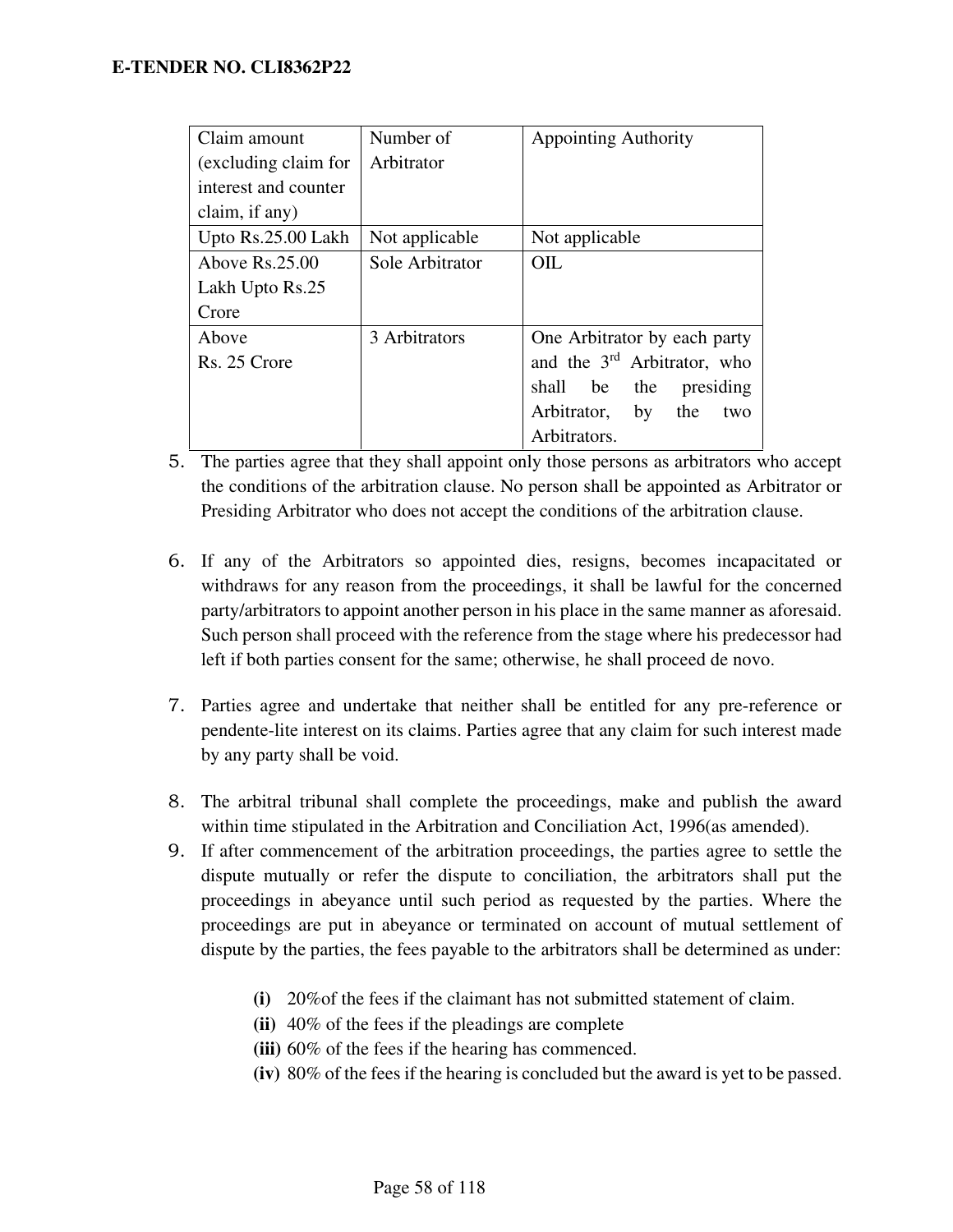10. Each party shall be responsible to make arrangements for the travel and stay etc. of the arbitrator appointed by it. Claimant shall also be responsible for making arrangements for travel/stay arrangements of the Presiding Arbitrator and the expenses incurred shall be shared equally by the parties.

In case of sole arbitrator, both parties shall equally share all expenditures that may be required to be incurred.

- 11. The fees and other administrative/secretarial expenses of the arbitrator(s) shall not exceed the model fee as stipulated in Schedule--- of the Act and such expenses shall be equally borne by the parties.
- 12. The Place/Seat of Arbitration shall be Guwahati or the place where the contract is executed. The venue of the arbitration shall be decided by the Arbitrator(s) in discussion with the parties. The cost of arbitration sittings shall be equally borne by the parties.
- 13. The Arbitrator(s) shall give reasoned and speaking award and it shall be final and binding on the parties.
- 14. Subject to aforesaid, provisions of the Arbitration and Conciliation Act, 1996 and any statutory modifications or re-enactment thereof shall apply to the arbitration proceedings under this clause.

### 42.2 **Arbitration (applicable in case of Contract awarded on Public Sector Enterprise):**

- a) In the event of any dispute or difference relating to the interpretation and application of the provisions of commercial contract (s) between Central Public Sector Enterprises (CPSEs) and also between CPSEs and Government Departments/Organizations (excluding disputes -concerning Railways, Income Tax, Customs & Excise Departments), such dispute or difference shall be taken up by either party for resolution through AMRCD as mentioned in OPE OM No. 4(1)/2013-DPE(GM)/FTS-1835 dated 22-05-2018.
- b) A party wishing to commence arbitration proceeding shall invoke Arbitration Clause and refer the dispute(s) to AMRCD with a copy to the other party. The notice invoking arbitration shall specify all the points of dispute with details of the amount claimed to be referred to arbitration at the time of invocation of arbitration and not thereafter.
- c) Upon such reference, the dispute shall be decided by the Competent Authority appointed under the AMRCD, whose decision shall bind the parties finally and conclusively. The parties in the dispute will share equally the cost of the arbitration as intimated by the Arbitrator.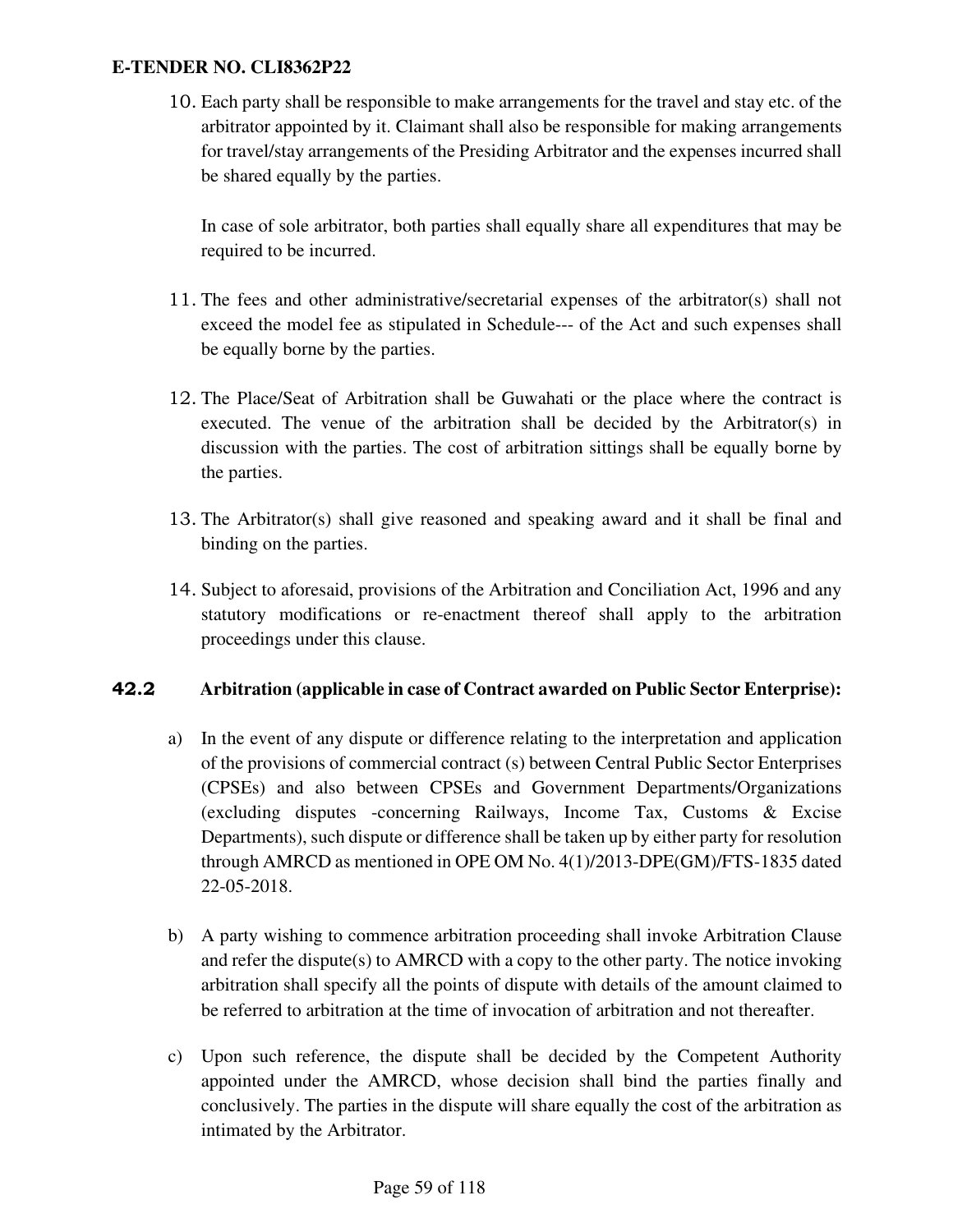#### 42.3 **Arbitration (Applicable to Micro, Small and Medium Enterprise)**

In the event of any dispute or difference relating to, arising from or connected with the Contract, efforts shall be made to resolve the dispute(s) amicably by mutual consultation and in case such dispute(s) cannot be resolved through mutual consultation, then same shall be resolved through the procedure as prescribed in Section-18 of the Micro, Small and Medium Enterprises Development Act, 2006.

#### 42.4 **Resolution of disputes through conciliation by OEC**

(Not Applicable in cases where value of dispute is less than Rs. 25 Lakhs and more than 2 Crore)

If any dispute, difference, question or disagreement arises between the parties hereto or their respective representatives or assignees, in connection with construction, meaning, operation, effect, interpretation of the contract or breach thereof which parties are unable to settle mutually, Company at its discretion, on its own or on the request of the CONTRACTOR, may refer the dispute to Outside Expert Committee ("OEC") to be constituted by Corporate Business Committee (CBC), OIL as provided hereunder:

- a) The party desirous of resorting to conciliation shall send a notice of 30 (thirty) days to the other party of its intention of referring the dispute for resolution through OEC. The notice invoking conciliation shall specify all the points of disputes with details of the amount claimed to be referred to OEC and the party concerned shall not raise any new issue thereafter.
- b) OIL shall nominate three outside experts, one each from Financial/commercial, Technical and Legal fields from the Panel of Outside Experts maintained by OIL who shall together be referred to as OEC (Outside Experts Committee).
- c) Parties shall not claim any interest on claims/counterclaims from the date of notice invoking conciliation till execution of settlement agreement, if so arrived at. In case, parties are unable to reach a settlement, no interest shall be claimed by either party for the period from the date of notice invoking conciliation till the date of OEC recommendations in any further proceeding.
- d) The Proceedings of the OEC shall be broadly governed by Part III of the Arbitration and Conciliation Act, 1996 including any modifications thereof. Notwithstanding above, the proceedings shall be summary in nature and Parties agree to rely only upon documentary evidence in support of their claims and not to bring any oral evidence in the OEC proceedings.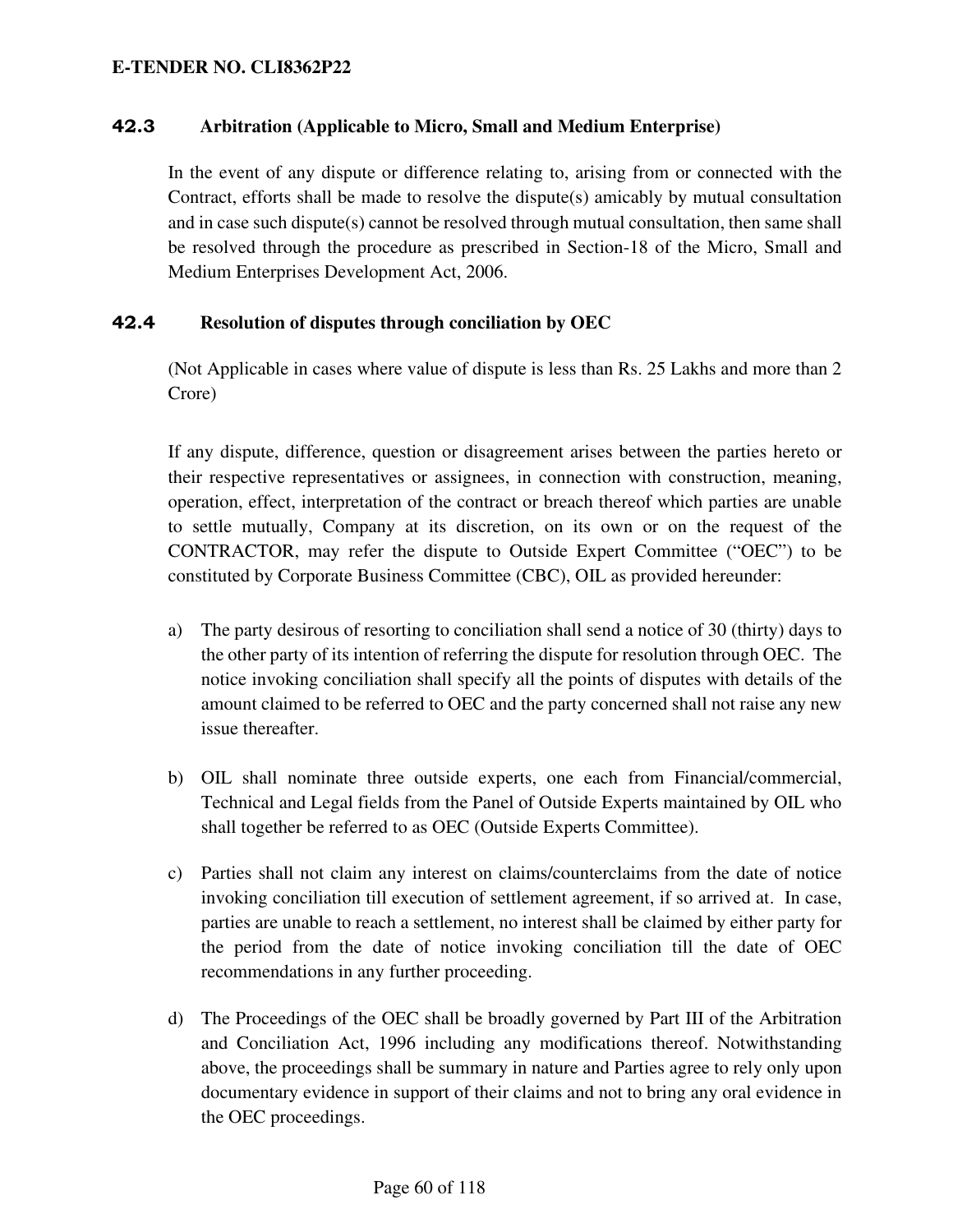- e) OEC shall hear both the parties and recommend possible terms of settlement between the parties. The recommendations of OEC shall be non-binding and the parties may decide to accept or not to accept the same. Parties shall be at liberty to accept the OEC recommendation with any modification they may deem fit.
- f) Where recommendations are acceptable to both the parties, a settlement agreement will be drawn up in terms of the OEC recommendations or with such modifications as may be agreed upon by the parties. The settlement agreement shall be signed by both the parties and authenticated by all the OEC members either in person or through circulation. This settlement agreement shall have the same legal status and effect as that of an arbitration award on agreed terms on the substance of the dispute rendered by an arbitral tribunal under Section 30 of the Arbitration and Conciliation Act, 1996.
- g) OIL will share all other guidelines regarding reconciliation through OEC with the CONTRACTOR when it resorts to settlement through OEC. Both parties agree to adhere to these guidelines.
- h) All the expenditure incurred in the OEC proceedings shall be shared by the parties in equal proportion. The parties shall maintain account of expenditure and present to the other for the purpose of sharing on conclusion of the OEC proceedings.
- i) The OEC proceedings must be completed within a period of 3(three) months from the date of constitution of the OEC with a provision of extension of one months, subject to mutual agreement. The Place of OEC shall be either at New Delhi or Guwahati.
- j) If the parties are not able to resolve the dispute through OEC or do not opt for conciliation through OEC, the party may invoke arbitration clause as provided in the contract.
- k) The parties shall be represented by their in-house employees/executives. No party shall bring any advocate or outside consultant/advisor/agent. Ex-officers of OIL who have handled the matter in any capacity directly or indirectly shall not be allowed to attend and present the case before OEC on behalf of Contractor. However, ex- employees of parties may represent their respective organizations.
- l) Solicitation or any attempt to bring influence of any kind on either OEC Members or OIL is completely prohibited in conciliation proceedings and OIL reserves the absolute right to close the conciliation proceedings at its sole discretion if it apprehends any kind of such attempt made by the Contractor or its representatives.

### 42.5 **Exclusions**

Parties agree that following matters shall not be referred to conciliation or arbitration: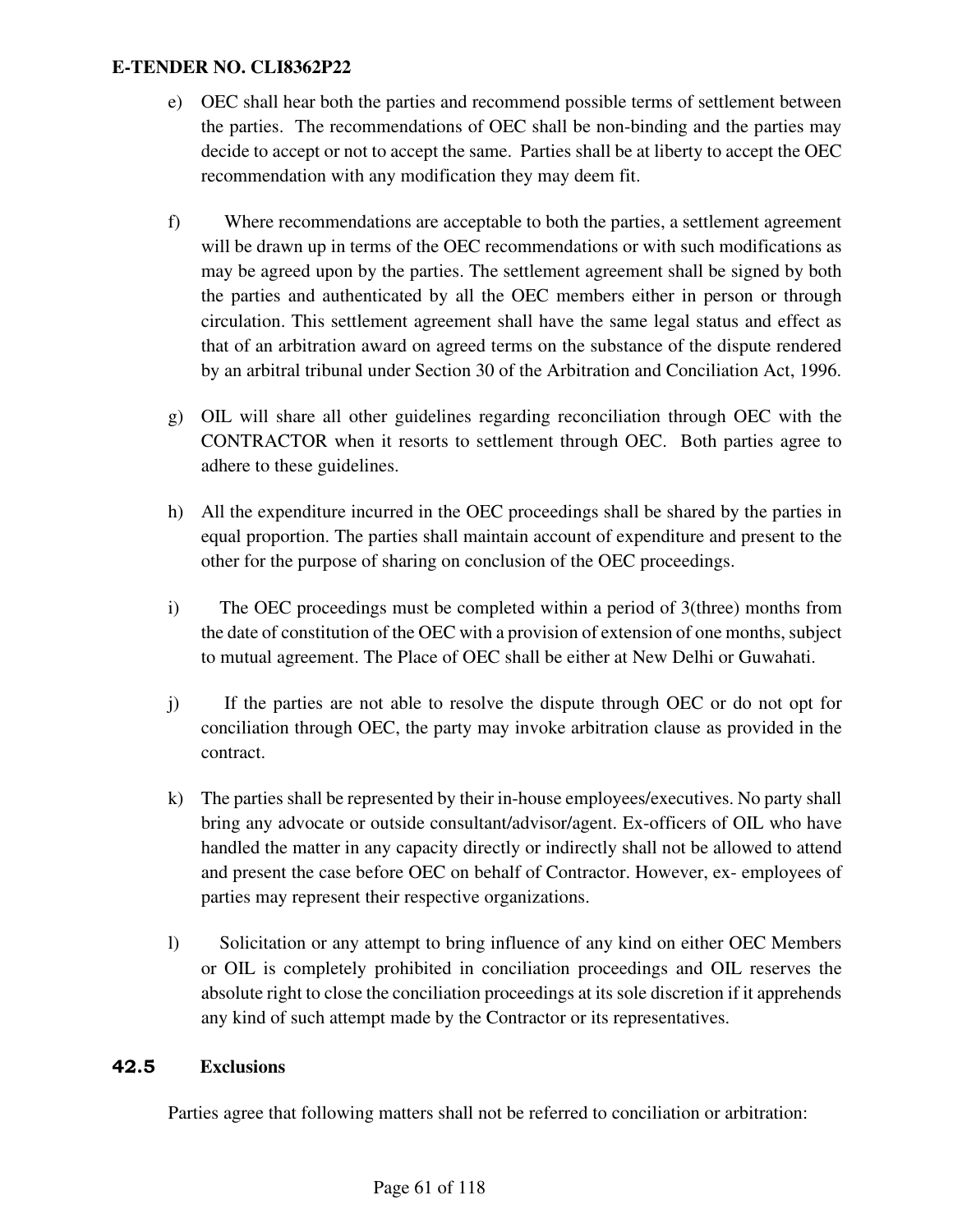- **i**) Any claim, difference or dispute relating to, connected with or arising out of OIL's decision to initiate any proceedings for suspension or debarment or banning, or decision to suspend or to ban or to debar business dealings with the bidder/CONTRACTOR and/or with any other person involved or connected or dealing with bid/contract/bidder/CONTRACTOR.
- **ii)** Any claim, difference or dispute relating to, connected with or arising out of OIL's decision under the provisions of Integrity Pact executed between OIL and the Bidder/CONTRACTOR.
- iii) Any claim, difference or dispute relating to, connected with or arising out of OIL's decision to comply with any order or directive of any statutory or government authority.
- **iv)** Any claim which is less than Rs. 25 Lakh.

# 43.0 **COMPLETION OF CONTRACT:**

Unless otherwise terminated under the provisions of any other relevant clause or extended through written communication, this contract shall be deemed to have been completed at the expiry of the period specified in the contract or period of defect liability, as provided for under the contract, whichever is later.

### 44.0 **TERMINATION:**

- 44.1 **Termination on expiry of the contract**: This Agreement shall be deemed to have been automatically terminated on the expiry of the contract period unless OIL has exercised its option to extend this contract in accordance with the provisions, if any, of this contract.
- 44.2 **Termination of contract for death**: If the CONTRACTOR is an individual or a proprietary concern and the individual or the proprietor dies or if the CONTRACTOR is a partnership concern and one of the partners dies then unless, the COMPANY is satisfied that the legal heir of the individual or the proprietary concern or the surviving partners are capable of carrying out and completing Contract, the COMPANY is entitled to cancel the Contract for the uncompleted part without being in any way liable for any compensation payment to the estate of the deceased CONTRACTOR and/or to the surviving partners of the CONTRACTOR's firm on account of the cancellation of Contract. The decision of the COMPANY in such assessment shall be final  $\&$  binding on the parties. In the event of such cancellation, the COMPANY shall not hold the estate of the deceased CONTRACTOR and/or the surviving partners of CONTRACTOR's firm liable for any damages for noncompletion of the Contract.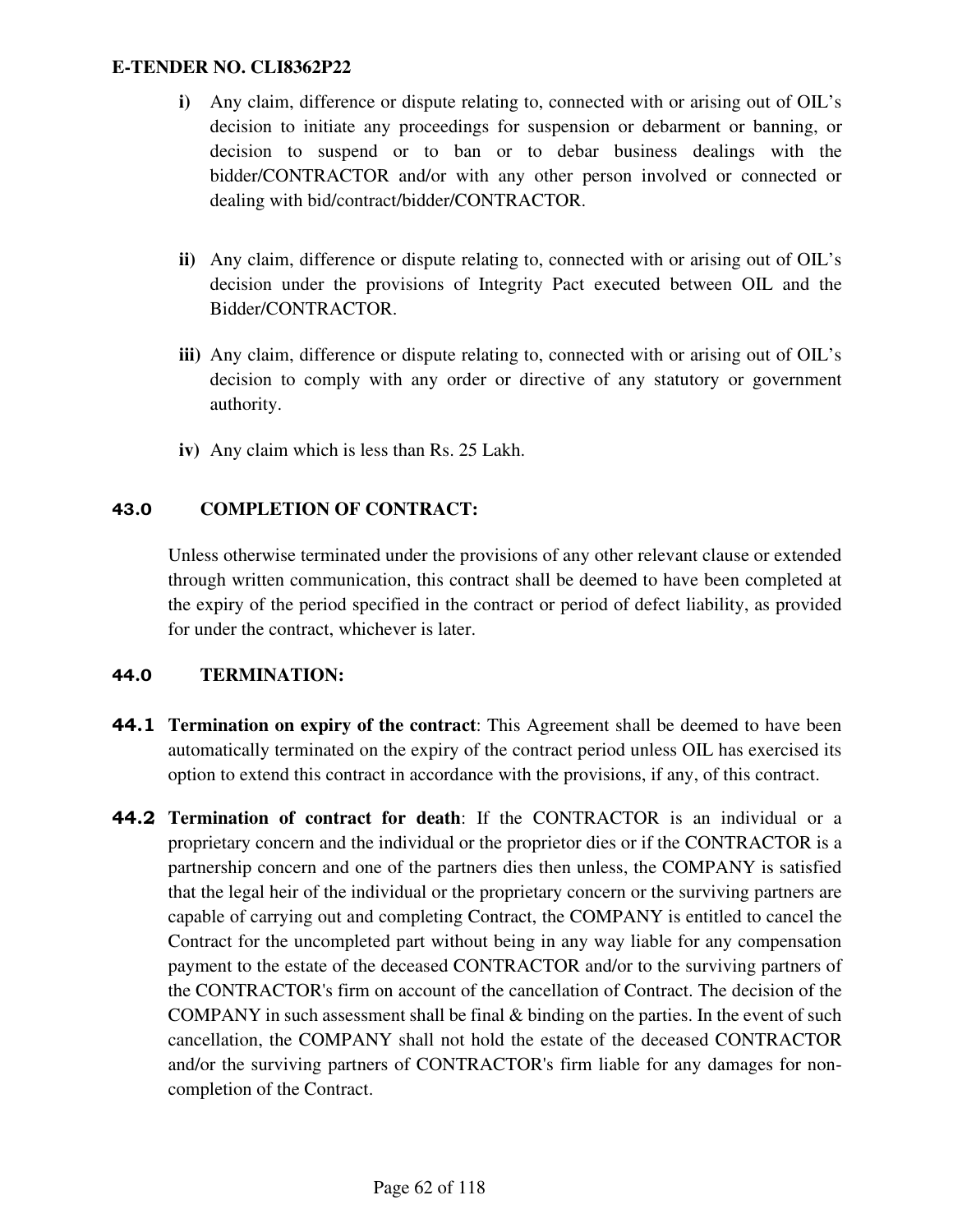- 44.3 **Termination on account of Force Majeure**: Unless the contract provides otherwise, either party shall have the right to terminate this Contract on account of Force Majeure as set forth in Article-31.0 above.
- 44.4 **Termination on account of insolvency**: In the event that the CONTRACTOR or its collaborator or its guarantor at any time during the term of the Contract, becomes insolvent or makes a voluntary assignment of its assets for the benefit of creditors or is adjudged bankrupt or under the process of insolvency or liquidation, then the COMPANY shall, by a notice in writing have the right to terminate the Contract and all the CONTRACTOR's rights and privileges hereunder, shall stand terminated forthwith.

 However, COMPANY shall be at liberty to give the Receiver or Liquidator or Insolvency Professional Manager, as appointed by the Competent Court/Tribunal, the option of carrying out the Contract subject to its technical & financial competence and his providing a guarantee for due and faithful performance of the Contract.

- 44.5 **Termination for Unsatisfactory Performance**: If the COMPANY considers that, the performance of the CONTRACTOR is unsatisfactory, or not as per the provision of the Contract, the COMPANY shall notify the CONTRACTOR in writing and specify in details the cause of dissatisfaction. The COMPANY shall have the option to terminate the Contract by giving 15 days notice in writing to the CONTRACTOR, if CONTRACTOR fails to comply with the requisitions contained in the said written notice issued by the COMPANY. In the event CONTRACTOR rectifies its non-performance to the satisfaction of the COMPANY, the option of termination may not be exercised by the COMPANY. If however CONTRACTOR repeats non-performance subsequently, COMPANY shall exercise the option to terminate contract by giving 07 days notice. Such CONTRACTOR shall be put on holiday as per the Banning Policy of OIL [available at www.oil-india.in].
- 44.6 **Termination due to change of ownership and Assignment**: In case the CONTRACTOR's rights and/or obligations under this Contract and/or the CONTRACTOR's rights, title and interest to the equipment/ material, are transferred or assigned without the COMPANY's written consent, the COMPANY may at its option, terminate this Contract. COMPANY shall not be however under any obligation to accord consent to the CONTRACTOR for change of ownership & assignment of the contract.
- **44.7** If at any time during the term of this Contract, breakdown of CONTRACTOR's equipment results in CONTRACTORs being unable to perform their obligations hereunder for a period of 15 successive days, COMPANY at its option, may terminate this Contract in its entirely or partially to the extent non-performance, without any further right or obligation on the part of the COMPANY, except for the payment of money then due. No notice shall be served by the COMPANY under the condition stated above.
- 44.8 **Termination for delay in mobilization**: CONTRACTOR is required to mobilize complete equipment along with crew for commencement of services at the specified site within the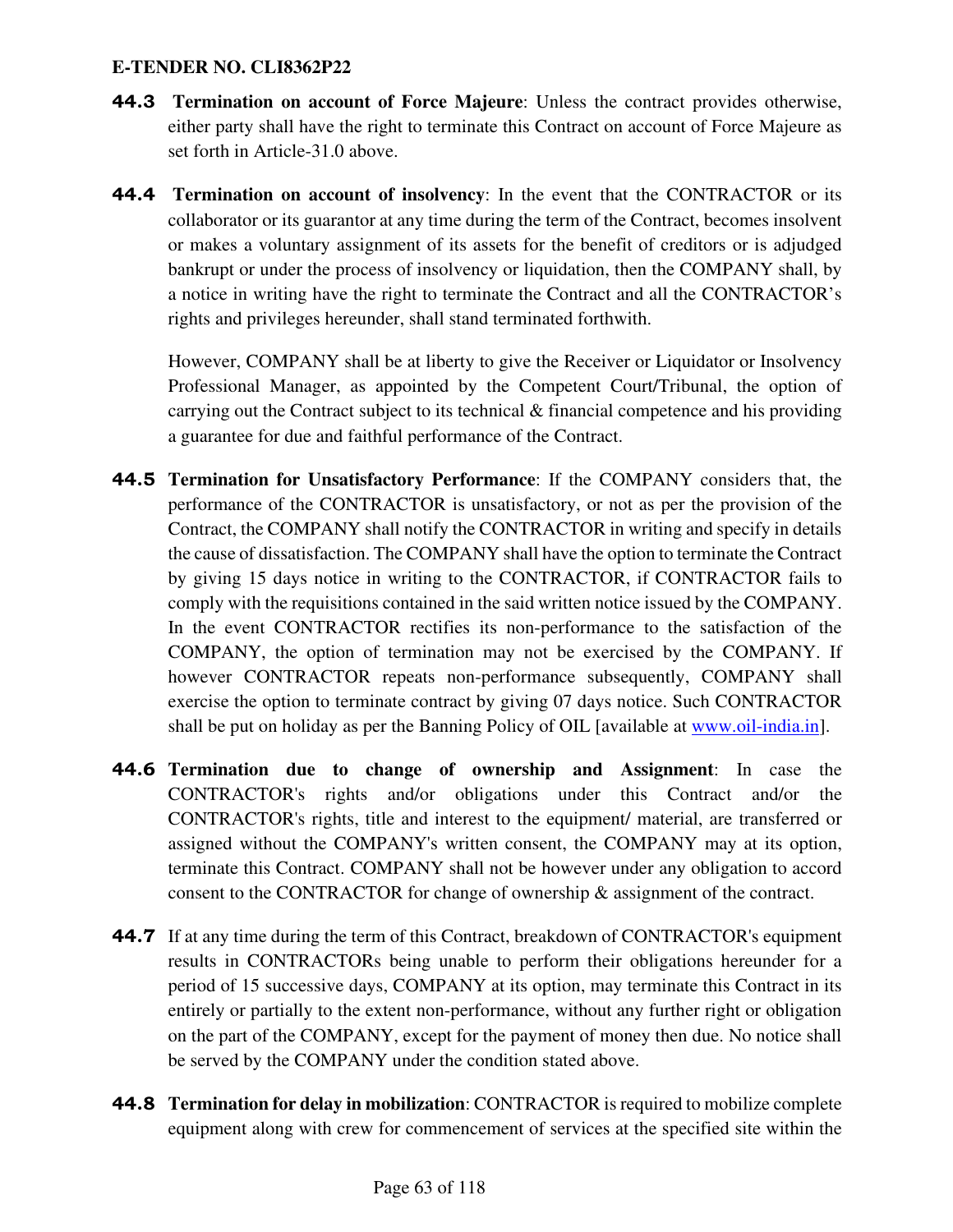maximum allowed number of days from the date of LOA/Notice for Mobilization as specified in the special conditions of contract. If the CONTRACTOR (successful bidder) fails to complete the mobilization as above, OIL shall have, without prejudice to any other clause of the CONTRACT, the right to terminate the contract.

- 44.9 Notwithstanding any provisions herein to the contrary, the Contract may be terminated at any time by the COMPANY on giving 30 (thirty) days written notice to the CONTRACTOR due to any other reason not covered under the above Article from 44.1 to 44.8 and in the event of such termination the COMPANY shall not be liable to pay any cost or damage to the CONTRACTOR except for payment of services as per the Contract up to the date of termination.
- **44.10 Consequence of Termination**: In all cases of termination herein set forth, the relative obligations of the parties to the Contract shall be limited to the period up to the date of termination. Notwithstanding the termination of this Contract, the parties shall continue to be bound by the provisions of this Contract that reasonably require some action or forbearance after such termination.

 Upon termination of this Contract, CONTRACTOR shall return to COMPANY all of COMPANY's properties, which are at the time in CONTRACTOR's possession.

 In the event of termination of contract, COMPANY will issue Notice of termination of the contract with date or event after which the contract will be terminated. The contract shall then stand terminated and the CONTRACTOR shall demobilize their personnel & materials.

 Demobilization charges shall not be payable by COMPANY in case of Article from 44.4 to 44.7.

# 45.0 **TO DETERMINE THE CONTRACT:**

In such an event the contract shall stand terminated and shall cease to be in force from the date of such notification by the company. Thereafter the contractor shall stop forthwith any of the work then in progress, except those work which the company may, in writing, require to be done to safeguard any property or work, or installations from damages, and the company may take over the remaining unfinished work of the contractor and complete the same through a fresh contractor or by other means, at the risk and cost of the contractor, and any of its sureties if any, shall be liable to the company for any excess cost occasioned by such work having to be so taken over and completed by the company over and above the cost at the rate/cost specified in the schedule of quantities and rates/prices.

### 46.0 **WITHOUT DETERMINING THE CONTRACT:**

To take over the work of the contractor or any part thereof and complete the same through a fresh contractor or by other means, at the risk and cost of the contractor. the contractor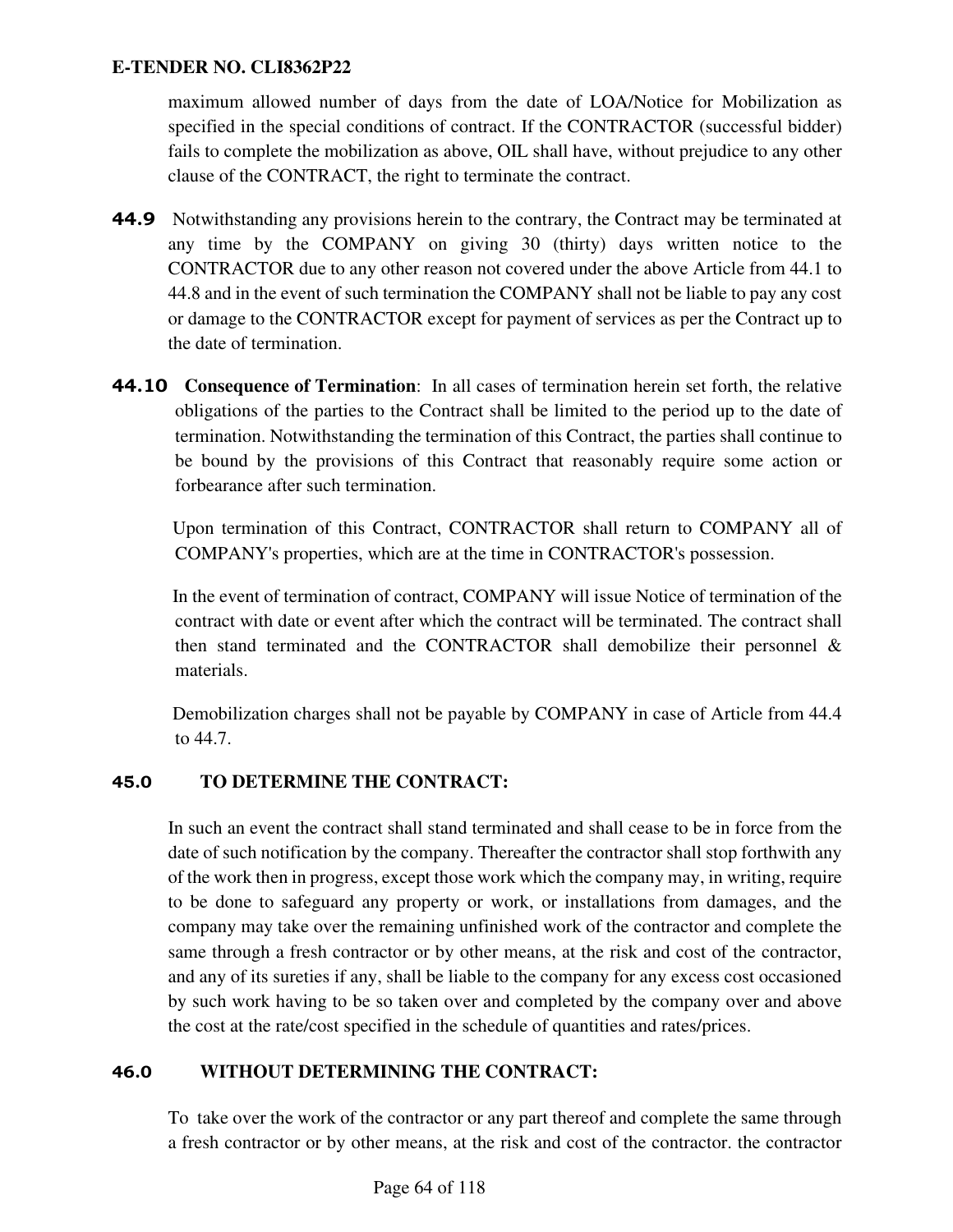and any of its sureties are liable to the company for any excess cost over and above the cost at the rates specified in the schedule of quantities and rates/prices, occasioned by such work having been taken over and completed by the company.

### 47.0 **ERRING/DEFAULTING AGENCIES:**

Erring and defaulting agencies like bidder, contractor, supplier, vendor, service provider will be dealt as per oil's banning policy dated 6th January, 2017 available in oil's website: www.oil-india.com. moreover, oil reserves the right to take legal or any other action on the basis of merit of the case.

### 48.0 **MISCELLANEOUS PROVISIONS:**

Contractor shall give notices and pay all fees at their own cost required to be given or paid by any national or state statute, ordinance, or other law or any regulation, or bye-law of any local or other duly constituted authority as may be in force from time to time in india, in relation to the performance of the services and by the rules & regulations of all public bodies and companies whose property or rights are affected or may be affected in any way by the services.

Contractor shall conform in all respects with the provisions of any statute, ordinance of law as aforesaid and the regulations or bye-law of any local or other duly constituted authority which may be applicable to the services and with such rules and regulation, public bodies and companies as aforesaid and shall keep company indemnified against all penalties and liability of every kind for breach of any such statute, ordinance or law, regulation or byelaw.

During the tenure of the contract, contractor shall keep the site where the services are being performed reasonably free from all unnecessary obstruction and shall store or dispose of any equipment and surplus materials and clear away and remove from the site any wreckage, rubbish or temporary works no longer required. on the completion of the services, contractor shall clear away and remove from the site any surplus materials; rubbish or temporary works of every kind and leave the whole of the site clean and in workmanlike condition to the satisfaction of the company.

Key personnel cannot be changed during the tenure of the contract except due to sickness/death/resignation of the personnel or any other justified situation in which case the replaced person should have equal experience and qualification, which will be again subject to prior approval, by the company.

# (END OF SECTION–III)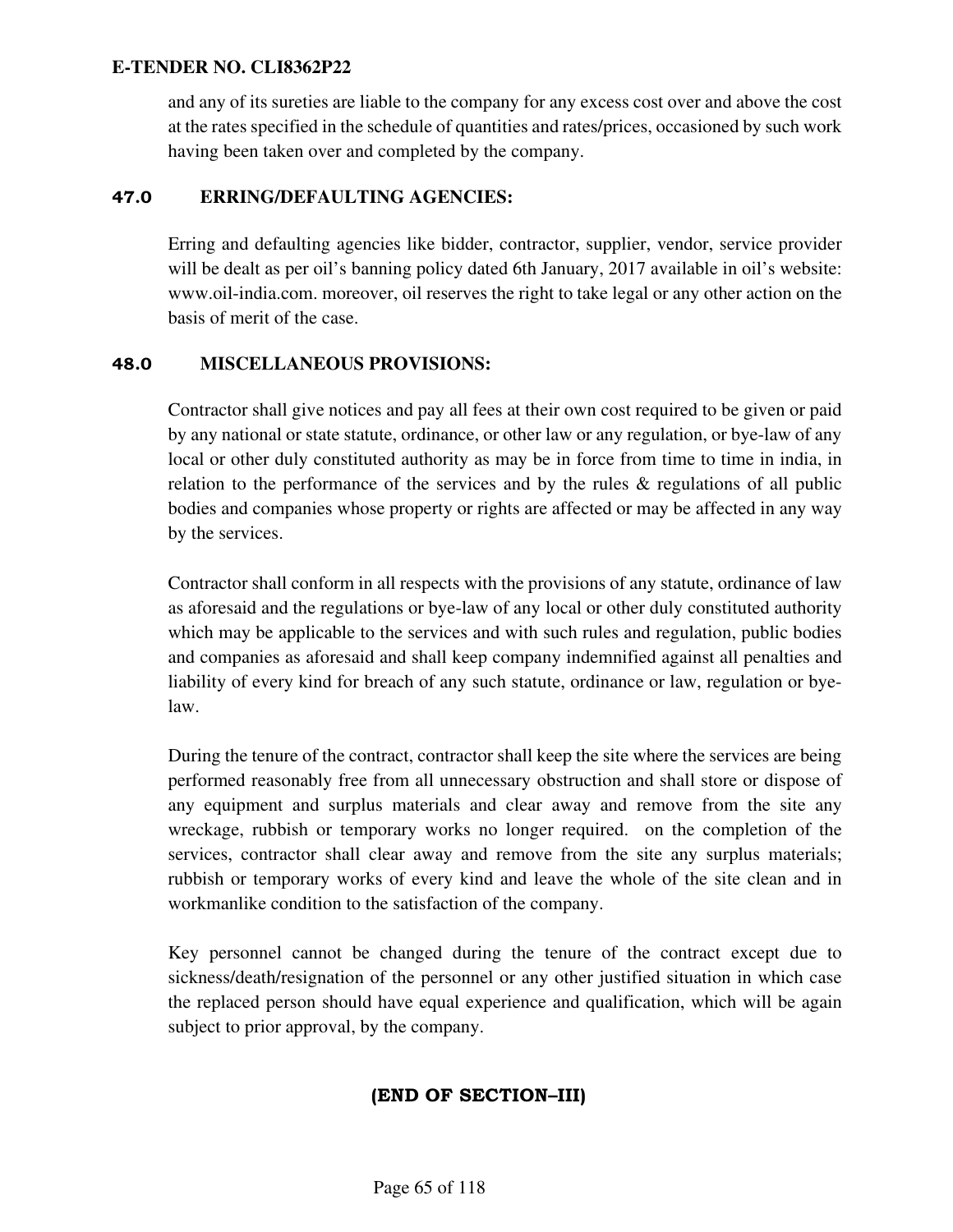# **S E C T I O N –IV**

# **SCOPE OF SERVICES**

#### **1.0 General**

1.1 OIL's competency framework with desired proficiency levels for each Grade is as under:

| <b>SN</b>      | Competency                         | No. of                  | Grade              | wise                     |   | <b>Desired</b>          |
|----------------|------------------------------------|-------------------------|--------------------|--------------------------|---|-------------------------|
|                |                                    | levels                  |                    | <b>Proficiency level</b> |   |                         |
|                | <b>Distinguishing competencies</b> |                         | E                  | F                        | G | H/I                     |
| 1              | <b>Committed Purpose</b>           | 5                       | $\overline{2}$     | 3                        | 4 | 5                       |
| $\overline{2}$ | <b>Achievement Orientation</b>     | 5                       | $\overline{2}$     | 3                        | 4 | 5                       |
| 3              | Initiative                         | 5                       | $\overline{2}$     | 3                        | 4 | 5                       |
| $\overline{4}$ | Team Leadership                    | 5                       | $\overline{2}$     | 3                        | 4 | 5                       |
| 5              | Impact and Influence               | 5                       | $\overline{2}$     | 3                        | 4 | 5                       |
| 6              | Directiveness                      | 5                       | $\overline{2}$     | 3                        | 4 | 5                       |
|                | Teamwork                           | 5                       | $\overline{2}$     | 3                        | 4 | 5                       |
| 8              | Developing Others                  | 5                       | $\mathfrak{D}$     | 3                        | 4 | 5                       |
| 9              | Mature self Confidence             | $\overline{5}$          | $\mathfrak{D}$     | 3                        | 4 | $\overline{\mathbf{S}}$ |
|                | <b>Threshold competencies</b>      |                         |                    |                          |   |                         |
| 10             | Conceptual Thinking                | 5                       | $\overline{2}$     | 3                        | 4 | 5                       |
| 11             | Concern for Order & Quality        | 5                       | $\overline{2}$     | 3                        | 4 | 5                       |
| 12             | <b>Relationship Building</b>       | 5                       | $\mathfrak{D}$     | 3                        | 4 | 5                       |
| 13             | <b>Interpersonal Understanding</b> | 5                       | $\mathfrak{D}$     | 3                        | 4 | 5                       |
| 14             | <b>Organizational Awareness</b>    | $\overline{\mathbf{5}}$ | $\mathcal{D}$      | 3                        | 4 | 5                       |
| 15             | Integrity                          |                         | Not to be assessed |                          |   |                         |

The details/descriptors of above competencies at various levels shall be provided to the successful bidder.

1.2 Assessment Development Center (ADC) has been conducted and IDPs have been prepared for Grades E, F, G & H as under:

| <b>SN</b> |       | Grade   Type of ADC | <b>Remarks</b>                                    |
|-----------|-------|---------------------|---------------------------------------------------|
|           | E & F | <b>Online ADC</b>   | Competencies for development in IDP identified by |
|           |       |                     | system                                            |
|           | G/H   | In person ADC       | Competencies for development in IDP identified by |
|           |       |                     | interactive process                               |

- 1.3 The IDPs include readings, videos, trainings and various self-initiatives including on the job self-initiatives.
- 1.4 The instant assignment is to fine tune the IDPs and to provide learning support to individuals to follow their IDP in the 70:20:10 rule of learning.

#### 2.0 **Objectives of the Assignment**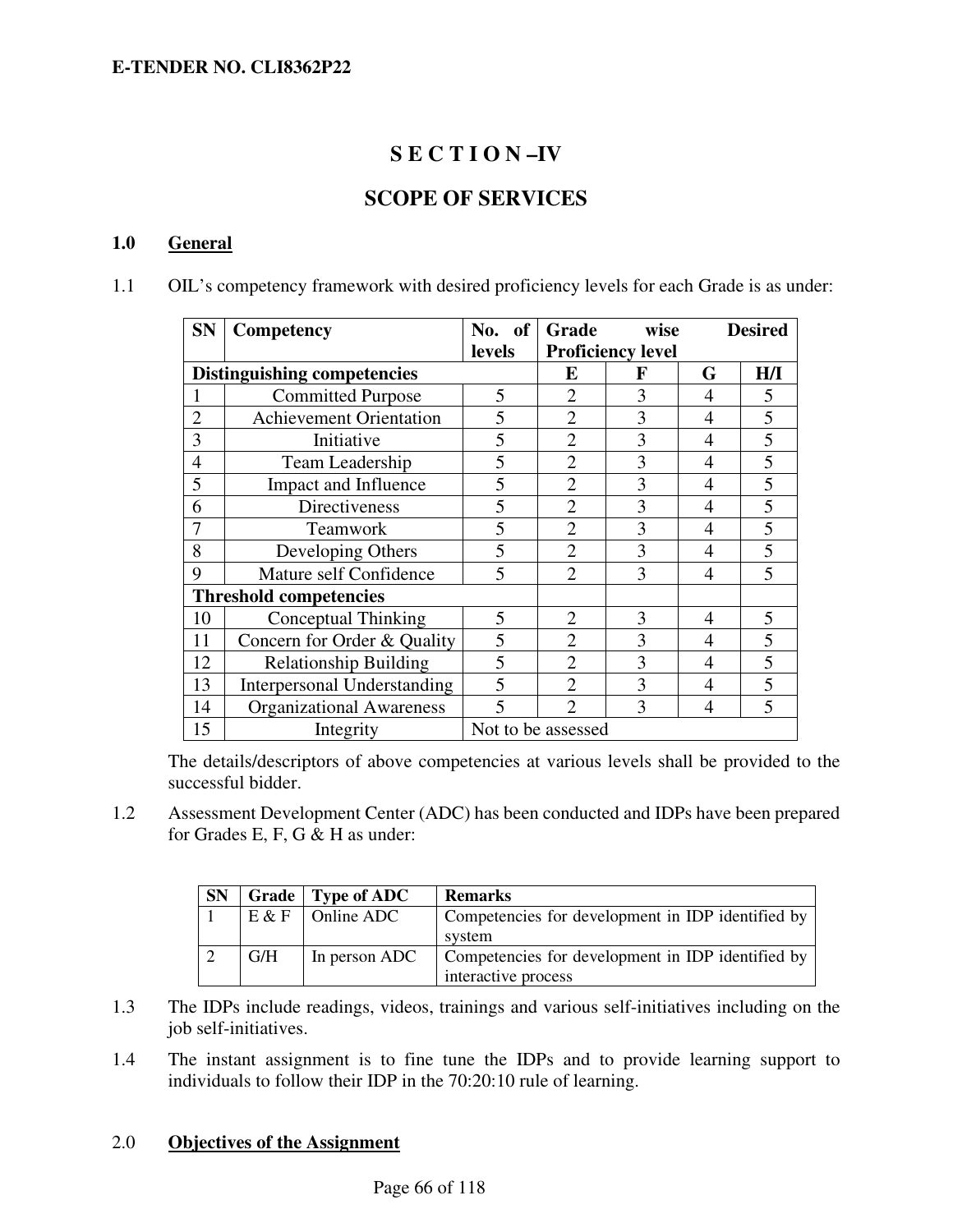- 2.1 To fine tune IDPs in the 70:20:10 (70% at work; 20% through developmental relations and support; 10% though course work or other inputs) rule of learning and the IDPs should integrate all these elements.
- 2.2 The IDPs to include the following (indicative):
	- a) Action learning projects
	- b) Reading
	- c) Videos
	- d) Training programs/MDPs
	- e) Other interventions/self-initiatives.
	- f) Group training sessions
- 2.3 To provide support for implementation of IDP and monitoring of the same over a 9 month horizon for each individual. Broad outline of the process would be as under:

| <b>SN</b>                                                    | Grade $E$ & $F$                                                                                                                                          | Grade G & H                                                                               |  |  |
|--------------------------------------------------------------|----------------------------------------------------------------------------------------------------------------------------------------------------------|-------------------------------------------------------------------------------------------|--|--|
| 1                                                            | 2 X 4 hours group virtual sessions (4 participants in a group) for sign in and fine<br>tuning of IDPs in the $70:20:10$ rule of learning                 |                                                                                           |  |  |
| 2                                                            | Virtual<br>Four Half day<br>group<br>Training/Facilitation Sessions- Max<br>$20/$ group.                                                                 | Half day<br>Virtual<br>Seven<br>group<br>Training/Facilitation Sessions-Max 20/<br>group. |  |  |
| 3                                                            | Online IDP tracking platform in consultant's portal for interaction of participant,<br>reporting authority and faculty to provide developmental support. |                                                                                           |  |  |
| $\overline{4}$                                               | 4 hours virtual group (4 participants in a group) sign-off and sustainment plan<br>to be carried forward under self-initiative.                          |                                                                                           |  |  |
| The sessions are to be facilitated by experienced faculties. |                                                                                                                                                          |                                                                                           |  |  |

#### **3.0 Tentative volume of work**

The tentative number of such executives to be covered under this exercise year wise is as under:

| <b>SN</b> | Year           | Grade           | Tentative no. of executives |
|-----------|----------------|-----------------|-----------------------------|
|           | 2021           | Grades $E \& F$ | 262                         |
|           |                | Grades G & H    | 103                         |
|           | 2022           | Grades $E \& F$ |                             |
|           |                | Grades G & H    | 39                          |
|           |                | Grades $E \& F$ |                             |
| 2023      | Grades G $&$ H |                 |                             |

The above numbers are based on current projections and are indicative only. This can vary based on actual data and will be provided to the consultant nearer the time.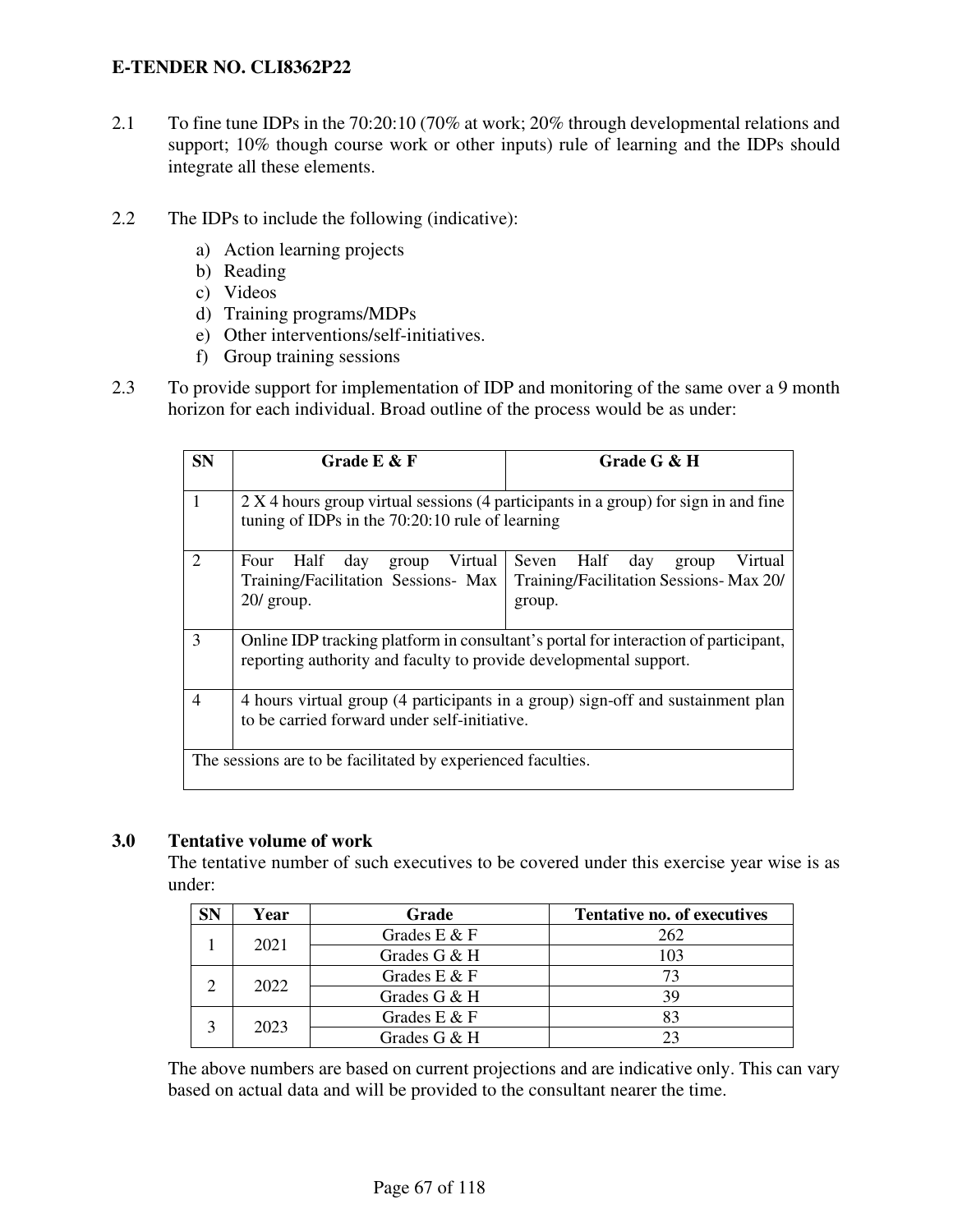#### **4.0 Experience profile of faculties**

4.1 Minimum experience profile of the faculties would be as under:

| <b>SN</b> | Coach/<br>faculty | Minimum industry/ Certification type<br>academic experience |                      | Min.<br>post<br>certification exp. |
|-----------|-------------------|-------------------------------------------------------------|----------------------|------------------------------------|
|           | Faculty           | 15 years                                                    | Psychometric Tools 5 | vears<br>as                        |
|           |                   |                                                             | and Assessments      | assessors                          |

4.2 Bidder to submit a list of 10 faculties along with bid as per **Table-6** 

#### **5.0 Deliverables**

### 5.1 **Phase-1**

#### **Project initiation and planning**

This activity includes all design and planning works that needs to be completed before implementation of IDPs begin.

- 5.1.1 Finalization of detailed project plan incorporating the specified scope of work.
- 5.1.2 Creation of online IDP dictionary in bidder's portal for different grades which should contain developmental interventions for each of competencies in OIL's competency framework and the interventions should be relevant to the industry*.*
- 5.1.3 Design of IDP formats and the learning interventions including action learning elements for each Grade in the 70:20:10 principle of learning.
- 5.1.4 Finalization of approach for identifying action learning projects. Indicative approach is as under:
- 5.1.4.1 Bidder to submit an indicative laundry list of generic and broad based work activities (for including action learning elements) that support development for each competency. List will be circulated to the participants before sign in workshops.
- 5.1.4.2 Based on identified developmental area agreed in the first 4 hour sign in workshop and work area relevant to the participants, action learning projects will be identified. For the action learning project, for specific activities related to the development area the participant, a monitoring schedule will be prepared by the end of the  $2<sup>nd</sup>$  4 hour sign in workshop.
- 5.1.5 Finalization scheme for online system in bidder's portal for monitoring and tracking of progress of IDP.
- 5.1.6 Finalization of online format for survey/feedback from individuals and reporting authorities at midpoint and end  $(5.3.4 \& 5.4.2)$  of the overall exercise.
- 5.1.7 Finalization of structure, roadmap, objectives and outcome of the following: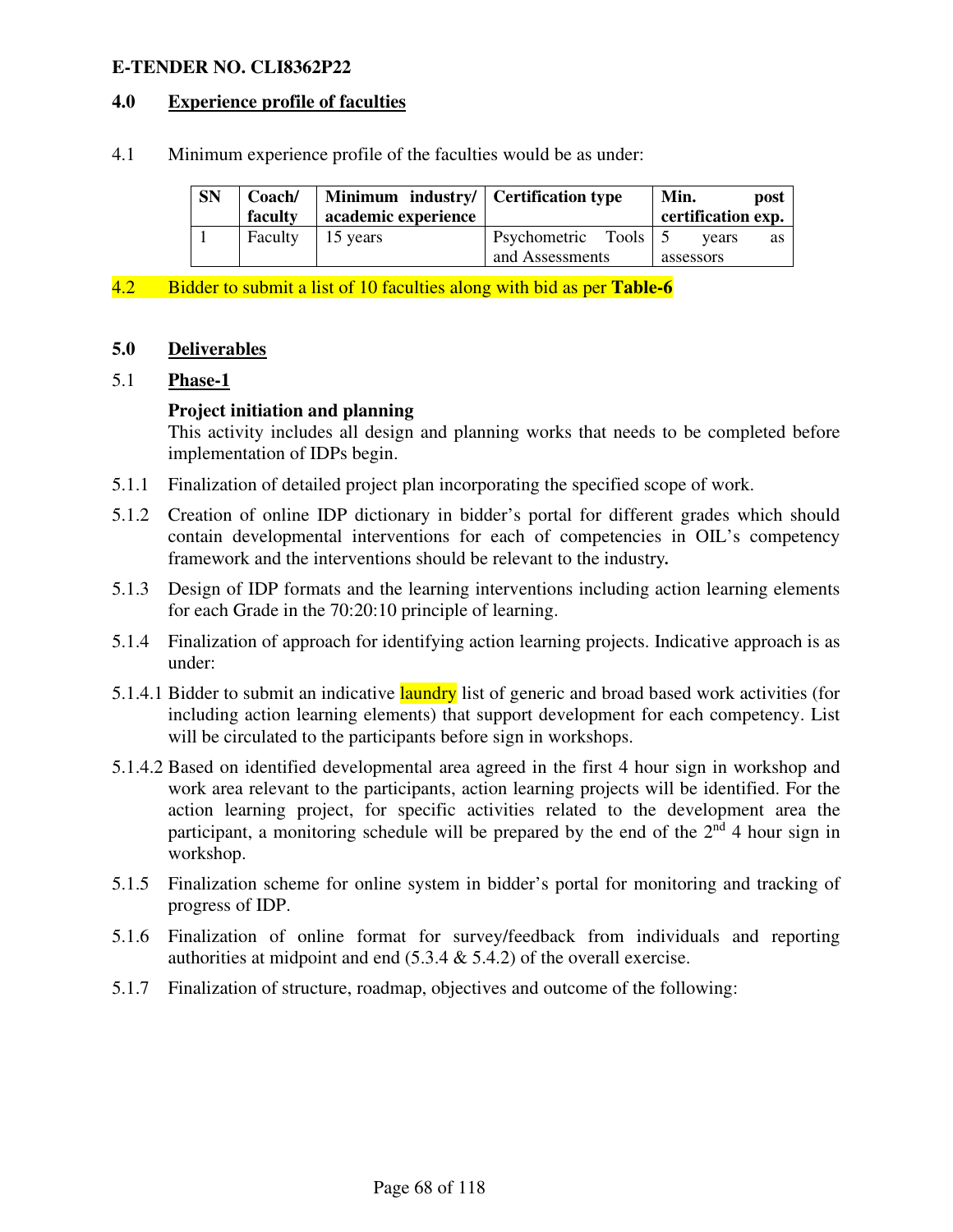| $\overline{\text{SN}}$ | <b>Item</b>                                                                                                       |  |  |
|------------------------|-------------------------------------------------------------------------------------------------------------------|--|--|
| $\mathbf{1}$           | 2X 4 hours group sign in workshop and fine tuning of IDPs for each grade                                          |  |  |
| $\overline{2}$         | Faculty led group training/facilitation sessions (virtual) for each grade.                                        |  |  |
| 3                      | Online IDP tracking jointly with participant, reporting authority and faculty to<br>provide developmental support |  |  |
| $\overline{4}$         | Sign-off and sustainment plan to be carried forward under self-initiative                                         |  |  |
| 5                      | Reports for OIL Management                                                                                        |  |  |
|                        | Faculty led sessions and online IDP tracking will ensure the 10% input and 20% of                                 |  |  |
|                        | developmental relationships of 10-20-70 principle is fulfilled.                                                   |  |  |

5.1.8 Review and finalization of above with OIL's approval.

#### 5.2 **Phase 2**

#### **Sign-in and fine tuning of IDP**

- 5.2.1 Conducting two 4 hour group sessions (4 participants in a group) and fine tuning of IDPs of participants.
- 5.2.2 Provision of reading materials (Hard copy & E-copy) and video contents for IDPs.
- 5.2.3 Finalization of all interventions including action learning elements.
- 5.2.4 Sign-off of IDP including monitoring schedule between participant, faculty and reporting authority.
- 5.2.5 Uploading of IDPs in the portal of the bidder.

#### 5.3 **Phase-3**

# **IDP implementation and monitoring phase**

This phase includes

- 5.3.1 Conducting group virtual training/facilitation sessions for each grade.
- 5.3.2 Online IDP tracking jointly with participant, reporting authority and faculty to provide developmental support (through email, phone call online engagement, etc.)
- 5.3.3 Conducting of 4 hour virtual group sign off session and including sign off on sustainment plan.
- 5.3.4 Submission of mid-point report (after completion of two group sessions for grade E/F and three group sessions for G/H) tracking of the progress with the agreed project plan. The mid-point report shall also include feedback and satisfaction survey of participants on the IDP implementation exercise.

#### 5.4 **Phase-4**

#### **Submission of final reports to Management**

5.4.1 Final report with group analysis of participants, key learnings and highlights and any other analysis as decided by OIL. The final report shall also include feedback and satisfaction survey of participants on the IDP implementation exercise.

#### **6.0 Payment Schedule**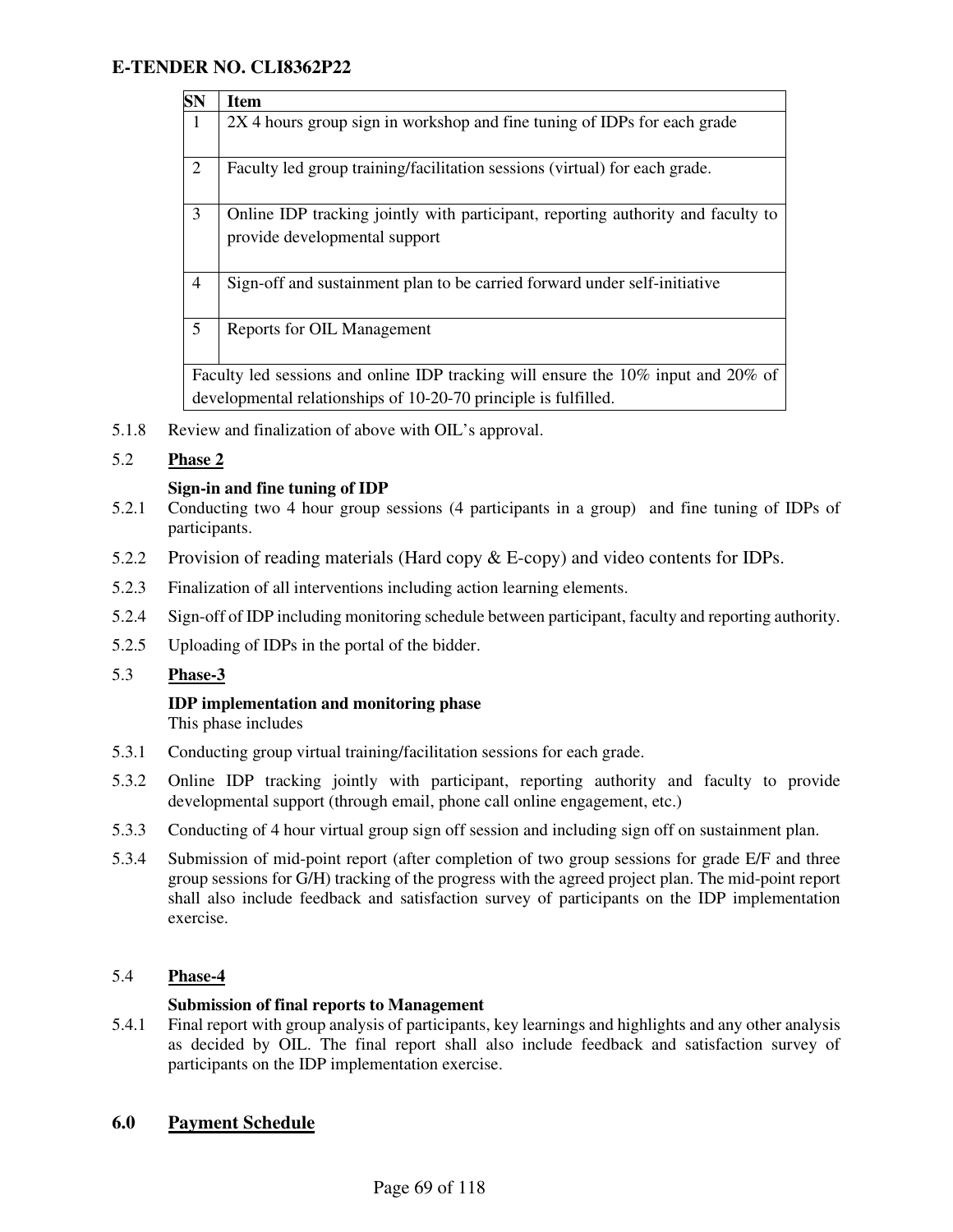| 1 <sup>st</sup> Year |                                                                                                      |                                                                                                                                                                                               |  |
|----------------------|------------------------------------------------------------------------------------------------------|-----------------------------------------------------------------------------------------------------------------------------------------------------------------------------------------------|--|
| <b>Phase</b>         | <b>Scope</b>                                                                                         | <b>Payment schedule</b>                                                                                                                                                                       |  |
| <b>Phase-I</b>       | Project initiation and planning<br>(Timeline: 6 Weeks from the day of<br>mobilization)               | 5\% of the annual contract value to be<br>released after completion of Phase-I.<br>Project design has to be approved by OIL                                                                   |  |
| <b>Phase-II</b>      | Sign-in and fine tuning of IDP<br>(Timeline: 6 Weeks from the completion)<br>of phase-I)             | 15% of the actual annual cost to be released<br>after completion of Phase-II. (Cumulative<br>payment after completion of phase-II will<br>be limited to the 20% of the actual annual<br>cost) |  |
| <b>Phase-III</b>     | IDP implementation and monitoring<br>phase (Timeline: 6 Months from the<br>completion of phase-II)   | 40\% of the actual annual cost to be released<br>after completion of Phase-III.                                                                                                               |  |
| <b>Phase-IV</b>      | Submission of final reports to<br>Management (Timeline: 6 Weeks from<br>the completion of phase-III) | Remaining 40% of the actual annual cost to<br>be released after completion of Phase-IV.                                                                                                       |  |

| 2 <sup>nd</sup> and 3 <sup>rd</sup> Year |                                                                                                      |                                                                                         |  |  |
|------------------------------------------|------------------------------------------------------------------------------------------------------|-----------------------------------------------------------------------------------------|--|--|
| <b>Phase</b>                             | <b>Scope</b>                                                                                         | <b>Payment schedule</b>                                                                 |  |  |
| <b>Phase-II</b>                          | Sign-in and fine tuning of IDP<br>(Timeline: 6 Weeks from the<br>confirmation from OIL)              | 15% of the actual annual cost to be released<br>after completion of Phase-II.           |  |  |
| <b>Phase-III</b>                         | IDP implementation and monitoring<br>phase (Timeline: 6 Months from the<br>completion of phase-II)   | 40\% of the actual annual cost to be released<br>after completion of Phase-III.         |  |  |
| <b>Phase-IV</b>                          | Submission of final reports to<br>Management (Timeline: 6 Weeks from<br>the completion of phase-III) | Remaining 45% of the actual annual cost to<br>be released after completion of Phase-IV. |  |  |

# **(END OF SECTION – IV)**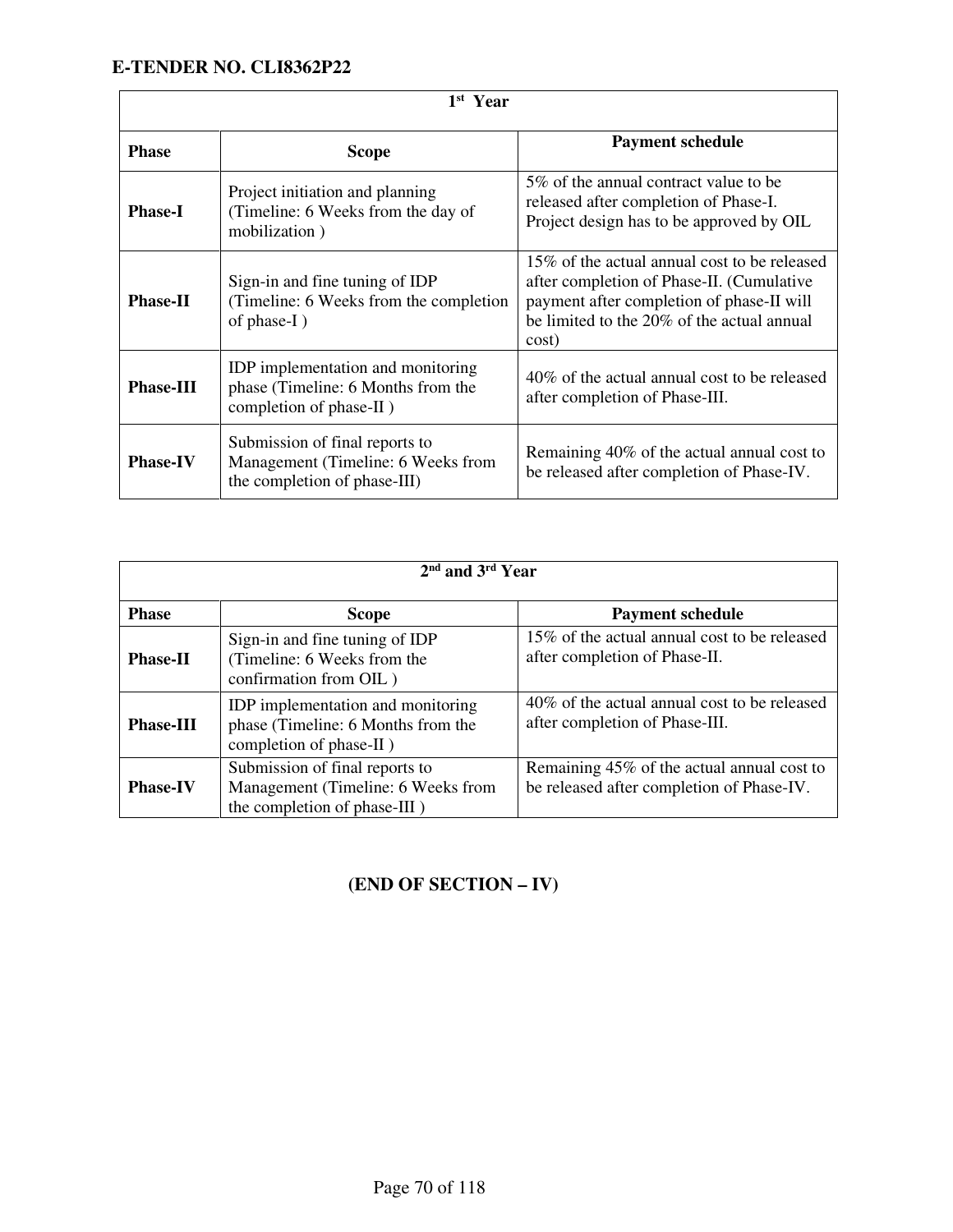# **S E CT I O N – V**

### SPECIAL CONDITIONS OF CONTRACT

- 1.0 **DEFINITIONS:** Following terms and expression shall have the meaning hereby assigned to them unless the context otherwise requires:
- 1.1 "Work" means each and every activity required for successful performance of the services described in SECTION-II, PART-3 SCOPE OF WORK/ TERMS OF REFERENCE/TECHNICAL SPECIFICATION as per international standards.
- 1.2 "Consultant's Key personnel" mean the personnel as mentioned under section SECTION-II, SCOPE OF WORK/ TERMS OF REFERENCE/ TECHNICAL SPECIFICATION to be provided by Consultant to conduct the work hereunder.
- 1.3 "Approval" as it relates to Company, means written approval.
- 1.4 "Facility" means and includes all property of Company owned or hired, to be made available for the services under this Contract.
- 1.5 "Certificate of Completion" means certificate issued by the Company to the Consultant stating that he has successfully completed the jobs/works assigned to him and submitted all deliverables & necessary reports as required by the Company.

#### **2.0 CONSULTANT'S PERSONNEL:**

- 2.1 Except as otherwise hereinafter provided the selection, replacement, and engagement; Consultant shall determine remuneration of Consultant's personnel. Such employees shall be solely of Consultant's employees. Consultant shall ensure that its personnel will be competent and efficient. However, the Consultant shall provide details of experience, qualification and other relevant data of the personnel to be deployed for scrutiny and clearance by the company before the actual deployment. The Consultant shall not deploy its personnel unless cleared by the company.
- 2.2 Consultant's Personnel: Consultant shall provide all manpower for necessary supervision and execution of all work under this contract to company's satisfaction except where otherwise stated. The minimum number of key personnel to be deployed is mentioned in this document.
- 2.3 Replacement of Consultant's Personnel: Consultant shall immediately remove and replace any of his personnel, who in the opinion of company, is incompetent, or negligent or of unacceptable behaviour or whose employment is otherwise considered by company to be undesirable.

### **3.0 COMPANY'S REQUISITES:**

3.1 Consultant shall, prior to mobilization, furnish to Company a list of all personnel who are to perform the Services. The list shall show each person's qualifications, details of work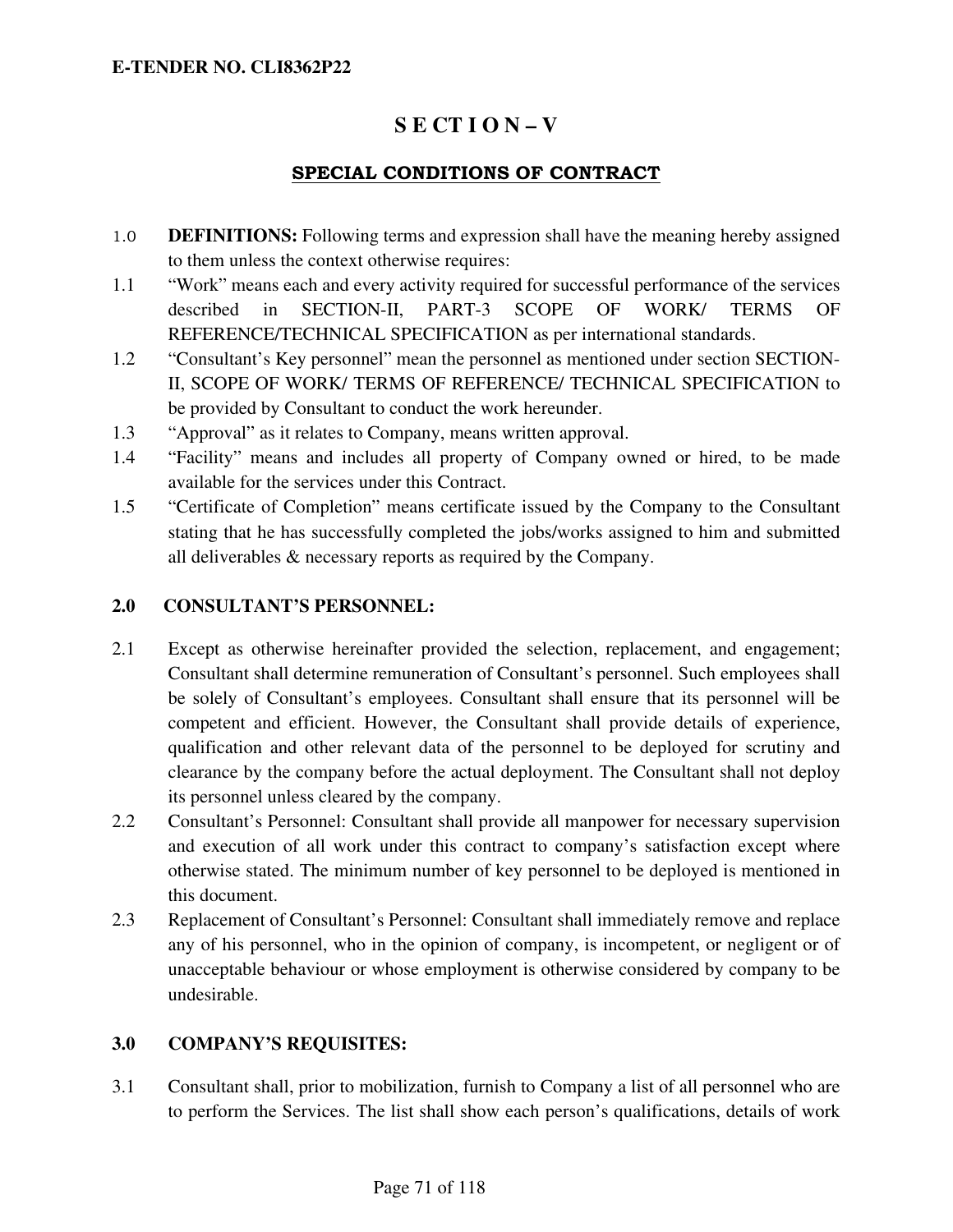history and previous employment with dates, training courses attended, and copies of all pertinent certifications. All Personnel must be fluent in written and spoken English.

- 3.2 If the Consultant plans to change any personnel from the list, then he shall notify Company in advance of the intended change and give Company the above mentioned particulars of the new person with requisite qualifications.
- 3.3 Company reserves the right to reject any person on such list, and any subsequent changes to the list.
- 3.4 A notice period of one week shall be given to mobilize the personnel.

#### 4.0 **CONSULTANT'S ITEMS:**

- 4.1 Consultant shall provide Consultant's items and personnel to perform the services under the contract as specified in this document.
- 4.2 Consultant shall be responsible for maintaining at his cost adequate stock levels of Consultant's items including spares and replenishing them as necessary.
- 4.3 Consultant shall be responsible for the maintenance and repair of all Consultants' items and will provide all spare parts, materials, consumables etc. during the entire period of the contractual period.

#### 5.0 **CONSULTANT'S SPECIAL OBLIGATIONS:**

- 5.1 Compliance with Company's Instructions: Consultant shall comply with all instructions of Company consistent with the provision of this Contract.
- 5.2 Consultant shall arrange at their own cost all consumables & spares including papers, cartridges, and other consumables and spares that may needed for the work.
- 5.3 The list of personnel indicates the minimum requirement of key personnel. However, the Consultant may choose other personnel that the Consultant deems are required to accomplish the job as per the Scope of Work/Terms of Reference/Technical Specification (SECTION-V), and time frame for completion of the work as stipulated in the Contract.
- 5.4 The Consultant shall furnish the list with Bio-data of key personnel proposed to be deployed prior to the commencement of Work. The bio-data shall include the name, nationality, qualification, experience and passport details of the person.
- 5.5 The Consultant's expatriate and technical personnel must have thorough knowledge of English.
- 5.6 The Consultant's personnel must be sound enough to provide the above services in international standard, failing which Company reserves the right to ask for removal of any Consultant's personnel with 24 hours' notice.
- 5.7 Any other work required for the efficient and successful execution of work shall be carried out by the Consultant except those enumerated under the obligation of the Company defined in Clause 7.0 of SECTION-IV.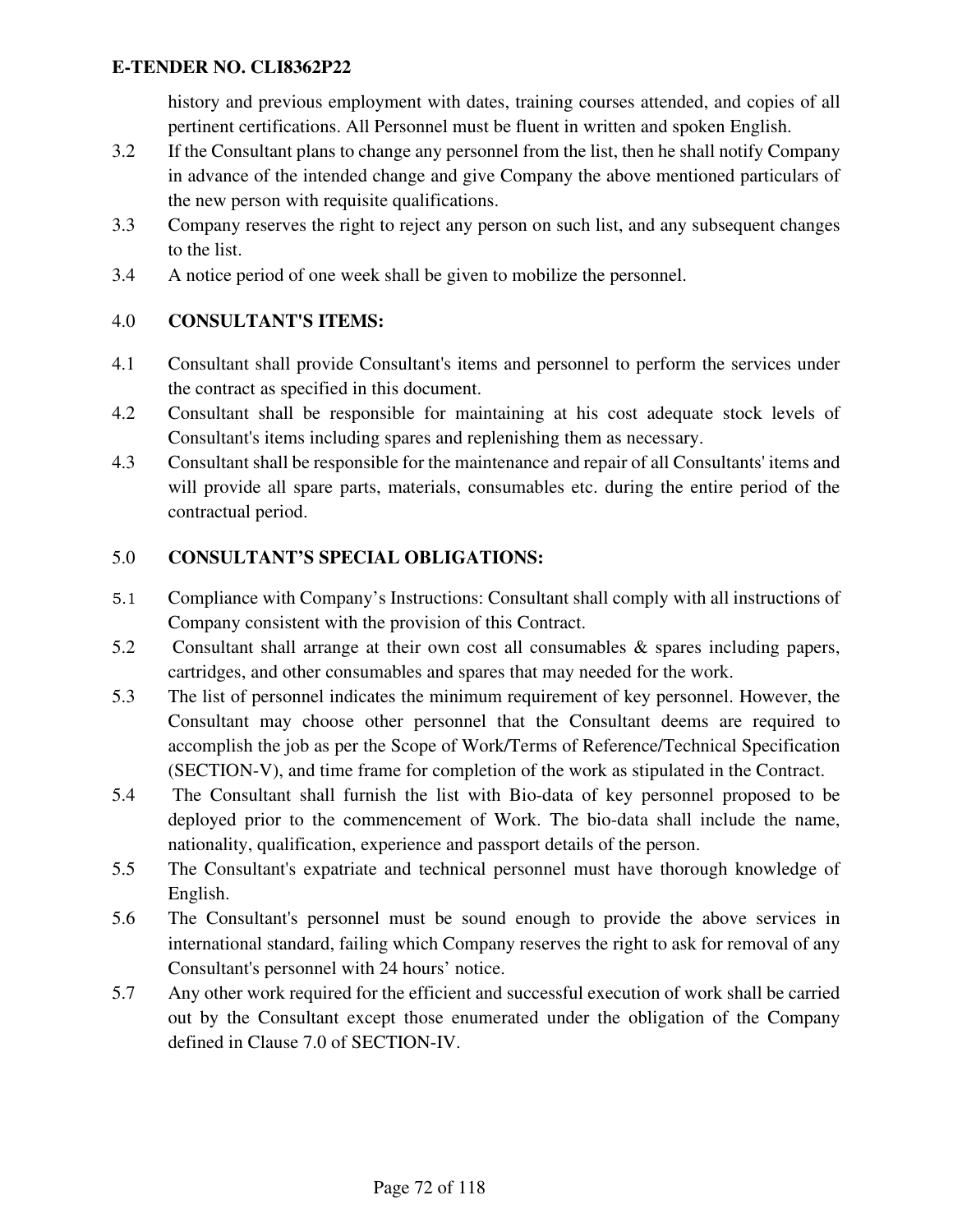# 6.0 **CONFIDENTIALITY:**

 Consultant agrees to be bound by professional secrecy and undertake to keep confidential all the data as well as any information/output obtained during the conduct of work, take all- reasonable steps to ensure that the Consultant's personnel likewise keep such information confidential.

- 6.1 This obligation shall keep in force even after the termination date and until such information will be disclosed by company.
- 6.2 Consultant shall handover to company all company's documents, data etc. Concerning the work carried out and which are still in its possession after completion of the work at their own cost.

# 7.0 **RIGHTS AND PRIVILEGES OF COMPANY:**

The Company shall be entitled:

- 7.1 To check the work Centre/Facility and other Consultant's resources before the commencement of work. If they are not found in good order or do not meet the international standards as per the requirement of the work stipulated in the Contract, the Consultant may not be allowed for commencement of work until the Consultant has remedied such default.
- 7.2 To order suspension of work while and whenever:
	- a. Consultant's personnel is deemed by company to be not satisfactory.
	- b. Consultant's equipment/work methodology does not conform to regulations or to the specifications laid down in the Contract.
	- c. Consultant's insurance in connection with the operations hereunder is found by company not to conform to the requirements set forth in the contract.
	- d. Consultant fails to meet any of the provisions in the contract.
	- **e.** Any shortage in key/additional (compulsory) personnel and inadequacy of other personnel.
- 8.0 **HEADINGS:** The headings of the clauses of the contract are for convenience only and shall not be used to interpret the provisions hereof.

# **9.0 ASSOCIATION OF COMPANY'S PERSONNEL:**

- i. Company's personnel will be associated with the work during the course of the study.
- ii. The Consultant shall execute the Scope of Work with professional competence and provide the Company with a standard of work customarily provided by reputed consultants to major National & International oil companies in the petroleum industry.
- iii. The final report of the study will be decided in consultation and approval of the Company's representatives after the Consultant has conducted the necessary study. The final report will also be decided in consultation and approval of the company's representative.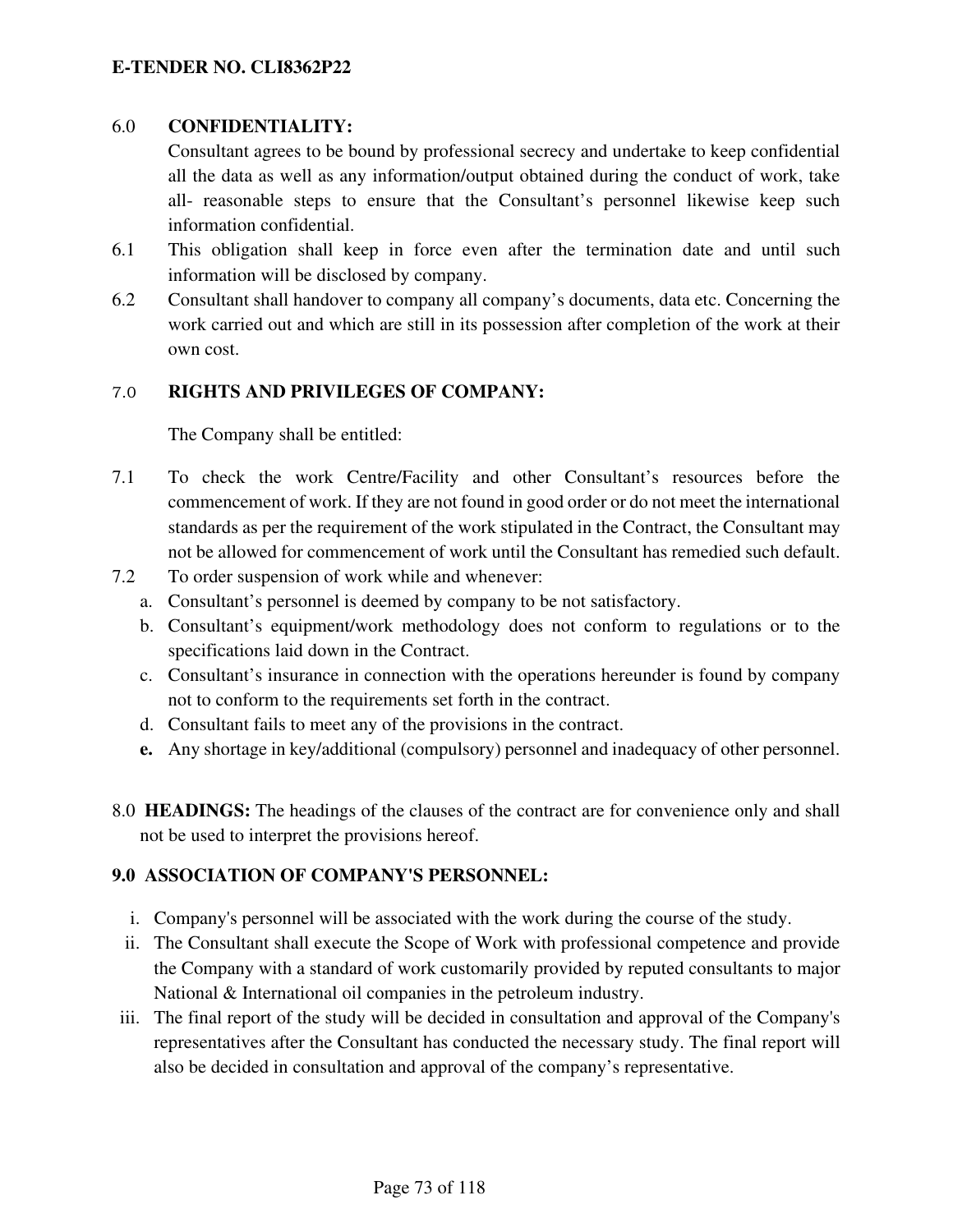### **10.0 PROVISION OF PERSONNEL AND FACILITIES:**

- i. The Consultant shall provide competent, qualified and adequately experienced personnel for carrying out jobs as mentioned in scope of work.
- ii. All the personnel provided by the Consultant must have requisite experience in respective fields and should be fluent in English language. On Company's request, Consultant shall remove and replace at their own expenses, any of their personnel whose presence/performance is considered undesirable/unsuitable in the opinion of the Company. The Consultant shall provide Indian Staff, if any, at their own expenses.
- iii. The Consultant shall be responsible for and shall provide for all requirements of their personnel, if any including but not limited to their insurance, housing, medical services, messing, transportation (both air and land transportation), vacation, salaries and all amenities, termination payment and all immigration requirement and taxes, if any, payable in India or outside at no extra charges to the Company.
- iv. Consultant shall forward the list of personnel deployed along with bio-data/ qualification/experience of the personnel during the course of submission of their bids with all supporting documents. Any additional manpower deployed by the Consultant shall be at the expense of the Consultant.
- v. Company reserves the right to instruct for removal of any Consultant's personnel who in the opinion of company is technically not competent or not rendering the services faithfully, or due to other reasons. The replacement of such personnel shall be immediate and not exceed duration of One (1) week. The deported personnel shall be allowed to continue the job till the replacement arrives with the discretion of the Company. However, no extension to the entire duration of the contract will be given to the Consultant on such accounts.

## 11.0 **MOBILIZATION PERIOD**:

 The Consultant shall have to complete mobilization within 15 days from date of issue of LOA (Letter Of Award). Mobilisation shall be deemed to be completed when consultant is ready with requisite manpower, equipment etc. to commence the work/services as envisaged under the contract and as certified by company. This date and time will be treated as Date of completion of mobilization.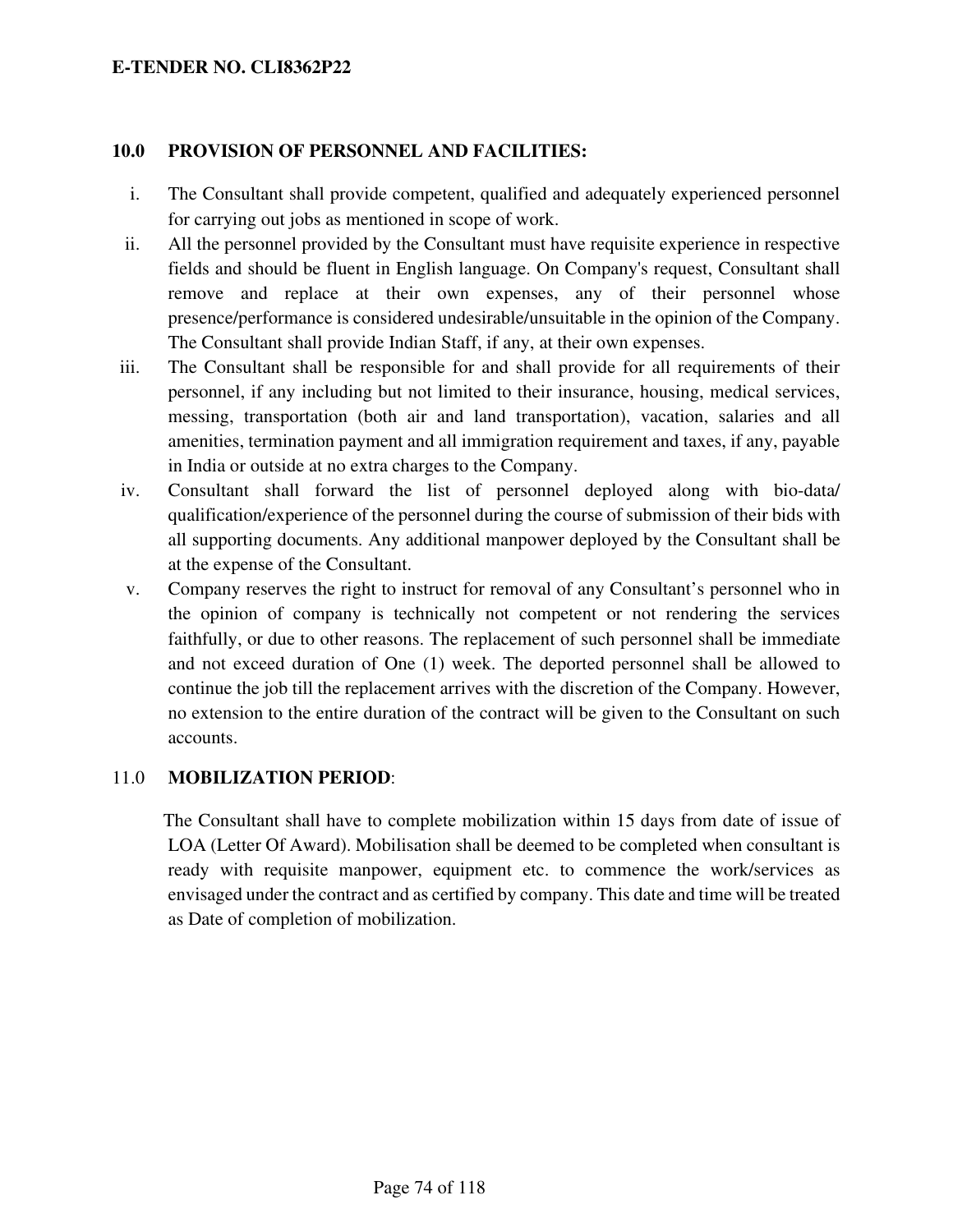### 12.0 **DATE OF COMMENCEMENT OF OPERATION:**

 The date on which the mobilization is completed in all respects and CONTRACTOR is ready to commence operation as per the contract provision [Certified by the COMPANY's representative] will be treated as the date of Commencement of Operation.

## 13.0 **DURATION OF CONTRACT**:

 The duration of the contract will be for 3 years (36 months) from the Date of Commencement of Operation.

# **END OF SECTION – V**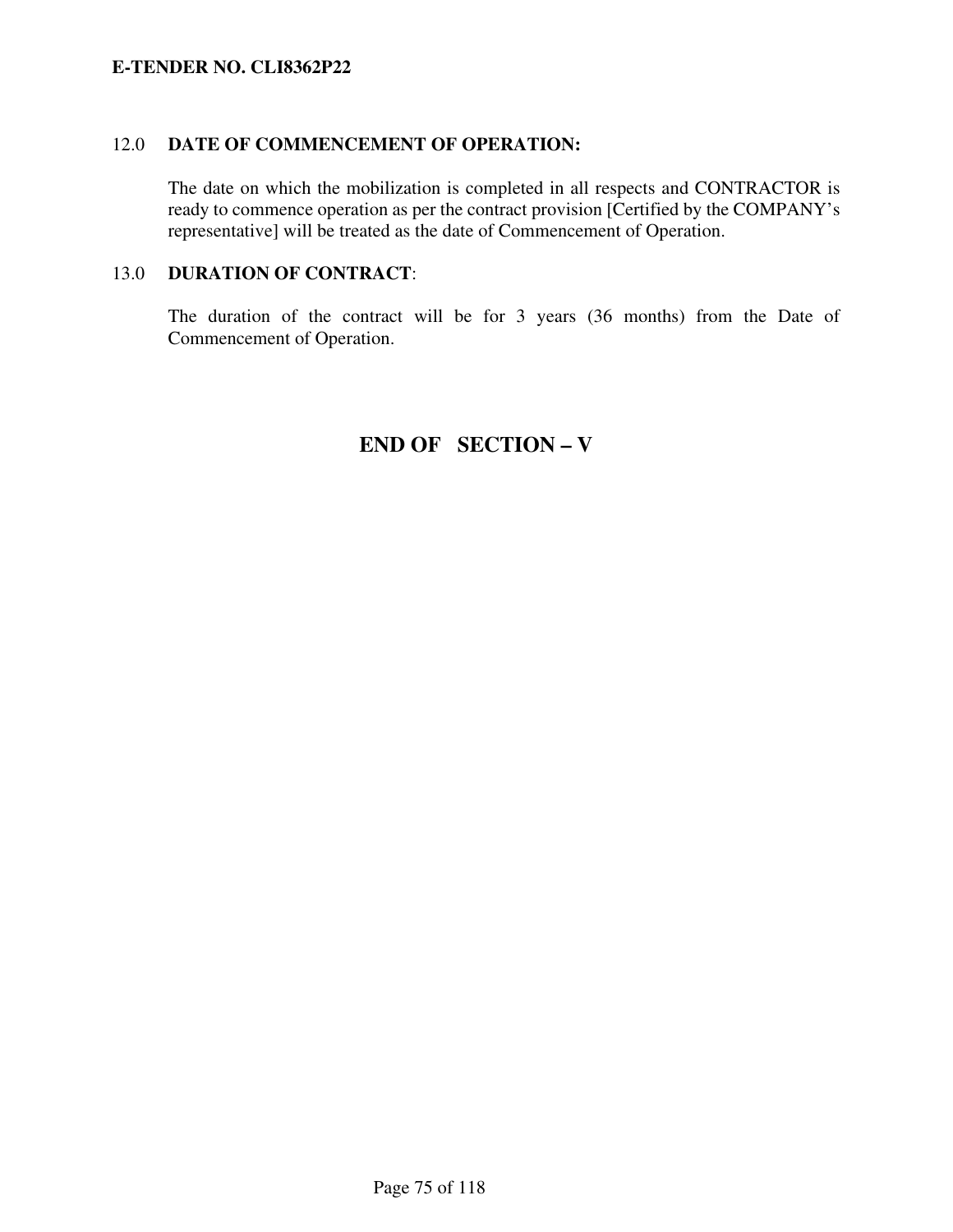# **S E CT I O N – VI**

# **BIDDING FORMAT / PRICE SCHEDULE**

**(Attached under "NOTES AND ATTACHMENTS tab in the main bidding engine of OIL's e-Tender portal)** 

**(END OF SECTION – VI)**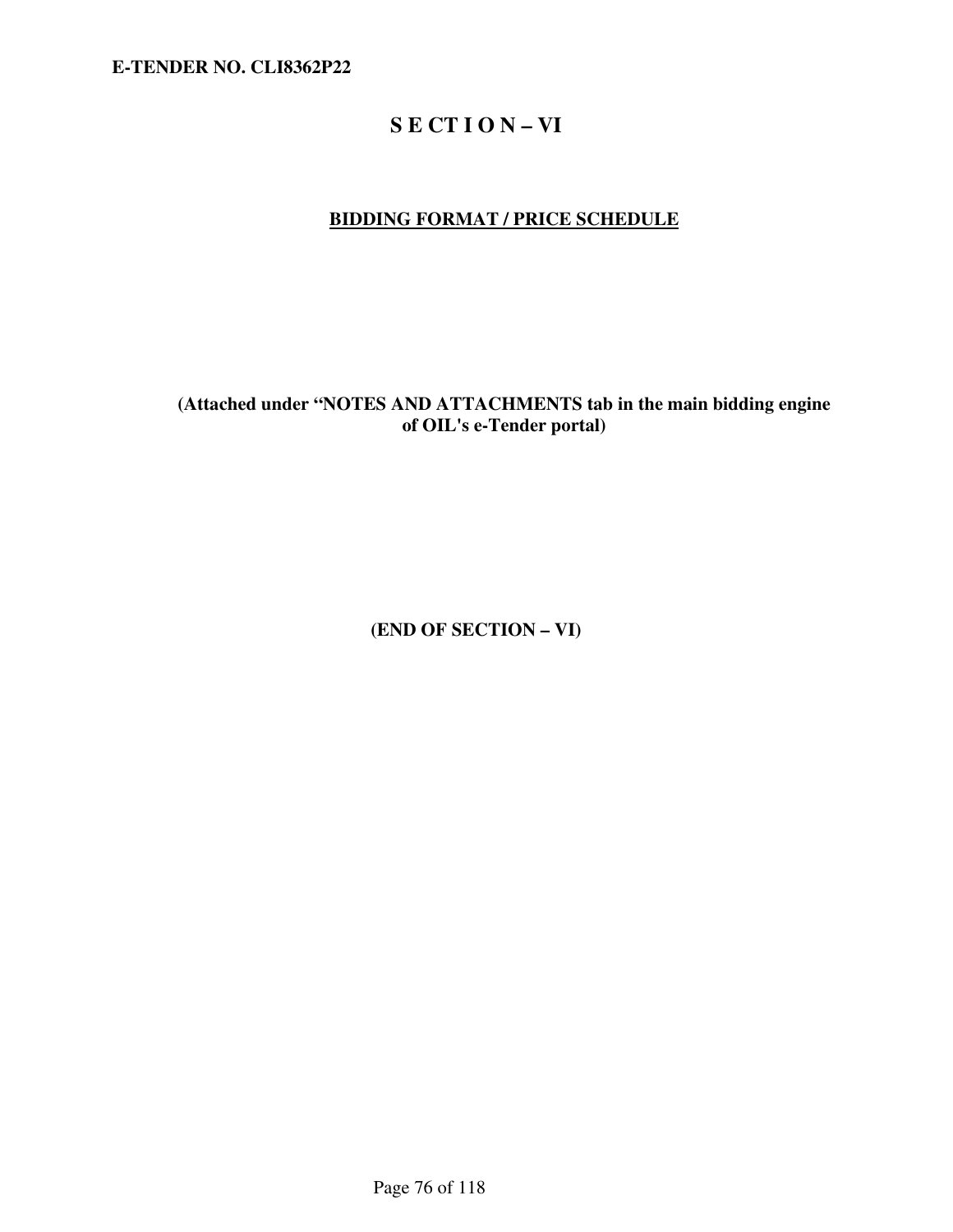# **SECTION – VII**

### **BID EVALUATION CRITERIA (BEC) / BID REJECTION CRITERIA (BRC)**

The bid shall conform generally to the specifications and terms and conditions given in the Bid Documents. Bids will be rejected in case services offered do not conform to the required parameters stipulated in the technical specifications. Not-withstanding the general conformity of the bid to the stipulated specifications, the following mandatory requirements will have to be particularly met by the Bidders without which the same will be considered as non-responsive and rejected. All the documents related to BEC/BRC must be submitted along with the Un-Priced Techno-Commercial Bid.

### 1.0 **TECHNICAL CRITERIA**:

#### 1.1 **Technical Requirements**:

1.1.1 The bidder should have experience of successfully executing at least 1 (one) similar contract not less than **Rs.59.72 Lakh** in preceding 07 (Seven) years to any Maharatna / Navratna PSU or a PSU/MNC/Private Sector company having at least an annual turnover of Rs.1,000 crores. Period in this regard shall be reckoned from the original stipulated bid closing date of the tender.

### **Notes to Clause 1.1.1 above**:

**A**. Similar jobs means conducting Leadership Development related consultancy assignment as mentioned in scope of work.

 For proof of work experience of similar work, the following documents must be submitted along with the bid –

- (i) Photocopy of contract document or work order or LOA documents showing details of work. AND
- (ii) Completion Certificate showing gross value of the job/service, description of job/service and duration of the contract OR Payment certificate issued by the clients OR any other documents showing details of work carried out to complete the full scope of work as enumerated in the Scope of Work.
- B. Contractors who are giving Contract copies along with extension letters if any, issued from OIL need not to submit Completion certificate separately.
- C. If the prospective bidder is executing similar rate/service contract which is still running, and the contract value executed prior to original date of bid submission is equal to or more than the minimum prescribed value in the BRC such experience will also be taken into consideration provided that the bidder has submitted satisfactory supply/ execution certificate issued by end user.
- D. SIMILAR work executed by a bidder for its own organization /subsidiary cannot be considered as experience for the purpose of meeting BEC.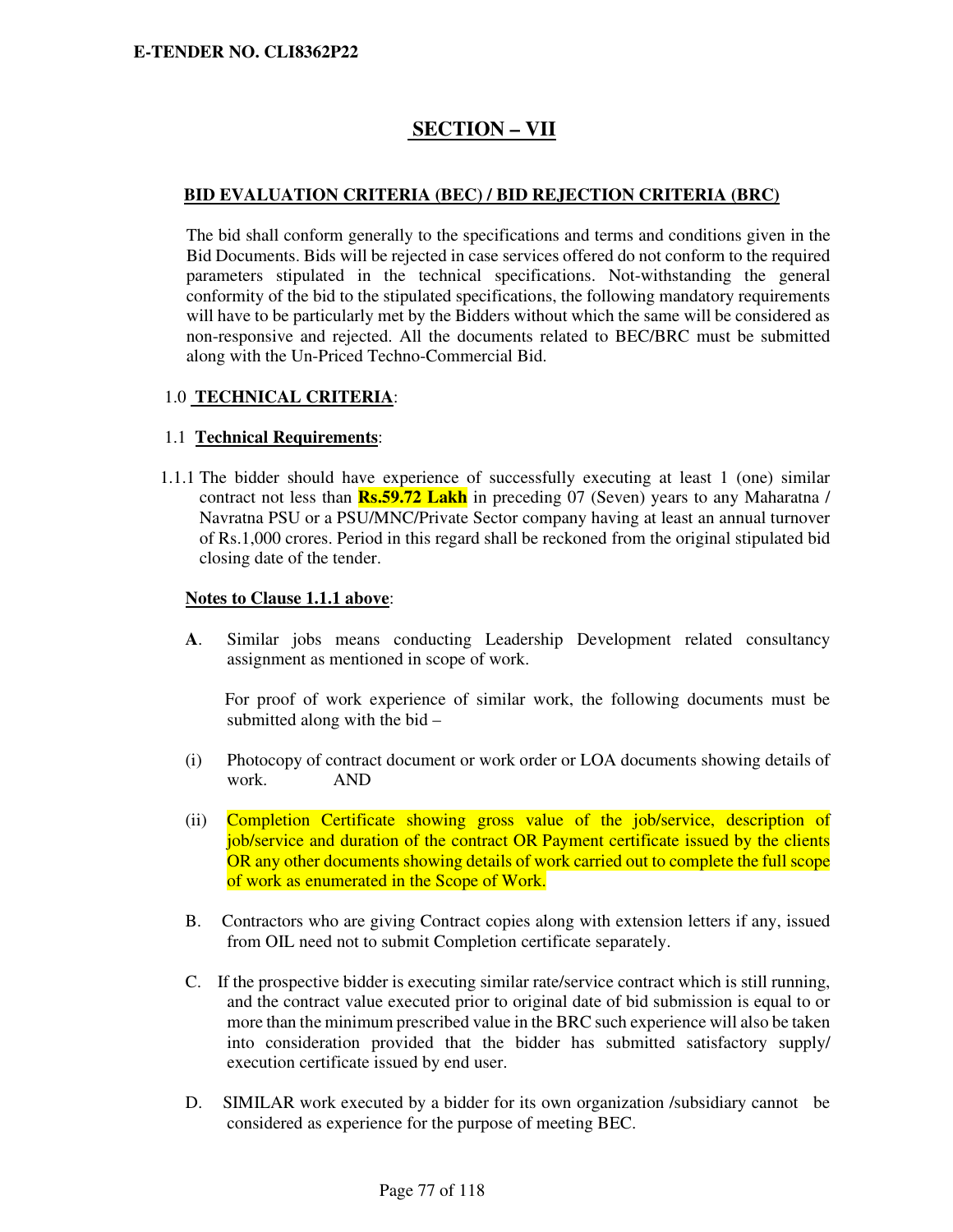- E. If the prospective bidder is executing similar rate/service contract which is still running, and the contract value executed prior to original date of bid submission is equal to or more than the minimum prescribed value in the BEC such experience will also be taken into consideration provided that the bidder has submitted **satisfactory execution certificate issued by end user.**
- 1.1.2 The bidder will have to offer and provide all the services under scope of work and required to refer to the relevant part of the tender for detailed scope of work for the services to be carried out. **Categorical confirmation (as per the Performa A) is essential in this regard.**

 The bidder shall have to meet all the technical criteria / aspects stipulated in the Scope of work.

### 1.1.3 **Experience of Bidder's Personnel**:

(i) The bidder / consultant shall deploy competent personnel, as required for different services as per requirements stipulated in the Scope of Work. The experience profile of the faculties should be as under:

| <b>SN</b> | Coach | Minimum industry/ Certification   Minimum<br>academic experience | type         | post  <br>certification<br>experience   |
|-----------|-------|------------------------------------------------------------------|--------------|-----------------------------------------|
|           |       | Faculty   15 years                                               |              | Psychometric $\vert$ 5 years as faculty |
|           |       |                                                                  | Tools<br>and |                                         |
|           |       |                                                                  | Assessments  |                                         |

Period in this regard shall be reckoned from **original bid closing date**.

(ii) The bidder has to provide a list of at least 10 such prospective faculties (as per enclosed Table-6 ) at the time of submission of bid proposal with their profile and experience data who meet the requirements as above. The faculties to be deployed in OIL in the instant work will be finalized from this list. Any change/addition of assessors with requisite qualification and experience at a later stage would require prior written approval from OIL.

### 1.2 **Financial Requirements**:

- 1.2.1 Annual turnover: Annual Financial Turnover of the bidder during any of preceding three financial / accounting years from the original bid closing date should be at least **Rs.35.83Lakh.**
- 1.2.2 Net Worth: Net Worth of bidder must be positive for preceding financial / accounting year.

Notes to BEC Clause 1.2 above:

- a) For proof of Annual Turnover & Net worth, any one of the following documents / photocopies must be submitted along with the bid:
- (i) Audited Balance Sheet along with Profit & Loss account.

#### OR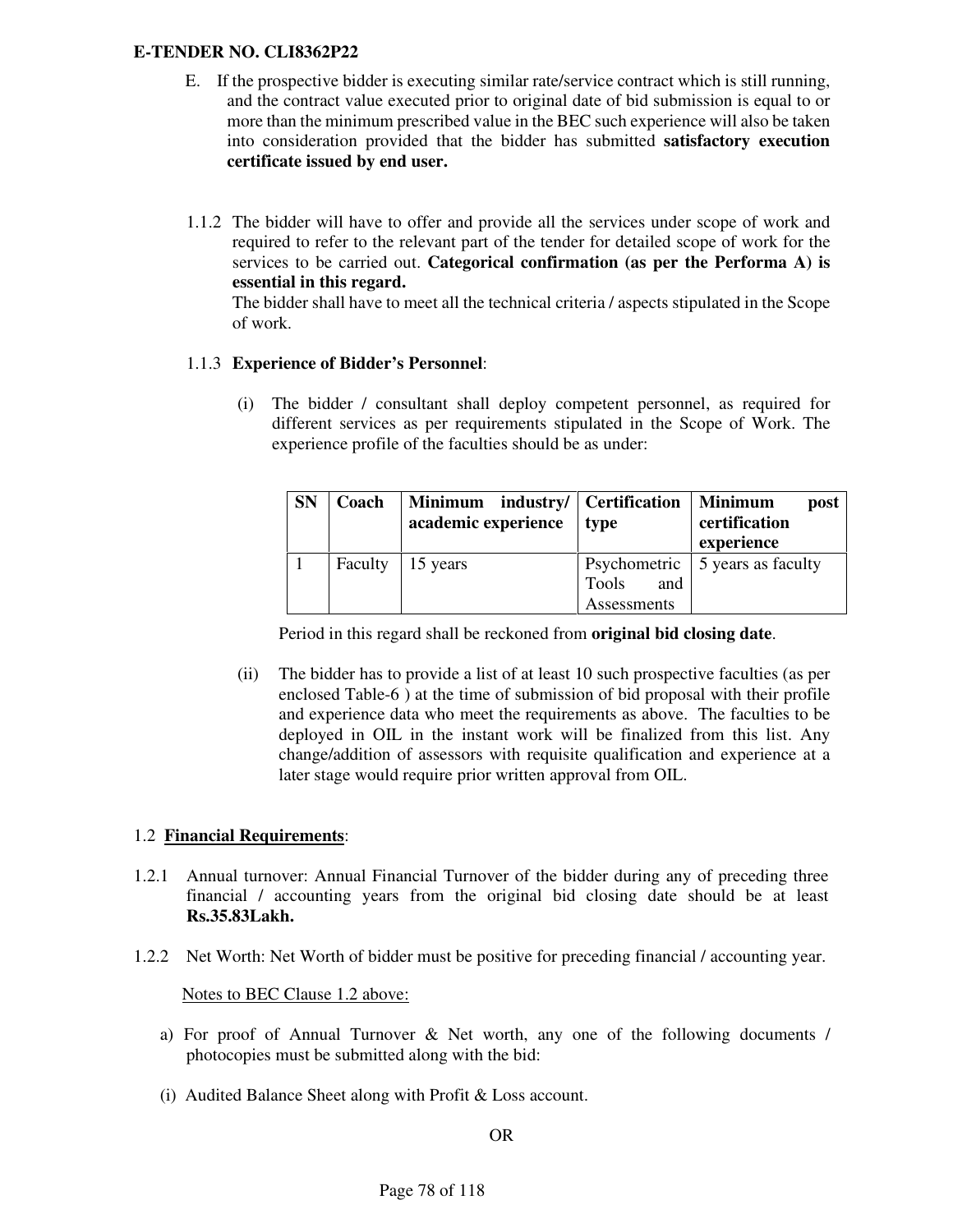- (ii) A certificate issued by a practicing Chartered / Cost Accountant (with UDIN and Firm Registration Number), certifying the Annual turnover & Net worth as per format prescribed in attached PROFORMA-VII.
- b) Considering the time required for preparation of Financial Statements, if the last date of preceding financial / accounting year falls within the preceding six months reckoned from the original bid closing date and the Financial Statements of the preceding financial / accounting year are not available with the bidder, then the financial turnover of the previous three financial / accounting years excluding the preceding financial / accounting year will be considered. In such cases, the Net worth of the previous financial / accounting year excluding the preceding financial / accounting year will be considered. However, the bidder must submit an affidavit/undertaking certifying that 'the balance sheet/Financial Statements for the financial year 2020-21 has actually not been audited so far'.
- c) In case the bidder is a Central Govt. organization / PSU /State Govt. organization / Semi-State Govt. Organization or any other Central / State Govt. Undertaking, where the auditor is appointed only after the approval of Comptroller and Auditor General of India and the Central Government, their certificates may be accepted even though FRN is not available. However, bidder to provide documentary evidence for the same.

## 2.0 **COMMERCIAL CRITERIA**:

- 2.1 The bids are to be submitted in single stage under 2 (two) bid system i.e. Un-priced Techno-Commercial Bid and Priced Bid together. There should not be any indication of price in the Unpriced Techno-Commercial Bid. A bid will be straightway rejected if this is given in the Unpriced Techno-Commercial Bid.
- 2.2 Bidders must quote clearly and strictly in accordance with the price schedule outlined in Bidding Format attached under "Notes and Attachments" tab in the main bidding engine of OIL's e-Tender portal; otherwise, the bid will be rejected.
- 2.3 The bidder should quote for all the items mentioned in the Bidding Format /Schedule of Rates, failing which their offer will be rejected.
- 2.4 Bidder shall offer firm prices. Price quoted by the successful bidder must remain firm during the execution of the contract and not subject to variation on any account.
- 2.5 Bidders to submit a "**Bid Security Declaration**" as per format prescribed in PROFORMA-II accepting that if they withdraw or modify their Bids during the period of validity, or if they are awarded the contract and they fail to sign / accept the contract, or to submit a performance security before the deadline defined in the Bid, they will be suspended for the period of two years. This suspension of two year shall be automatic without conducting any enquiry.
- 2.6 The bid documents are non-transferable. Bid can only be submitted in the name of the bidder in whose name the User ID and Password have been issued. Unsolicited bids will not be considered and will be straightway rejected.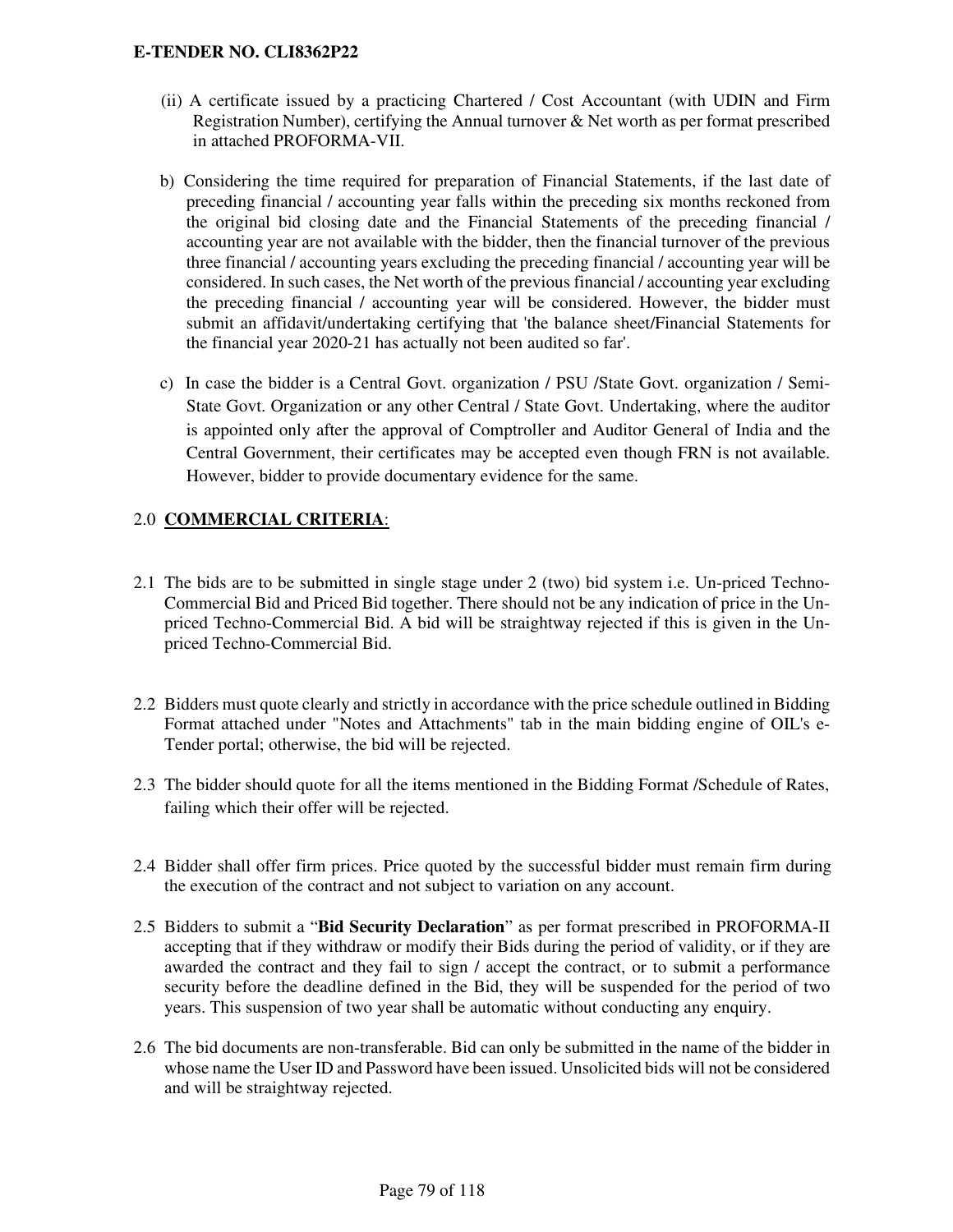- 2.7 Bidders must submit duly filled undertaking as per format provided in PROFORMA-IV as **Undertaking towards submission of authentic information/documents** along with the Unpriced Techno-Commercial Bid.
- 2.8 The Bids and all uploaded documents must be digitally signed using Class 3 digital (encryption enabled) certificate with Organizations Name (e-commerce application) as per Indian IT Act obtained from the licensed Certifying Authorities operating under the Root Certifying Authority of India (RCAI), Controller of Certifying Authorities (CCA) of India [except copies of the documents required in physical form] before the scheduled date and time for the tender closing.
- 2.9 The Integrity Pact is applicable against this tender. OIL shall be entering into an Integrity Pact with the bidders as per format enclosed vide ANNEXURE-II of the tender document. This Integrity Pact Proforma has been duly signed digitally by OIL's competent signatory. The proforma has to be returned by the bidder [along with the techno-commercial un-priced bid] duly signed (digitally) by the same signatory who signed the bid, i.e., who is duly authorized to sign the bid. Uploading the Integrity Pact with digital signature will be construed that all pages of the Integrity Pact has been signed by the bidder's authorized signatory who signs the Bid.
- 2.10Any bid received in the form of Physical document/Fax/E-mail will not be accepted.
- 2.11Bids with shorter validity (less than 120 days) will be rejected as being non-responsive.
- 2.12Any physical documents submitted by bidders shall contain no interlineations, white fluid erasures or overwriting except as necessary to correct errors made by the Bidder, in which case such correction shall be initialled by the person (s) who has / have digitally signed the Bid.
- 2.13Any bid containing false statement will be rejected and action will be taken by Company as per Bid Document.
- 2.14There must be no exception to the following Clauses including sub-clauses, as applicable; otherwise, the Bid will be rejected.
	- Performance Security Clause
	- Tax Liability Clause
	- Force Majeure Clause
	- Termination Clause
	- Arbitration Clause
	- Liquidated Damage Clause
	- Acceptance of Jurisdiction and Applicable Law

### 3.0 GENERAL:

3.1 In case bidder takes exception to any clause of bidding document not covered under BEC/BRC, then the Company has the discretion to load or reject the offer on account of such exception if the bidder does not withdraw / modify the deviation when / as advised by company. The loading so done by the company will be final and binding on the bidders. No deviation will however be accepted in the clauses covered under BRC.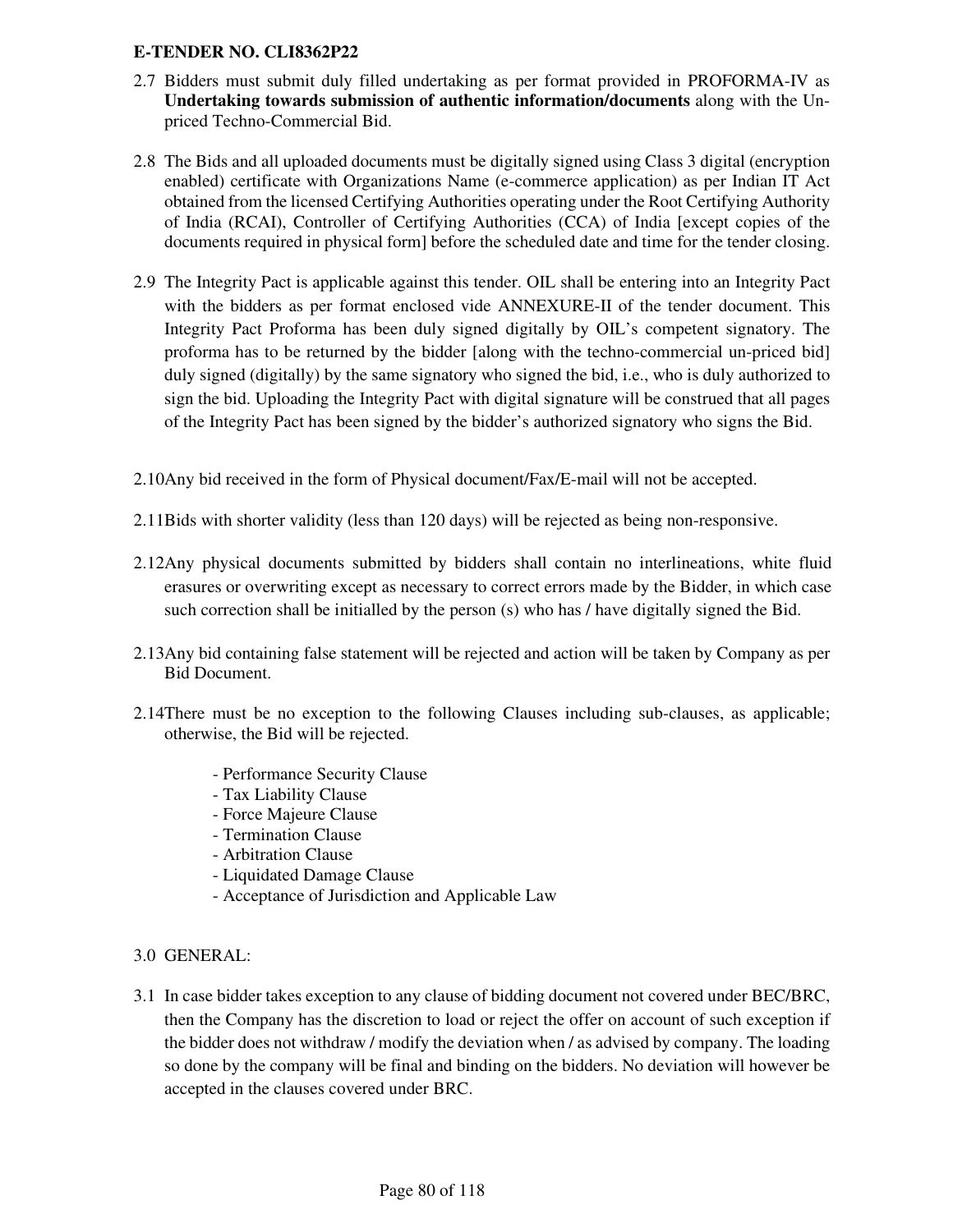- 3.2 To ascertain the substantial responsiveness of the bid the Company reserves the right to ask the bidder for clarification in respect of clauses covered under BEC/BRC also and such clarifications fulfilling the BEC/BRC clauses in toto must be received on or before the deadline given by the company, failing which the offer will be evaluated based on the original submission. However, mere submission of such clarification shall not make the offer responsive, unless company is satisfied with the substantial responsiveness of the offer.
- 3.3 If any of the clauses in the BRC contradict with other clauses of bidding document elsewhere, the clauses in the BRC shall prevail.
- 3.4 Bidder(s) must note that requisite information(s)/financial values etc. as required in the BEC/BRC & Tender are clearly understandable from the supporting documents submitted by the Bidder(s). The originals of such documents [furnished by bidder(s)] shall have to be produced by bidder(s) to OIL as and when asked for.

## 4.0 **QUALITY AND COST BASED SELECTION (QCBS)**

### A. **Evaluation Of Bids for Quality**:

- **A1** The bids conforming to the Scope of Work, Terms and Conditions stipulated in the bidding document and considered to be responsive in terms of Technical Requirements (Clause No 1.1) and Financial Requirements (Clause No 1.2) shall be eligible for this evaluation.
- **A2** Bids shall be evaluated both in terms of **QUALITY** as well as **QUOTED PRICE** i.e. **Combined Quality & Cost Based Selection (QCBS)** methodology. The relative weightage assigned for **Quality is 70** and the weightage for the **Quoted Price is 30** i.e. (**Quality: Quoted Price = 70:30).**
- **A3** OIL shall evaluate each technical proposal taking into account the technical criteria as listed in the **Appendix C1** of BEC/BRC. Each criterion shall be marked on a scale of **01 to 100**. Then the total points shall be weighted to obtain the technical score **St**. The points and the criteria have been specified in **Appendix C1.**
- B. **SELECTION OF QUALIFIED BIDS:** Bidder scoring less than 75 points out of total 100 points towards technical score shall not be considered for further evaluation / price bid opening. However, if no bidder is successful to obtain, minimum qualifying marks of 75%, OIL reserves the right to reduce the qualifying mark up to 65%.
- C. **EVALUATION OF BID PRICE**: Qualified Bids meeting the minimum Qualifying Marks as mentioned in Para(B) above shall be considered to be responsive and shall be considered for further evaluation as per the Evaluation Criteria given below:
	- C.1 If there is any discrepancy between the unit price and the Total price, the unit price will prevail and the total price shall be corrected accordingly. Similarly, if there is any discrepancy between words and figure, the amounts in words shall prevail and will be adopted for evaluation.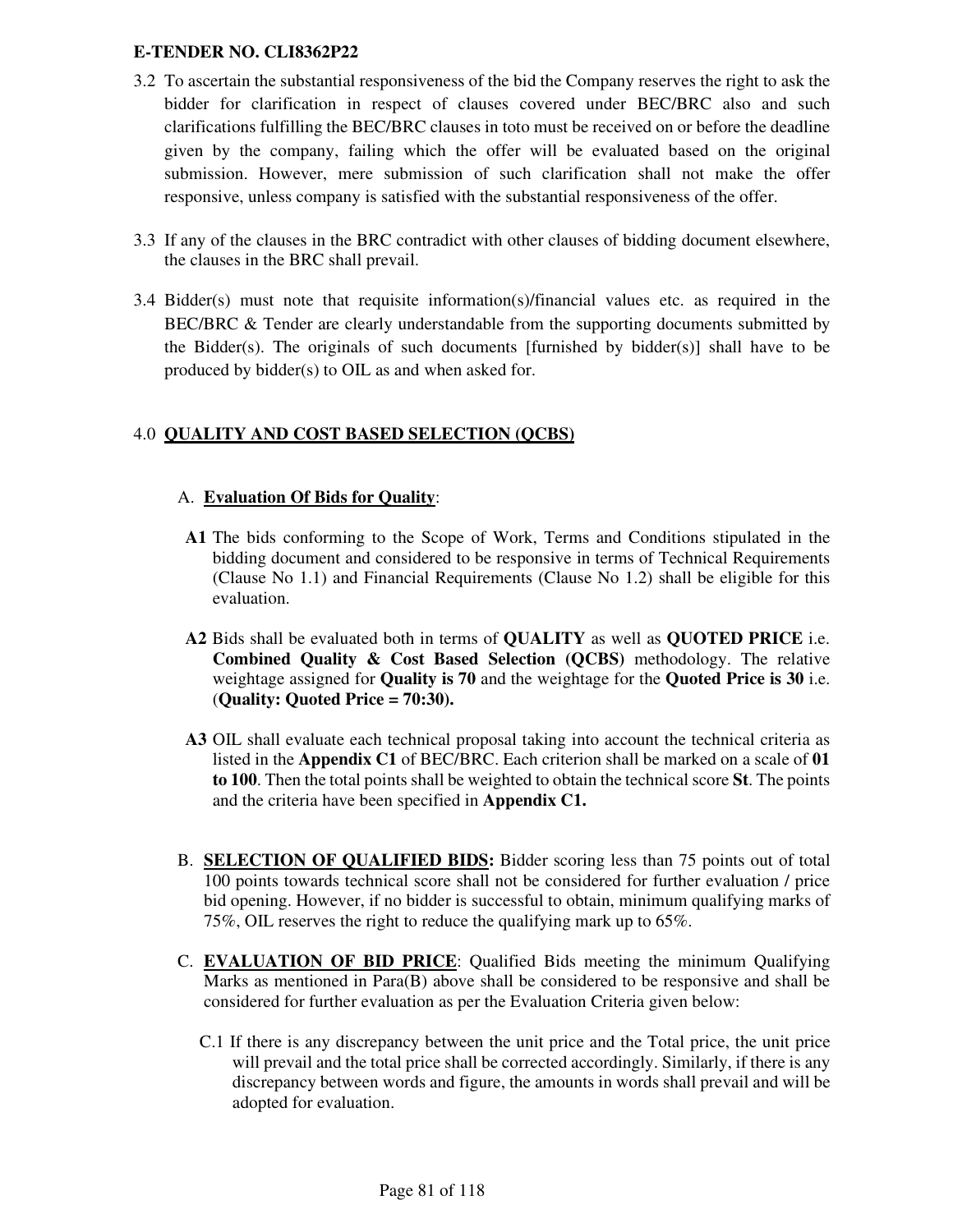- **C.2** Bidder need to mandatorily quote for all the items in the Schedule of Rate (SOR) as per Bidding Format. The bid will not be evaluated if bidder fails to quote against all the items mentioned in the SOR as per Bidding Format.
- **C.3** Commercial Bids shall be evaluated taking into account the Price quoted as per Bidding Format including quoted GST.
- **C.4.1** Price Bid uploaded / submitted without giving any of the details of the taxes (Including rates and amounts) will be considered as inclusive of all taxes including GST.
- **C.4.2** When a bidder mentions taxes as extra without specifying the rates & amount, the offer will be loaded with maximum value towards taxes received against the tender for comparison purposes. If the bidder emerges as lowest bidder after such loading, in the event of order on that bidder, taxes mentioned by OIL on the Purchase Order/Contracts will be binding on the bidder.
- **C.5 Discount**: Bidders are advised not to indicate any separate discount. Discount if any, should be merged with the quoted price. Discount of any type indicated separately will not be taken into account of evaluation purposes. However, in the event such offer without considering discount is found to be successful, OIL shall avail such discount at the time of award of contract.
- **C.6** The price bid will be graded as L1, L2 and L3 etc. where L1 vendor is the one who has quoted the lowest amount.
- **(D) INTER-SE RANKING OF THE QUALIFIED BIDS**: To ascertain the inter-se-ranking of the bids the **Quality & Cost Based Selection (QCBS)** methodology as mentioned below shall be adopted:
	- **D.1** The proposal with the lowest cost (**Fm**) shall be given financial score (**Sf**) of 100 points. The financial scores of other proposals shall be computed as follows:

 $Sf = 100 \text{ x Fm/F}$ 

Where  $F =$  amount of financial proposal offered by the bidder

**D.2** The total score shall be obtained by weighting the combined quality/technical and cost/ Financial scores and adding them, as follows:

$$
S = St x Tw + Sf x Fw
$$

Where  $S =$  total score

**St** = combined technical score

**Sf** = combined financial score

 $Tw$  = weight assigned to technical score i.e. 0.7

**Fw** = weight assigned to financial score i.e. 0.3

**D.3** The bidder with the highest total score (**S**) shall be considered for award of Contract.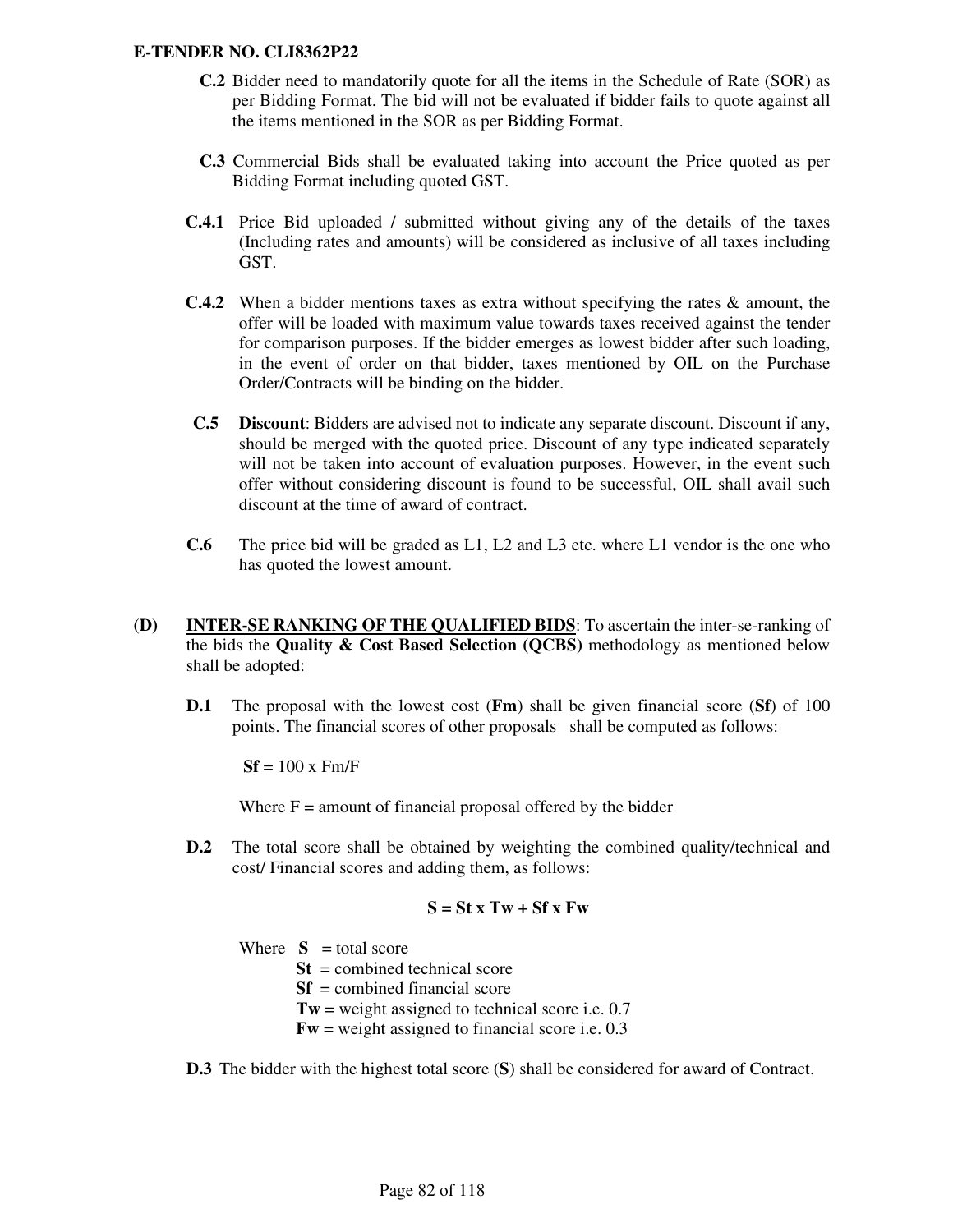- **D.4** In the event of two or more bids having the same highest Evaluated Bid Score (**S**), the bid scoring the highest marks against Quality Criteria (**St-** combined technical score) will be recommended for award of contract.
- **D.5** In case two or more bidder have same highest Evaluated Bid Score (**S**) and same combined technical score (**St**), the bidder obtaining higher marks against parameter 1 of **Appendix C1** above shall be recommended for award of contract.
- **D.6** In case two or more bidder have same highest Evaluated Bid Score (**S**) and same combined technical score (**St**), the bidder obtaining higher marks against parameter 1 of **Appendix C1** above shall be recommended for award of contract.
- **D.6** In case two or more bidder have same highest Evaluated Bid Score (**S**), same combined technical score (**St**) and same marks against parameter 1 of **Appendix C1** then the selected bidder shall be determined through Draw of Lots (Lottery).
- 5.0 **In the QCBS system, as the evaluation of the price is based on total score (S) i.e Combined score of both Quality & Quoted Prices, purchase preference policies (like Policy for MSE and PP-LC etc.) shall not be applicable.**

**( END OF SECTION–VII )**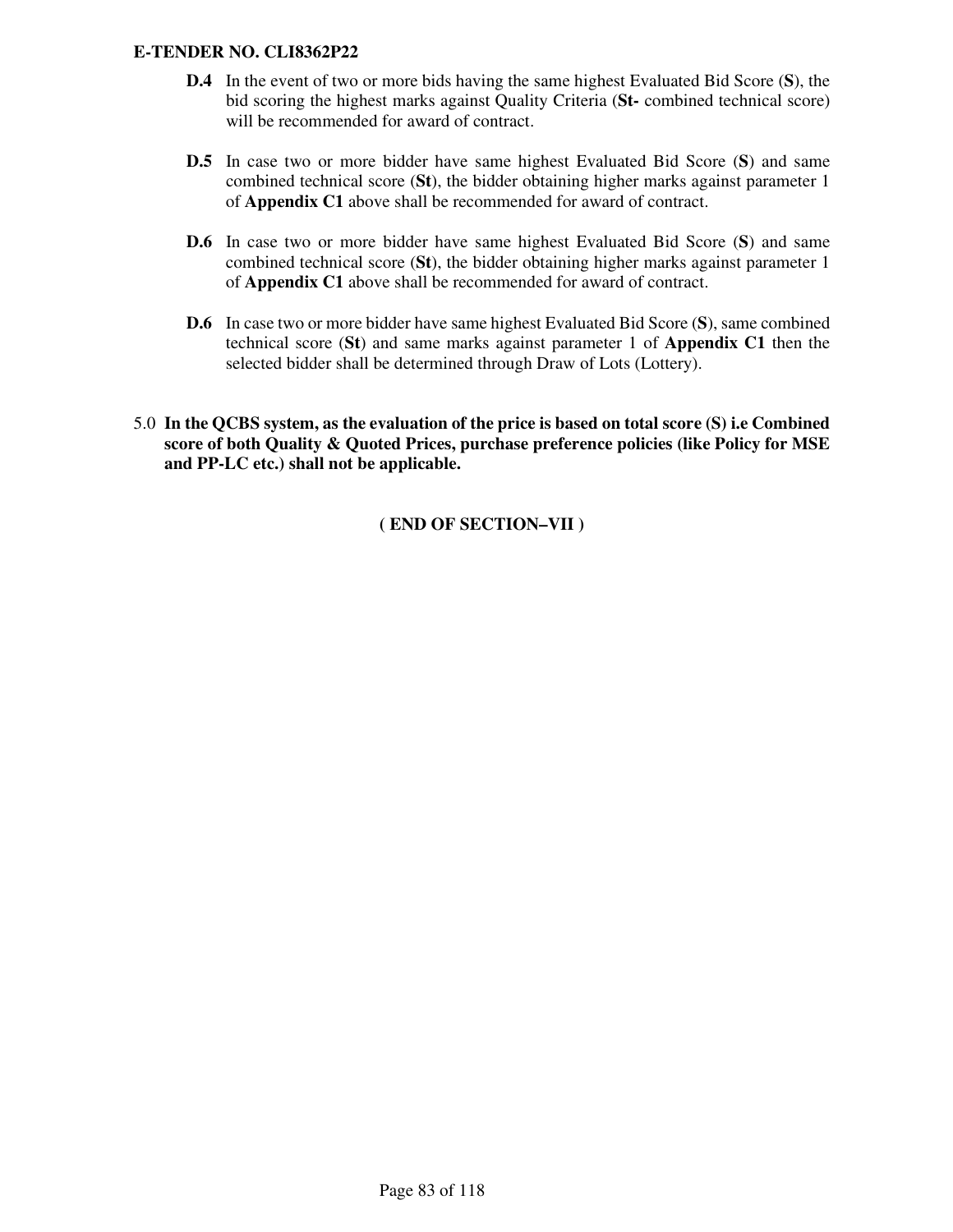Proforma-A

### Declaration to provide all the services under scope of work

To, M/s. Oil India Limited Plot No.19, Sector-16A Noida-201301

Tender No: ……………………………………….

With reference to clause no. 1.1.2 under Technical Criteria of above tender for **Engagement Of** Consultant For Conducting Individual Development Plan (IDP) For Grade E, F, G & H Executives Of Oil as the bidder, we confirm to provide all the services under scope of work mentioned in the tender and required to refer to the relevant part of the Bid for detailed scope of work for the services to be carried out.

Authorised Person's Signature: \_\_\_\_\_\_\_\_\_\_\_\_\_\_\_\_\_

Name: \_\_\_\_\_\_\_\_\_\_\_\_\_\_\_\_\_\_\_\_\_\_\_\_\_\_\_\_\_\_\_

Designation: \_\_\_\_\_\_\_\_\_\_\_\_\_\_\_\_\_\_\_\_\_\_\_\_\_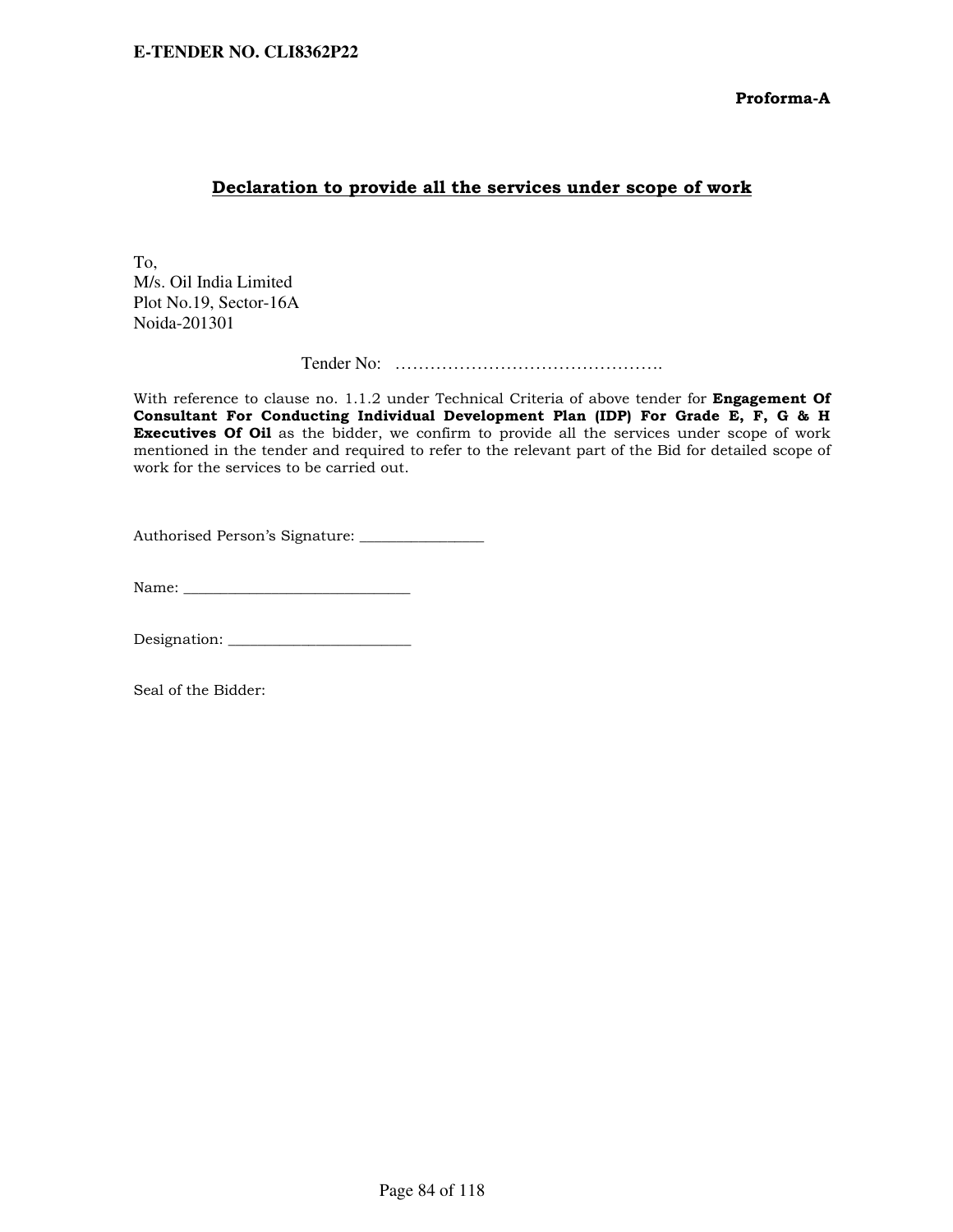# Appendix C1 - Technical Scoring

Bidders are required to fill up data against sub-criteria of Sl.No.1, 2 & 3 for evaluation by OIL and to provide requisite details in Tables/formats provided. Bidders may use separate sheets, if required.

| S1           | Criteria                                                                                                                                                                                                                                                                                                                                                    | Maximum<br>allotted<br><b>Marks</b> | Details to be<br>specified or<br>given in separate<br><b>Annexures</b>                                                                                               |         |                     | <b>Scoring Method</b> |                                                        |                |            |
|--------------|-------------------------------------------------------------------------------------------------------------------------------------------------------------------------------------------------------------------------------------------------------------------------------------------------------------------------------------------------------------|-------------------------------------|----------------------------------------------------------------------------------------------------------------------------------------------------------------------|---------|---------------------|-----------------------|--------------------------------------------------------|----------------|------------|
| $\mathbf{1}$ | <b>Experience</b>                                                                                                                                                                                                                                                                                                                                           |                                     |                                                                                                                                                                      |         |                     |                       |                                                        |                |            |
| (i)          | Cumulative executed value of top<br>five HR related consultancy<br>assignments completed by the<br>bidder during the last five years<br>(cut-off date taken as the original<br>bid closing date) in a Maharatna<br>/Navratna<br><b>PSU</b><br>or<br>a<br>PSU/MNC/Private<br>Sector<br>company having at least an<br>annual turnover of Rs. 1,000<br>crores. | 10.00                               | Details<br>be<br>to<br>provided in<br>the<br>format specified at<br><b>Table</b><br>$\blacksquare$<br>and<br>supporting<br>documents <sup>*</sup> to be<br>submitted |         | Max. alloted mark x |                       | Value of specific bidder<br>Max value among all bidder |                |            |
| (i)          | Highest executed value of single<br>HR completed assignment during                                                                                                                                                                                                                                                                                          | 10.0                                | Supporting<br>documents* to be                                                                                                                                       | >Rs.5Cr | $Rs.4-5Cr$          | $Rs.3-4Cr$            | $Rs.2-3Cr$                                             | Rs.2.0Cr       | <b>NIL</b> |
|              | last 5 years (cut-off date taken as<br>the original bid closing date)                                                                                                                                                                                                                                                                                       |                                     | submitted                                                                                                                                                            | 10      | 8                   | 6                     | 4                                                      | $\overline{2}$ | $\Omega$   |
| (iii)        | Cumulative executed value of top<br>five Leadership Development<br>related consultancy assignments<br>completed by the bidder in the<br>last five years (cut-off date taken<br>as the original bid closing date) in<br>a Maharatna/ Navratna PSU or a<br>PSU/ MNC/ Private Sector<br>company having at least an<br>annual turnover of Rs. 1,000<br>crores.  | 10.00                               | Details<br>be<br>to<br>provided in<br>the<br>format specified at<br>Table<br>$\mathbf{2}$<br>and<br>supporting<br>documents <sup>*</sup> to be<br>submitted          |         | Max. alloted mark x |                       | Value of specific bidder<br>Max value among all bidder |                |            |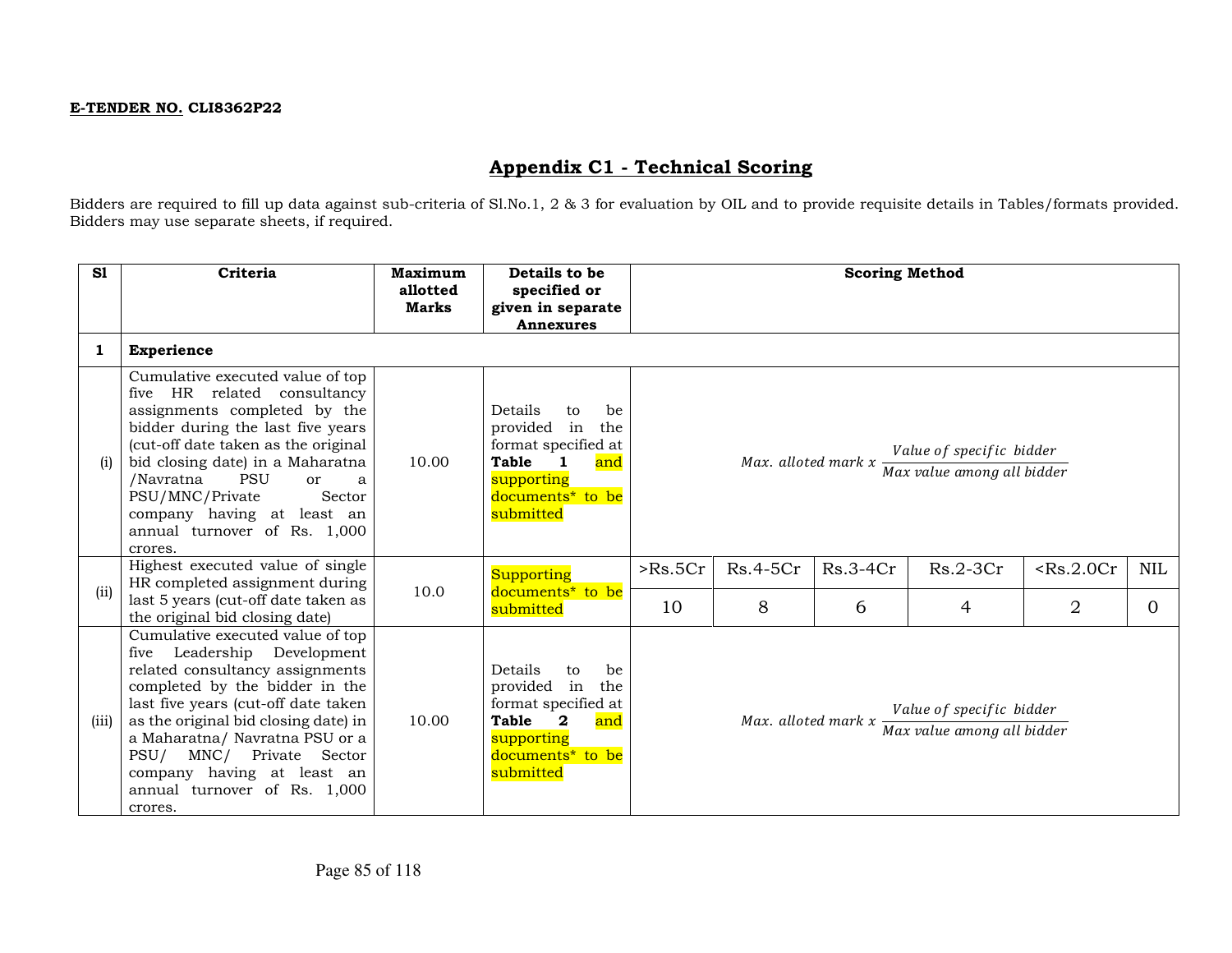| S1   | Criteria                                                                                                                                                                                                                                                                                                                          | Maximum<br>allotted<br>Marks | Details to be<br>specified or<br>given in separate<br><b>Annexures</b>                                                                                      | <b>Scoring Method</b>                                                                                                                                                                                       |
|------|-----------------------------------------------------------------------------------------------------------------------------------------------------------------------------------------------------------------------------------------------------------------------------------------------------------------------------------|------------------------------|-------------------------------------------------------------------------------------------------------------------------------------------------------------|-------------------------------------------------------------------------------------------------------------------------------------------------------------------------------------------------------------|
| (iv) | Cumulative executed value of top<br>five Leadership Development<br>related consultancy assignments<br>completed by the bidder in the<br>last ten years (cut-off date taken<br>as the original bid closing date) in<br>Oil & Gas Sector Organizations.                                                                             | 10.00                        | Details<br>be<br>to<br>provided in<br>the<br>format specified at<br>Table<br>$\mathbf{3}$<br>and<br>supporting<br>documents <sup>*</sup> to be<br>submitted | Value of specific bidder<br>Max. alloted mark $x \frac{1}{\text{Max value among all bidder}}$                                                                                                               |
| (v)  | of<br>Leadership<br>Number<br>Development related consultancy<br>having<br>assignments<br>single<br>executed order value of Rs. 50<br>lakh or more, completed by the<br>bidder in last five years (cut-off<br>date taken as the original bid<br>date)<br>Maximum<br>closing<br>assignment will be limited to 5 for<br>evaluation. | 10.00                        | Details<br>be<br>to<br>provided in<br>the<br>format specified at<br>Table 4<br>and<br>supporting<br>documents <sup>*</sup> to be<br>submitted               | Max. alloted mark $x \frac{No \space of \space Orders \space of \space specific \space bidder}$<br>Max. alloted mark $x \frac{Max \space No \space of \space Orders \space among \space all \space biders}$ |
|      | <b>Sub-Total: Experience</b>                                                                                                                                                                                                                                                                                                      | 50.00                        |                                                                                                                                                             |                                                                                                                                                                                                             |

\*In support of above experience criteria, bidders are required to submit documentary evidence like relevant pages of contracts/work orders/LOA along with completion certificate/payment certificate issued by the clients or any other documents showing details of work carried out to complete the full scope of work as enumerated in the Scope of Work etc. In case bidder expresses its inability to submit necessary documents i.e. copies of work order and completion certificate for reasons of Non-Disclosure Agreement (NDA) or other reasons (clearly specifying the reasons) in support of meeting the experience criteria, a certificate certifying all the required information, issued by CEO/ Head of bidding entity/ CFO/ Finance Head of bidding entity of the company along with a declaration that the bidding company is not in a position to submit the required documents owing to the NDA or other reason with an endorsement by Chartered Accountant / Statutory Auditor / Certified Public Accountant (not being an employee or a Director or not having any interest in the bidder(s) company/firm) may be submitted.

 In support of the annual turnover of the client (if the client is not a listed entity during the period of assignment), bidder is required to submit the copies of audited financial results of the client (Balance Sheet and Profit & Loss Account)/Annual Report for the relevant year.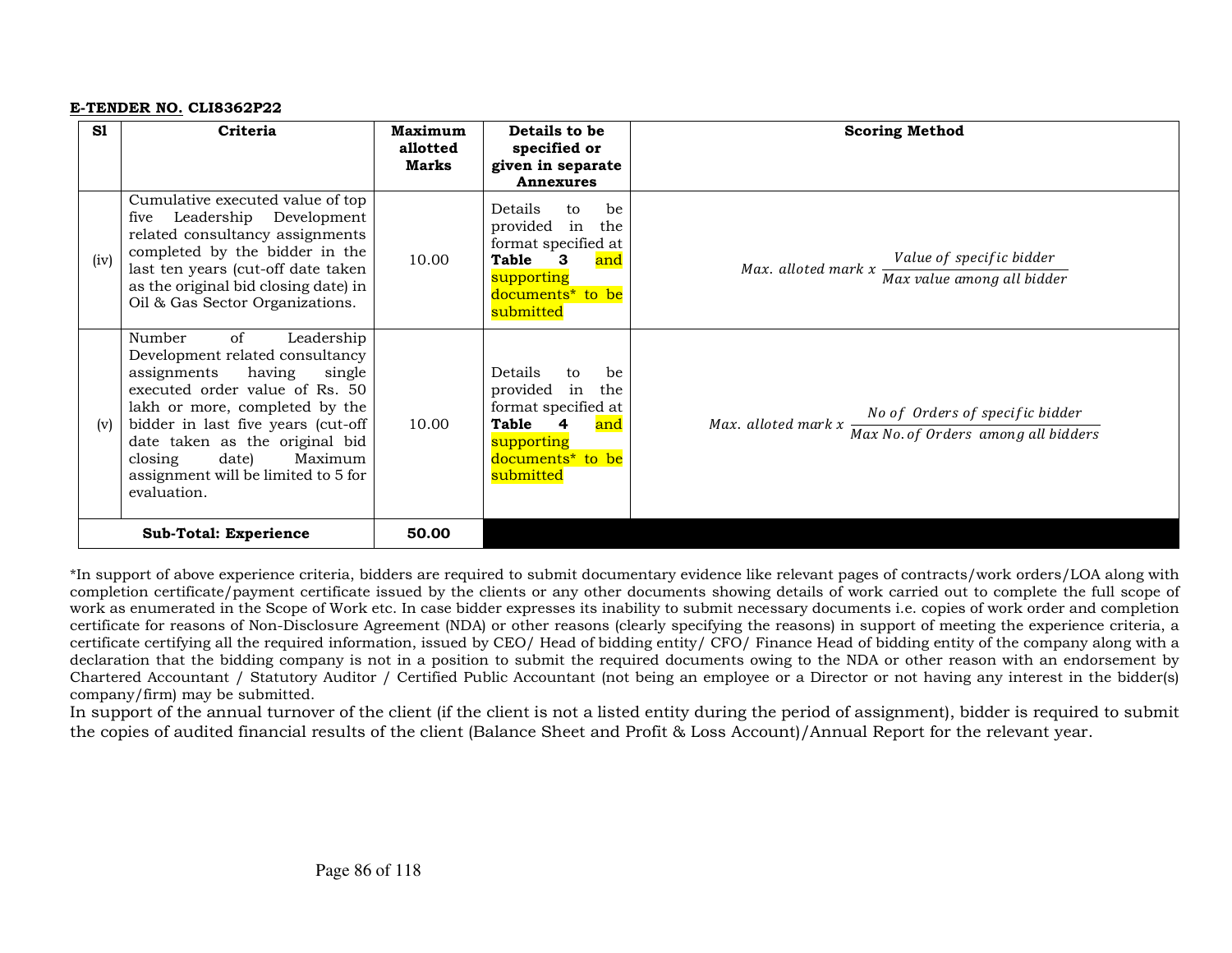| 2                         | Approach & Methodology                                                                               |                                                                  |                                                                                                         |                                            |                               |                      |                      |                     |                                                                                        |
|---------------------------|------------------------------------------------------------------------------------------------------|------------------------------------------------------------------|---------------------------------------------------------------------------------------------------------|--------------------------------------------|-------------------------------|----------------------|----------------------|---------------------|----------------------------------------------------------------------------------------|
| S1                        | Criteria                                                                                             | Maximum<br>allotted<br><b>Marks</b>                              | <b>Details</b><br>be<br>to<br>specified or given<br>separate<br>in<br>Annexures                         | <b>Scoring Method</b>                      |                               |                      |                      |                     |                                                                                        |
|                           | Detailed overall approach &                                                                          | 10.00                                                            | Separate Write Up<br>under heading<br>of<br>Approach<br>&<br>Methodology<br>for                         | following evaluation scale:<br>Exceptional | Exceeds                       | Meets                | Below                | Unsatis-            | Team Marks (i.e. OIL's bid evaluating team will give the marks) as per the<br>Write up |
| (i)                       | Methodology for carrying out the<br>IDP implementation project in                                    |                                                                  | of<br>implementation<br>the project to<br>be                                                            |                                            | expectation                   | expectation          | expectation          | factory             | not<br>submitted                                                                       |
| OIL as per scope of work. |                                                                                                      | submitted as<br>per<br>details provided in<br>the scope of work. | 10                                                                                                      | 8                                          | 6                             | $\overline{4}$       | $\overline{a}$       | $\overline{0}$      |                                                                                        |
|                           | Approach and methodology for<br>fine tuning of IDP in $70:20:10$<br>rule including approach for      |                                                                  | Separate Write Up<br>under heading<br>of<br>approach<br>and<br>Methodology<br>for<br>Fine Tuning of IDP | following scale:                           |                               |                      |                      |                     | Team Marks (i.e. OIL's bid evaluating team will give the marks) as per the             |
| (ii)                      | incorporating action learning<br>elements in IDP as per scope of<br>work.                            | 10.00                                                            | and<br>design<br>of<br>course material to<br>be submitted as per                                        | Exceptional                                | <b>Exceeds</b><br>expectation | Meets<br>expectation | Below<br>expectation | Unsatis-<br>factory | Write up not<br>submitted                                                              |
|                           |                                                                                                      |                                                                  | details provided in<br>the scope of work.                                                               | 10                                         | 8                             | 6                    | $\overline{4}$       | 2                   | $\mathbf{0}$                                                                           |
|                           | Approach for preparing mid-<br>point and end of project report                                       |                                                                  | Separate Write Up<br>under heading of<br>Approach for mid-                                              | following scale:                           |                               |                      |                      |                     | Team Marks (i.e. OIL's bid evaluating team will give the marks) as per the             |
| (iii)                     | as mentioned in scope of work<br>with feedback/<br>satisfaction<br>survey of participants on the IDP | 10.00                                                            | point report and<br>final report to be<br>submitted as<br>per                                           | Exceptional                                | Exceeds<br>expectation        | Meets<br>expectation | Below<br>expectation | Unsatis-<br>factory | Write up not<br>submitted                                                              |
|                           | implementation exercise.                                                                             |                                                                  | details provided in<br>the scope of work.                                                               | 10                                         | 8                             | 6                    | $\overline{4}$       | $\overline{2}$      | $\mathbf 0$                                                                            |
|                           | Sub-Total: Approach &<br>Methodology                                                                 | 30.00                                                            |                                                                                                         |                                            |                               |                      |                      |                     |                                                                                        |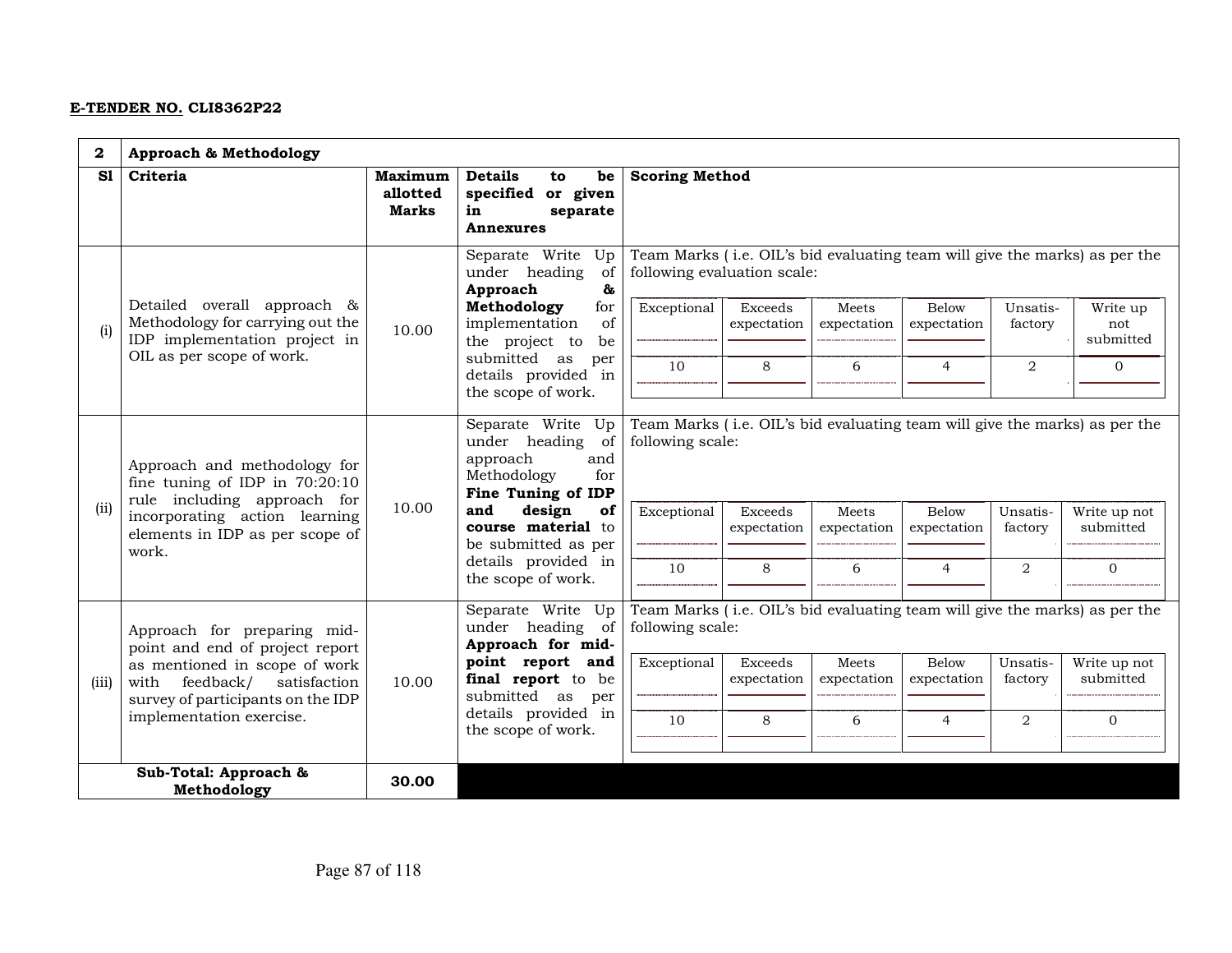| 3                                        | <b>Key Personnel</b>                                                                                                                                                                                                                                                       |                                     |                                                                                                                                                                                                                                                                                 |                                                                                               |
|------------------------------------------|----------------------------------------------------------------------------------------------------------------------------------------------------------------------------------------------------------------------------------------------------------------------------|-------------------------------------|---------------------------------------------------------------------------------------------------------------------------------------------------------------------------------------------------------------------------------------------------------------------------------|-----------------------------------------------------------------------------------------------|
| S1                                       | Criteria                                                                                                                                                                                                                                                                   | Maximum<br>allotted<br><b>Marks</b> | Details to be specified<br>or given in separate<br><b>Annexures</b>                                                                                                                                                                                                             | <b>Scoring Method</b>                                                                         |
| (i)                                      | Average experience of core team<br>members proposed for<br>the<br>assignment (list of core team<br>members should have at least 4<br>persons. In case of more than 4<br>persons, top four (04) persons as<br>submitted<br>project<br>per<br>organogram will be considered. | 10.00                               | Curriculum Vitae of<br>core team members to<br>attached.<br>Also.<br>be<br>details of core team<br>members to be provided<br>in format specified at<br>Table 5.<br>Organogram<br>of the<br>assignment including<br>responsibility of each<br>team member should<br>be submitted | Value of specific bidder<br>Max. alloted mark $x \frac{1}{\text{Max value among all bidder}}$ |
| (ii)                                     | Profile and experience of the<br>prospective faculties<br>to<br>be<br>deployed for OIL project (Average<br>experience of 10 faculties will be<br>taken into consideration)                                                                                                 | 10.00                               | Curriculum Vitae<br>of<br>prospective faculties to<br>be attached.<br>Also<br>details of prospective<br>faculties to be provided<br>in format specified at<br>Table 6.                                                                                                          | Value of specific bidder<br>Max. alloted mark $x -$<br>Max value among all bidder             |
| 20.00<br><b>Sub-Total: Key Personnel</b> |                                                                                                                                                                                                                                                                            |                                     |                                                                                                                                                                                                                                                                                 |                                                                                               |
| <b>Overall Total</b><br>100.00           |                                                                                                                                                                                                                                                                            |                                     |                                                                                                                                                                                                                                                                                 |                                                                                               |

Bids from all bidders shall be evaluated and points shall be allocated based on the documents submitted by the bidders. Individual points given for each criteria shall be summed up for obtaining the total score/ mark of each bidder.

The score/ marks obtained by the bidder will be their combined technical score (St). The decision of the team of OIL representatives, to select the technically acceptable bid(s) on the basis of their evaluation, will be final and binding on the bidders.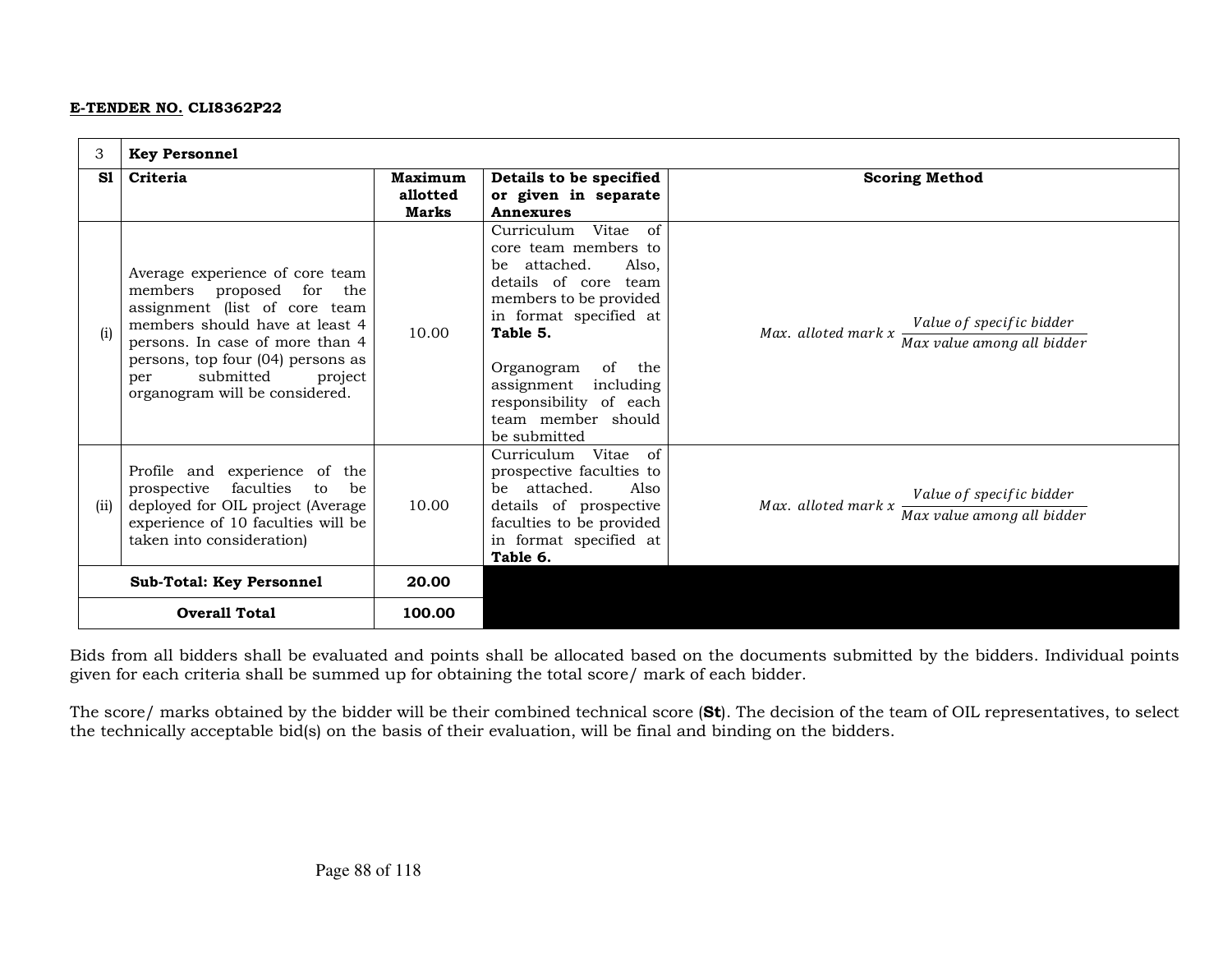# $Table - 1$

Cumulative order value of top five HR related consultancy assignments completed by the bidder during the last five years

Name of the Bidder:

|             |                  | Address | Assignment<br>carried out | Period of assignment |                    |                                                  |                                       | Annual turnover                                         |
|-------------|------------------|---------|---------------------------|----------------------|--------------------|--------------------------------------------------|---------------------------------------|---------------------------------------------------------|
| Client Name | Country          |         |                           | Starting date        | Completion<br>date | Contact person<br>name, contact<br>no. and email | Value of<br>assignment<br>carried out | of the client<br>during the<br>period of<br>assignment* |
|             |                  |         |                           |                      |                    |                                                  |                                       |                                                         |
|             |                  |         |                           |                      |                    |                                                  |                                       |                                                         |
|             |                  |         |                           |                      |                    |                                                  |                                       |                                                         |
|             |                  |         |                           |                      |                    |                                                  |                                       |                                                         |
|             |                  |         |                           |                      |                    |                                                  |                                       |                                                         |
|             | Total value(Rs.) |         |                           |                      |                    |                                                  |                                       |                                                         |

\*In case of a PSU/MNC/Private Sector Company having at least an annual turnover of Rs.1000 crores

Signature of authorized signatory of the bidder:

Date: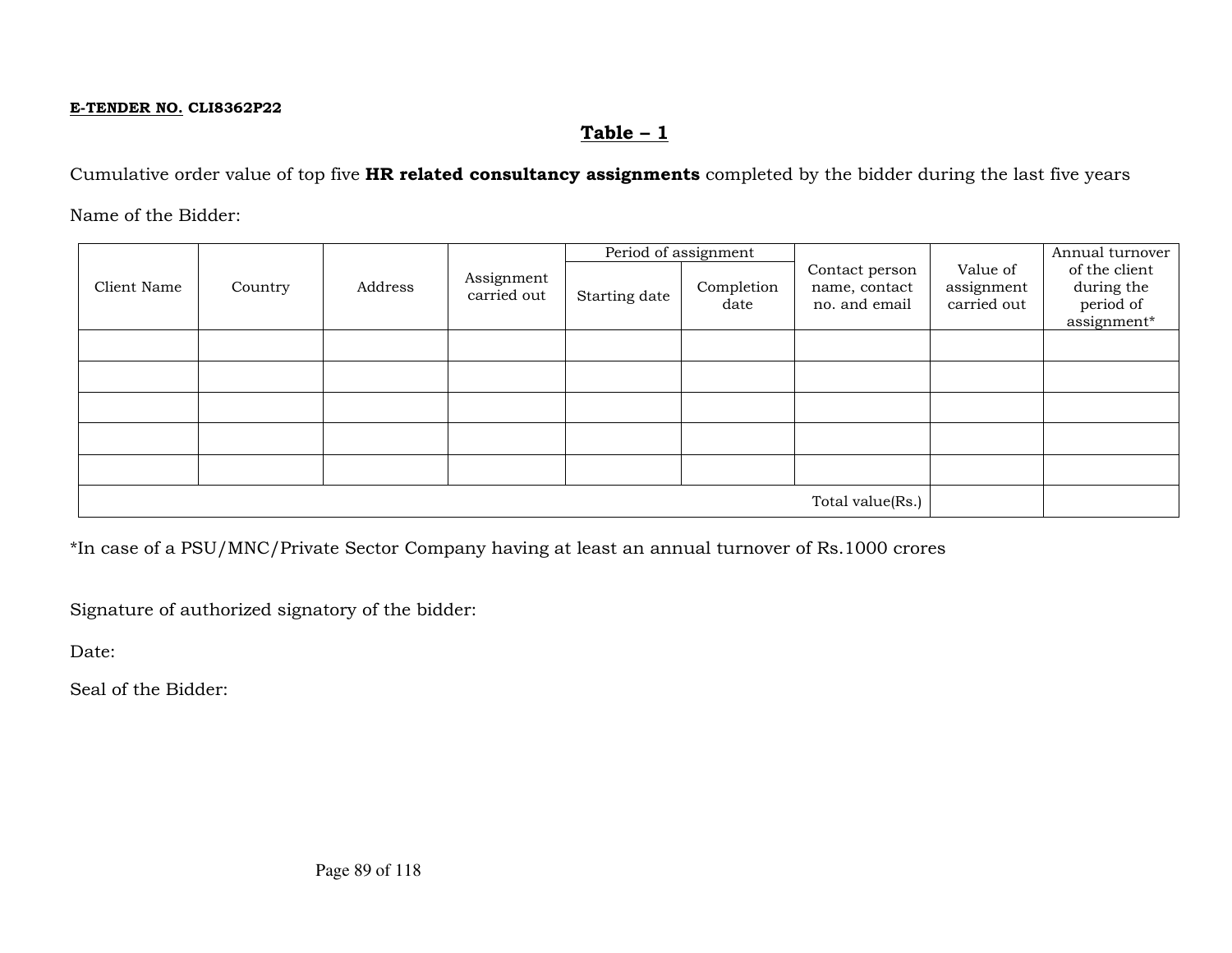# $Table - 2$

Cumulative value of top five Leadership Development related consultancy assignments completed by the bidder in the last five years

Name of the Bidder:

|             |         |         |                           | Period of assignment |                    | Contact                                  |                                       | Annual turnover                                         |
|-------------|---------|---------|---------------------------|----------------------|--------------------|------------------------------------------|---------------------------------------|---------------------------------------------------------|
| Client Name | Country | Address | Assignment<br>carried out | Starting date        | Completion<br>date | person name,<br>contact no.<br>and email | Value of<br>assignment<br>carried out | of the client<br>during the<br>period of<br>assignment* |
|             |         |         |                           |                      |                    |                                          |                                       |                                                         |
|             |         |         |                           |                      |                    |                                          |                                       |                                                         |
|             |         |         |                           |                      |                    |                                          |                                       |                                                         |
|             |         |         |                           |                      |                    |                                          |                                       |                                                         |
|             |         |         |                           |                      |                    |                                          |                                       |                                                         |
|             |         |         |                           |                      |                    | Total value<br>(Rs.)                     |                                       |                                                         |

\*In case of a PSU/MNC/Private Sector Company having at least an annual turnover of Rs.1000 crores

Signature of authorized signatory of the bidder:

Date: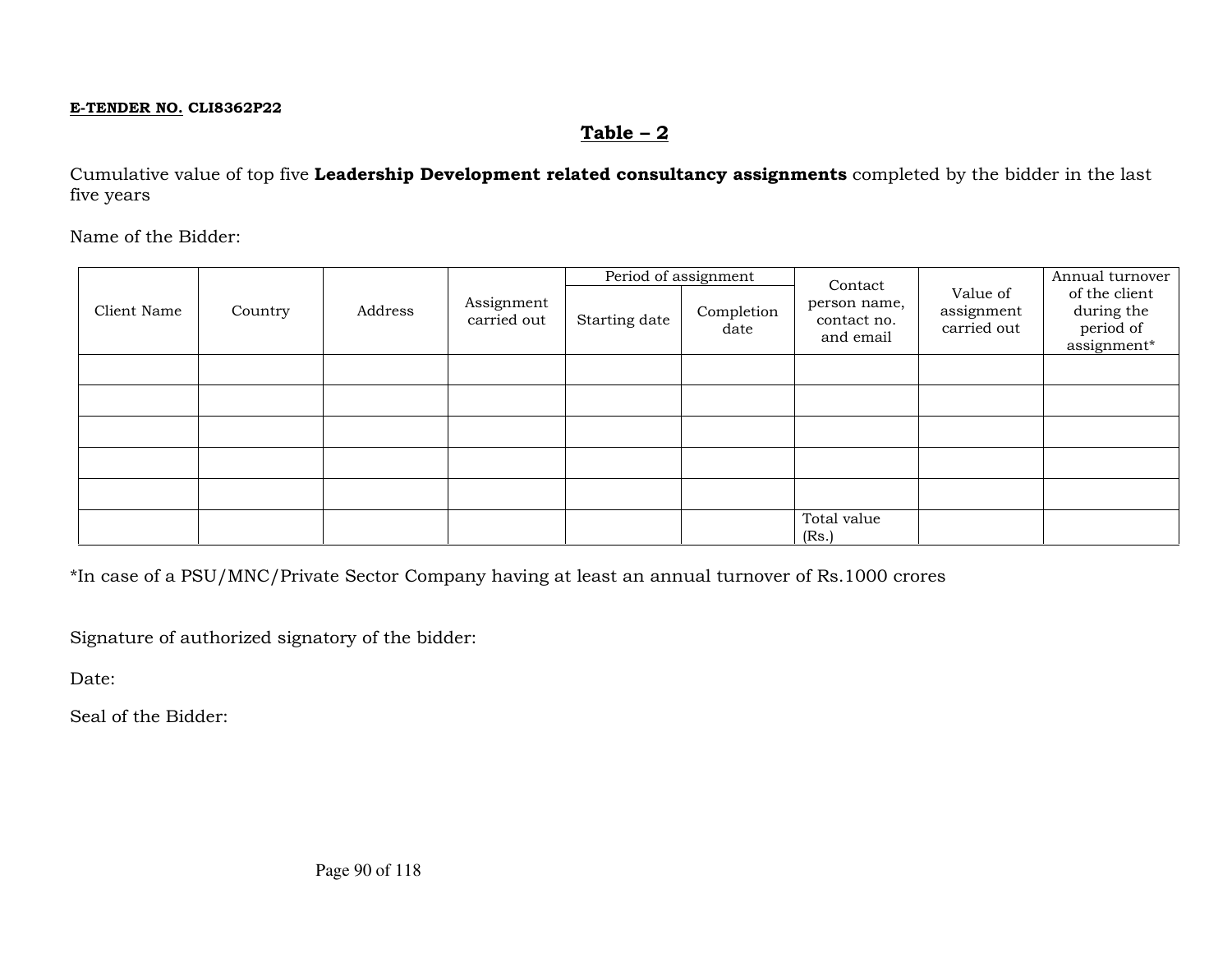# $Table - 3$

Cumulative value of top five Leadership Development related consultancy assignments completed by the bidder in the last ten years in Oil & Gas Sector Organizations

Name of the Bidder:

| Client Name | Country | Address | Assignment<br>carried out | Period of assignment<br>Starting date | Completion<br>date | Contact person name,<br>contact no. and email | Value of<br>assignment<br>carried out |
|-------------|---------|---------|---------------------------|---------------------------------------|--------------------|-----------------------------------------------|---------------------------------------|
|             |         |         |                           |                                       |                    |                                               |                                       |
|             |         |         |                           |                                       |                    |                                               |                                       |
|             |         |         |                           |                                       |                    |                                               |                                       |
|             |         |         |                           |                                       |                    |                                               |                                       |
|             |         |         |                           |                                       |                    |                                               |                                       |
|             |         |         |                           |                                       |                    | Total value (Rs.)                             |                                       |

Signature of authorized signatory of the bidder:

Date: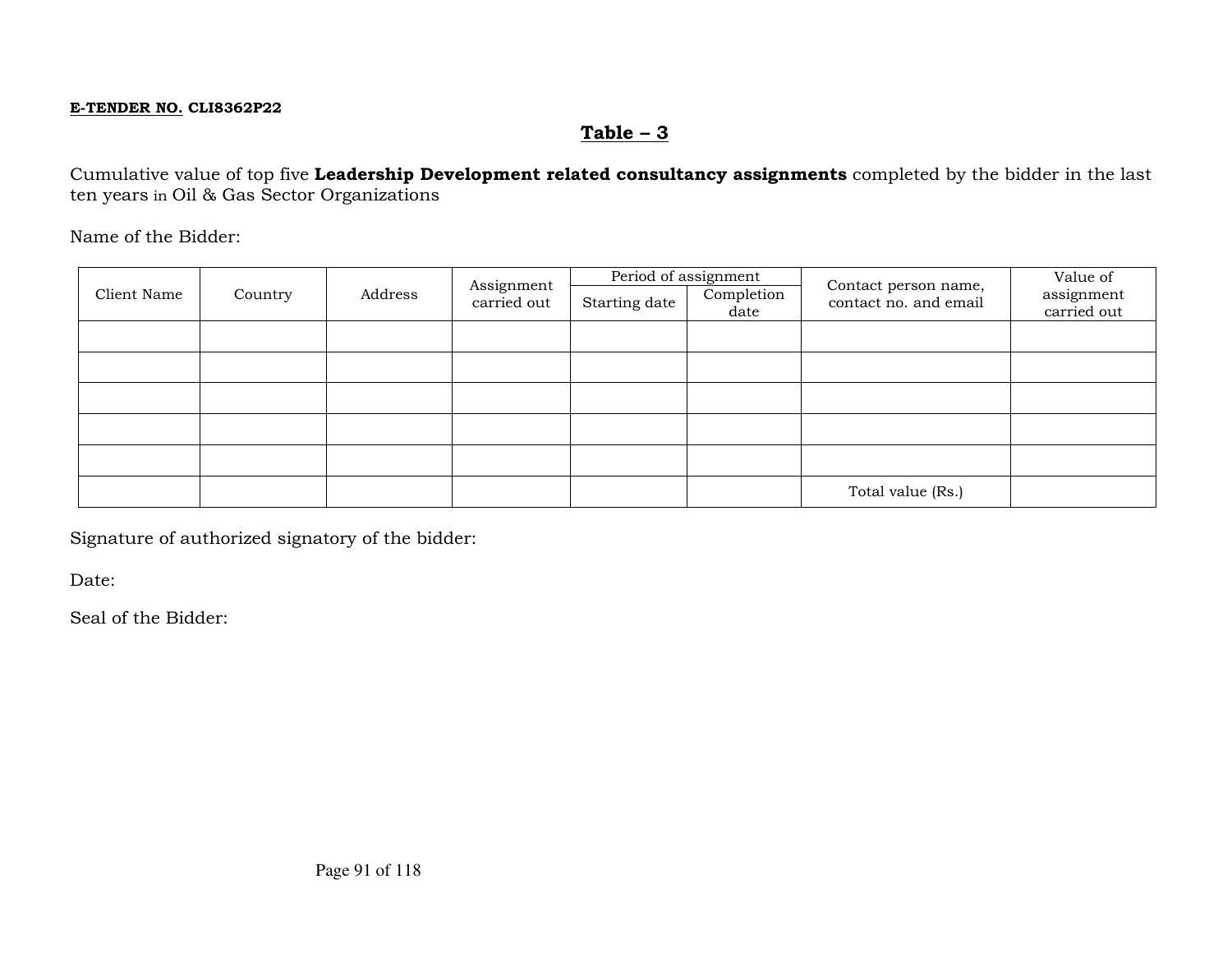# Table – 4

## Number of Leadership Development related consultancy assignments having single order value of Rs. 50 lakh or morecompleted in the last five years

Name of the Bidder:

|             |                               | Address | Assignment<br>carried out | Period of assignment |                    | Single Order                      |                | Contact No & |
|-------------|-------------------------------|---------|---------------------------|----------------------|--------------------|-----------------------------------|----------------|--------------|
| Client Name | Country                       |         |                           | Starting date        | Completion<br>date | value of<br>assignment<br>(Lakhs) | Contact person | Email        |
|             |                               |         |                           |                      |                    |                                   |                |              |
|             |                               |         |                           |                      |                    |                                   |                |              |
|             |                               |         |                           |                      |                    |                                   |                |              |
|             |                               |         |                           |                      |                    |                                   |                |              |
|             |                               |         |                           |                      |                    |                                   |                |              |
|             |                               |         |                           |                      |                    |                                   |                |              |
|             | <b>Total Number of Orders</b> |         |                           |                      |                    |                                   |                |              |

Signature of authorized signatory of the bidder:

Date: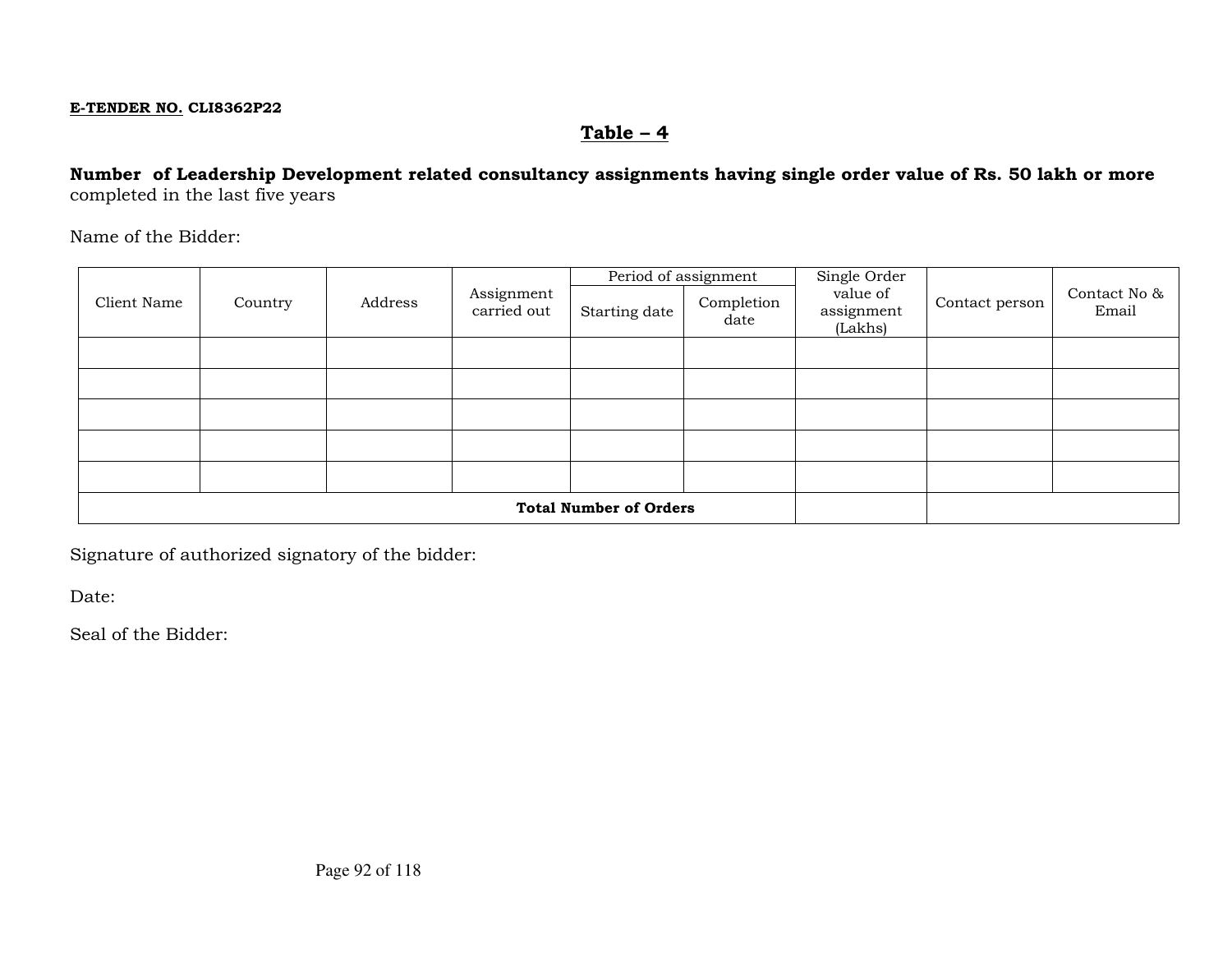# $Table - 5$

Average experience of core team members proposed for the assignment (tentative list of core team members should have minimum 4 personnel)

| Name of core team member proposed for the<br>assignment | Qualification | Relevant experience (no. of years) |
|---------------------------------------------------------|---------------|------------------------------------|
|                                                         |               |                                    |
|                                                         |               |                                    |
|                                                         |               |                                    |
|                                                         |               |                                    |
|                                                         |               |                                    |
|                                                         |               |                                    |
|                                                         |               |                                    |
| Average experience of core team members (No. of years)  |               |                                    |

Signature of authorized signatory of the bidder:

Date: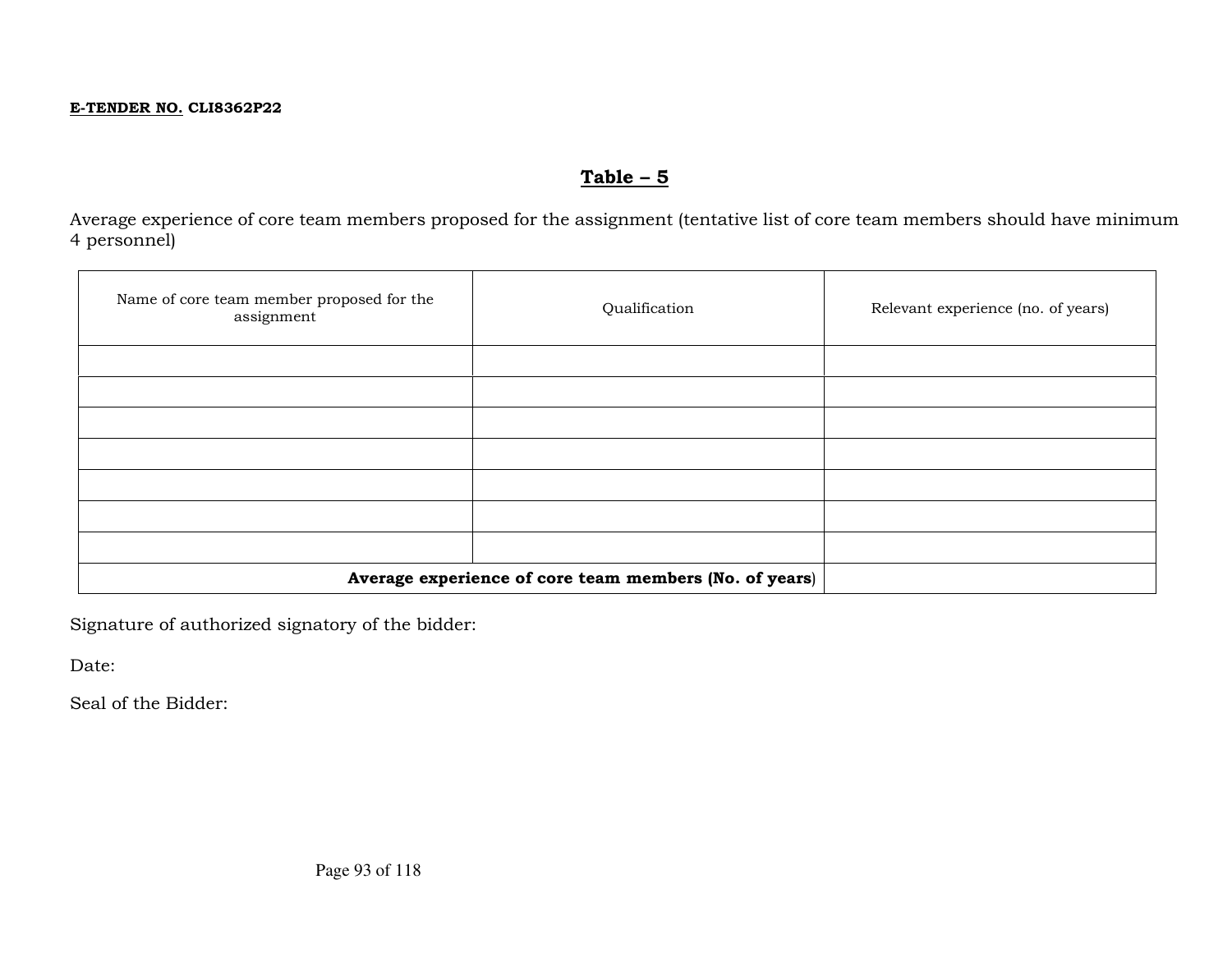# $Table - 6$

Profile and experience of the faculty to be deployed for OIL project (average post certification experience as faculty will be taken into consideration)

| Name of the Faculty | Year of experience | Certification details of certification<br>as per scope of work including<br>certifying agency and date | Years of post-<br>certification<br>experience as faculty | Qualification details | <b>Contact Details</b> |
|---------------------|--------------------|--------------------------------------------------------------------------------------------------------|----------------------------------------------------------|-----------------------|------------------------|
|                     |                    |                                                                                                        |                                                          |                       |                        |
|                     |                    |                                                                                                        |                                                          |                       |                        |
|                     |                    |                                                                                                        |                                                          |                       |                        |
|                     |                    |                                                                                                        |                                                          |                       |                        |
|                     |                    |                                                                                                        |                                                          |                       |                        |
|                     |                    |                                                                                                        |                                                          |                       |                        |
|                     |                    | Total post certification Average Experience as Faculty (No. of Years)                                  |                                                          |                       |                        |

Signature of authorized signatory of the bidder:

Date:

Seal of the Bidder:

### END OF SECTION VII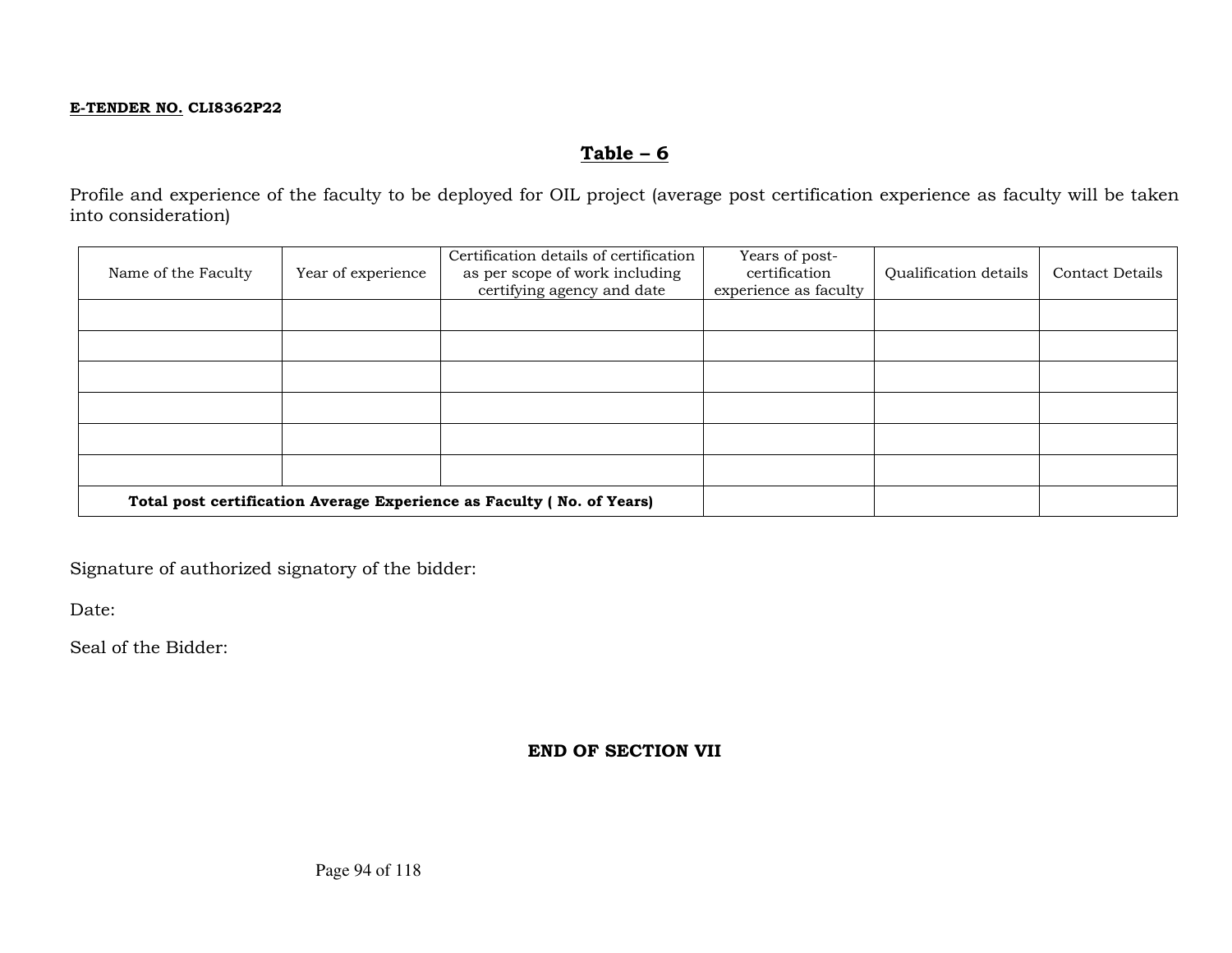# **PUBLIC PROCUREMENT POLICY FOR MICRO AND SMALL ENTERPRISES (MSES)**

Government of India, vide Gazette of India no.503 dated 26.03.2012 introduced the Public Procurement Policy with effect from 01.04.2012 advising all Central Ministries/Departments /CPSUs to procure minimum 20% of their annual procurement value of goods & services from Micro & Small Enterprises (MSEs) for promotion and development of Micro and Small Enterprises. While provisioning the following three benefits under PPP against procurement from Micro & Small Enterprises, Govt. of India had earmarked a sub-target of 20 % (i.e. 4% out of 20%) for procurement from MSEs owned by SC/ST Entrepreneurs.

- i. Exemption of Tender fee
- ii. Exemption of Bid Security / EMD
- iii. Purchase Preference to MSEs: In any tendering process, participating MSEs quoting price within the price band of L1 +15 % shall be allowed to supply at least 20 % of total tender requirement, subject to matching their prices with L1 price of the bidder who is other than MSE.

Subsequently, the Ministry of MSME vide amendment dated 09.11.2018 notified that throughout the PPP for MSEs order, 2012, for the figures and word "20 percent", wherever they occur, the figures and words "25 percent" shall be substituted. Moreover, in addition to sub-target earmarked for procurement from MSEs owned by SC/ST entrepreneurs, another 3% from within the 25% target has been earmarked for procurement from MSEs owned by women entrepreneurs.

In accordance with the provisions of the said policy, OIL has implemented following policy for procurement of goods and services from MSEs:

- i. Exemption of Tender Fee & Bid Security/EMD for MSE Vendors irrespective of their product category & capacity, subject to submission of valid MSME registration certificate issued by appropriate authority.
- ii. Purchase Preference of 15% ( fifteen percent) to MSE Bidders over non-MSE L1 Bidder is extended **provided the eligible MSE bidder is Manufacturer of tendered good for procurement /Service provider who is capable of rendering the tendered services by themselves,** and award PO/ Contract for full tender quantity on such MSE bidder, subject to matching their quoted rates / cost with non-MSE L1 bidder.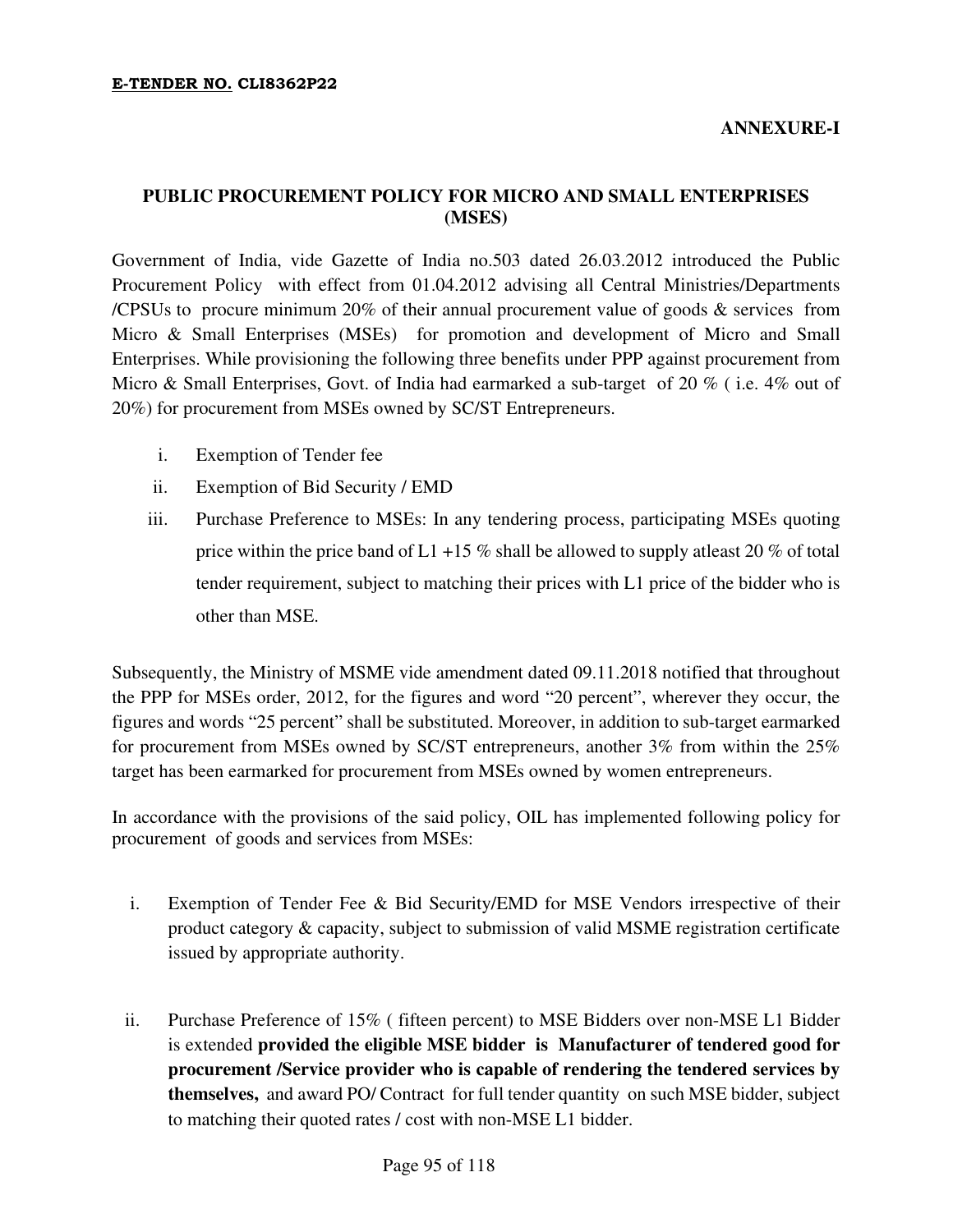- iii. In case of more than one such MSE qualifying for 15% purchase preference, the Contract shall be awarded to lowest eligible MSE amongst the MSEs qualifying for 15% purchase preference.
- iv. The MSEs owned by SC/ST entrepreneurs shall mean:
	- a) In case of Proprietary MSE, proprietor(s) shall be SC/ST
	- b) In case of Partnership MSE, the SC/ST partners shall be holding at least 51% share in the unit.
	- c) In case of Private Limited Companies, at least 51% share is held by SC/ST. If the MSE is owned by SC/ST entrepreneurs, the bidder shall furnish appropriate documentary evidence in this regard.
- v. Documents Required to be submitted by MSEs: Categorization and various Criteria applicable to MSE bidders shall be guided by the Gazette Notification No. CG-DL-E-26062020-220191 dated 26.06.2020 issued by MINISTRY OF MICRO, SMALL AND MEDIUM ENTERPRISES. The existing enterprises registered under EM- Part-II or UAM till 30st June,2020 shall continue to be valid only for a period up to the 31st day of March, 2021.

 The bidder claiming as MSE status (MSE-General, MSE-SC/ST, MSE - Woman) against this tender has to submit the following documents for availing the benefits applicable to MSEs:

a) Udyam Registration Number with Udyam Registration Certificate.

Note: In case bidding MSE is owned by Schedule Caste or Schedule Tribe entrepreneur or Woman Entrepreneur, valid documentary evidence issued by the agency who has registered the bidder as MSE owned by SC/ST entrepreneur/ Woman Entrepreneurs should also be enclosed.

However, if the bidders do not submit the valid registration certificate issued by appropriate authorities along with their bids (Technical), the bidders will not be entitled for the exemption and any preference admissible in the Public Procurement Policy (PPP), 2012.

# **END OF ANNEXURE-I**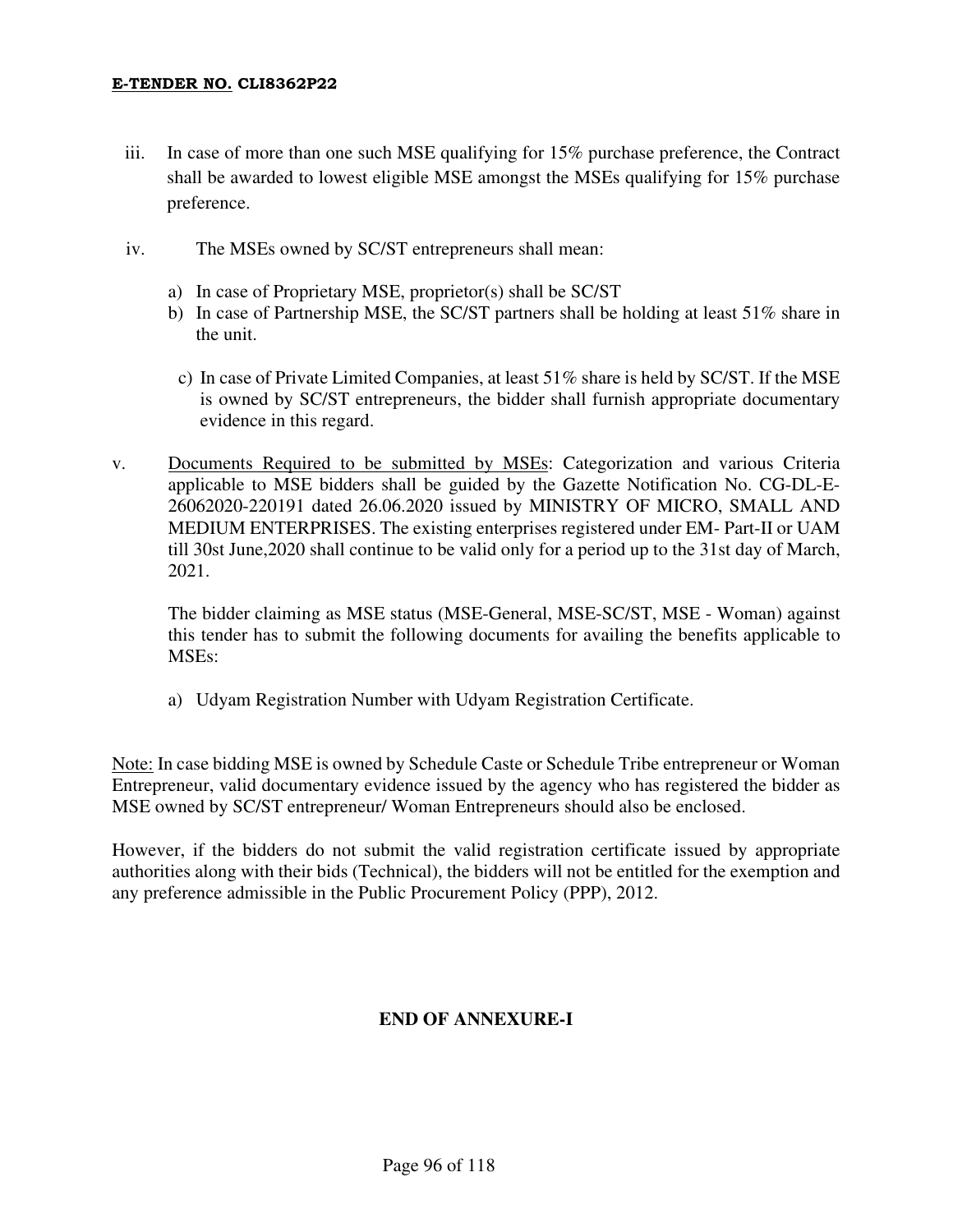# INTEGRITY PACT

# Between

Oil India Limited (OIL) hereinafter referred to as "The Principal"

And

(Name of the bidder)......................................................hereinafter referred to as "The Bidder/Contractor"

# Preamble:

The Principal intends to award, under laid down organizational procedures, contract/s for ………………………………… The Principal values full compliance with all relevant laws and regulations, and the principles of economic use of resources, and of fairness and transparency in its relations with its Bidder/s and Contractor/s.

In order to achieve these goals, the Principal cooperates with the renowned international Non-Governmental Organization "Transparency International" (TI). Following TI's national and international experience, the Principal will appoint an external independent Monitor who will monitor the tender process and the execution of the contract for compliance with the principles mentioned above.

## Section: 1 -Commitments of the Principal

(1) The Principal commits itself to take all measures necessary to prevent corruption and to observe the following principles:

- (i) No employee of the Principal, personally or through family members, will in connection with the tender for, or the execution of a contract, demand, take a promise for or accept, for him/herself or third person, any material or immaterial benefit which he/she is not legally entitled to.
- (ii) The Principal will, during the tender process treat all Bidders with equity and reason. The Principal will in particular, before and during the tender process, provide to all Bidders the same information and will not provide to any Bidder confidential/additional information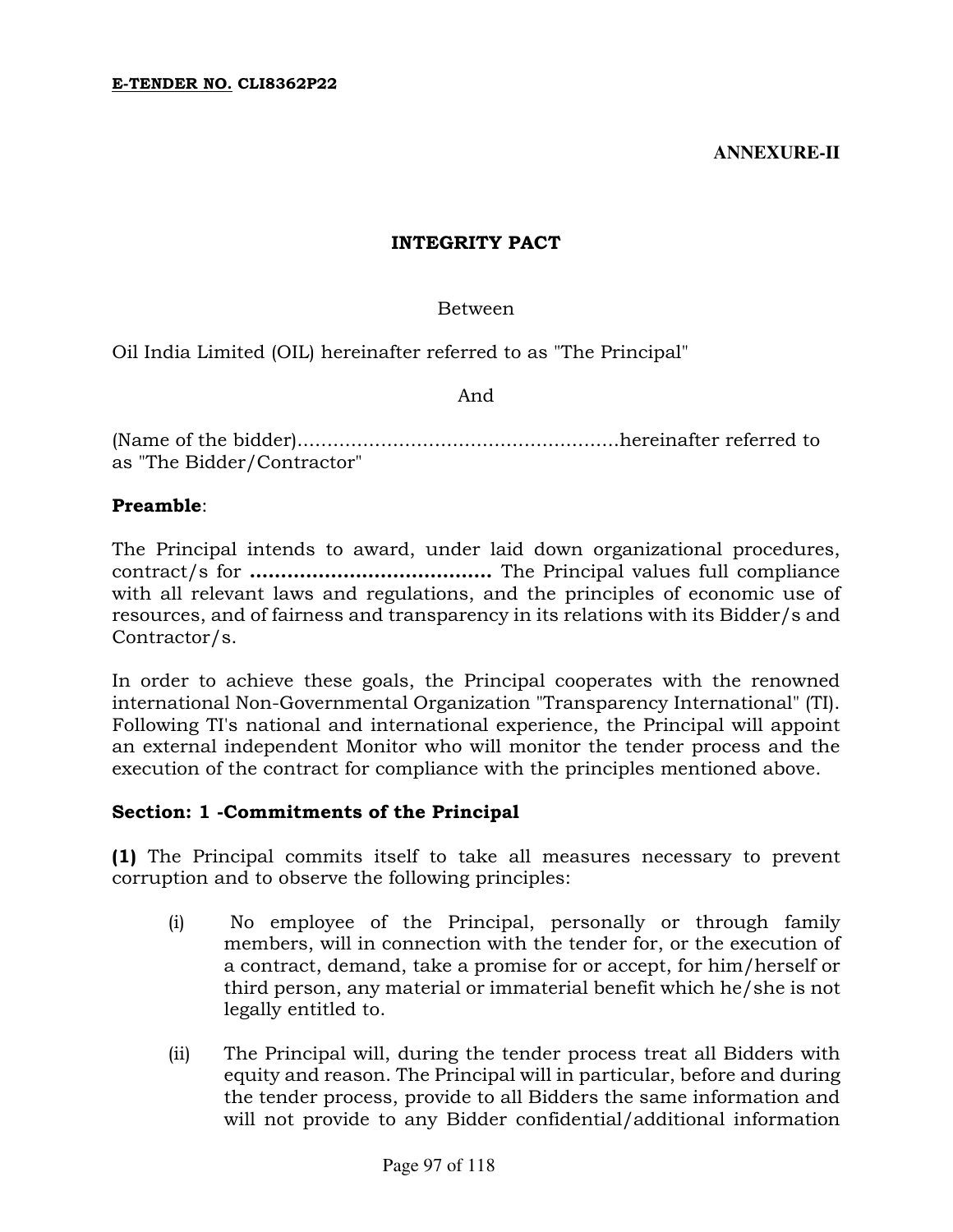through which the Bidder could obtain an advantage in relation to the tender process or the contract execution.

(iii) The Principal will exclude from the process all known prejudiced persons.

(2) If the Principal obtains information on the conduct of any of its employees which is a criminal offence under the relevant Anti-Corruption Laws of India, or if there be a substantive suspicion in this regard, the Principal will inform the Chief Vigilance Officers and in addition can initiate disciplinary actions.

# Section: 2 -Commitments of the Bidder/Contractor

(1) The Bidder/Contractor commits itself to take all measures necessary to prevent corruption. He commits himself to observe the following principles during his participation in the tender process and during the contract execution.

- (i) The Bidder/Contractor will not, directly or through any other person or firm, offer, promise or give to any of the Principal's employees involved in the tender process or the execution of the contract or to any third person any material or immaterial benefit which h e/she is not legally entitled to, in order to obtain in exchange any advantage of any kind whatsoever during the tender process or during the execution of the contract.
- (ii) The Bidder/Contractor will not enter with other Bidders into any undisclosed agreement or understanding, whether formal or informal. This applies in particular to prices, specifications, certifications, Subsidiary contracts, submission or non-submission of bids or any other actions to restrict competitiveness or to introduce cartelization in the bidding process.
- (iii) The Bidder (s) / Contractor (s) will not commit any offence under the relevant Anticorruption Laws of India, further, the Bidder (s) / Contractor (s) will not use improperly, for purposes of competition or personal gain, or pass on to others, any information or document provided by the Principal as part of the business relationship, regarding plans, technical proposals and business details, including information contained or transmitted electronically.
- (iv) The Bidder/Contractor will, when presenting his bid, disclose any and all payments he has made, is committed to or intends to make to agents, brokers or any other intermediaries in connection with the award of the contract.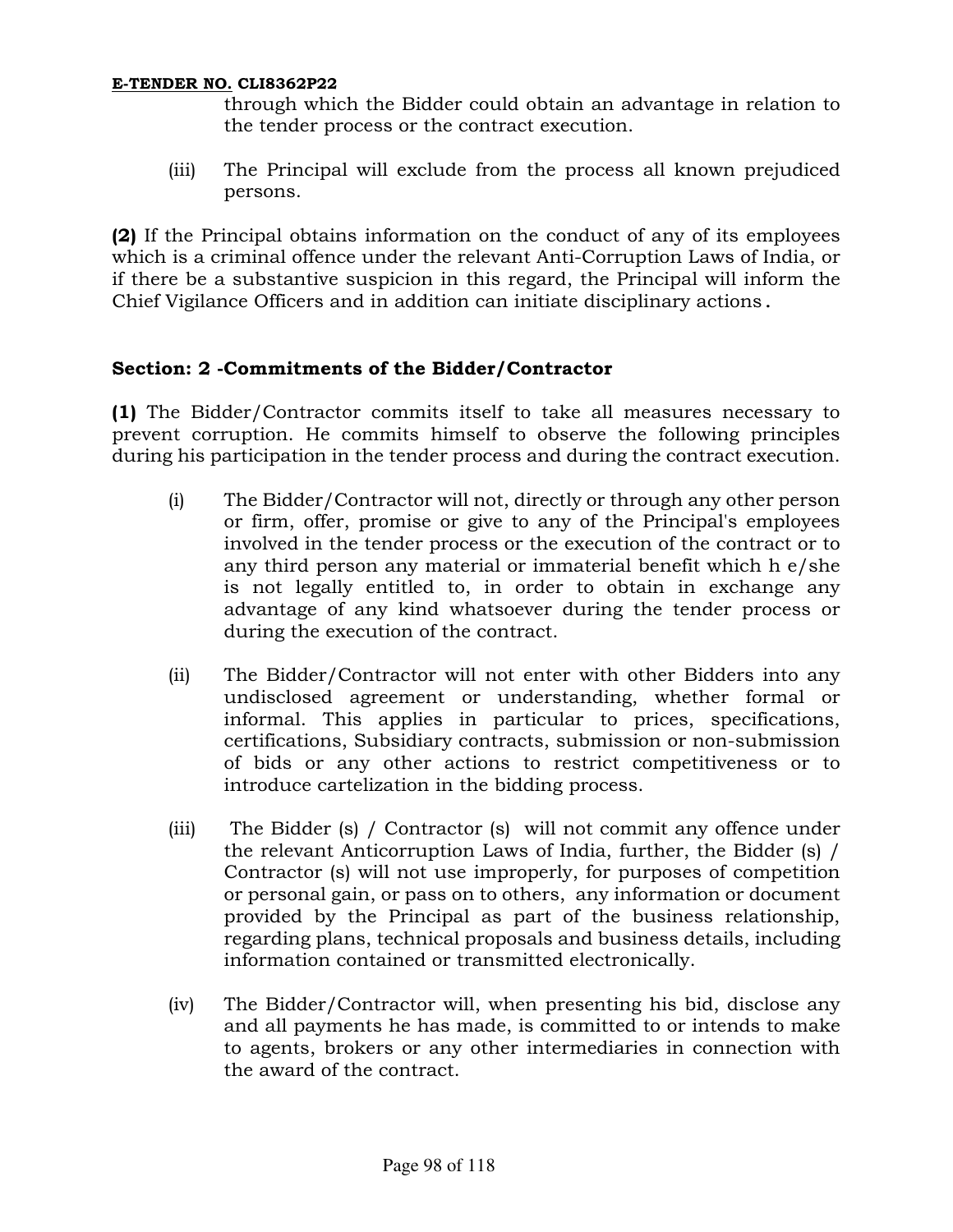- (v) Bidders to disclose any transgressions with any other company that may impinge on the anti-corruption principle.
- (vi) The Bidder (s)/ Contractor (s) of foreign origin shall disclose the name and address of the Agents/ representatives in India, if any. Similarly, the Bidder (s)/ Contractor (s) of Indian Nationality shall furnish the name and address of the foreign principals, if any. Further, all the payments made to the Indian agent/ representative have to be in India Rupees only.
- (vii) Bidders not to pass any information provided by Principal as part of business relationship to others and not to commit any offence under PC/ IPC Act;
- (2) The Bidder/Contractor will not instigate third persons to commit offences outlined above or be an accessory to such offences.
- (3) The Bidder/Contractor signing Integrity Pact shall not approach the Courts while representing the matters to IEMs and he/she will await their decision in the matter.

# Section 3 -Disqualification from tender process and exclusion from future **Contracts**

If the Bidder, before contract award has committed a transgression through a violation of Section 2 or in any other form such as to put his reliability or risibility as Bidder into question, the Principal is entitled to disqualify the Bidder from the tender process or to terminate the contract, if already signed, for such reason.

1. If the Bidder/Contractor has committed a transgression through a violation of Section 2 such as to put his reliability or credibility into question, the Principal is entitled also to exclude the Bidder/Contractor from future contract award processes. The imposition and duration of the exclusion will be determined by the severity of the transgression. The severity will be determined by the circumstances of the case, in particular the number of transgressions, the position of the transgressions within the company hierarchy of the Bidder and the amount of the damage. The exclusion will be imposed for a minimum of 6 months and maximum of 3 years.

2. The Bidder accepts and undertakes to respect and uphold the Principal's Absolute right to resort to and impose such exclusion and further accepts and undertakes not to challenge or question such exclusion on any ground, including the lack of any hearing before the decision to resort to such exclusion is taken. This undertaking is given freely and after obtaining independent legal advice.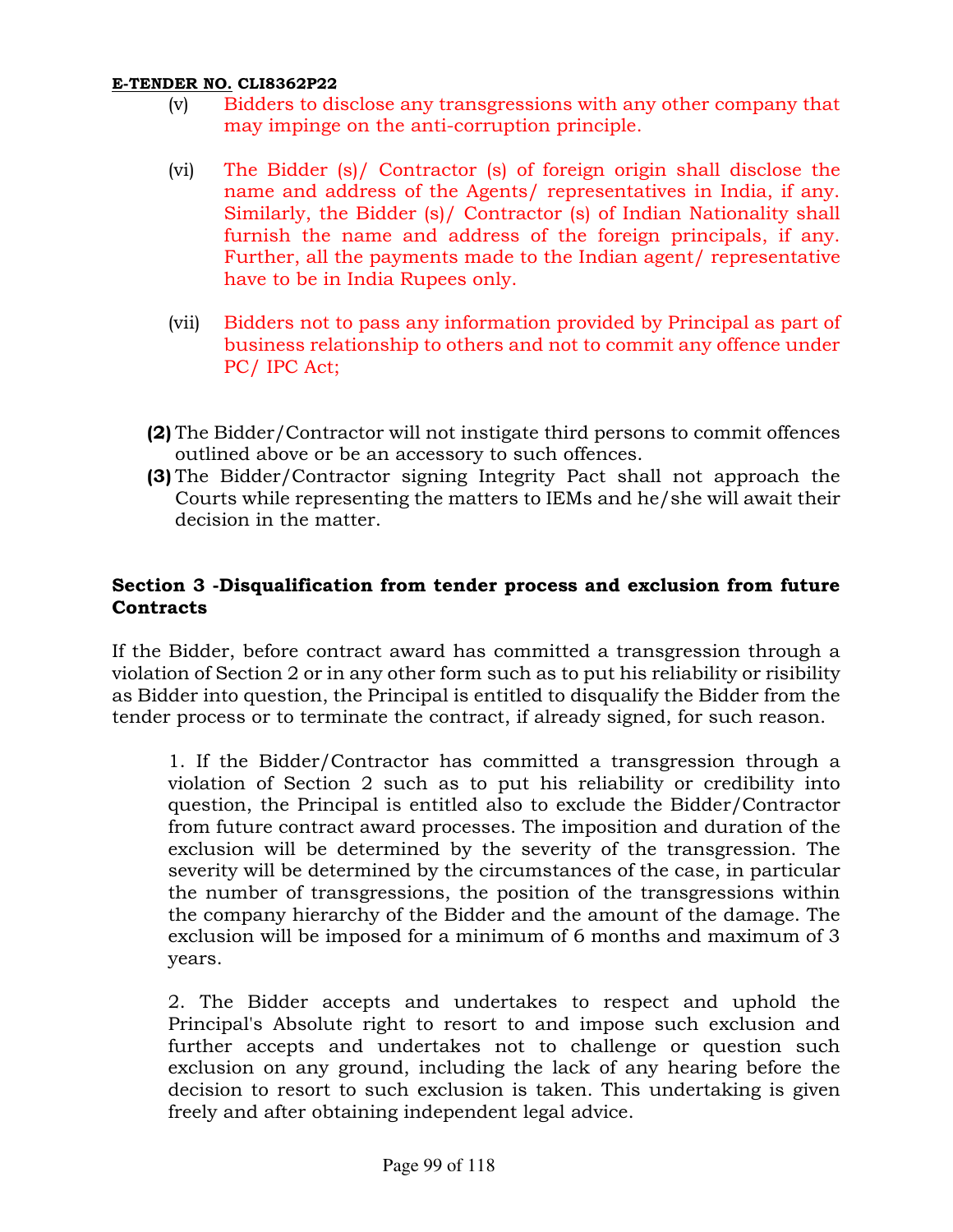3. If the Bidder/Contractor can prove that he has restored/recouped the Damage caused by him and has installed a suitable corruption prevention system, the Principal may revoke the exclusion prematurely.

4. A transgression is considered to have occurred if in light of available evidence no reasonable doubt is possible.

5. Integrity Pact, in respect of a particular contract, shall be operative from the date Integrity Pact is signed by both the parties till the final completion of the contract or as mentioned in Section 9- Pact Duration whichever **is later.** Any violation of the same would entail disqualification of the bidders and exclusion from future business dealings. Any issue relating to execution of contract, if specifically raised before the IEMs shall be looked into by IEMs.

# Section 4 -Compensation for Damages

1. If the Principal has disqualified the Bidder from the tender process prior to the award according to Section 3, the Principal is entitled to demand and recover from the Bidder liquidated damages equivalent to Earnest Money Deposit / Bid Security.

(2) If the Principal has terminated the contract according to Section 3, or if the Principal is entitled to terminate the contract according to Section 3, the principal shall be entitled to demand and recover from the Contractor liquidated damages equivalent to Security Deposit / Performance Bank Guarantee.

3. The bidder agrees and undertakes to pay the said amounts without protest or demur subject only to condition that if the Bidder/Contractor can prove and establish that the exclusion of the Bidder from the tender process or the termination of the contract after the contract award has caused no damage or less damage than the amount or the liquidated damages, the Bidder/Contractor shall compensate the Principal only to the extent of the damage in the amount proved.

## Section 5 -Previous transgression

1. The Bidder declares that no previous transgression occurred in the last 3 years with any other Company in any country conforming to the TI approach or with any other Public Sector Enterprise in India that could justify his exclusion from the tender process.

2. If the Bidder makes incorrect statement on this subject, he can be disqualified from the tender process or the contract, if already awarded, can be terminated for such reason.

## Section: 6 -Equal treatment of all Bidders/Contractor/Subcontractors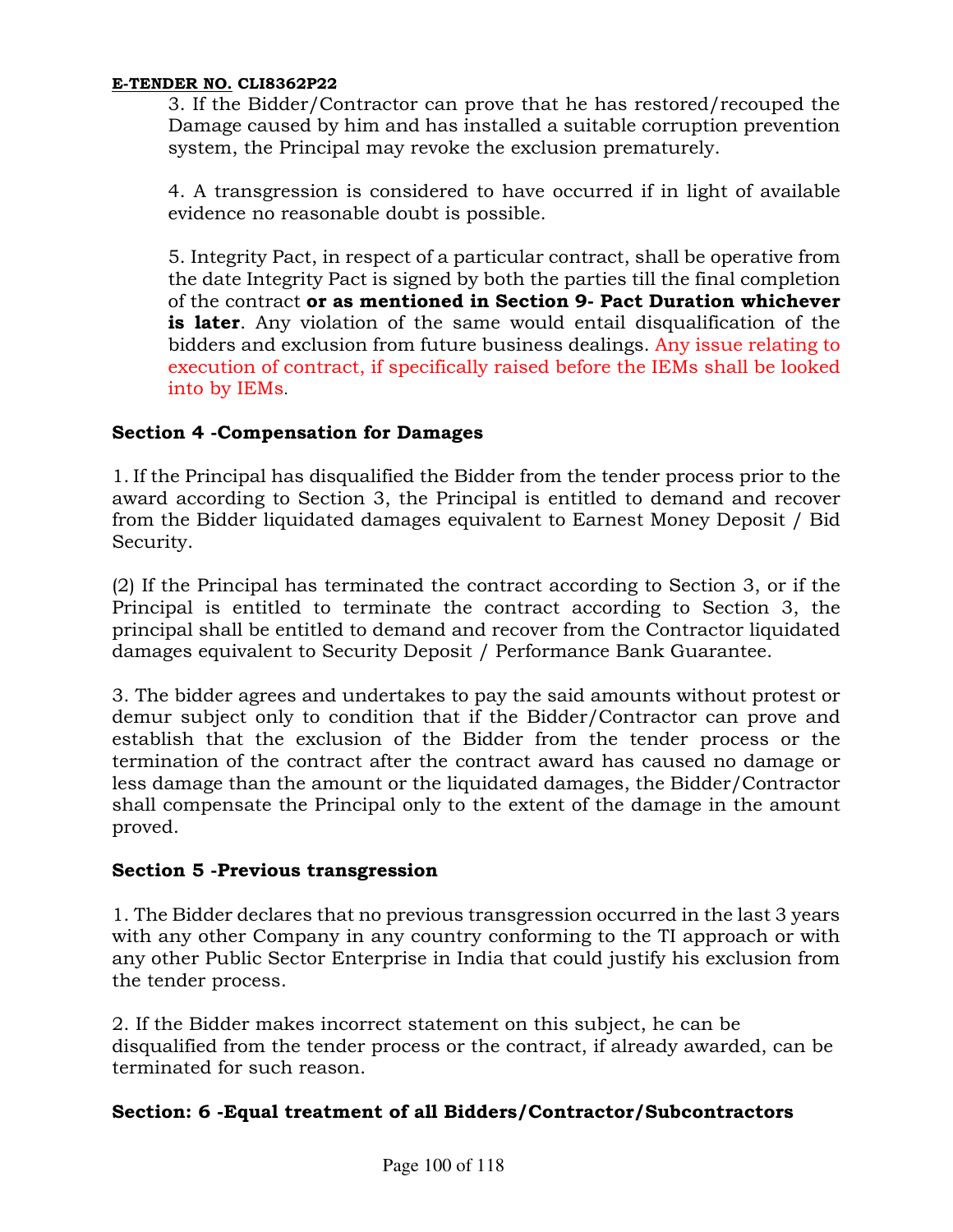1. The Principal will enter into Pacts on identical terms with all bidders and contractors.

2. The Bidder / Contractor undertake(s) to procure from all subcontractors a commitment in conformity with this Integrity Pact. The Bidder/Contractor shall be responsible for any violation(s) of the provisions laid down in this agreement/Pact by any of its sub-contractors/sub-vendors.

3. The Principal will disqualify from the tender process all bidders who do not sign this Pact or violate its provisions.

# Section: 7 -Criminal charges against violating Bidders/Contractors/ Subcontractors

If the Principal obtains knowledge of conduct of a Bidder, Contractor or Subcontractor, or of an employee or a representative or an associate of a Bidder, Contractor or Subcontractor, which constitutes corruption, or if the Principal has substantive suspicion in this regard, the Principal will inform the Vigilance Office.

# Section: 8 -External Independent Monitor/Monitors

1. The Principal appoints competent and credible external independent Monitor for this Pact. The task of the Monitor is to review independently and objectively, whether and to what extent the parties comply with the obligations under this agreement.

2. The Monitor is not subject to instructions by the representatives of the parties and performs his functions neutrally and independently. He reports to the Chairperson of the Board of the Principal.

3. The Contractor accepts that the Monitor has the right to access without restriction to all Project documentation of the Principal including that provided by the Contractor. The Contractor will also grant the Monitor, upon his request and demonstration of a valid interest, unrestricted and unconditional access to his project documentation. The same is applicable to Subcontractors. The Monitor is under contractual obligation to treat the information and documents of the Bidder/Contractor/Subcontractor with confidentiality. However, the documents/records/information having National Security implications and those documents which have been classified as Secret/Top Secret are not to be disclosed.

4. The Principal will provide to the Monitor sufficient information about all meetings among the parties related to the Project provided such meetings could have an impact on the contractual relations between the Principal and the Contractor. The parties offer to the Monitor the option to participate in such meetings.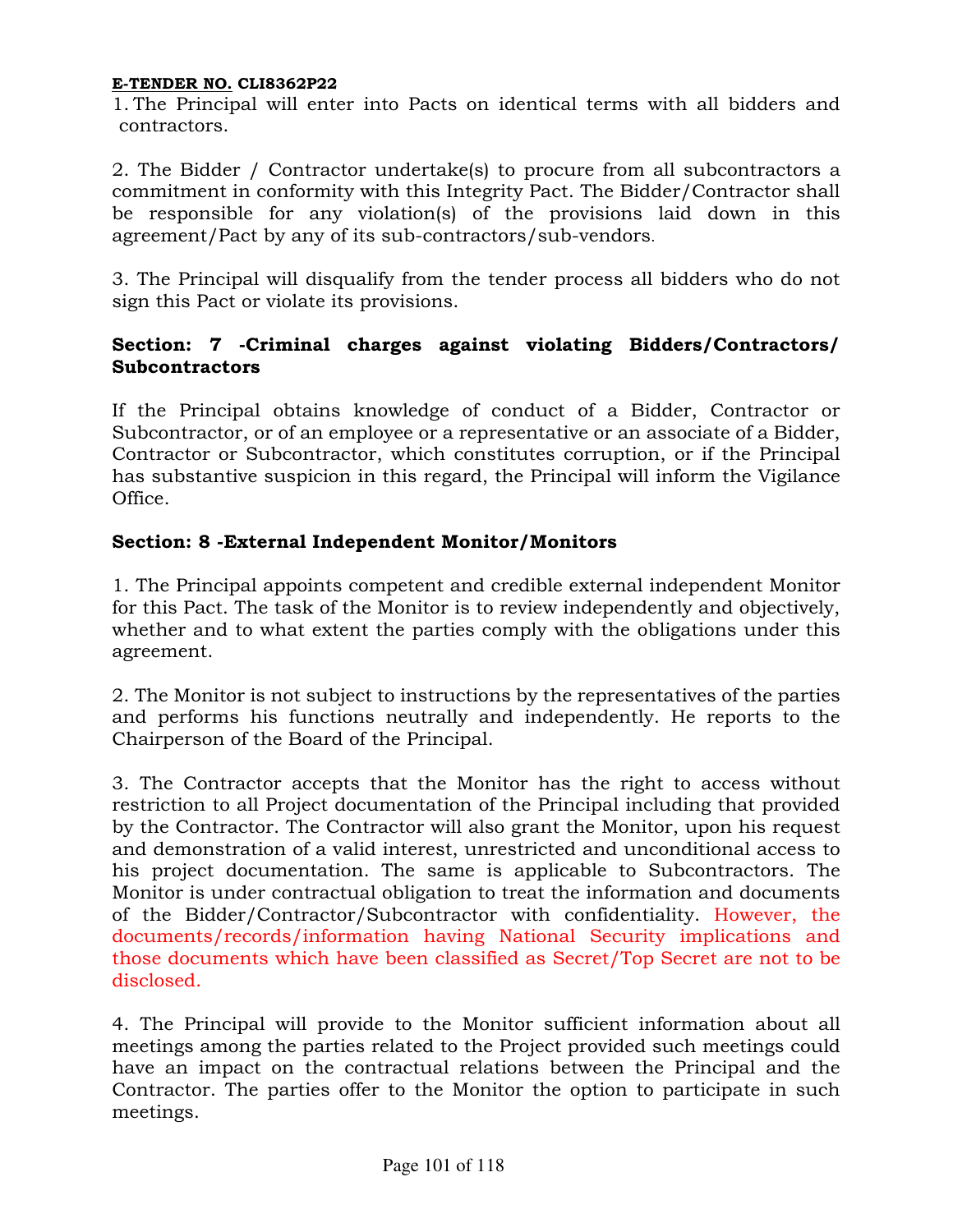5. As soon as the Monitor notices, or believes to notice, a violation of this agreement, he will so inform the Management of the Principal and request the Management to discontinue or heal the violation, or to take other relevant action. The monitor can in this regard submit non-binding recommendations. Beyond this, the Monitor has no right to demand from the parties that they act in a specific manner, refrain from action or tolerate action. However, the Independent External Monitor shall give an opportunity to the bidder / contractor to present its case before making its recommendations to the Principal.

6. The Monitor will submit a written report to the Chairperson of the Board of the Principal within 8 to 10 weeks from the date of reference or intimation to him by the 'Principal' and, should the occasion arise, submit proposals for correcting problematic situations.

7. If the Monitor has reported to the Chairperson of the Board a Substantiated suspicion of an offence under relevant Anti-Corruption Laws of India, and the Chairperson has not, within reasonable time, taken visible action to proceed against such offence or reported it to the Vigilance Office, the Monitor may also transmit this information directly to the Central Vigilance Commissioner, Government of India.

8. The word 'Monitor' would include both singular and plural.

9. In case of any complaints referred under IP Program, the role of IEMs is advisory and would not be legally binding and it is restricted to resolving the issues raised by an intending bidder regarding any aspect of the tender which allegedly restricts competition or bias towards some bidder.

# Section:9 -Pact Duration

This Pact begins when both parties have legally signed it. It expires for the Contractor 12 months after the last payment under the respective contract, and for all other Bidders 6 months after the contract has been awarded.

If any claim is made/ lodged during this time, the same shall be binding and continue to be valid despite the lapse of this pact as specified above, unless it is discharged/determined by Chairperson of the Principal.

# Section:10 -Other provisions

1. This agreement is subject to Indian Law. Place of performance and jurisdiction is the Registered Office of the Principal. The Arbitration clause provided in the main tender document / contract shall not be applicable for any issue / dispute arising under Integrity Pact.

2. Changes and supplements as well as termination notices need to be made in writing. Side agreements have not been made.

3. If the Contractor / Bidder is a Joint Venture or a partnership concern or a consortium, this agreement must be signed by all partners or consortium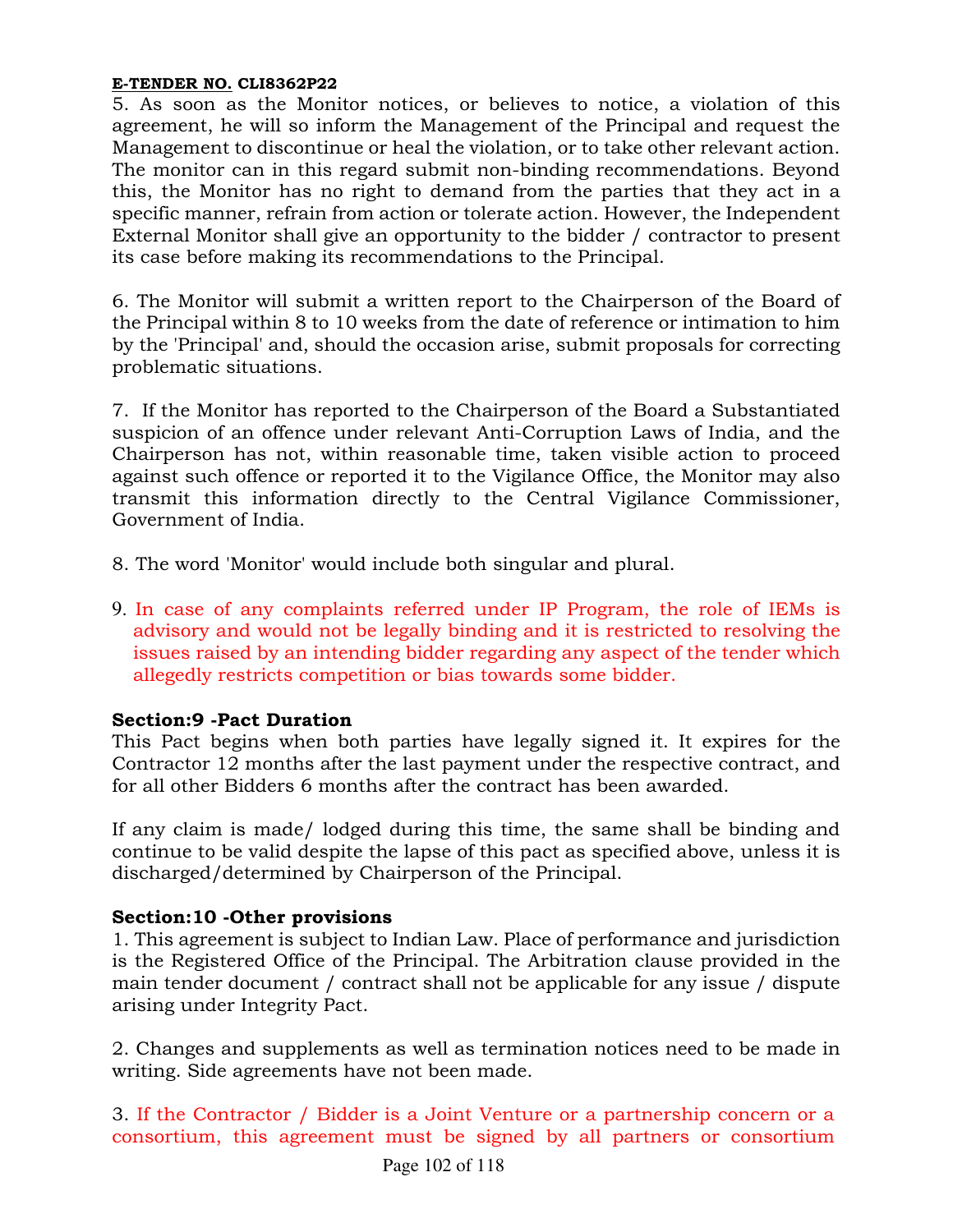members. In case of sub-contracting, the principal contractor shall take the responsibility of the adoption of IP by the sub-contractor and all sub-contractors shall also sign the IP.

4. Should one or several provisions of this agreement turn out to be invalid, the remainder of this agreement remains valid. In this case, the parties will strive to come to an agreement to their original intensions.

5. Issues like warranty / guarantee, etc. shall be outside the purview of IEMs.

| For the Principal | For the Bidder/Contractor |
|-------------------|---------------------------|
|                   |                           |
| Date:             |                           |
| Place:            |                           |

# **END OF ANNEXURE-II**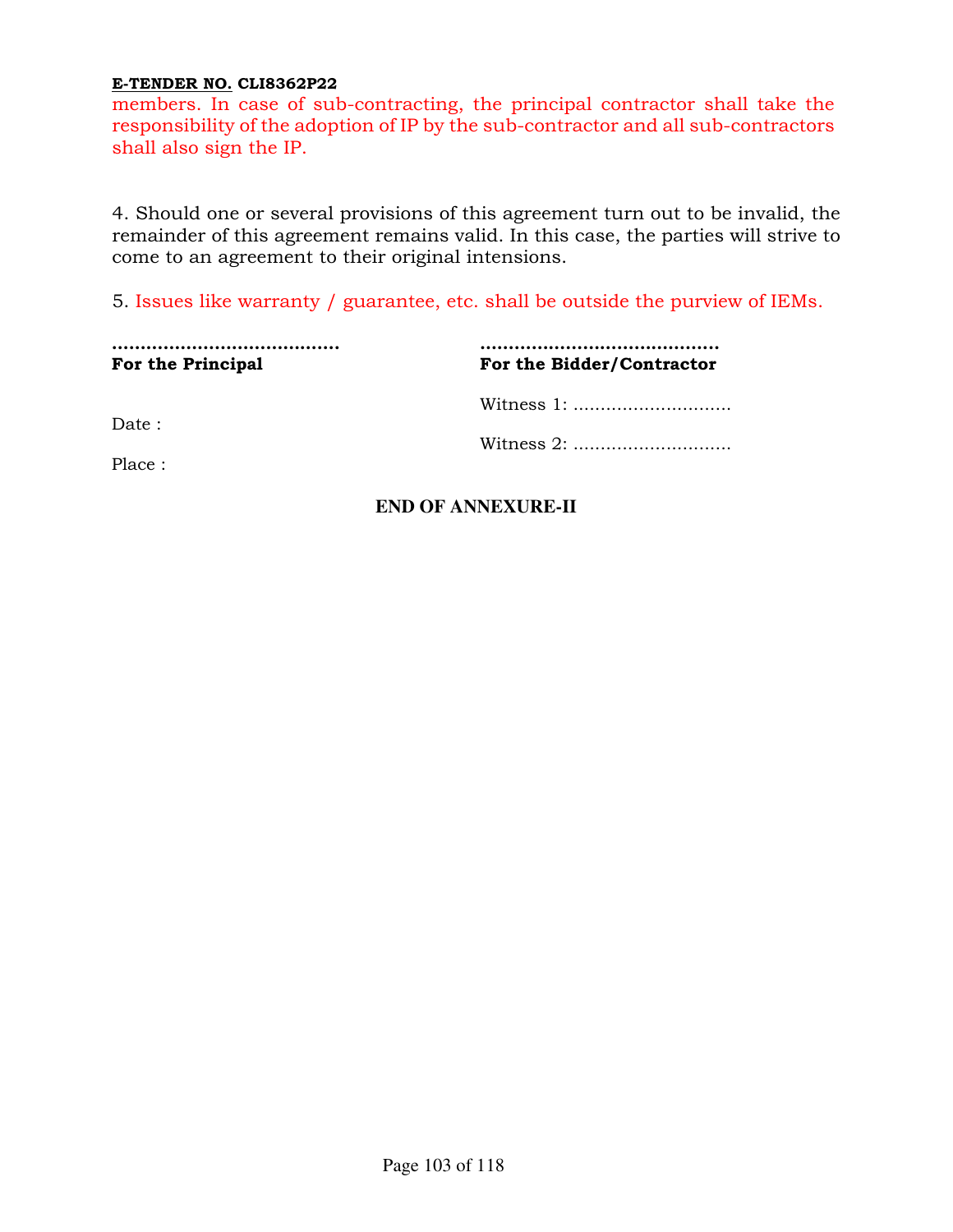# CONFIDENTIALITY AND NON- DISCLOSURE AGREEMENT

This confidentiality and non-disclosure agreement is executed on................. ' 2020 between

M/s......................................................

AND

OIL INDIA LIMITED (hereinafter referred to as OIL), a Government of India Enterprise having its Corporate Office at Plot No. 19, Sector 16A, Noida, Uttar Pradesh - 201301, India which expression, unless the context otherwise requires, shall include its successors and assigns acting through its duly authorized representatives;

WHEREAS, OIL and M/s have entered into a contract for "Hiring of consultancy" services for interior decoration works at reception, auditorium & facade of OIL House". M/s \_\_\_\_\_\_\_\_\_\_\_\_\_\_\_\_\_ will have access to certain proprietary and confidential information in due course of time as and when required to be used during the course of time for execution of jobs to be carried out under the project, hence the confidentiality agreement is executed on the terms and condition set henceforth.

As used herein "Confidential Information" means all plans, specifications, manuals, numerical results, general conclusions, design reports, studies, cost estimates, and all other materials, information and data developed by, or in the possession a party and which is directly or indirectly made available to the other party in any form or which is directly or indirectly made available to the other party during the performance of the services. Accordingly, each party is willing to allow the other party to have access to such information, under the following terms and conditions:

1. Each party agrees that it will maintain in confidence and will not disclose to any third party, without the other party's prior written permission, any confidential information that is disclosed to it directly or indirectly. Each party further agrees that it will limit access to Confidential Information to only those employees of their company who actually need to know such Confidential Information for carrying out the above indicated purpose of this agreement.

2. Each party agrees that:

- a) It will not use any of their Confidential Information for any purpose other than as necessary to perform its services;
- b) It will promptly return to the other party all documents provided by such party which contain Confidential Information (including all copies thereof) and
- c) Based on the study result of this dataset, no technical paper or presentation will be published/ shared in any forum/ technical seminar without prior consent of OIL. Upon written request, except that each party shall be entitled to retain one copy of such information for archival purposes only.

3. Each party agrees that it will inform each of its employees who receives or has access to any Confidential Information of the provisions of this Agreement.

4. The foregoing obligations of each party shall not apply to:

- a) Information which, at the time of disclosure, is in the public domain as evidenced by printed publication or otherwise;
- b) Information which, after disclosure, becomes part of the public domain by publication or otherwise through no act or failure to act of each party;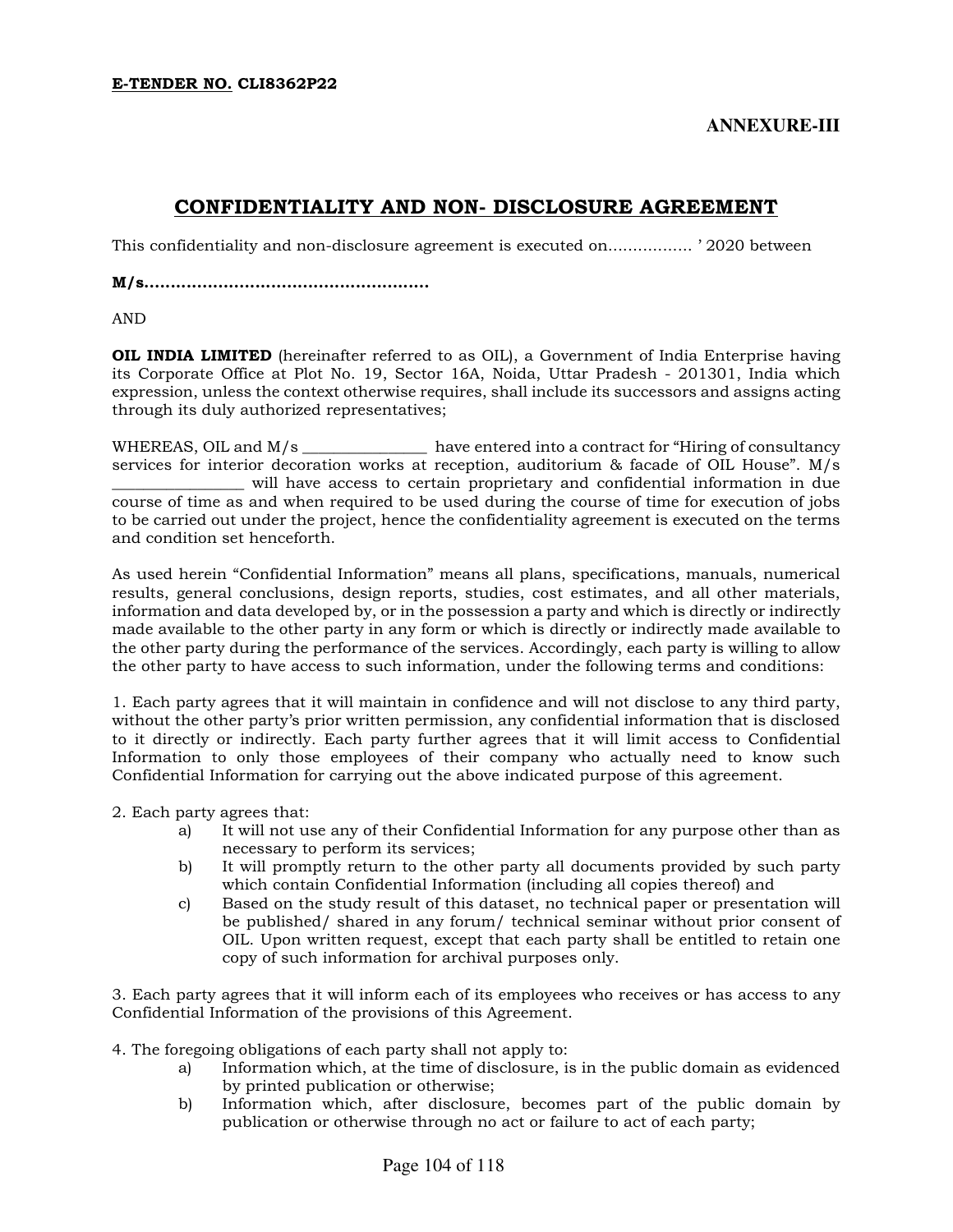- c) Information which each party can show was in its possession prior to the time of disclosure and was not acquired directly or indirectly from the other party; Or
- d) Information which is received by each party subsequent to the time of disclosure from a third party who has the right to disclose such information and who did not acquire the same directly or indirectly from each party.

Disclosures made to each party in connection with this Agreement shall not be deemed to be within the foregoing exceptions merely because they are embraced by more general information in the public domain or in the possession of each party.

- 5. All Confidential Information disclosed by a party pursuant to or in connection with this Agreement shall at all times remain the property of that party.
- 6. This Agreement shall be construed and the rights of the parties shall be determined in accordance with the laws of India.

IN WITNESS WHEREOF, the parties hereto have caused this Agreement to be executed in duplicate by their duly authorized representatives, effective as of 2020.

| OIL INDIA LIMITED |                         |
|-------------------|-------------------------|
|                   |                         |
|                   | $\boxed{\text{Title:}}$ |

| $\overline{\phantom{0}}$<br>. |  |
|-------------------------------|--|

### (END OF ANNEXURE–III)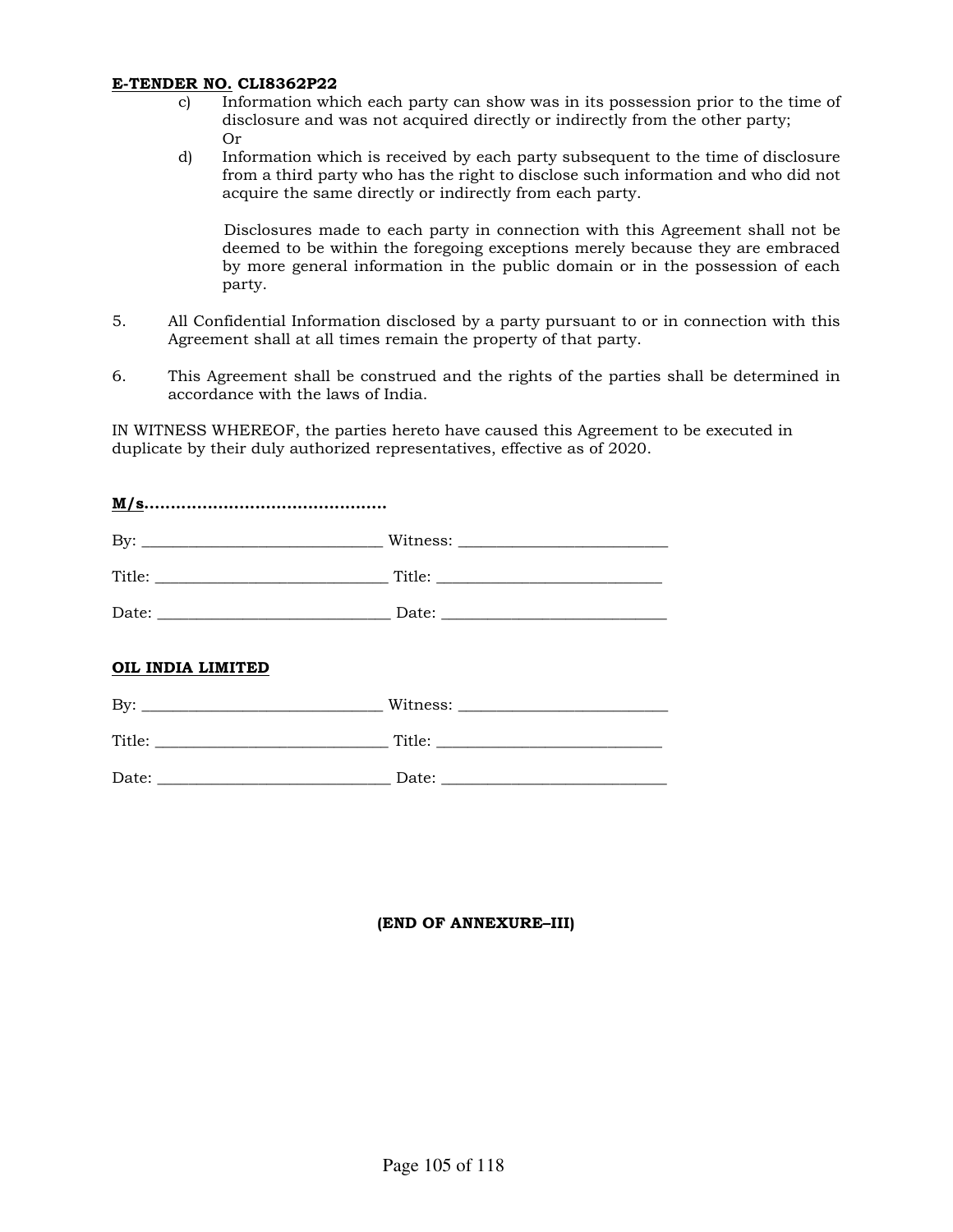## **PROFORMA-I**

## **STATEMENT OF NON-COMPLIANCE**

(Only exceptions/deviations pertaining to the terms and conditions stipulated in this tender other than Bid Rejection Criteria, to be rendered)

| <b>SECTION</b><br>(PAGE NO.) | <b>CLAUSE NO.</b><br><b>SUB-CLAUSE NO.</b> | <b>COMPLIANCE/ NON</b><br><b>COMPLIANCE</b> | <b>REMARKS</b> |
|------------------------------|--------------------------------------------|---------------------------------------------|----------------|
|                              |                                            |                                             |                |
|                              |                                            |                                             |                |
|                              |                                            |                                             |                |
|                              |                                            |                                             |                |
|                              |                                            |                                             |                |
|                              |                                            |                                             |                |
|                              |                                            |                                             |                |
|                              |                                            |                                             |                |

**(Authorised Signatory)** 

### Name of the bidder

**NOTE**: OIL INDIA LIMITED expects the bidders to fully accept the terms and conditions of the bid document. However, should the bidders still envisage some exceptions/ deviations to the terms and conditions of the bid document, the same should be indicated as per above format and submit along with their technical bids. If the proforma is left blank or not submitted, then it would be construed that the bidder has not taken any exception/deviation to the terms and conditions of the bid document.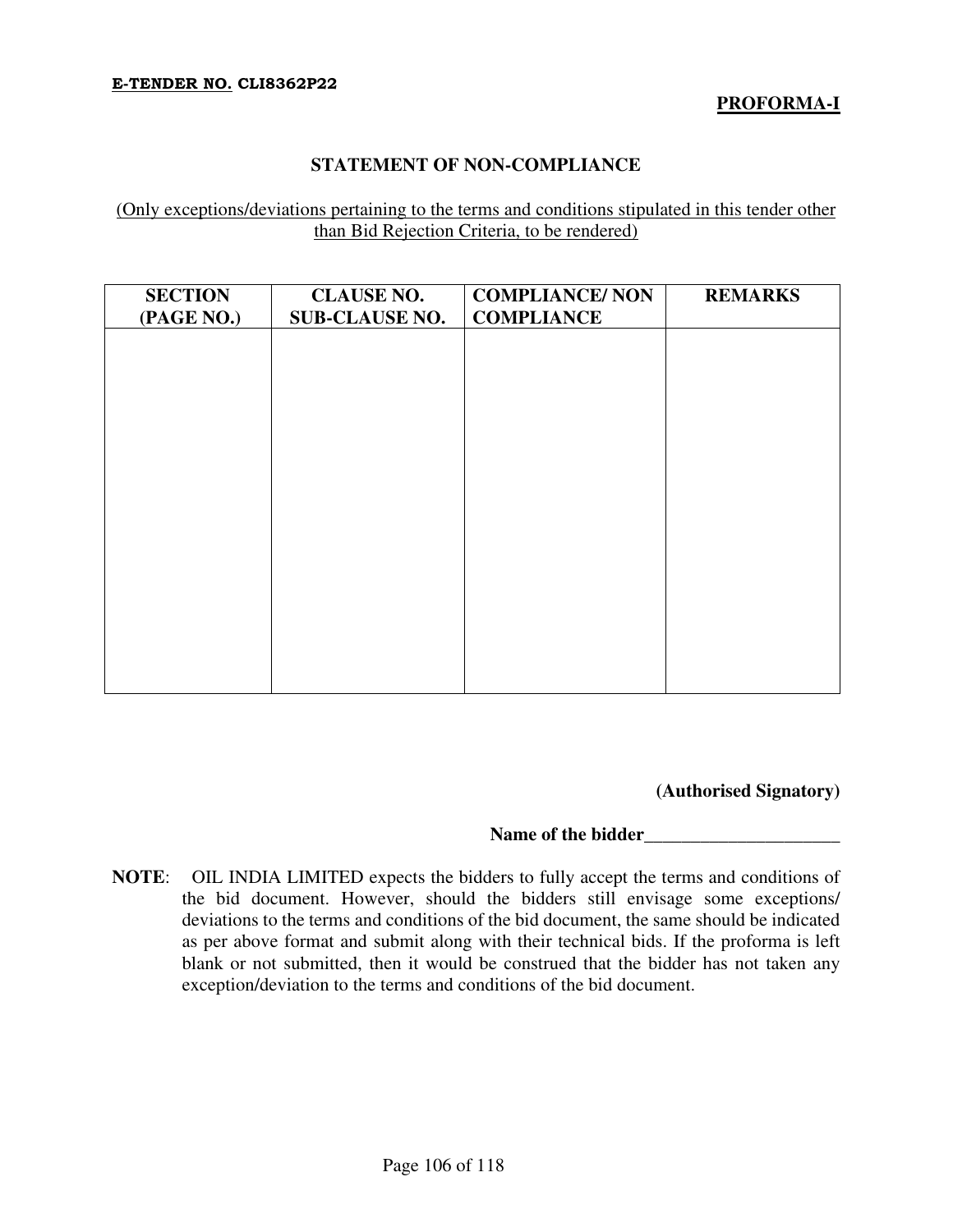### **PROFORMA-II**

## **DECLARATION FOR BID SECURITY**

| To.                    |
|------------------------|
| M/s. Oil India Limited |
|                        |
|                        |
|                        |
|                        |
|                        |
|                        |

Dear Sir,

After examining / reviewing provisions of above referred tender documents (including all corrigendum/ Addenda), we M/s. …………… (Name of Bidder) have submitted our offer / bid no…………

We, M/s. …………………. (Name of Bidder) hereby understand that, according to your conditions, we are submitting this Declaration for Bid Security.

We understand that we will be put on watch list/holiday/banning list (as per policies of OIL INDIA in this regard), if we are in breach of our obligation(s) as per following:

- (a) have withdrawn/modified/amended, impairs or derogates from the tender, my/our Bid during the period of bid validity specified in the form of Bid; or
- (b) having been notified of the acceptance of our Bid by the OIL INDIALIMITED during the period of bid validity:
	- (i) fail or refuse to execute the Contract, if required, or
	- (ii) fail or refuse to furnish the Contract Performance Security, in accordance provisions of tender document.
	- (iii) Fail or refuse to accept 'arithmetical corrections' as per provision of tender document.
- (c) having indulged in corrupt/fraudulent/collusive/coercive practice as per procedure.

Place: [Signature of Authorized Signatory of Bidder] Date: Name: Designation: Seal: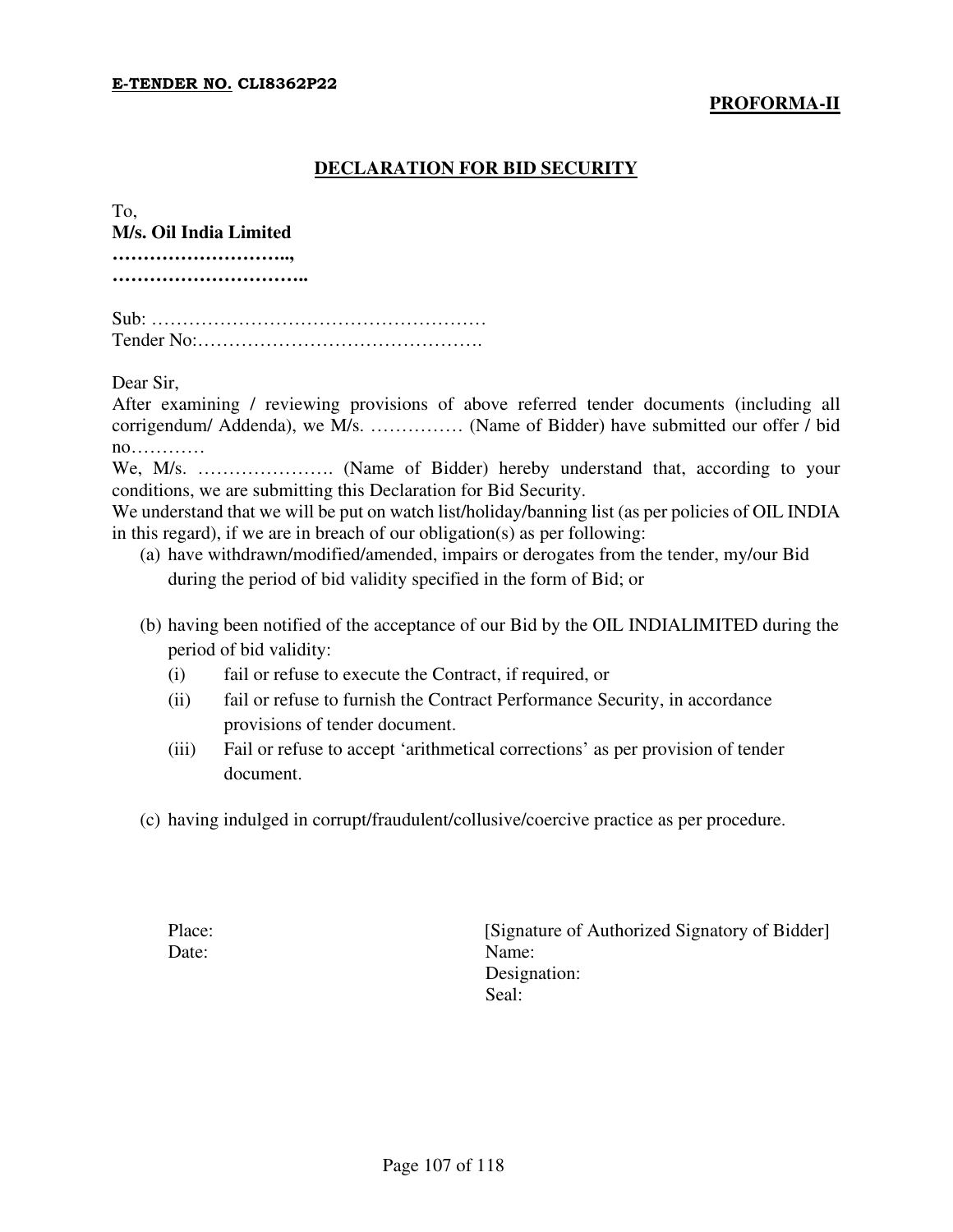# **FORM OF PERFORMANCE BANK GUARANTEE (UNCONDITIONAL)**

(To be furnished by the contractor in case of submitting performance security in the form of bank Guarantee after issue of LOA)

To: M/s. Oil India Limited -----------------------

----------------------

| <b>WHEREAS</b>           | (Name and address of                                                                       |
|--------------------------|--------------------------------------------------------------------------------------------|
|                          | Contractor) (hereinafter called "Contractor") had undertaken, in pursuance of Contract No. |
|                          | to execute (Name of Contract and Brief)                                                    |
| Description of the Work) | (hereinafter called "the                                                                   |
| Contract").              |                                                                                            |

AND WHEREAS it has been stipulated by you in the said Contract that the Contractor shall furnish you with a Bank Guarantee as security for compliance with Contractor's obligations in accordance with the Contract.

AND WHEREAS we ( May incorporate the Bank Name) have agreed to give the Contractor such a Bank Guarantee; NOW THEREFORE we hereby affirm that we are Guarantors on behalf of the Contractor, up to a total of (Amount of Guarantee in figures) \_\_\_\_\_\_\_\_\_\_\_\_\_\_\_\_\_\_\_\_\_\_\_\_\_ (in words\_\_\_\_\_\_\_\_\_\_\_\_\_\_\_\_), such amount being payable in the types and proportions of currencies in which the Contract price is payable, and we undertake to pay you, upon your first written demand and without cavil or arguments, any sum or sums within the limits of guarantee sum as aforesaid without your needing to prove or to show grounds or reasons for your demand for the sum specified therein. We hereby waive the necessity of your demanding the said debt from the Contractor before presenting us with the demand.

We further agree that no change or addition to or other modification of the terms of the Contract or the work to be performed thereunder or of any of the Contract documents which may be made between you and the Contractor shall in any way cease us from any liability under this guarantee, and we hereby waive notice of such change, addition or modification.

This guarantee is valid until the \_\_\_\_\_\_\_\_\_\_\_\_\_\_\_\_\_\_\_\_\_\_\_\_\_\_\_day of \_\_\_\_\_\_\_\_\_\_\_\_\_\_\_

The details of the Issuing Bank and Controlling Bank are as under:

A. Issuing Bank: BANK FAX NO: BANK EMAIL ID: BANK TELEPHNE NO: IFSC CODE OF THE BANK:

Page 108 of 118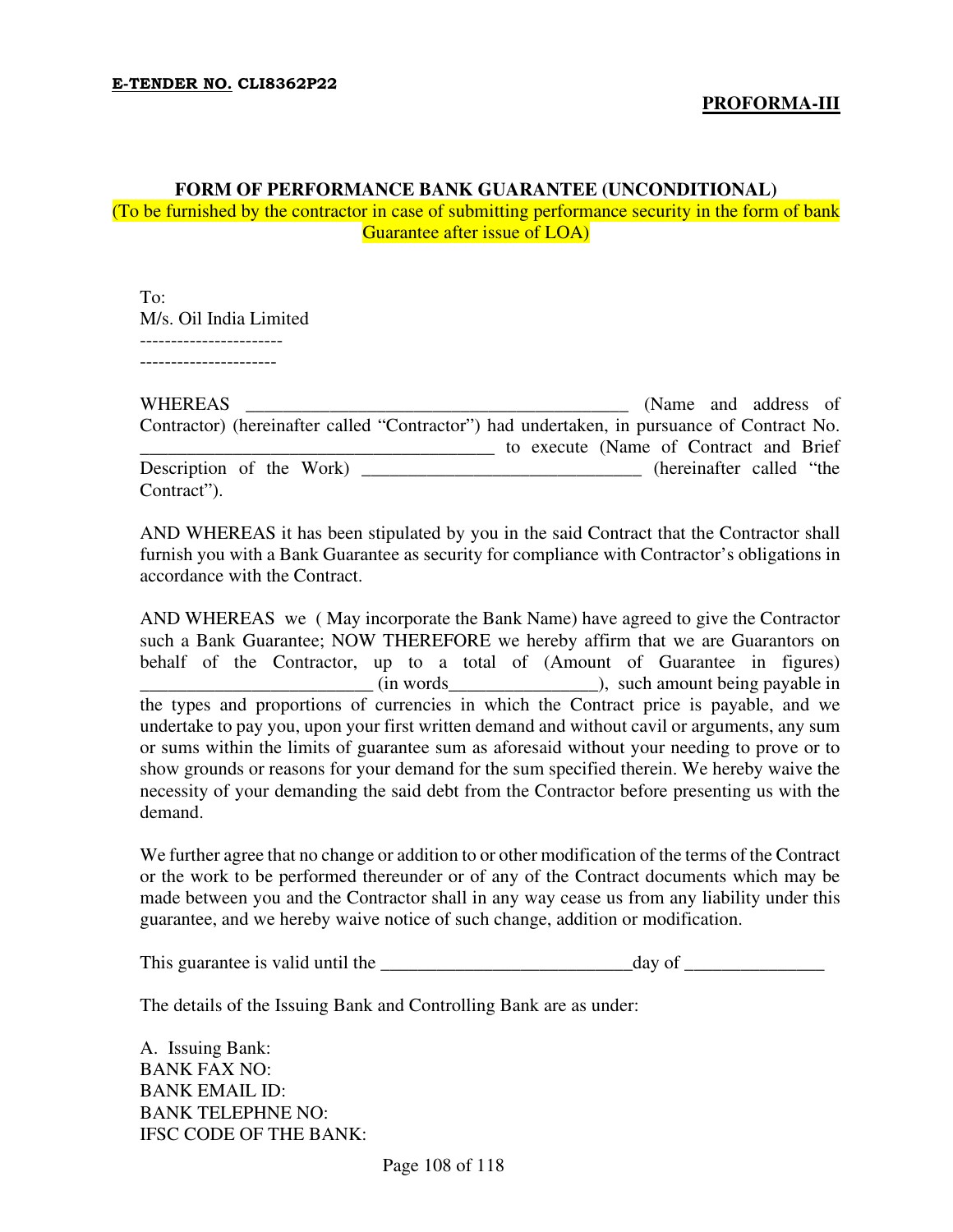#### E-TENDER NO. CLI8362P22

### B. Controlling Office:

Address of the Controlling Office of the BG issuing Bank: Name of the Contract Person at the Controlling Office with Mobile No. and e-mail address:

Notwithstanding anything contained herein:

- a) Our liability under this Bank Guarantee shall is restricted up to Rs………..
- b) This guarantee shall be valid till …………
- c) We are liable to pay the guarantee amount or any part thereof under this Bank Guarantee only and only if you serve upon us a written claim or demand on or before ………….(Date of Expiry of BG PLUS one year claim period).
- d) At the end of the claim period that is on or after ……….. (Date of expiry of the Bank Guarantee Plus Minimum of 1 year claim period shall be stipulated) all your rights under this Guarantee shall stand extinguished and we shall be discharged from all our liabilities under this Guarantee irrespective of receipt of original Bank Guarantee duly discharged, by Bank.

Name of the Contact Person at the Controlling Office with Mobile No. and e-mail address:

| SIGNATURE AND SEAL OF THE GUARANTORS |
|--------------------------------------|
| Designation                          |
| Name of the Bank                     |
| Address                              |

# **NOTE:**

The Bank Guarantee issuing bank branch shall ensure the following:

The Bank Guarantee issued by the bank shall be routed through SFMS platform as per the following details:

- i. "MT 760/MT 760 COV" for issuance of bank guarantee.
- ii. "MT 760/MT 767 COV" for amendment of bank guarantee.

 Page 109 of 118 The above message / intimation shall be sent through SFMS (indicating the Contract Number) by the BG issuing bank branch to HDFC Bank Limited, E-13/29 IFS Code – HDFC0000003; SWIFT Code – HDFCINBBDEL; Branch Address: HDFC Bank Limited,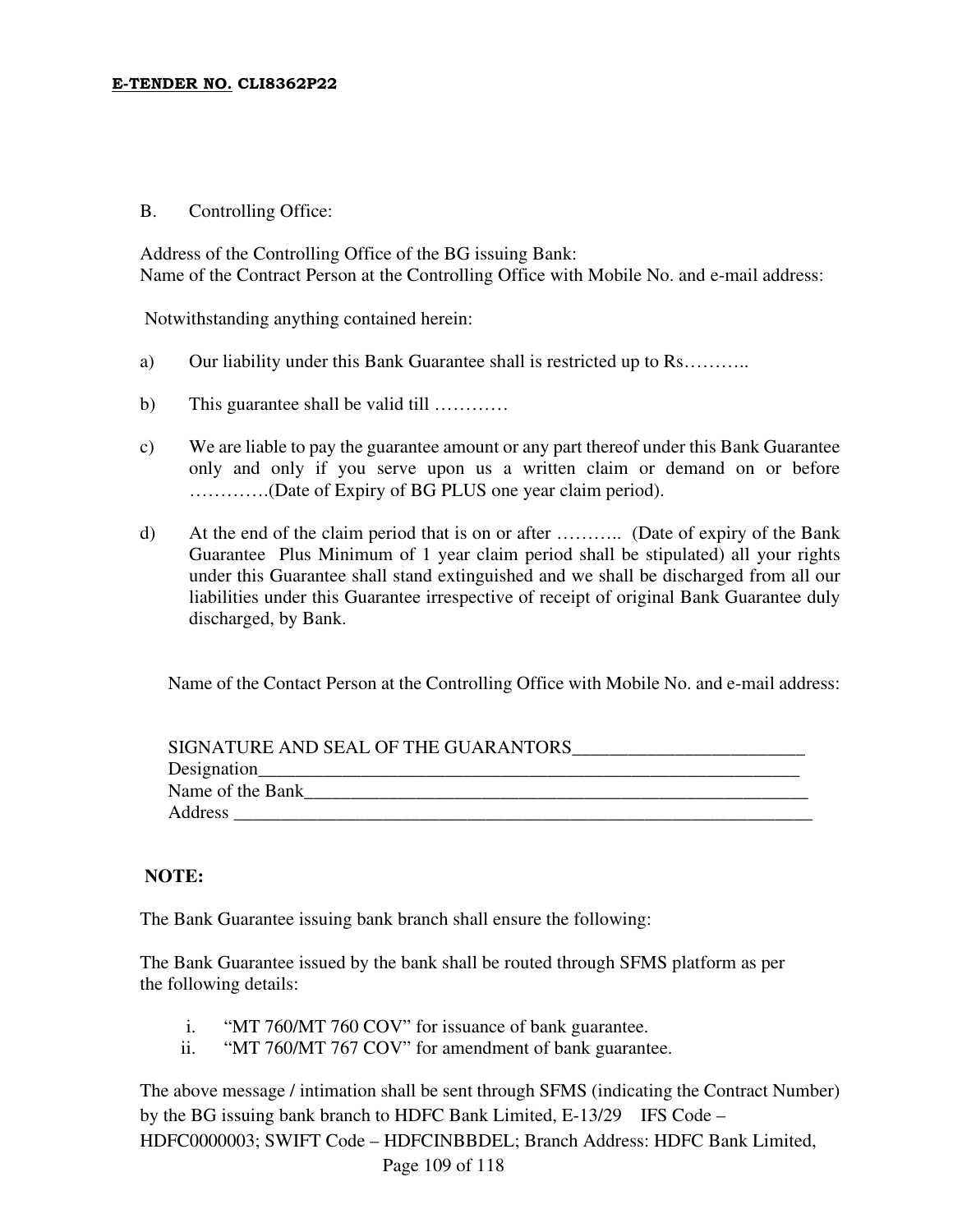E-13/29, 2<sup>nd</sup> Floor, Harsha Bhavan, Middle Circle, Connaught Place, New Delhi 110001

# **The vendor shall submit to OIL the copy of the SFMS message as sent by the issuing bank branch along with the original bank guarantee.**

- a) Bank Guarantee issued by a Scheduled Bank in India at the request of some other Non-Scheduled Bank of India shall not be acceptable.
- b) Further correspondence against BG towards Performance Security must contain the Contract Number.

# **NOTE: Bidders are NOT required to complete this form while submitting the Bid**.

**\*\*\*\*\*\*\*\*\*\*\***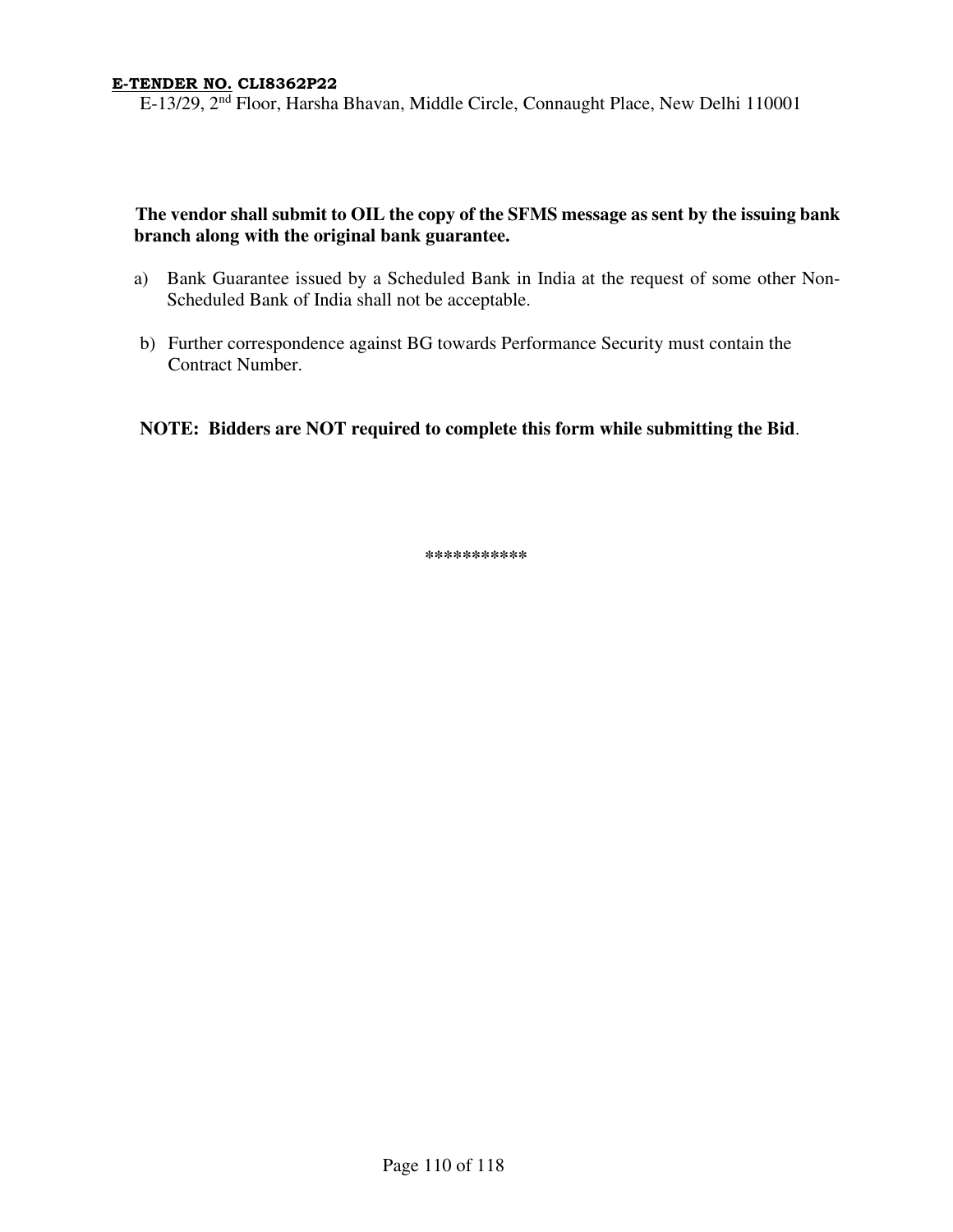# **PROFORMA-IV**

# Format of undertaking by Bidders towards submission of authentic information/documents (To be typed on the letter head of the bidder)

Ref. No **Date**  $\Box$ 

## **Sub: Undertaking of authenticity of information / documents submitted**

Ref: Your tender No. **Dated Dated** 

To, The General Manager Contracts & Purchase Dept. OIL, NOIDA

**Sir,** 

With reference to our quotation against your above-referred tender, we hereby undertake that no fraudulent information/documents have been submitted by us.

We take full responsibility for the submission of authentic information/documents against the above cited bid.

We also agree that, during any stage of the tender/contract agreement, in case any of the information/documents submitted by us are found to be false/forged/fraudulent, OIL has right to reject our bid at any stage including forfeiture of our EMD and/or PBG and/or cancel the award of contract and/or carry out any other penal action on us, as deemed fit.

Yours faithfully, For (type name of the firm here)

Signature of Authorised Signatory

Name :

Designation :

Phone No.

Place :

Date:

(Affix Seal of the Organization here, if applicable)

\*\*\*\*\*\*\*\*\*\*\*\*\*\*\*\*\*

Page 111 of 118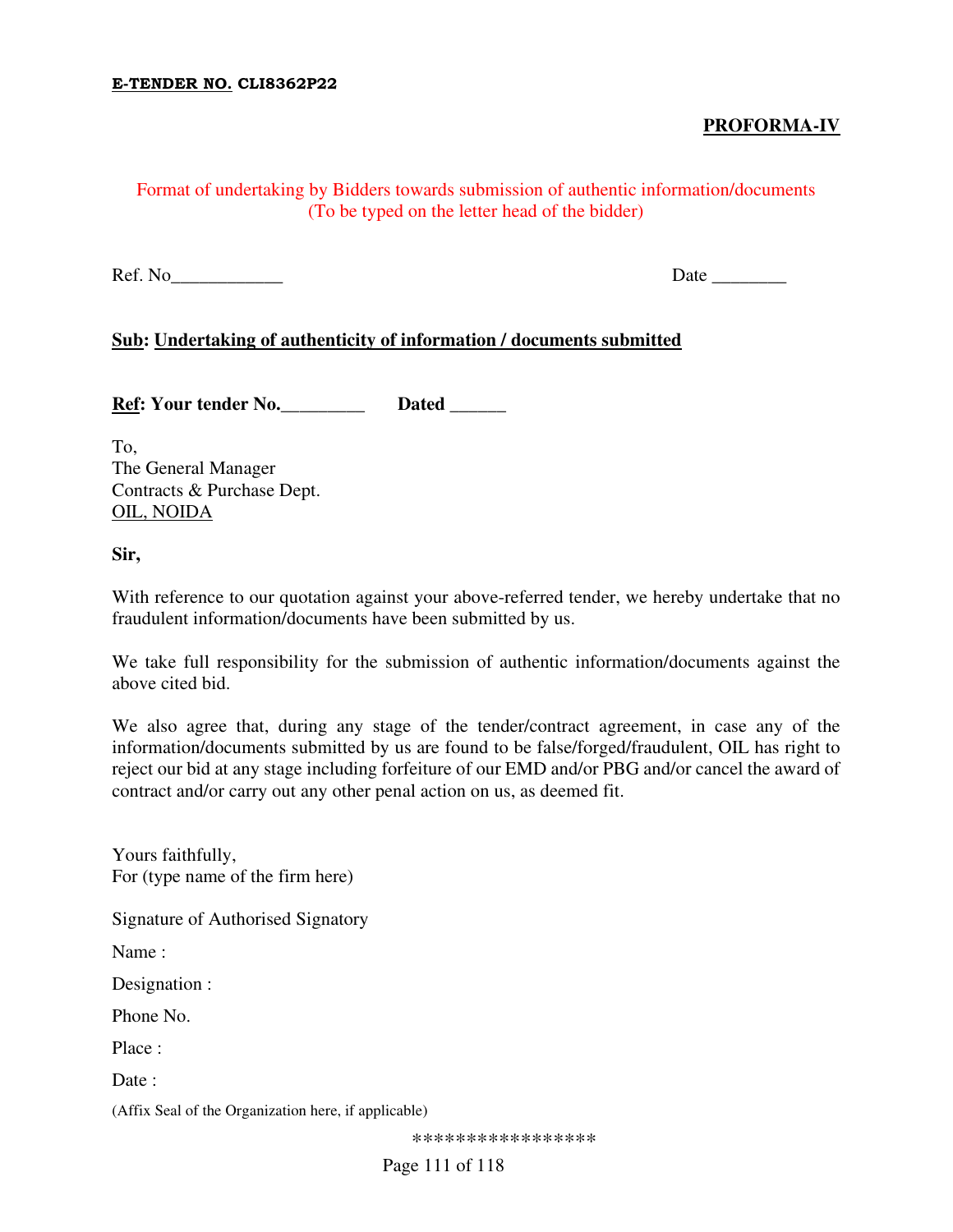# SAMPLE FORM OF CONTRACT

THIS AGGREEMENT is made on the …….. day of……. 2021, between (Name of Company) of (Mailing address of Company) hereinafter called "the Company", of the one part and (Name of Contractor) \_\_\_\_\_\_\_\_\_\_\_\_\_\_\_\_\_\_\_\_\_\_\_\_\_ (hereinafter called "the Contractor") of the other part.

WHEREAS the Company is desirous that certain works should be executed viz. (Brief description of works)\_\_\_\_\_\_\_\_\_\_\_\_\_\_\_\_\_\_\_\_\_\_\_\_ and has, by Letter of acceptance dated (Date of Letter of Acceptance)\_\_\_\_\_\_\_\_\_\_\_\_\_\_\_\_, accepted a Bid by the Contractor for the execution, completion and maintenance of such works.

NOW THIS AGREEMENT WITNESSETH as follows:

- 1. In this agreement words and expressions shall have the same meanings as are respectively assigned to them in the conditions of Contract hereinafter referred to.
- 2. The following documents shall be deemed to form and be read and construed as part of this Agreement, viz. :
	- a. This form of Agreement,
	- b. Detailed Letter of Acceptance along with its enclosures
	- c. The Letter of Award
	- d. The Priced Bid and Quantities
	- e. The Scope of Services/ Technical Specifications
	- f. The Schedules of Supplementary Information, if any
	- g. The Special Conditions of Contract and
	- h. The General Conditions of Contract
- 3. The aforesaid documents shall be taken as complementary and mutually explanatory of one another, but in the case of ambiguities or discrepancies they shall take precedence in the order set out above.
- 4. In consideration of the payment to be made by the Company to the Contractor as hereinafter mentioned, the Contractor hereby covenants with the Company to execute, complete and maintain the works in conformity in all respects with the provisions of the contract.
- 5. The Company hereby covenants to pay the Contractor in consideration of the execution, completion and maintenance of the works the Contract price at the times and in the manner prescribed by the Contract.

IN WITNESS WHEREOF the parties hereto have set their respective hands and seals to this Agreement on the day, year first written above.

SIGNED, SEALED AND DELIVERED.

By the said Name On behalf of the Contractor in the presence of: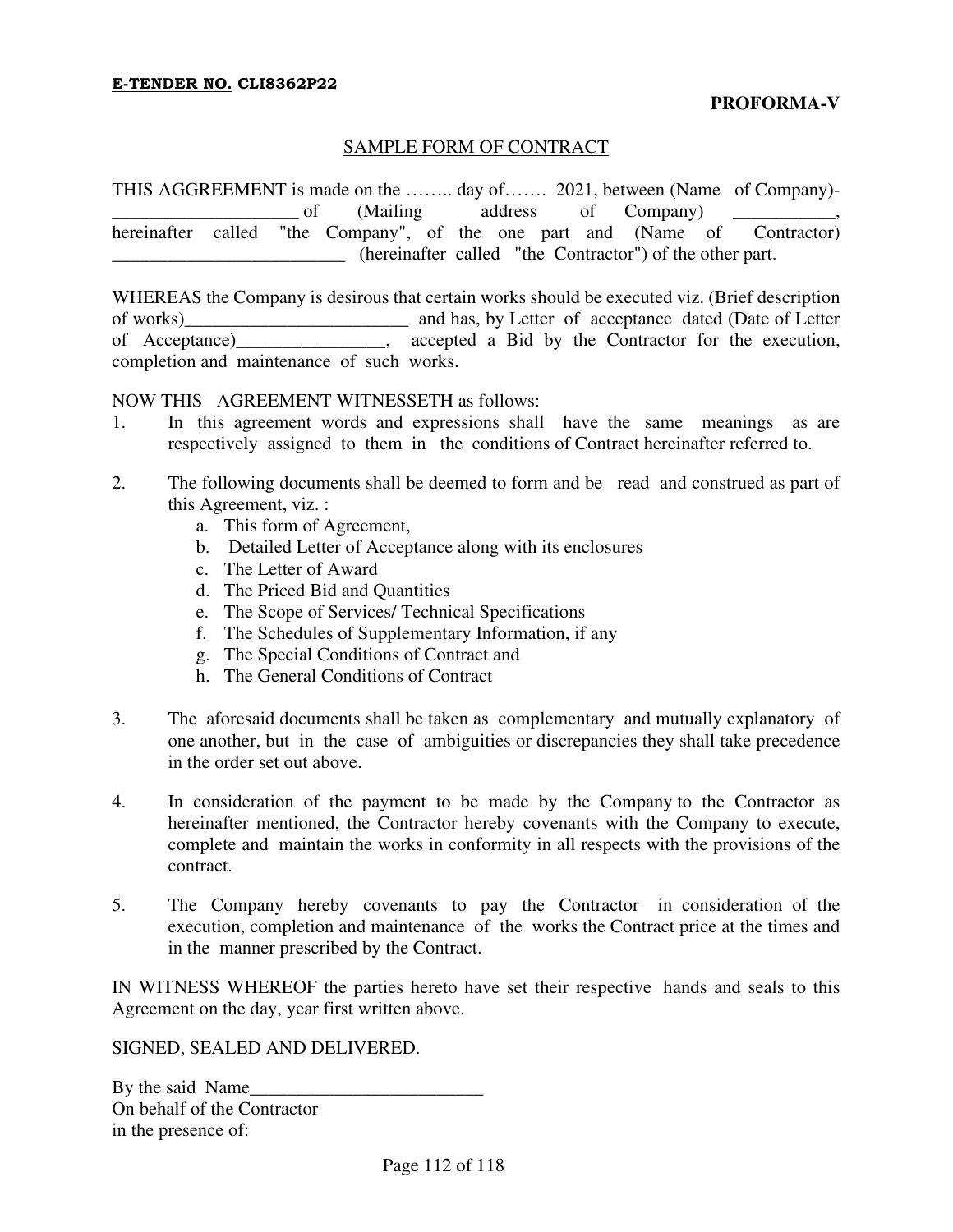# COMMERCIAL CHECK LIST

THE CHECK LIST MUST BE COMPLETED AND RETURNED WITH YOUR OFFER. PLEASE ENSURE THAT ALL THESE POINTS ARE COVERED IN YOUR OFFER. THESE WILL ENSURE THAT YOUR OFFER IS PROPERLY EVALUATED. PLEASE SELECT "Yes" OR "No" (WHEREVER APPLICABLE) TO THE FOLLOWING QUESTIONS, IN THE RIGHT HAND COLUMN.

| S1.<br>No. | <b>REQUIREMENT</b>                                                                                                           | <b>COMPLIANCE</b> |
|------------|------------------------------------------------------------------------------------------------------------------------------|-------------------|
| 1.0        | Whether bid submitted under Single Stage Two Bid System?                                                                     | Yes/No            |
| 2.0        | Whether bid declaration form is submitted along with technical<br>bid ?                                                      | Yes/No            |
| 3.0        | Whether GeM Seller ID mentioned / registration certificate is<br>submitted?                                                  | Yes/No            |
| 4.0        | Whether quoted offer validity of 120 days from the date of<br>closing of tender?                                             | Yes/No            |
| 5.0        | Whether all BRC/BEC clauses accepted?                                                                                        | Yes/No            |
| 6.0        | Whether prices submitted as per Bidding format?                                                                              | Yes/No            |
| 6.1        | Whether Bidding format uploaded under "Notes and<br>Attachments" tab in the main bidding engine of OIL's e-Tender<br>portal? | Yes/No            |
| 7.0        | Whether confirmed acceptance of tender Payment Terms?                                                                        | Yes/No            |
| 8.0        | Whether confirmed to submit PBG as asked for in NIT?                                                                         | Yes/No            |
| 8.1        | Whether agreed to submit Performance Security Deposit within<br>15 days of the issue of Letter of Award/order?               | Yes/No            |
| 9.0        | Whether undertaking of authenticity of information/documents<br>uploaded Along with technical bid?                           | Yes/No            |
| 10.0       | Whether quoted as per NIT (without any deviations)?                                                                          | Yes/No            |
| 11.0       | Whether quoted any deviation?                                                                                                | Yes/No            |
| 11.1       | Whether deviation separately highlighted?                                                                                    | Yes/No            |

Offer ref ……………………………… Dated …………………………..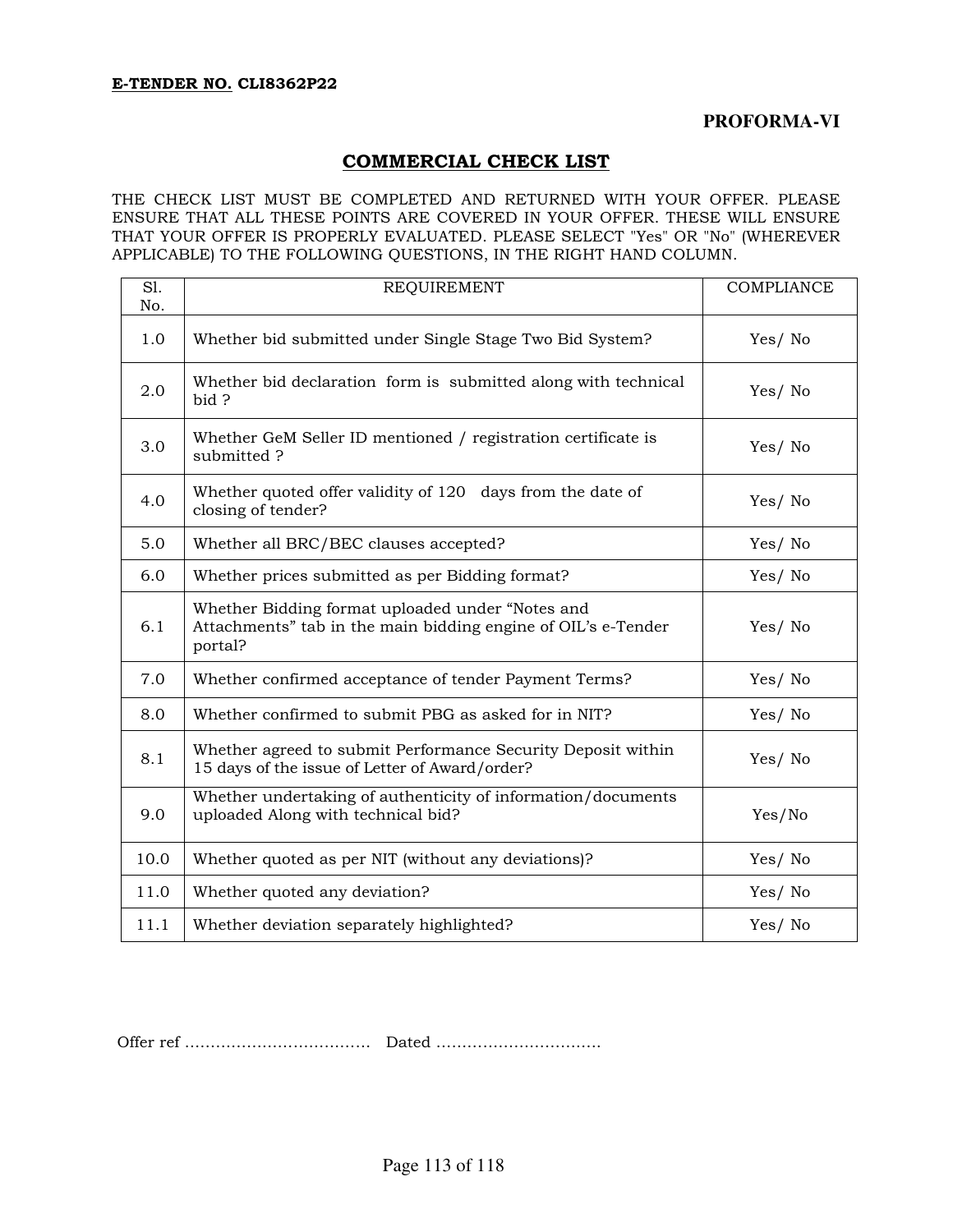# **TECHNICAL CHECKLIST**

THE CHECK LIST MUST BE COMPLETED AND RETURNED WITH YOUR OFFER. PLEASE ENSURE THAT ALL THESE POINTS ARE COVERED IN YOUR OFFER. THESE WILL ENSURE THAT YOUR OFFER IS PROPERLY EVALUATED. PLEASE SELECT "Yes" OR "No" (WHEREVER APPLICABLE) TO THE FOLLOWING QUESTIONS, IN THE RIGHT HAND COLUMN.

| Sl. No.        | Requirement                                                                                                                                                          | Compliance |
|----------------|----------------------------------------------------------------------------------------------------------------------------------------------------------------------|------------|
| $\mathbf{1}$   | Whether Performa-A: declaration to provide all service under<br>scope of the work submitted?                                                                         | Yes/No     |
| $\mathfrak{2}$ | Whether Appendix C1, Table 1 has been filled and submitted?                                                                                                          | Yes/No     |
| 3              | Whether Appendix C1, Table 2 has been filled and submitted?                                                                                                          | Yes/No     |
| $\overline{4}$ | Whether Appendix C1, Table 3 has been filled and submitted?                                                                                                          | Yes/No     |
| 5              | Whether Appendix C1, Table 4 has been filled and submitted?                                                                                                          | Yes/No     |
| 6              | Whether Appendix C1, Table 5 has been filled and submitted?                                                                                                          | Yes/No     |
| $\overline{7}$ | Whether Appendix C1, Table 6 has been filled and submitted?                                                                                                          | Yes/No     |
| 8              | Whether supporting documents regarding Table 1, 2, 3, 4, 5<br>and 6 has been submitted as per the requirement?                                                       | Yes/No     |
| 9              | Whether Appendix C1 2(i), Separate Write Up under heading<br>of Approach & Methodology for implementation of the<br>project has been submitted?                      | Yes/No     |
| 10             | Whether Appendix C12(ii), Separate Write Up under heading<br>of approach and Methodology for Fine Tuning of IDP and<br>design of course material has been submitted? | Yes/No     |
| 11             | Whether Appendix C1 2(iii), Separate Write Up under<br>heading of Approach for mid-point report and final report<br>has been submitted?                              | Yes/No     |
| 12             | Whether supporting documents related to Section-VI, 1.0<br>TECHNICAL CRITERIA has been submitted?                                                                    | Yes/No     |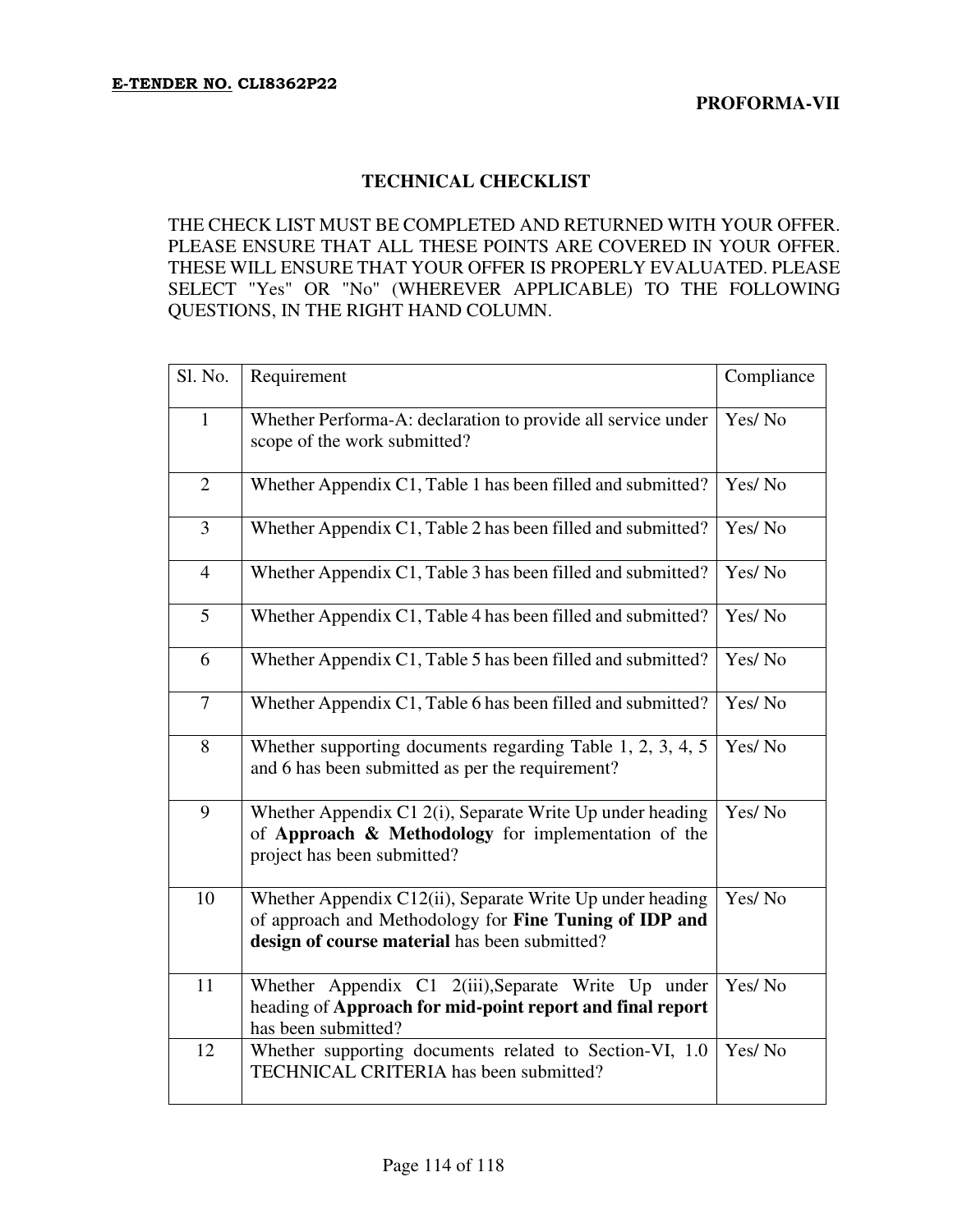#### CERTIFICATE OF ANNUAL TURNOVER & NET WORTH

### TO BE ISSUED BY PRACTISING CHARTERED ACCOUNTANTS' FIRM ON THEIR LETTER HEAD

#### TO WHOM IT MAY CONCERN

 This is to certify that the following financial positions extracted from the audited financial statements of .......................................... (Name of the Bidder) for the last three (3) completed accounting years upto .................. (as the case may be) are correct.

| <b>YEAR</b> | <b>TURN OVER</b><br>In $INR$ (Rs.) | <b>NET WORTH</b><br>In INR (Rs.) |
|-------------|------------------------------------|----------------------------------|
| 2018-19     |                                    |                                  |
| 2019-20     |                                    |                                  |
| 2020-21     |                                    |                                  |

Place: Date:

Seal:

Membership Number and Firm Registration Number: **UDIN (Unique Document Identification Number) :** 

Signature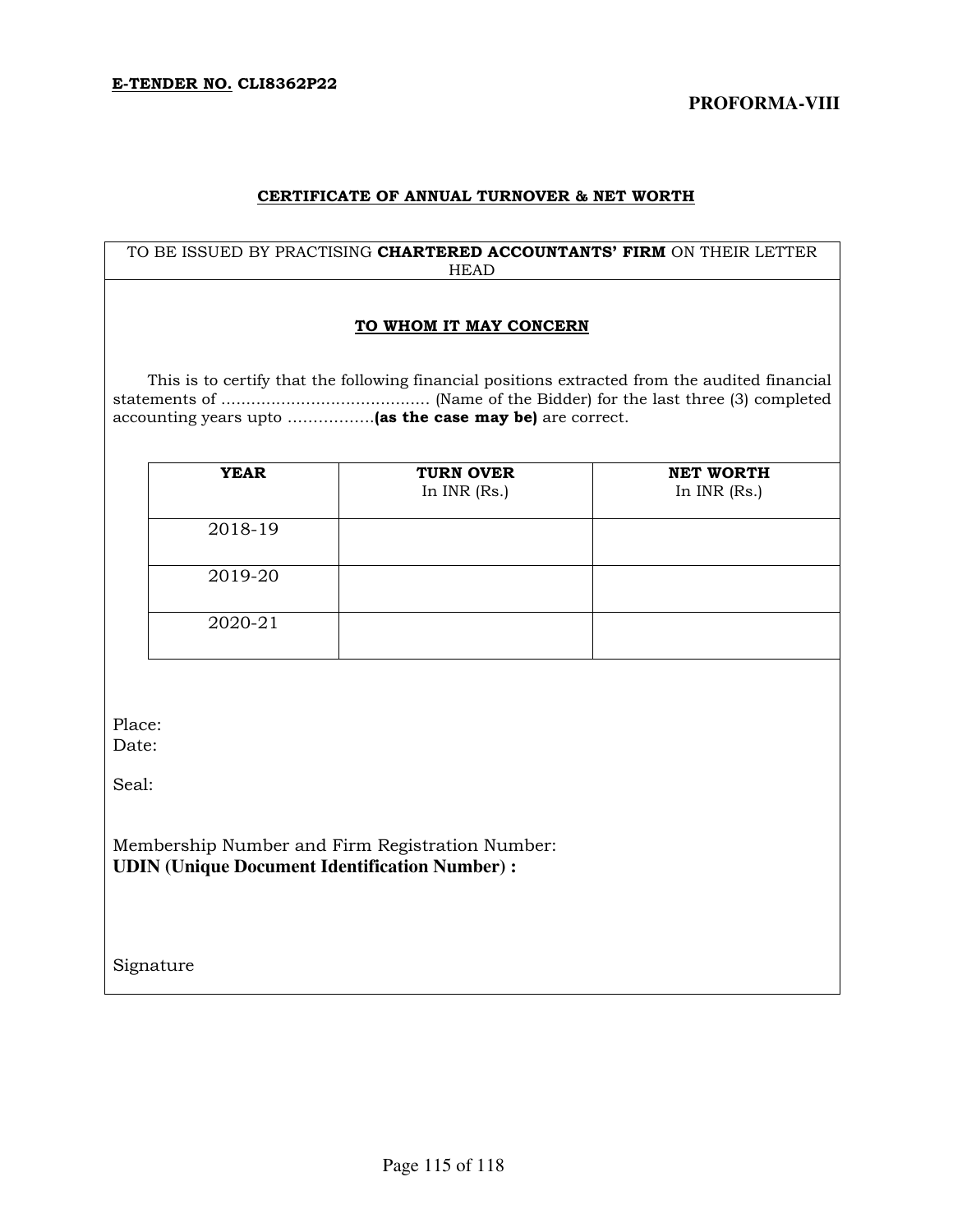#### PROFORMA-IX

## LETTER OF AUTHORISATION FOR ATTENDING BID OPENING

To Oil India Limited Plot No. 19, Sector-16 A, Noida, U.P.

Sir,

## Sub: OIL's TENDER No. **CLI8362P22 dated 27.09.2021**

I / We \_\_\_\_\_\_\_\_\_\_\_\_\_\_\_\_\_\_\_\_\_\_\_\_\_\_\_\_ confirm that Mr./ Ms. \_\_\_\_\_\_\_\_\_ (Name and address) as authorised to represent us during bid opening on our behalf with you against subject Tender for **Engagement of Consultant for Conducting Individual Development Plan (Idp) For Grade E, F, G & H Executives Of OIL**

Yours Faithfully,

Authorised Person's Signature:

Name:

Signature of Bidder:

\_\_\_\_\_\_\_\_\_\_\_\_\_\_\_\_\_\_\_\_\_\_\_\_\_\_

 $\overline{\phantom{a}}$  , and the set of the set of the set of the set of the set of the set of the set of the set of the set of the set of the set of the set of the set of the set of the set of the set of the set of the set of the s

\_\_\_\_\_\_\_\_\_\_\_\_\_\_\_\_\_\_\_\_\_\_\_\_\_\_\_\_\_\_\_\_\_\_\_\_\_\_\_\_\_

Name:

Date: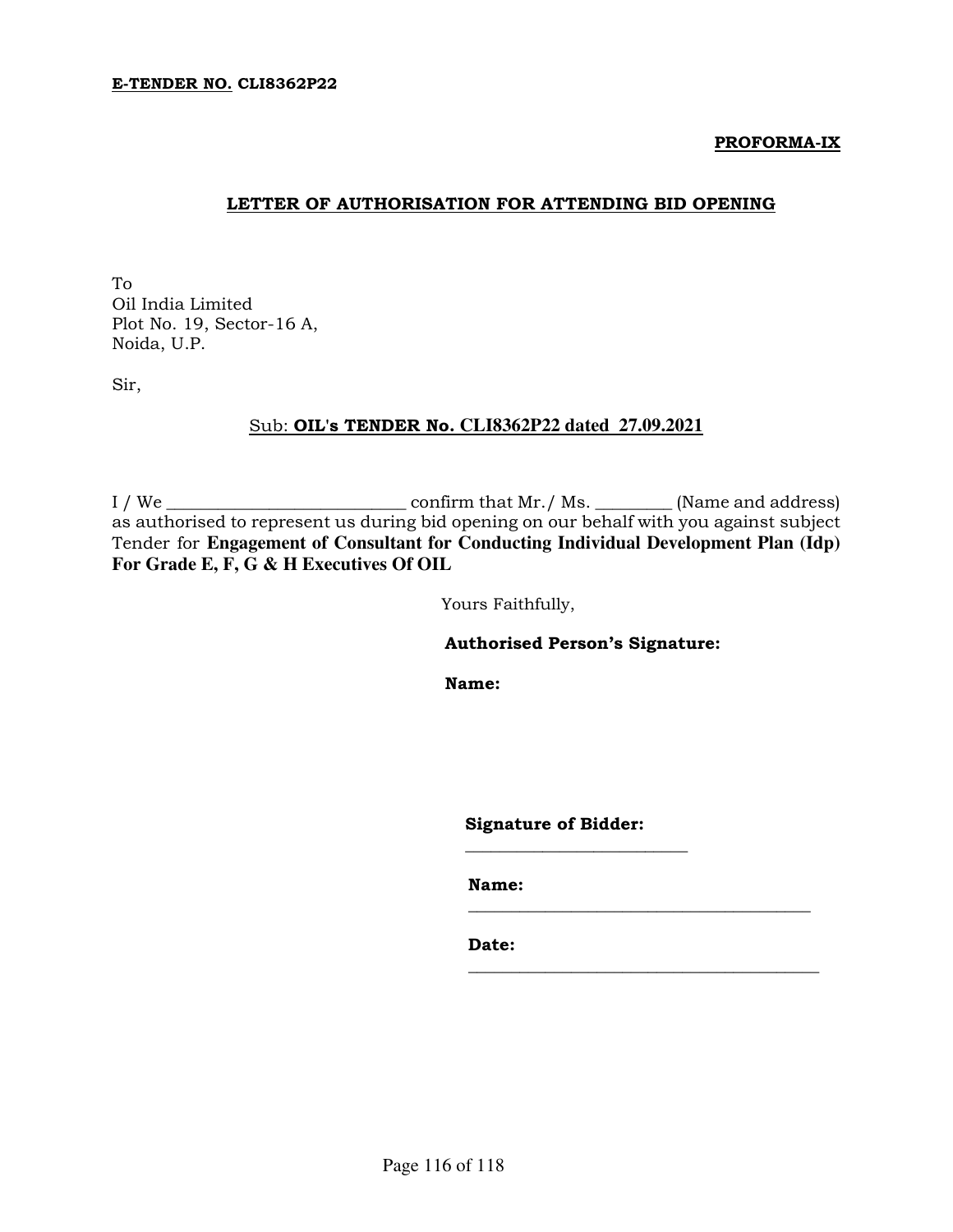### PROFORMA-X

### LETTER OF AUTHORITY

To OIL INDIA LIMITED Plot No. 19, Sector-16 A, Noida, U.P.

Dear Sir,

#### SUB: OIL TENDER No. CLI8362P22 DATED 27.09.2021

We\_\_\_\_\_\_\_\_\_\_\_\_\_\_\_\_\_\_\_\_\_\_\_\_\_\_\_\_\_\_\_of\_\_\_\_\_\_\_\_\_\_\_\_\_\_\_\_\_\_\_\_\_\_\_\_\_\_\_\_\_\_\_\_\_\_\_\_\_\_\_\_\_\_

Confirm that Mr./Ms.

 $\overline{\phantom{a}}$ 

(Name and Address) is authorised to represent us to Bid, negotiate and conclude the agreement on our behalf with you against Tender Invitation No.

for **Annual Maintenance Services for Engagement of Consultant for Conducting Individual Development Plan (Idp) For Grade E, F, G & H Executives Of OIL** 

We confirm that we shall be bound by all and whatsoever our said representative shall commit.

Authorised Person's Signature: \_\_\_\_\_\_\_\_\_\_\_\_\_\_\_\_\_

Name: \_\_\_\_\_\_\_\_\_\_\_\_\_\_\_\_\_\_\_\_\_\_\_\_\_\_\_\_\_\_\_\_\_\_\_\_\_\_

Yours faithfully,

Signature : Name & Designation For & on behalf of

NOTE: This letter of authority shall be on printed letter head of the bidder, and shall be signed by a person competent and having the power of attorney (Power of attorney shall be annexed) to bind such Bidder.